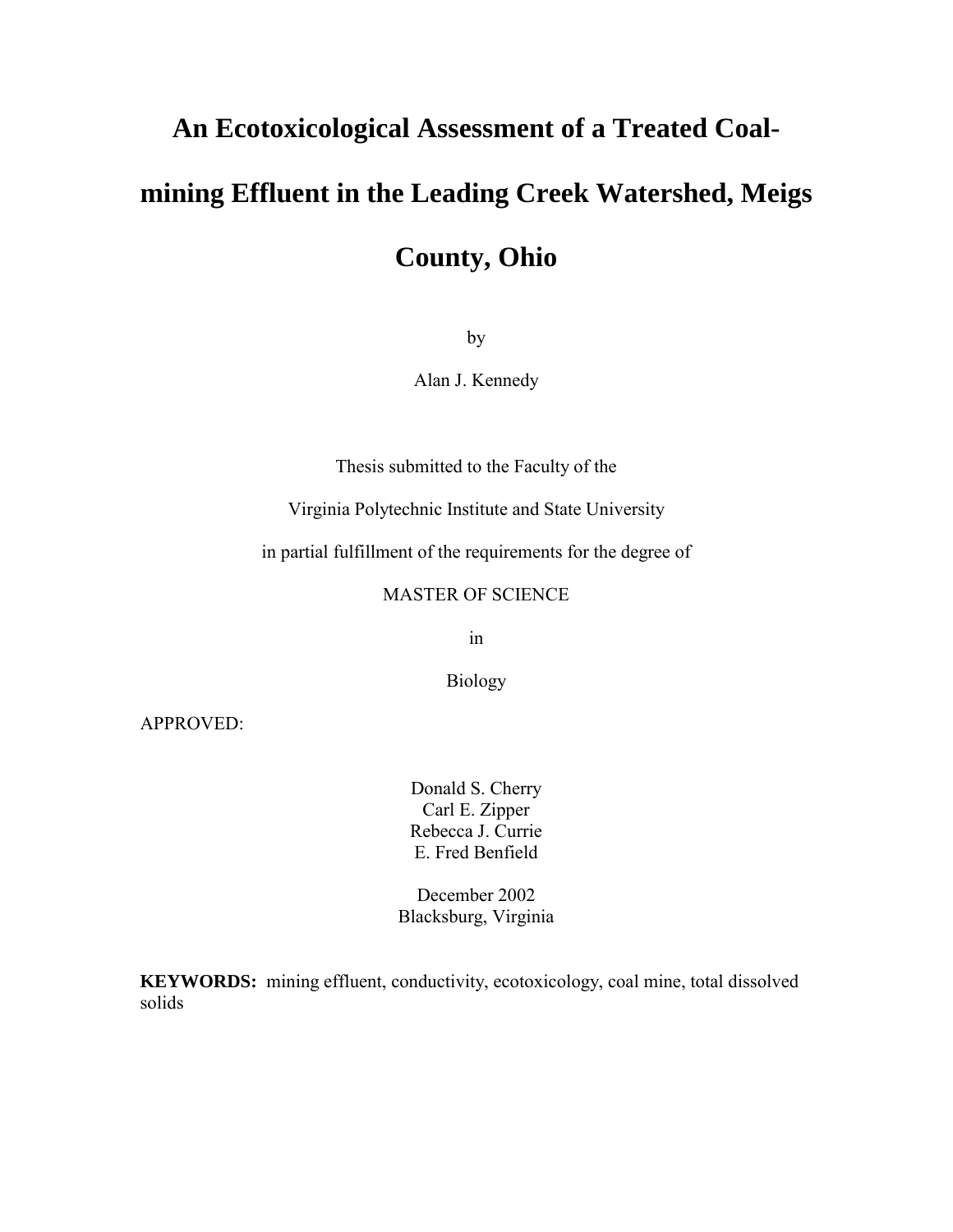#### <span id="page-1-0"></span>**An Ecotoxicological Assessment of a Treated Coal-mining Effluent in the Leading Creek Watershed, Meigs County, Ohio**

#### **Alan J. Kennedy**

#### (**ABSTRACT**)

The majority of research studying the ecological impacts of the coal mining industry on freshwater systems has focused on abandoned-mined land, and the associated acid drainage and metals toxicity. Treated discharges from active mining and preparation facilities, however, can also impair lotic ecosystems through total dissolved solids (TDS) toxicity, caused primarily by the reagents used for pH modifications and the oxidation of reduced sulfur. Such impairment was best detected through application of (1) benthic macroinvertebrate surveys using metrics of biotic impairment such as relative Ephemeroptera abundance and Ephemeroptera-Plecoptera-Trichoptera (EPT) minus the tolerant caddisfly family Hydropsychidae (2) *in situ* growth of *Corbicula fluminea* during 96-d exposure and (3) laboratory testing using *Ceriodaphnia dubia*. Traditional metrics such as total taxa richness, EPT, diversity and biotic indices were not sensitive to elevated TDS levels.

Further study using strength of evidence, regression analysis and manipulation of laboratory formulated media, indicated that the mine effluent was the primary causal agent of the observed biotic impairment, and its toxicity could be attributed to  $Na^{\dagger}/SO_4^{\dagger}$ dominated TDS, which is significantly ameliorated by water hardness. Finally, although testing with lentic cladocerans, such as *Ceriodaphnia*, is consistent, cost-effective and sensitive to TDS related toxicity, the ecological relevance and protective capability of such testing is questionable when assessing contaminant effects on sensitive macroinvertebrates indigenous to lotic systems. A more ecologically relevant laboratory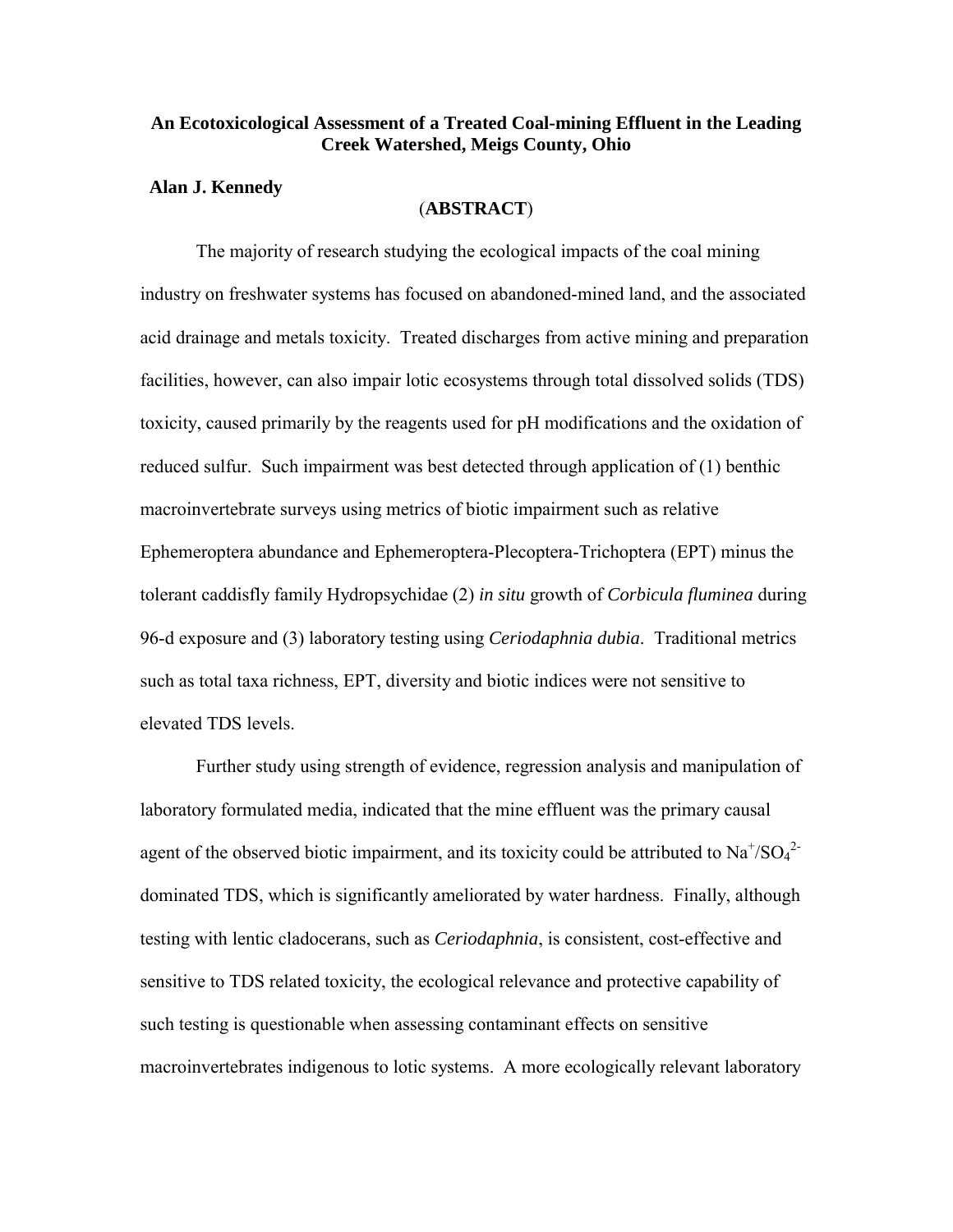bioassay using the mayfly, *Isonychia bicolor*, in simulated lotic microcosms provided more sensitive endpoints than *Ceriodaphnia* and *Pimephales promelas*. Although the heartiness of *Isonychia* in laboratory conditions is poorly understood relative to standardized test organisms, these results, along with potential toxic impacts from numerous  $\text{Na}^+\text{/SO}_4{}^2$  dominated wastewaters discharging into freshwater systems, may have important implications to future national pollution discharge and elimination system (NPDES) permit testing. Currently, however, strong recommendations can only be made using *Ceriodaphnia* endpoints. Potential acute toxicity to aquatic organisms in high hardness solution ( $\geq$ 790 mg/L as CaCO<sub>3</sub>) is possible where Na<sup>+</sup>/SO<sub>4</sub><sup>2-</sup> dominated TDS levels exceed  $\sim$ 7000  $\mu$ S/cm (5167 mg/L), with potential chronic toxicity occurring at  $\sim$ 3200  $\mu$ S/cm (2342 mg/L). These endpoints were significantly reduced in solutions of lower hardness (88 mg/L as  $CaCO<sub>3</sub>$ ), with acute and chronic toxicity occurring at 5100  $\mu$ S/cm (3754 mg/L) and  $\sim$ 2100  $\mu$ S/cm (1523 mg/L), respectively. Point source discharges causing instream TDS concentrations to exceed these levels risk impairment to aquatic life.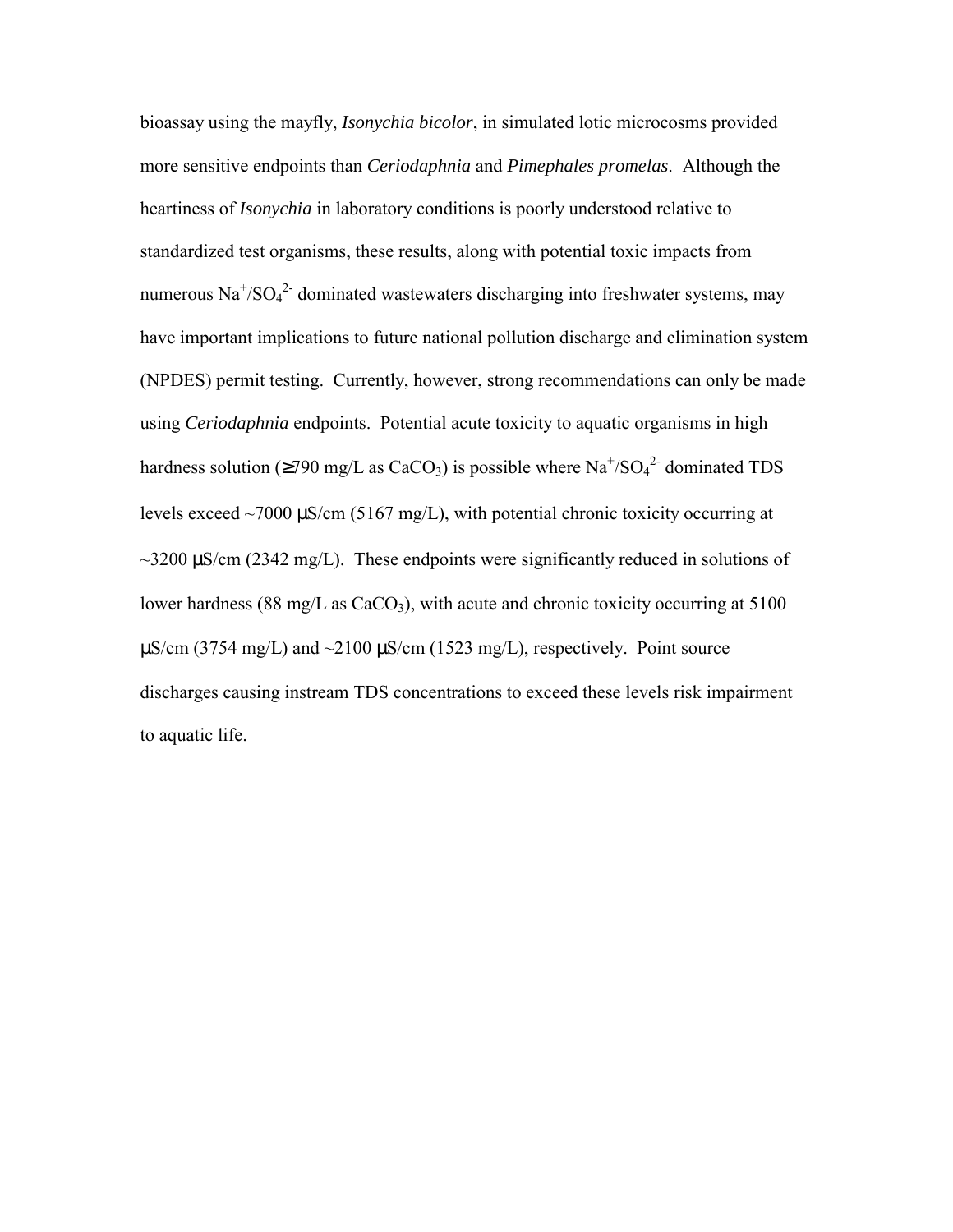#### **AKNOWLEDGMENTS**

<span id="page-3-0"></span> I thank my major advisor and chairman, Dr. Donald S. Cherry, whose knowledge of the field and olfaction for acquiring, developing and funding cutting-edge research provided me with a project that was not only original, stimulating and pressing, but also publishable. His mission and undying motivation as a research-warrior have gained my respect and driven me to achieve. I also thank the rest of my committee, Dr. Carl E. Zipper, Dr. Rebecca Currie and Dr. E. F. Benfield for the significant contributions they made to my development as a researcher.

 I also thank the members of the Cherry Lab, Matt Hull, Dave Soucek, Chad Merricks, Brian Denson, Patrick Barry, Jenny Uerz and Travis Schmidt, for their perseverance during sometimes rigorous, field-sampling excursions. It was indeed a pleasure to work in a lab in which its members got along and were genuinely interested in helping to make everyone's research product better. Never grow up kids!

 Certainly I cannot forget my parents, David and Roberta, whose contributions would dwarf the length of this thesis if described in full. Thank you for your love, support, patience and restraint. Thank you for the opportunities you made possible for me. Speaking of patience, I must thank Christina for hers. How annoying my sedentary existence in Blacksburg must have been. Thank you for all the intrastate driving you endured so that we could see each other on a semi-regular basis. You've definitely made my time here happier...look forward to being repaid.

iv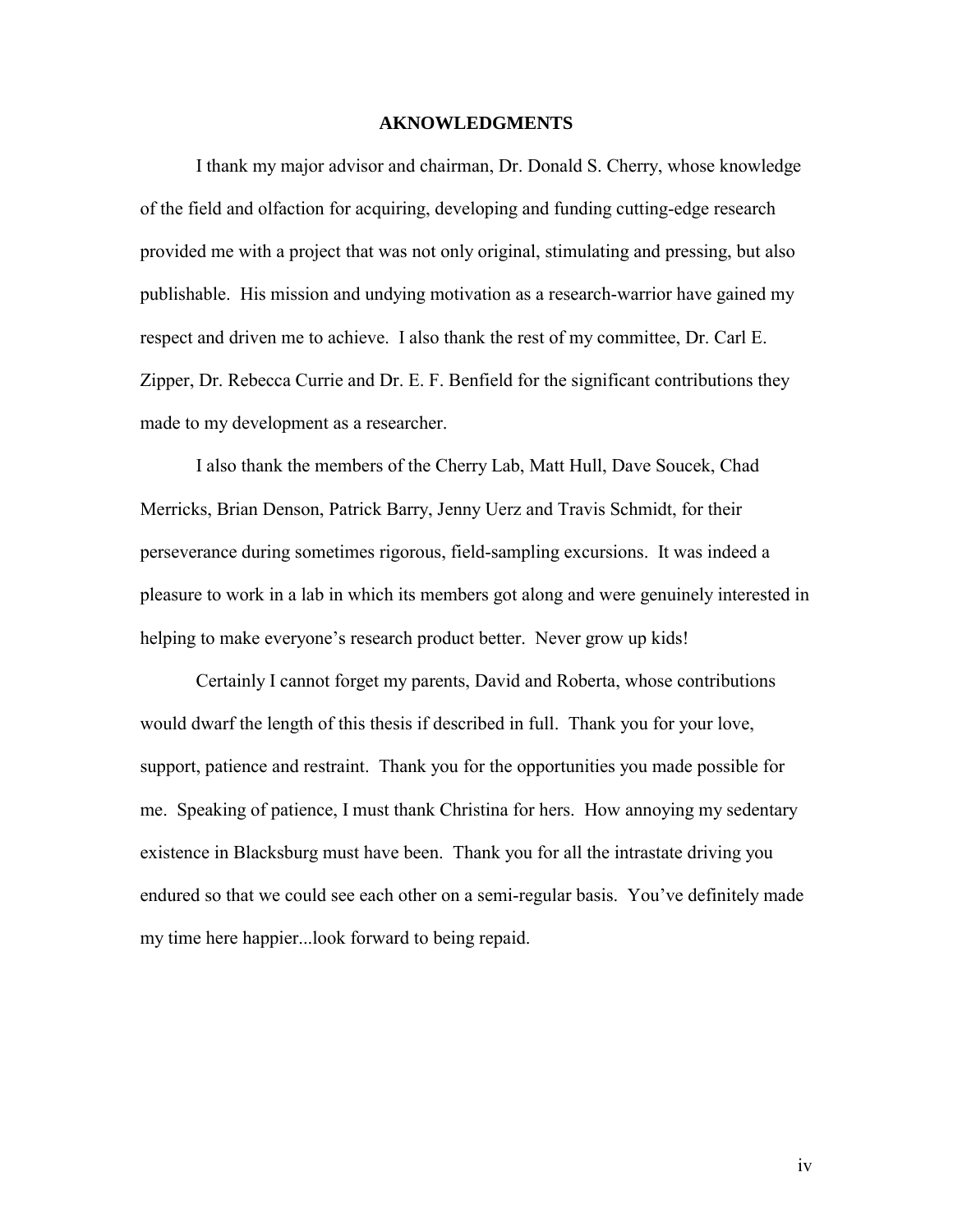# **TABLE OF CONTENTS**

| $\mathbf{1}$   | Field and Laboratory Assessment of a Coal Processing Effluent in the Leading   |  |
|----------------|--------------------------------------------------------------------------------|--|
|                |                                                                                |  |
| 11             | Introduction 17                                                                |  |
| 12<br>1.2.1    |                                                                                |  |
| 1.2.2          |                                                                                |  |
| 1.2.3          |                                                                                |  |
| 1.2.4          |                                                                                |  |
| 1.2.5          |                                                                                |  |
| 1.2.6          |                                                                                |  |
| 1.2.7          |                                                                                |  |
| 1.3            |                                                                                |  |
| 1.3.1          |                                                                                |  |
| 1.3.2          |                                                                                |  |
| 1.3.3          |                                                                                |  |
| 1.3.4          |                                                                                |  |
| 1.3.5          |                                                                                |  |
| 14             |                                                                                |  |
| 1.5            |                                                                                |  |
| 1.6            |                                                                                |  |
| $\overline{2}$ | Evaluation of Ecologically Relevant Bioassays for a Lotic System impacted by a |  |
|                |                                                                                |  |
| 2.1            |                                                                                |  |
| $2.2^{\circ}$  |                                                                                |  |
| 2.2.1          |                                                                                |  |
| 222            |                                                                                |  |
| 2.2.3          |                                                                                |  |
| 2.2.4          |                                                                                |  |
| 2.2.5          |                                                                                |  |
| 2.2.6          |                                                                                |  |
| 2.2.7          |                                                                                |  |
| 2.2.8<br>2.2.9 |                                                                                |  |
| 2.2.10         |                                                                                |  |
| 2.3            |                                                                                |  |
| 2.3.1          |                                                                                |  |
| 2.3.2          |                                                                                |  |
| 2.3.3          |                                                                                |  |
| 2.3.4          |                                                                                |  |
| 2.4            |                                                                                |  |
| 2.5            |                                                                                |  |
| 3              | Stressor Identification and Evaluation of the Relative Ionic Contribution of a |  |
|                |                                                                                |  |
|                |                                                                                |  |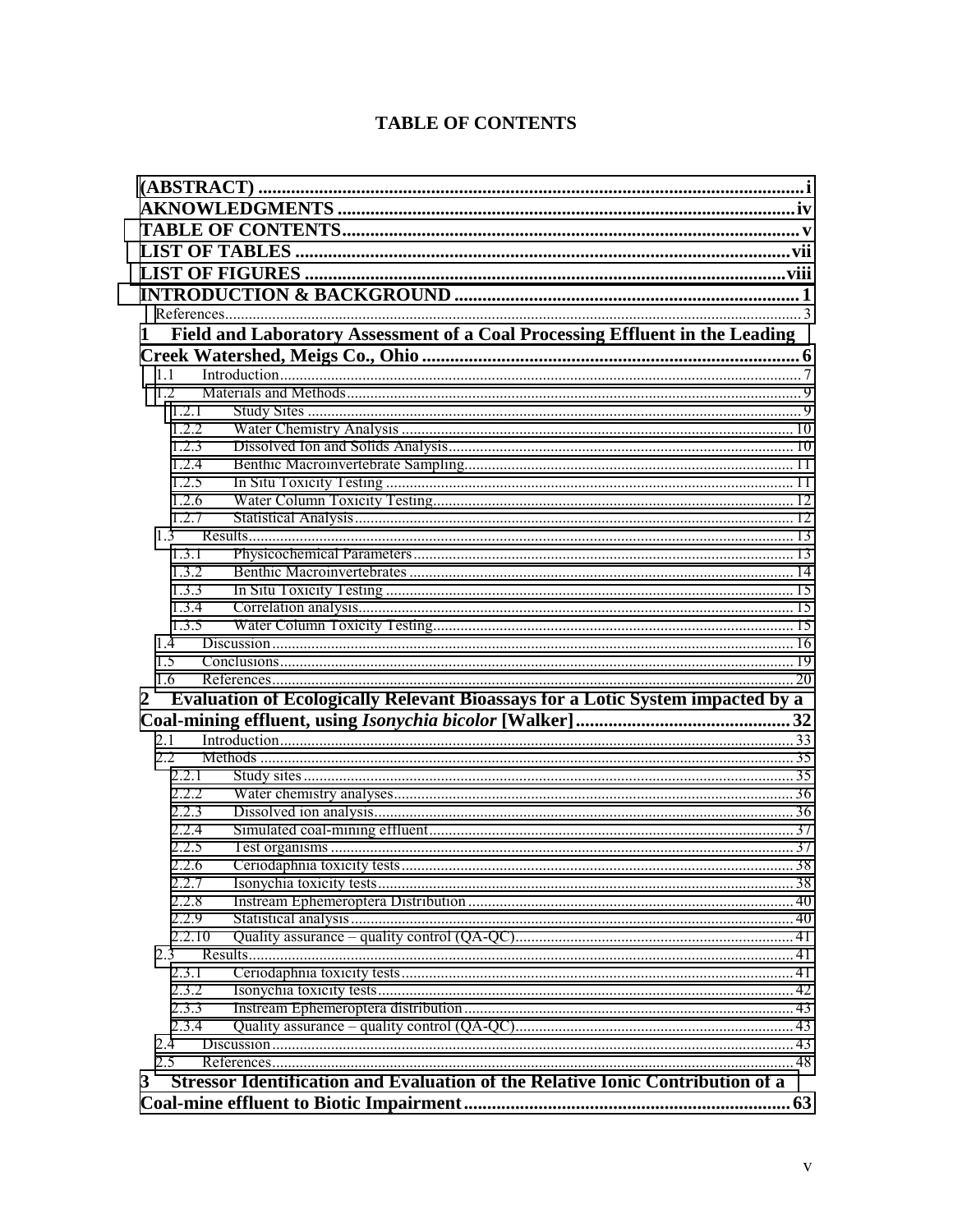| 3.1                  |  |
|----------------------|--|
| 3.2                  |  |
| 3.2.1                |  |
| 3.2.2                |  |
| 3.2.3                |  |
| 3.2.4                |  |
| 3.2.5                |  |
| 3.2.6                |  |
| 3.2.7                |  |
| 3.2.8                |  |
| 3.2.9                |  |
| 3.2.10               |  |
| 3.3                  |  |
| 3.3.1                |  |
| 3.3.2                |  |
| 3.3.3                |  |
| 3.3.4                |  |
| 3.3.5                |  |
| 3.3.6                |  |
| 3.3.7                |  |
| 3.3.8                |  |
| 3.4                  |  |
| 3.5                  |  |
| $\blacktriangleleft$ |  |
| 4 1                  |  |
| 4.2                  |  |
| 4.2.1                |  |
| 4.2.2                |  |
| 4.3                  |  |
| 4.3.1                |  |
| 4.3.2                |  |
| 44                   |  |
| 4.4.1                |  |
| 4.4.2                |  |
| 4.4.3                |  |
| 4.4.4                |  |
| 4.5                  |  |
|                      |  |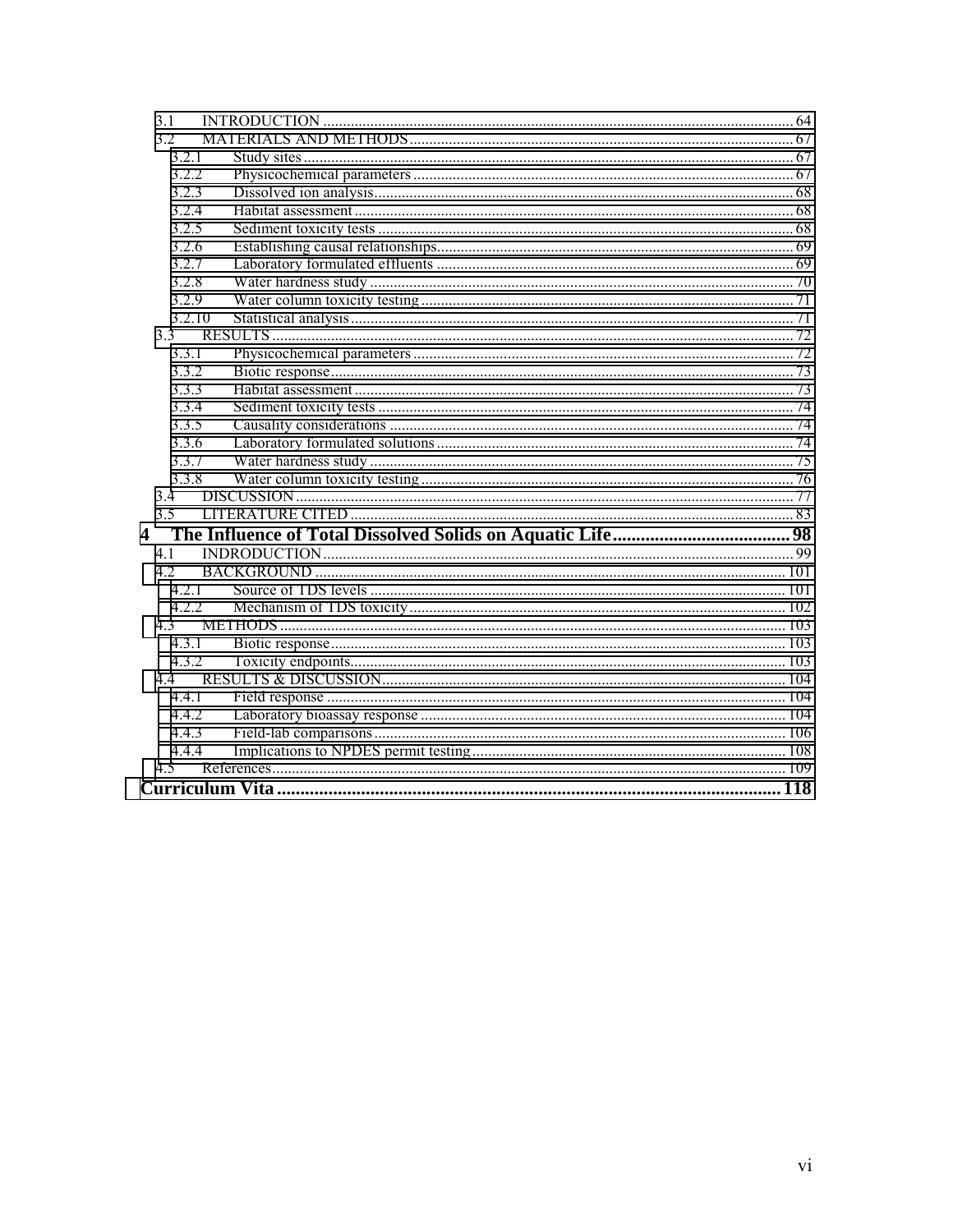# **LIST OF TABLES**

<span id="page-6-0"></span>

| Table 1.1: Mean physicochemical parameters for study sites, with ranges and standard deviations                                                                                                                                                                                                                       |  |
|-----------------------------------------------------------------------------------------------------------------------------------------------------------------------------------------------------------------------------------------------------------------------------------------------------------------------|--|
| Table 1.2: Dissolved ion concentrations in the mining effluent in samples taken November 24, 2000 and                                                                                                                                                                                                                 |  |
| October 12, 2001. US EPA acute and chronic water quality criteria (WQC) were included, where                                                                                                                                                                                                                          |  |
| Table 1.3: Benthic macroinvertebrate indices from Fall 2000 (a) and Spring 2001 (b). One standard                                                                                                                                                                                                                     |  |
| deviation from each mean is indicated and sites with the same letter designation were not statistically<br>significant from one another. The dashed lines indicate where the coal-processing effluent enters each                                                                                                     |  |
| Table 1.4: Relative abundance of indigenous Ephemeroptera and 36-d in situ Corbicula growth during                                                                                                                                                                                                                    |  |
| July 2001 for selected conductivity categories (a). Laboratory conducted chronic toxicity tests for<br>Ceriodaphnia (b) and Pimephales (c) in field-collected Meigs County Mine #31 effluent. Asterisks                                                                                                               |  |
| Table 2.1. Comparison of mean water physicochemical parameters and total ions in the coal-mining                                                                                                                                                                                                                      |  |
| effluent (sampled November 24, 2000), the simulated effluent and the diluent. 55                                                                                                                                                                                                                                      |  |
| Table 2.2. Collection, acclimation and laboratory testing conditions (given as ranges) for <i>Isonychia bicolor</i>                                                                                                                                                                                                   |  |
| Table 2.3. Comparison of NOAEC and LOAEC endpoints for 7-d mean Ceriodaphnia dubia survival and<br>reproduction in the coal-mining effluent and the simulated effluent. Tests were analyzed individually                                                                                                              |  |
| Table 2.4. Mean Isonychia bicolor survival and four molting endpoint variations for test II (a), test III (b)                                                                                                                                                                                                         |  |
| Table 2.5. Mean Relative Ephemeroptera abundance (%E) for categorized Leading Creek Watershed sites                                                                                                                                                                                                                   |  |
| during Fall 2000 and Spring 2001. Asterisks denote a significant difference from the reference group.                                                                                                                                                                                                                 |  |
| Table 3.1: Causal considerations for strength of evidence analysis from EPA 822-B-00-025 applied to the                                                                                                                                                                                                               |  |
| Table 3.2: Matrices and associated hardness series and specific conductivity (SC) levels used in the<br>hardness study to generate the $Na2SO4$ -hardness model (a), and mean 48-h LC <sub>50</sub> values for the mine<br>effluent, simulated effluent and mock solutions, with 95% confidence intervals provided in |  |
| Table 3.3: Physiochemical parameters for Leading Creek Watershed sites and the Spearman correlation (r)                                                                                                                                                                                                               |  |
| between these parameters and metrics of biotic impairment from Kennedy et al. (in press). Bold r-                                                                                                                                                                                                                     |  |
|                                                                                                                                                                                                                                                                                                                       |  |
| Table 3.4: Ion concentrations (a) and mean reproduction for 7-d Ceriodaphnia tests (b) for testing media.<br>Each test was analyzed separately and boldface treatments with asterisks indicate a significant                                                                                                          |  |
|                                                                                                                                                                                                                                                                                                                       |  |
| Table 4.1: Acute testing endpoints in high salinity solution. Table includes test organism, testing                                                                                                                                                                                                                   |  |
| temperature (Temp), water hardness testing duration, testing endpoints in the original units reported by<br>the researchers and endpoints converted into conductivity. All endpoints were based on survivorship                                                                                                       |  |
| Table 4.2: Chronic testing endpoints in high salinity solution. Table includes test organism, testing                                                                                                                                                                                                                 |  |
| temperature (Temp), water hardness testing duration, testing endpoints in the original units reported by<br>the researchers and endpoints converted into conductivity. The following abbreviations were used:                                                                                                         |  |
|                                                                                                                                                                                                                                                                                                                       |  |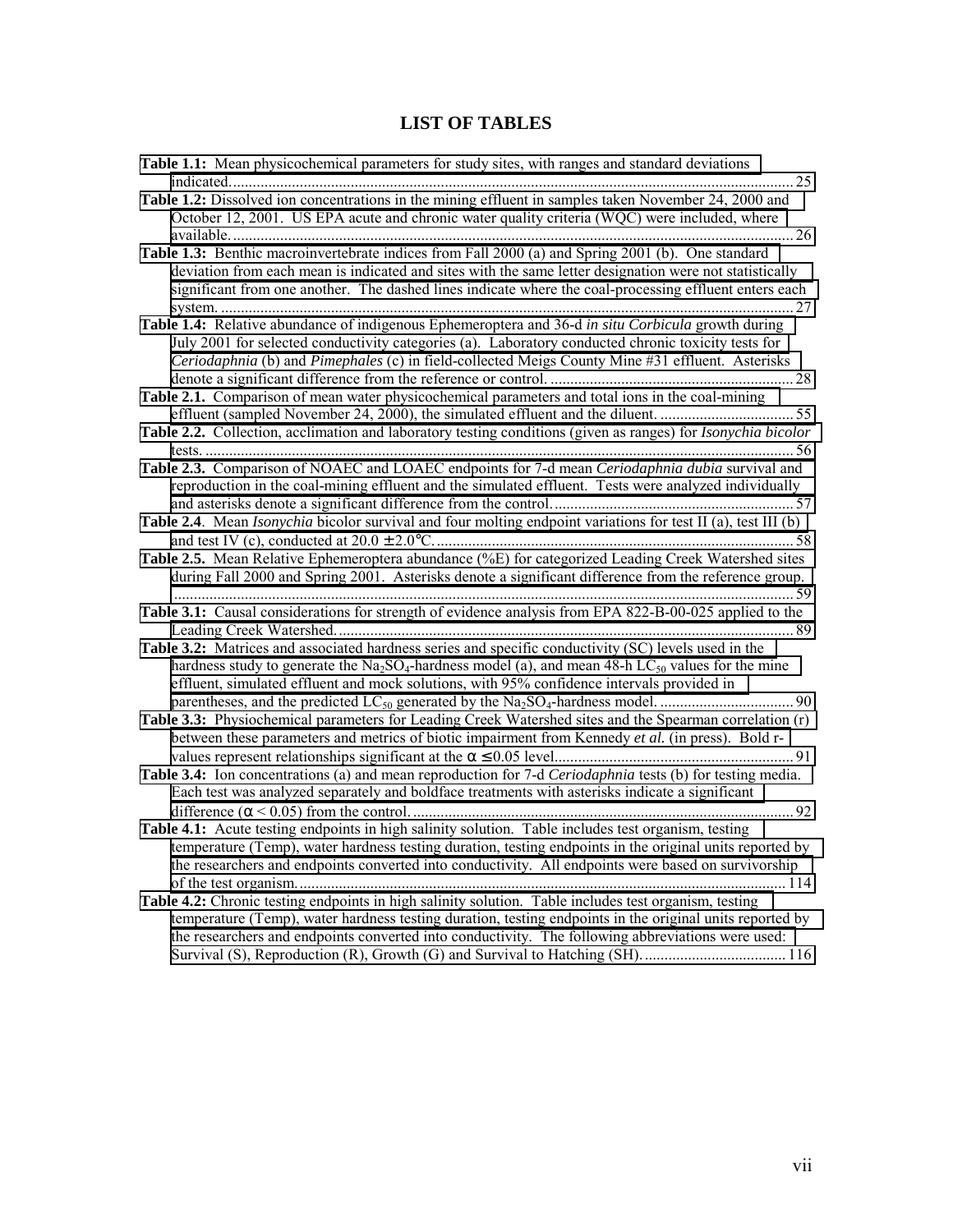# **LIST OF FIGURES**

<span id="page-7-0"></span>

|                                                                                                                                                                                                                                                                                                                                                                                                                                                                                                                                  | 29          |
|----------------------------------------------------------------------------------------------------------------------------------------------------------------------------------------------------------------------------------------------------------------------------------------------------------------------------------------------------------------------------------------------------------------------------------------------------------------------------------------------------------------------------------|-------------|
| Fig. 1.2. Mean specific conductivity ( $n \ge 4$ ), total dissolved solids ( $n = 3$ ) and mean 48-h Ceriodaphnia<br>survivorship ( $n = 2 - 7$ ) for all Leading Creek Watershed sites. Spikes at OR1 and PR3 correspond to<br>the mining activity. The ranges for SC and TDS data points, excluded for clarity, are provided in                                                                                                                                                                                                |             |
|                                                                                                                                                                                                                                                                                                                                                                                                                                                                                                                                  | $\ldots$ 30 |
| Fig. 1.3. Corbicula fluminea growth at study sites for the 98-day survey (a) and mean percentage of total<br>collectors-filterers (b). Sites sharing the same letter designation were not significantly different from                                                                                                                                                                                                                                                                                                           |             |
|                                                                                                                                                                                                                                                                                                                                                                                                                                                                                                                                  |             |
|                                                                                                                                                                                                                                                                                                                                                                                                                                                                                                                                  |             |
| Fig. 2.2. Seven-day survivorship for <i>Isonychia bicolor</i> at $12^{\circ}$ C for test I (a), and at $20^{\circ}$ C for test II (b), test<br>III (c) and test IV (d). Dashed lines indicate a significant difference from the control and inverse                                                                                                                                                                                                                                                                              |             |
|                                                                                                                                                                                                                                                                                                                                                                                                                                                                                                                                  |             |
| Fig. 2.3. Mean relative Ephemeroptera abundance (%E) at Leading Creek Watershed study sites for Fall                                                                                                                                                                                                                                                                                                                                                                                                                             |             |
| 2000 (shaded bars) and Spring 2001 (white bars) data, ranked by specific conductivity.  62                                                                                                                                                                                                                                                                                                                                                                                                                                       |             |
|                                                                                                                                                                                                                                                                                                                                                                                                                                                                                                                                  |             |
| Fig. 3.2. Summary of potential stressors in the Leading Creek Watershed that confound establishment of a<br>causal relationship between the observed biotic impairment and total dissolved solids (TDS) toxicity.<br>Small arrows denote connections between potential causes of impairment (within the boxes), dashed<br>arrows pointing to macroinvertebrate impairment indicate null hypotheses deemed as unlikely causal<br>Fig. 3.3. Comparison between metrics of biotic impairment (columns) from Leading Creek Watershed |             |
| sites and specific conductivity (line) for benthic macroinvertebrate surveys (a) and in situ Corbicula<br><i>fluminea</i> growth (b). Data are from Kennedy et al. (in press) and bars represent one standard                                                                                                                                                                                                                                                                                                                    | 95          |
|                                                                                                                                                                                                                                                                                                                                                                                                                                                                                                                                  |             |
| Fig. 3.4. Logarithmic correlation of water hardness and 48-hour LC <sub>50</sub> values ( $\mu$ S/cm) for <i>Ceriodaphnia</i><br>dubia. Filled diamonds represent data points derived by solutions in a series of set water hardness and<br>specific conductivity adjusted to ~8900 $\mu$ S/cm with Na <sub>2</sub> SO <sub>4</sub> (Matrix I) while open squares represent<br>data points derived using solutions of the same set hardness series but each with 6 $g/L$ Na <sub>2</sub> SO <sub>4</sub> (Matrix                 |             |
| Fig. 3.5. 7-d Ceriodaphnia dubia mean reproduction in the mine effluent, simulated effluent mock solution                                                                                                                                                                                                                                                                                                                                                                                                                        |             |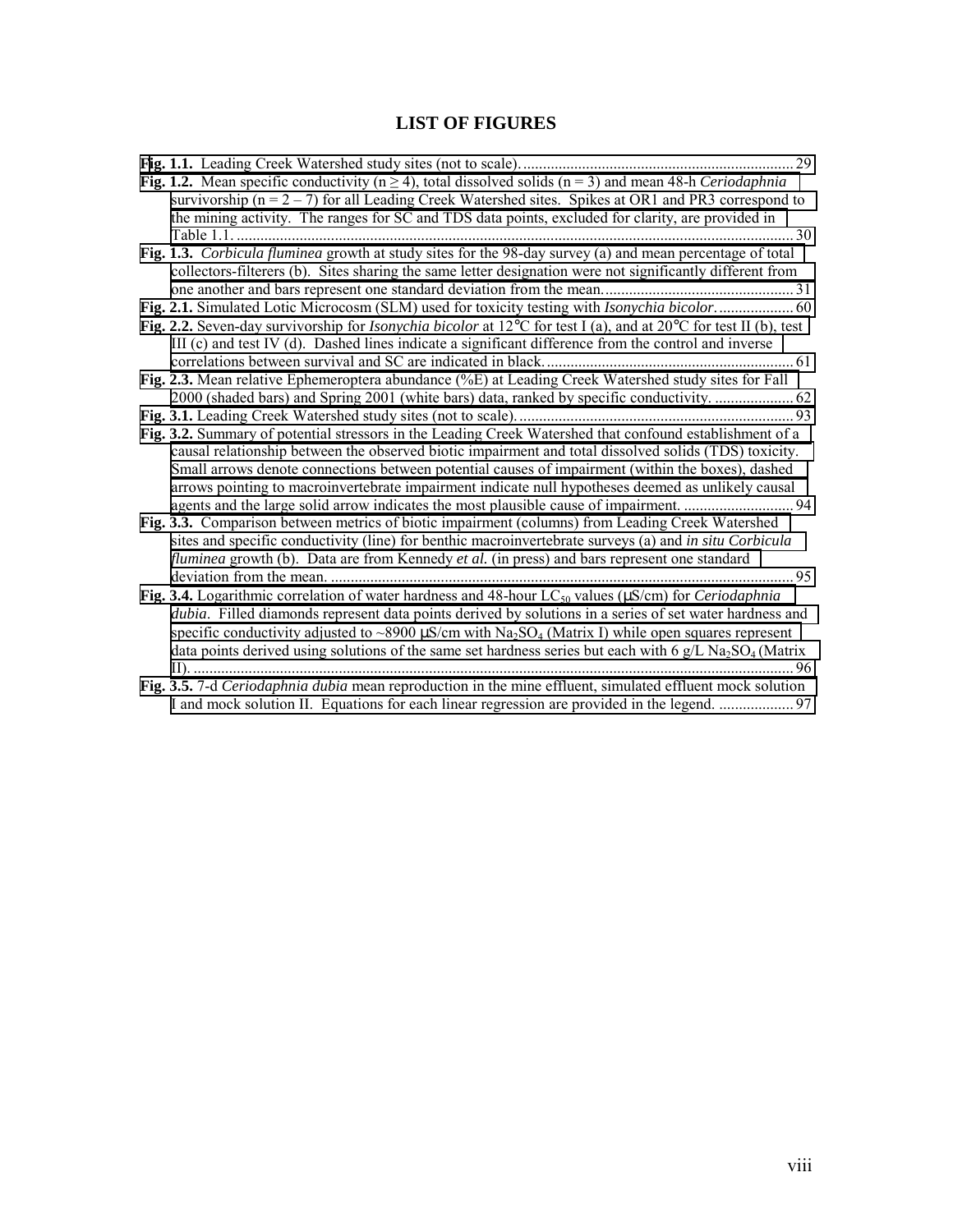#### **INTRODUCTION & BACKGROUND**

<span id="page-8-0"></span> The coal industry potentially impacts aquatic biota in a variety of ways, including acidification, metal loading and fly ash disposal (*e.g.*, Roback and Richardson, 1969; Kelly, 1988; Cherry *et al*., 1979; Specht *et al*., 1984). The metals (*e.g.*, Al, Cu, Fe, Zn) associated with these heavily studied stressors have water quality criteria (WQC) to protect aquatic life. WQC are acute and chronic safe levels for toxicants based on the thresholds of selected test organisms that are recommended by the U.S. Environmental Protection Agency (U.S. EPA), based on carefully reviewed studies. To date, WQC do not exist for total dissolved solids (TDS) in the U.S. EPA National Recommended Water Quality Criteria--Correction document (U.S. EPA, 1999). TDS levels can be elevated by sodium (Na<sup>+</sup>) and sulfate (SO<sub>4</sub><sup>2</sup>) concentrations in treated wastewater discharges from active coal mines, which can create adverse conditions for some sensitive macroinvertebrates.

 Coal formation is a natural process beginning with compaction of organic matter into peat (Mitchell, 1950). Peat is further compacted to lignite, the lowest ranking of coal. As pressure and heat persist, sub-bituminous coal, bituminous coal and anthracite form in succession. The composition of coal is primarily dependent on the geological configuration of the land; therefore, the sulfur content of coal cannot be predicted by rank. The majority of mined coal is bitumous coal, as is the case at Meigs County Mine #31, located in southeastern Ohio. This 15,000 by 1,100 ft long-wall mine (Crowell, 1997) discharges its waste into Parker Run (PR), a tributary of the Leading Creek Mainstem (LCM), following transport through a settling pond. The coal seams of Appalachia are characterized by relatively high sulfur content (0.2-10%; Train, 1976).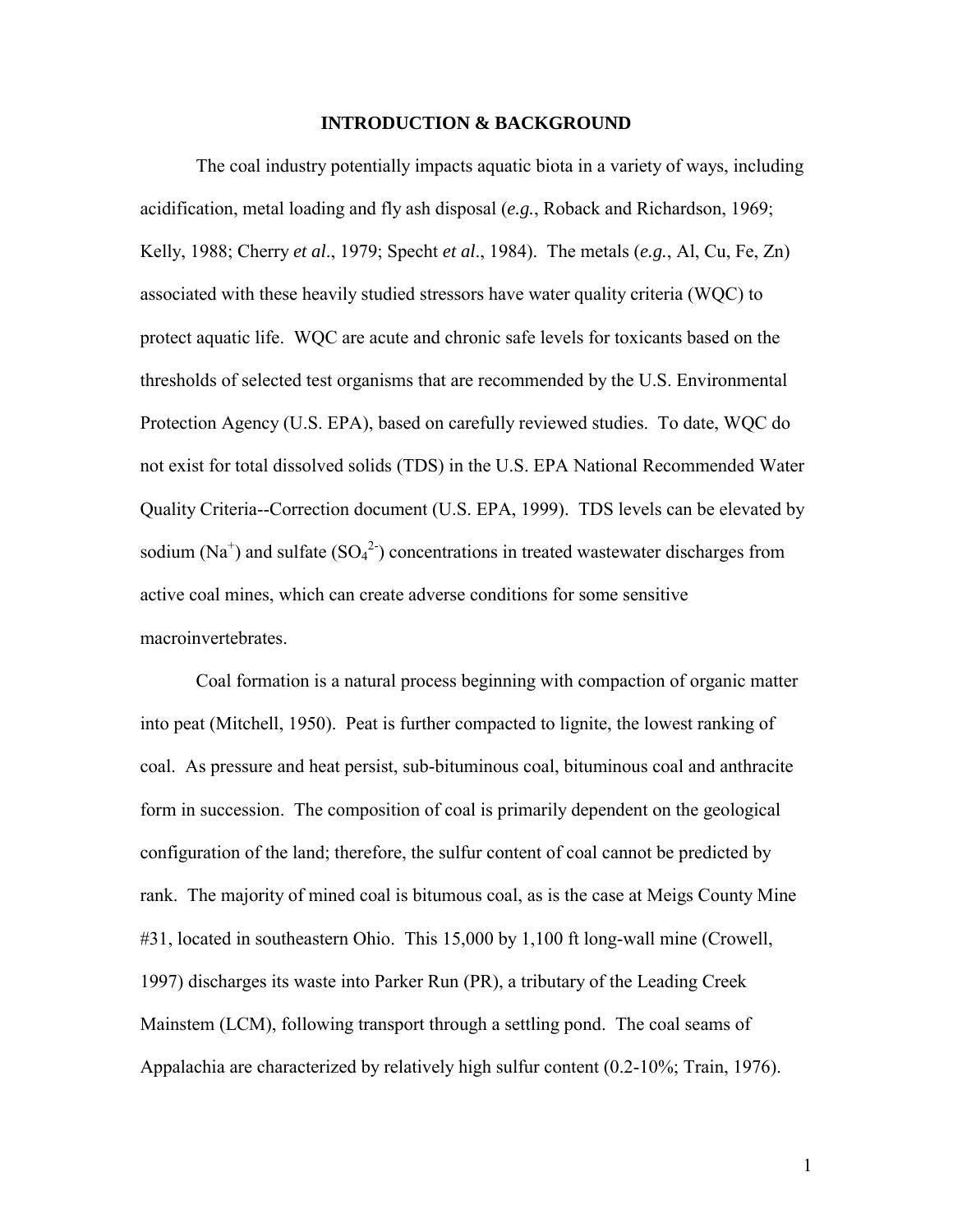Dissolved solids concentrations become especially high in treated discharges from underground mines, such as Mine #31 (3.4% sulfur), relative to western seams (e.g., 0.4% sulfur) (E.I.A.). The state of Ohio ranks  $15<sup>th</sup>$  in the nation in coal production  $(E.I.A.)$ , and Meigs ranks  $9<sup>th</sup>$  among all Ohio counties (Crowell, 1997).

 Meigs County Mine #31 delivers its prepared coal via a conveyor belt to the General James M. Gavin Plant at Cheshire, OH. Title IV of the Clean Air Act Amendments (1990) required coal-fired power plants to install scrubbers, a postcombustion cleaning technology, to decrease global  $SO<sub>2</sub>$  emissions. However, precombustion technologies such as coal-washing can reduce pyritic sulfur by 30 – 50% and coal ash by ~60%, ultimately reducing up to 50% of  $SO_2$  emissions (Crowell, 1997). Coal preparation is a three-step process for acquisition of uniform coal size, moisture removal, decreased ash content, increased caloric value and decreased sulfur content (Mitchell, 1950). The first step is crushing and sizing which elicits maximum caloric recovery. Step two is the hydraulic separation and cleaning stage with the objective of removing metals, a process that often requires pH control with sodium hydroxide (NaOH) or quick lime (CaO). As a guideline to remove toxic acid-soluble metals, manganese (Mn) concentrations are reduced below 2.0 mg/L (pH  $\sim$  9.50), due to the tenacity of Mn in aqueous solution relative to other metals (Zipper, 2000). This practice is intended to assure that more toxic metals with WQC are not discharged at high dissolved, and thus bioavailable, concentrations. Therefore, the source of the high TDS levels in the Mine #31 discharge is likely from  $SO_4^2$ , the oxidized form of sulfur, and Na<sup>+</sup>, from the NaOH used to increase the pH. These first two preparation stages produce the greatest amount of suspended and dissolved solids and require use of a settling pond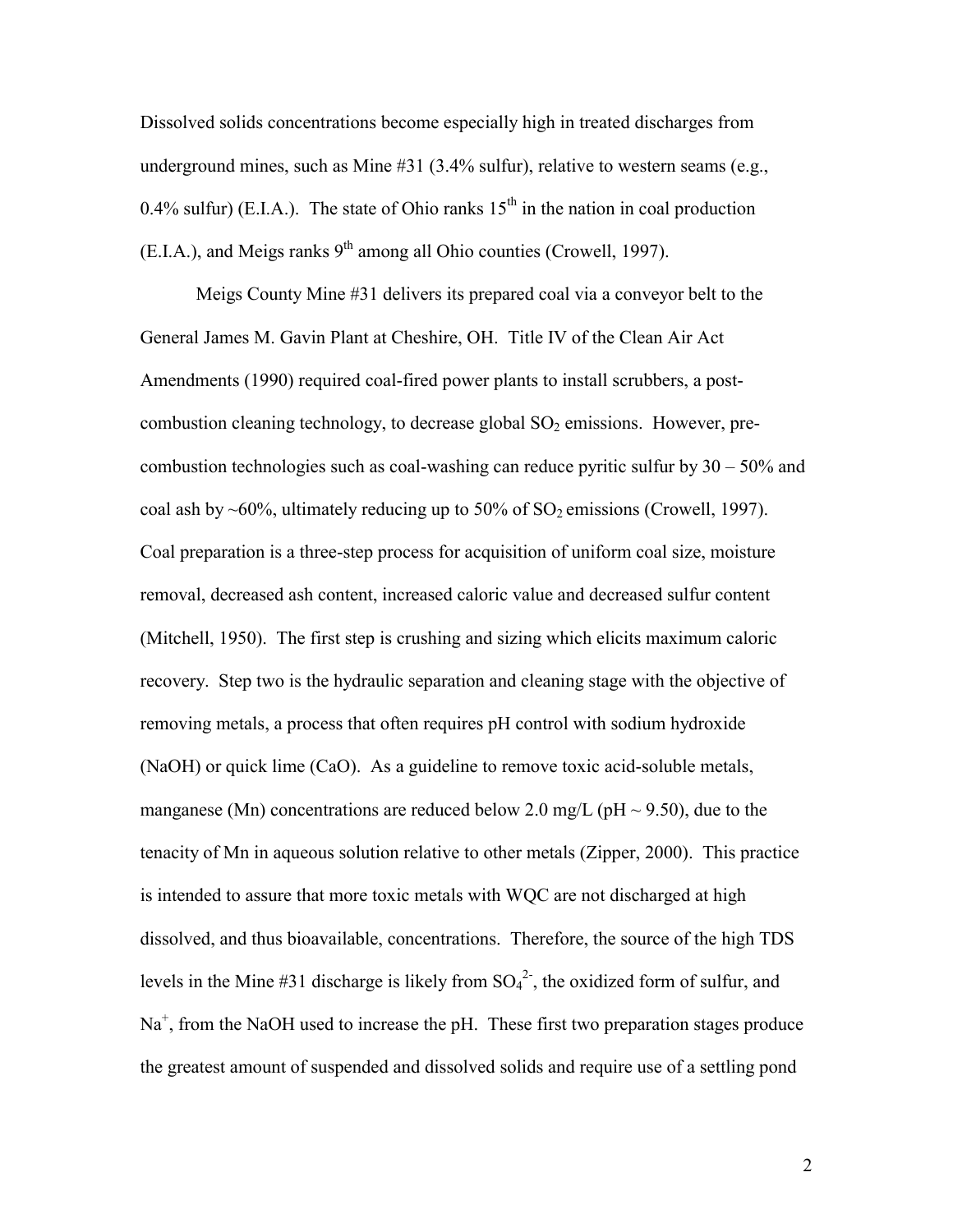<span id="page-10-0"></span>prior to waste discharge to the receiving system. The third step is the dense medium separation stage, which results in further reduction in ash and sulfur (Train, 1976).

 This thesis was delineated into four chapters to clearly compartmentalize its objectives. All chapters are closely related, but each can be read as a separate entity. Chapter One, "Field and Laboratory Assessment of a Coal-processing Effluent in the Leading Creek Watershed, Meigs Co., Ohio," established that the effluent was toxic to aquatic organisms. Chapter One is published in the Archives of Environmental Contamination and Toxicology. With the adverse effects on aquatic assemblages established, the second chapter, "Evaluation of Ecologically Relevant Bioassays for a Lotic System impacted by a Coal-mining effluent, using *Isonychia bicolor* [Walker]," aimed to evaluate whether the sole use of standardized test organisms, such as *C. dubia*, was adequately protective of the most sensitive benthic assemblages, using a mayfly in specially designed simulated lotic microcosms for the laboratory. Chapter Two was submitted to Environmental Monitoring and Assessment. Chapter 3, "Stressor Identification and Evaluation of Relative Ionic Contribution of a Coal-mining Effluent to Biotic Impairment," was geared toward eliminating all other potential stressors in the LCW from confounding the linkage between mining related TDS and the biotic impairment observed in the previous two chapters. Chapter Three is to be submitted to Environmental Toxicology and Chemistry. Finally, Chapter Four "The Effects of Total Dissolved Solids on Aquatic Life" summarized the most important findings of the previous three chapters, including the integration of an extensive literature review.

#### **References**

Cherry D.S., Larrick S.R., Gunhrie, R.K, Davis, E.M., Sherberger F.F. 1979. Recovery of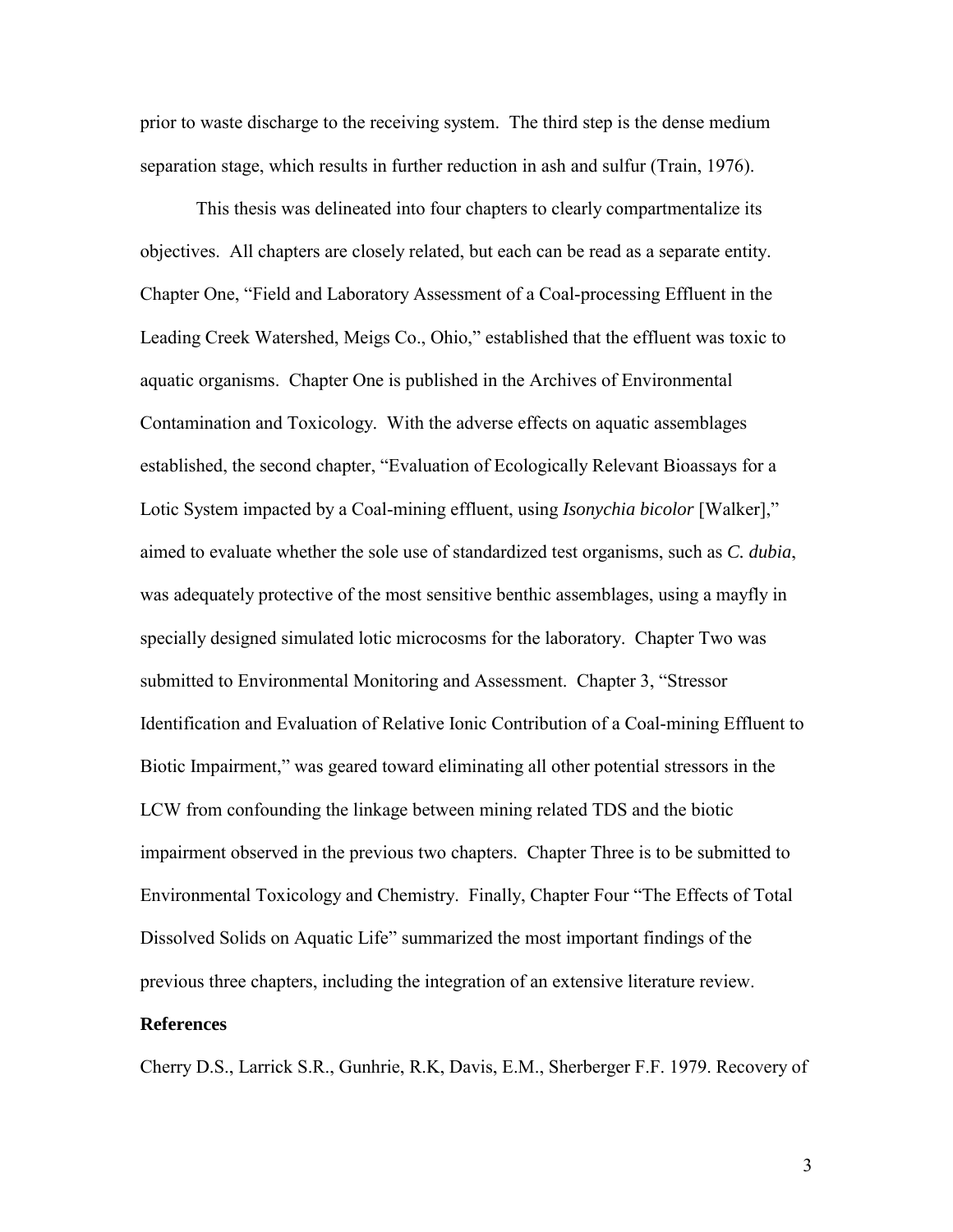invertebrate and vertebrate populations in a coal ash stressed drainage system. Can J Fish Aquat Sci 36:1086-1096.

Clean Air Act. 1990. Public Law 101-549. U.S.C. 7641 et seq.

- Crowell, D.L. 1997. History of Coal mining in Ohio: Ohio Division of Geological Survey: Geofacts 14.
- Crowell, D.L. 1997. Coal Mining and Reclamation: Ohio Division of Geological Survey: Geofacts 15.

Energy Information Administration, 100 Independence Ave., Washington, D.C. 20585.

- Kelly M. 1988. *Mining in the Freshwater Environment*. Elsevier Applied Science, London, UK.
- Mitchell, David R. 1950. Coal Preparation. The American Institute of Mining and Metallurgical Engineers, New York.
- Roback S.S., Richardson J.W. (1969) The effects of acid mine drainage on aquatic insects. Proc Acad Nat Sci Phila 121:81-107
- Specht W.L., Cherry D.S., Lechleiter R.A., Cairns J.C. 1984. Structural, functional, and recovery responses of stream invertebrates to fly ash effluent. Can J Fish Aquat Sci 41:884-896.
- Train, Russell. 1976. Development document for interim final effluent limitations guidelines and new source performance standards for the coal mining point source category. US Environmental Protection Agency, Washington D.C. 20460.
- U.S. Environmental Protection Agency. 1999. National recommended water quality criteria – correction. Office of Water 4304.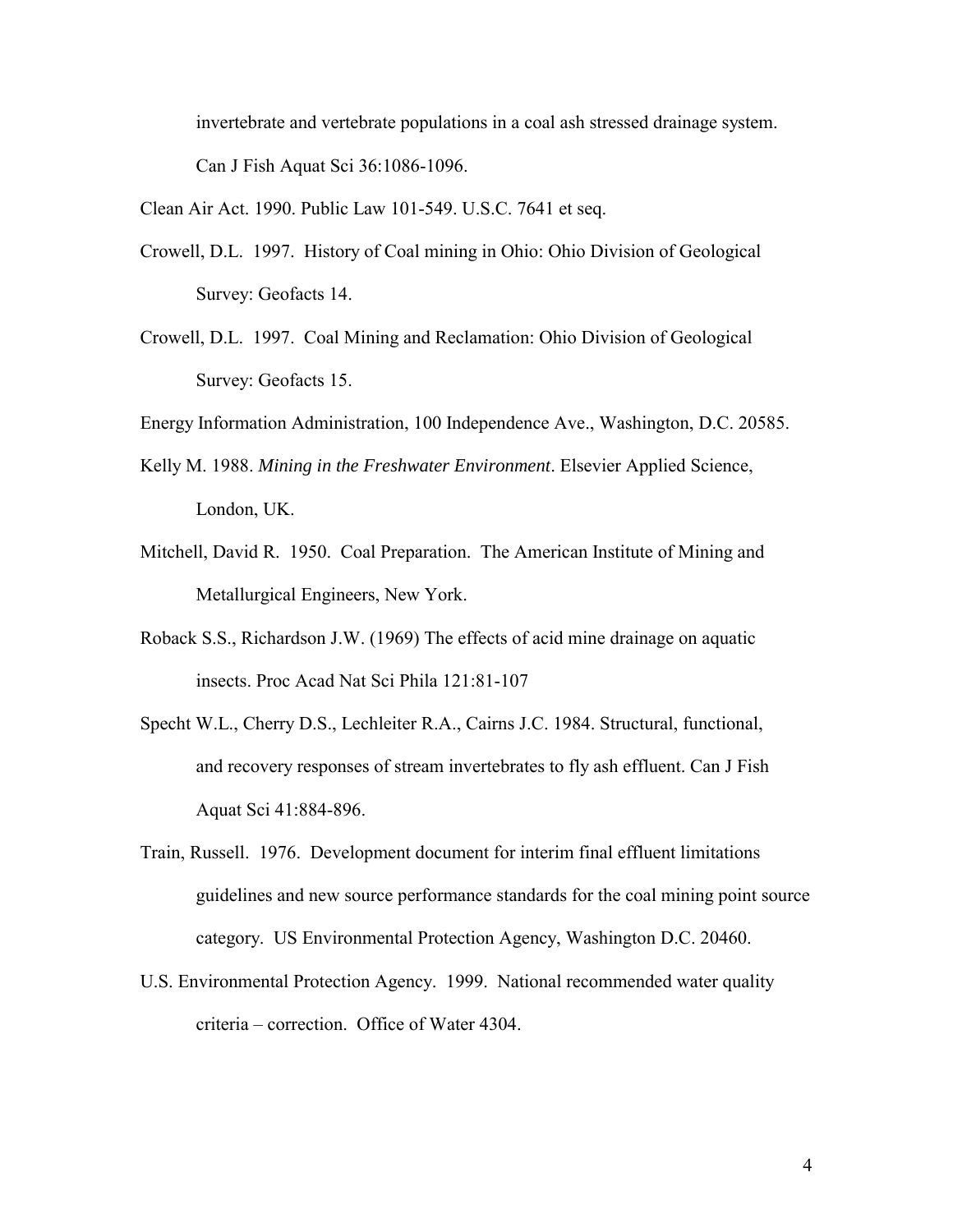Zipper C.E. 2000. Coal mine reclamation, acid mine drainage and the Clean Water Act. p. 169-191, in: R. Barnhisel, W. Daniels and R. Darmody (eds). Reclamation of Drastically Disturbed Lands. American Society of Agronomy. Madison WI. Monograph 41.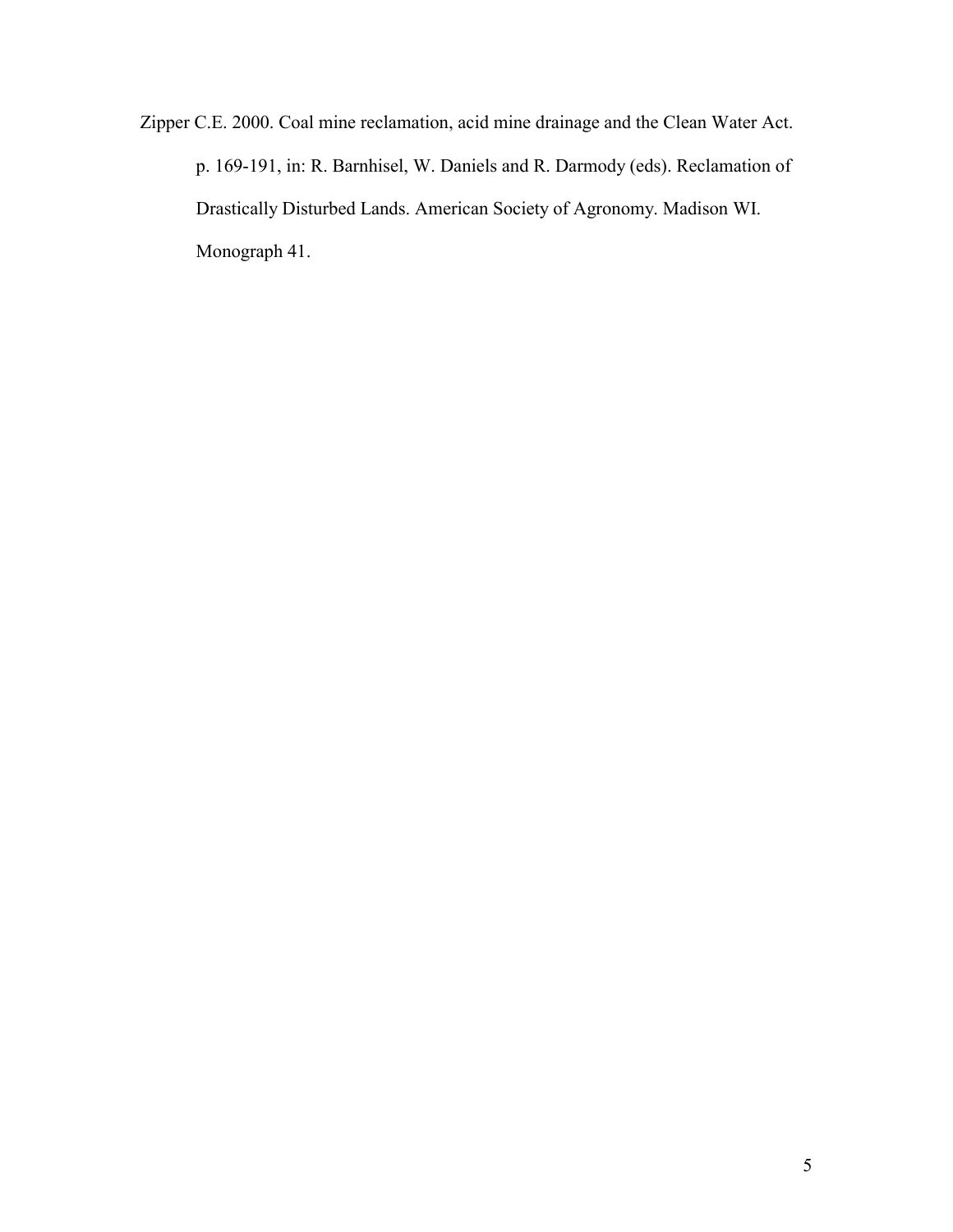<span id="page-13-0"></span>**1 Field and Laboratory Assessment of a Coal Processing Effluent in the Leading** 

**Creek Watershed, Meigs Co., Ohio**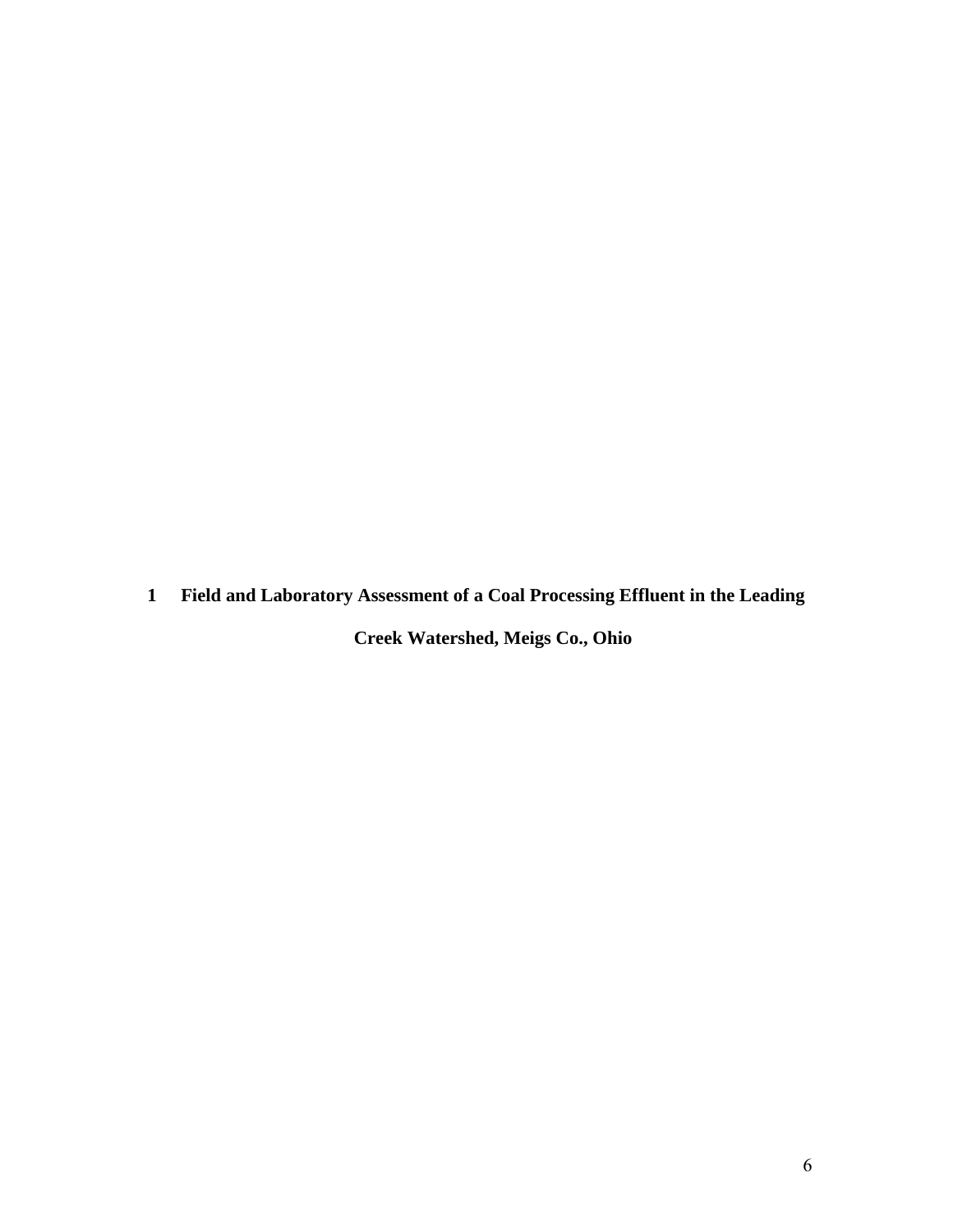<span id="page-14-0"></span>**Abstract.** The US Environmental Protection Agency has not recommended water quality criteria (WQC) to protect aquatic life from elevated sodium and sulfate concentrations, such as those associated with the coal-processing effluent of Meigs County Mine #31. This discharge, received by a tributary of the Leading Creek Watershed (SE Ohio), had a mean specific conductivity (SC) of 8,109 (7,750-8,750)  $\mu$ S/cm and total metal concentrations below acute WQC. The mean 48-h LC<sub>50</sub> for *Ceriodaphnia dubia* in the effluent was  $6,713 \pm 99 \,\mu\text{S/cm}$ , and mean 48-h survival was 44% for study sites downstream of the effluent. The best indicators of impairment used in this study were *Ceriodaphnia* fecundity, *in situ Corbicula fluminea* growth, EPT minus Hydropsychidae (richness and relative abundance) and relative Ephemeroptera abundance. Mayflies, reduced by more than 99% below the effluent, were absent from all but the furthest downstream study site. SC was strongly correlated with *Corbicula* growth ( $r = -0.9755$ ,  $p = 0.0009$ ) and EPT minus Hydropsychidae richness ( $r = -0.8756$ , p  $< 0.0001$ ), suggesting the effluent was primarily responsible for biotic impairment. Our results indicated that SC levels, a measure of dissolved solids, in the Leading Creek Watershed that exceeded  $\sim$ 3,700  $\mu$ S/cm impaired sensitive aquatic fauna.

#### **1.1 Introduction**

 The coal mining industry potentially impacts aquatic biota in a variety of ways, including acidification, metal loading and fly ash disposal. The abundance of studies assessing the ecological impacts of abandoned mined land (*e.g.*, Roback and Richardson 1969, Armitage 1980, Kelly 1988) and fly ash (*e.g.*, Cherry *et al*. 1979, Specht *et al*. 1984) are indicative of the contaminants with water quality criteria (WQC) protecting aquatic life, established by the US Environmental Protection Agency (EPA). Fewer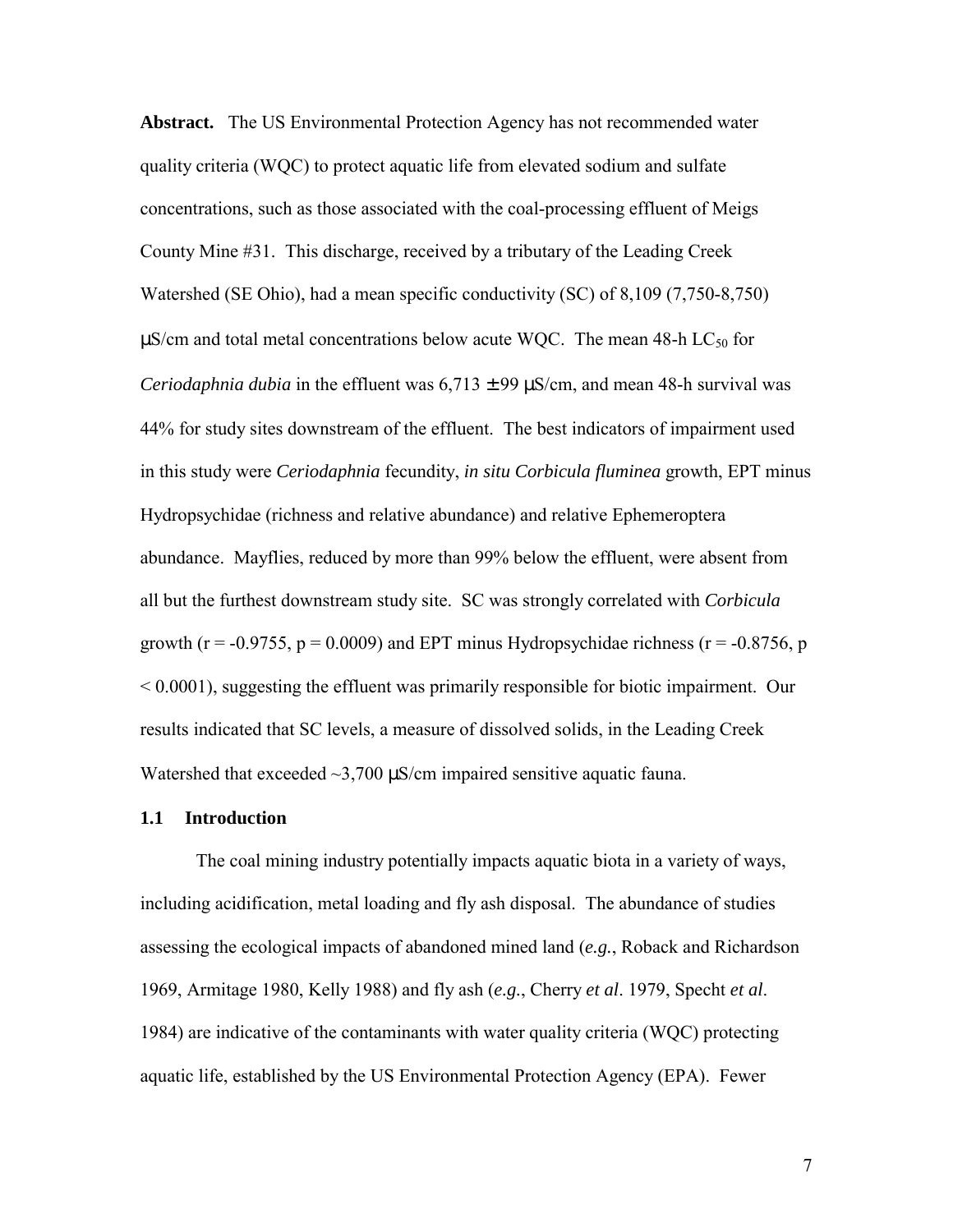researchers (e.g., Radford and Graveland 1978, Latimer 1999) have assessed the impacts of coal-processing effluents and no WQC (US EPA 1999) exist for the elevated Na and SO4 concentrations associated with these discharges.

Coal seams in Meigs County, Ohio are high in total sulfur (2.51%) relative to seams the western United States (Mitchell 1950). Title IV of the Clean Air sets regulatory limits on the aerial emissions of coal-fired power plants in terms of total atmospheric loading of  $SO<sub>2</sub>$  (CAA90). Consequently coal is washed to reduce sulfur content, decrease ash and increase caloric value (Train 1976), ultimately resulting in a waste discharge that can compromise freshwater stream quality (this study).

The Leading Creek Watershed (LCW), located in Meigs County, is impacted by erosion, sedimentation, agricultural practices, flooding, poor drainage, acid mine drainage (AMD) and coal mining activity (Currie 1999). Recently, high specific conductivity (SC) levels associated with the coal-processing effluent from Meigs County Mine #31, an underground longwall mine and preparation facility, warranted further research on the adverse impacts to community structure (Cherry *et al*. 1999). Following neutralization in a settling pond (*e.g.*, NaOH, CaO), the effluent discharges into Parker Run (PR), a tributary of the Leading Creek Mainstem (LCM). Although the effluent rarely surpassed 6000 μS/cm during sampling from 1995 to 1999 (Currie 1999, Latimer 1999), contemporary data revealed SC levels in PR routinely exceeded 8000 μS/cm.

 The purpose of this study was to conduct a preliminary bioassessment of this poorly understood stressor, allowing for more comprehensive research in the future. More specifically, our objectives were to quantify macroinvertebrate impairment in PR and LCM below the coal-processing discharge and to determine the role of total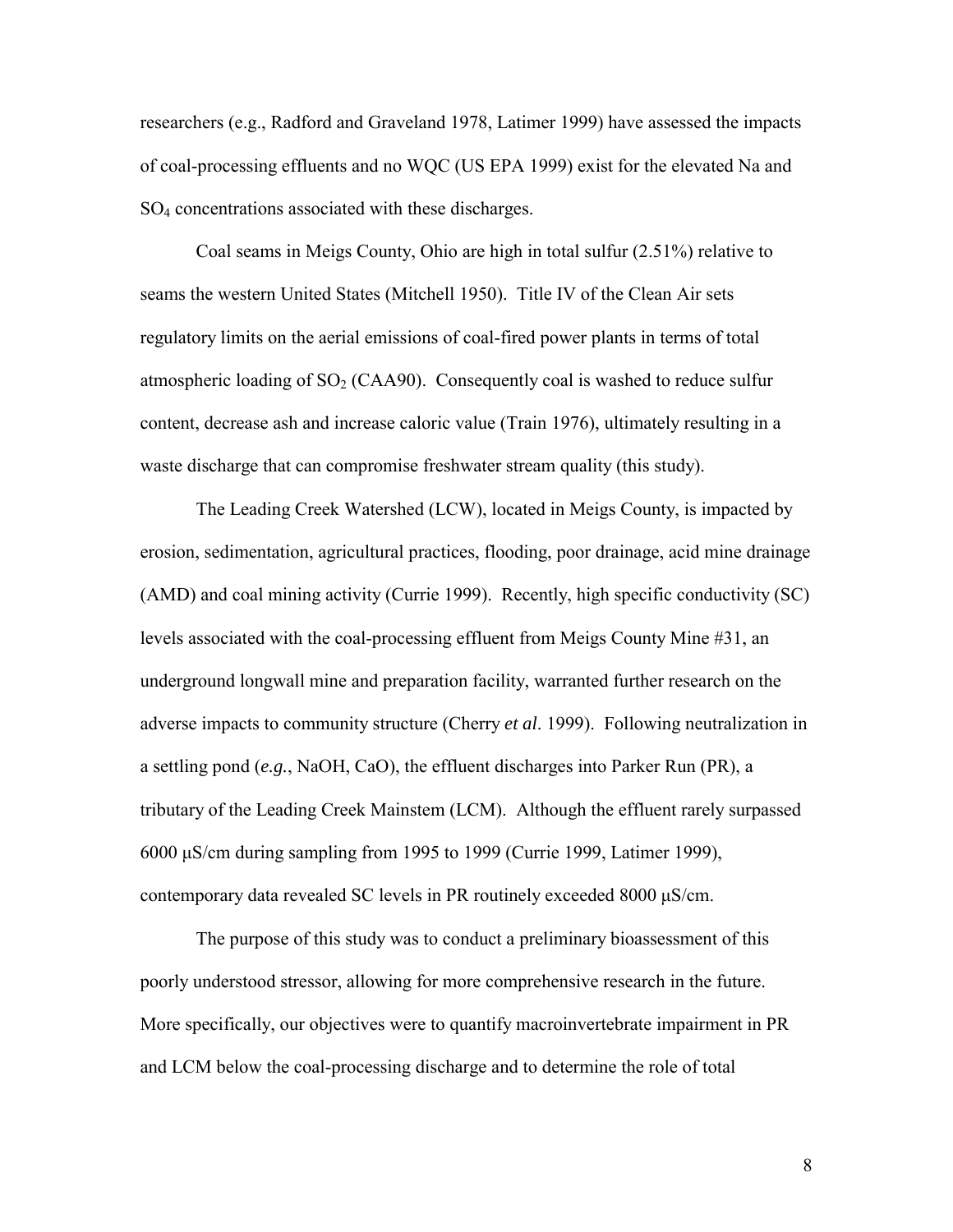<span id="page-16-0"></span>dissolved solids (TDS) concentrations, measured as SC, on biotic impairment. Examination of a system at only one organization level (Clements 2000) and with only one test organism (Pontasch *et al*. 1989) restricts the strength of association between stressors and impacts. Thus, three levels of biological organization were utilized to gauge the influence of the effluent on aquatic biota. Individual responses were measured *in vitro* for *Ceriodaphnia dubia* and *Pimephales promelas* and *in situ* for *Corbicula fluminea*, and aquatic macroinvertebrate assemblages were sampled to determine population (*e.g.*, relative mayfly abundance) and community (*e.g.*, richness) responses. Subsequently, we established which taxa were most sensitive to derive appropriate metrics for assessing coal-processing effluent toxicity in the LCW, with the possibility of extrapolation to similar systems.

#### **1.2 Materials and Methods**

#### 1.2.1 Study Sites

 Fourteen study sites were selected to assess the potential ecological impact of the coal-processing effluent (Fig. 1.1). The tributaries, Ogden Run (OR) and Parker Run (PR), received mining effluents and were the primary sources of highly conductive waters entering LCM. Of the 14 sites selected, five were considered reference stations (LCRS1, LCRS2, LCRS3, PR1, LPR1) and eight served to assess impact (OR1, LCS4, PR2, PR4, PR5, LCS6, LCS7, LCS9) caused by the effluent raceway (PR3), immediately received by PR. Sites were not selected below LCS9 due to backflow from the Ohio River.

PR is an 8.33 km, third order stream with a 4,715-acre drainage basin (Cherry *et al*. 1999). PR1 was the reference, while PR2, located just upstream of the effluent, was periodically exposed to run-off from settling ponds and backflow of the effluent (O EPA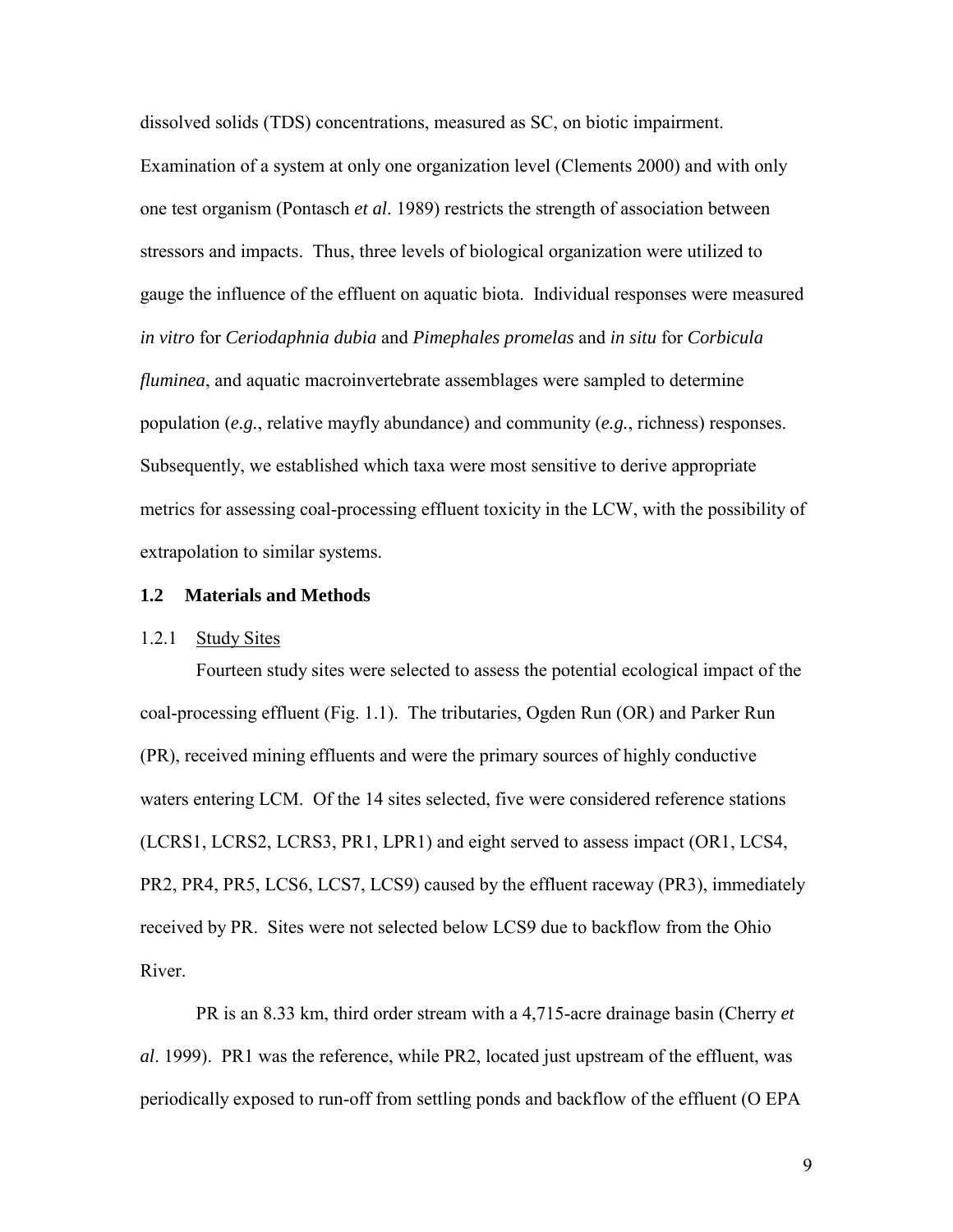<span id="page-17-0"></span>1994). Little Parker Run 1 (LPR1), added for the 2001 sampling season, flowed into the south bank of PR between PR4 and PR5. Study sites were grouped into 1000  $\mu$ S/cm intervals and July 2001 data were categorically analyzed to suggest tolerance thresholds for *in situ Corbicula* growth and relative instream Ephemeroptera abundance. Sampling excursions followed a semi-monthly regime (8-26-00, 9-15-00, 10-14-00, 11-24-00, 3- 15-01, 5-31-01, 7-5-01, 8-7-01, 9-6-01, 10-12-01).

#### 1.2.2 Water Chemistry Analysis

 A Yellow Springs (RDP, Dayton, OH, USA) model 54A meter was used to measure dissolved oxygen ( $DO<sub>2</sub>$ ). SC was determined in the field with an Orion<sup>®</sup> model 122 meter. The pH was determined in the laboratory within 24-h of collection with an Accumet<sup>®</sup> (Fisher Scientific, Pittsburgh, PA, USA) meter equipped with an Accumet<sup>®</sup> gel-filled combination electrode (accuracy  $\pm$  0.05 pH  $\omega$  25°C). Alkalinity and hardness  $(mg/L as CaCO<sub>3</sub>)$  were determined by titration (APHA 1995).

### 1.2.3 Dissolved Ion and Solids Analysis

Samples were filtered (Whatman 934-AH) and submitted to the Virginia Tech Department of Environmental Engineering to determine anion concentrations. Cations were analyzed by inductively coupled plasma (ICP) spectrometry at the Virginia Tech Soil Testing Laboratory (APHA 1995). Ions analyzed were Al, Cl, Cu, Fe, Mg, Mn, Na,  $SO_4$  and Zn based on Latimer (1999). Additional analyses for Ca, Cr, NO<sub>3</sub>, P and K were conducted. TDS and total suspended solids were determined as described in APHA (1995), with slight modifications. Samples were heated in a Fisher Isotemp oven® (100 series model 1266) at 80 $^{\circ}$ C, to prevent boiling over, prior to the increase to 180 $^{\circ}$ C.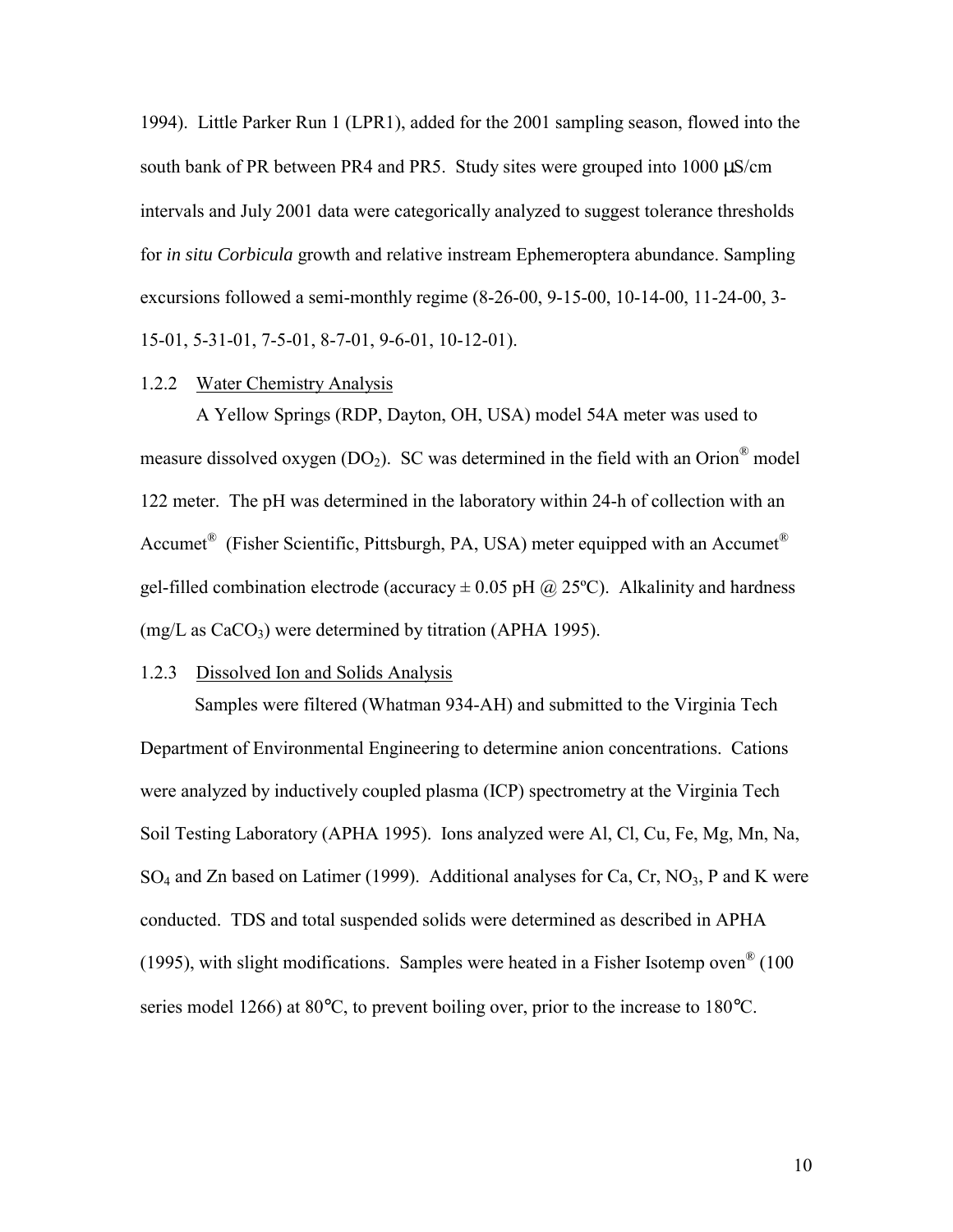#### <span id="page-18-0"></span>1.2.4 Benthic Macroinvertebrate Sampling

Four replicate qualitative samples were collected with 800 μm D-frame nets (Wildco 425-D10) during two field excursions from 12-LCW sites on October 14, 2000 and from 14-LCW sites on July 7, 2001. Collection of each replicate involved thorough five-minute sampling of all available habitat types (Barber *et al*. 1999). Samples were preserved in  $\sim$ 70% ethanol, processed in the lab and identified to the lowest practical taxonomic level using standard keys (Merritt and Cummins 1996, Pennak 1989).

 The surveys were analyzed separately to avoid comparisons between different seasons and systems. Indices used were abundance, richness, EPT (Ephemeroptera, Plecoptera, Trichoptera) metrics, relative Ephemeroptera abundance (%E), the Shannon-Weiner diversity index, the Hilsenhoff biotic index (HBI) and percent collectors-filterers (%CF), described in Barber *et al*. (1999). EPT minus Hydropsychidae (EPT-H) richness and %EPT-H were also applied because they provided an improved depiction of the impact. Percent reductions in abundance were calculated by subtracting the quotient of the mean of all impacted sites by the mean of all reference sites from 100%.

#### 1.2.5 In Situ Toxicity Testing

 Two *in situ* toxicity tests were conducted using *Corbicula*. Organisms were collected with clam rakes from the New River near Ripplemead, VA, and kept in a Living Stream<sup>®</sup> (Frigid Units, Toledo, Ohio). Individuals between 9.0 and 12.0 mm were selected for testing. For each LCW site, 5 replicates, each consisting of 5 uniquely marked clams in mesh bags with  $\sim$ 5 mm<sup>2</sup> openings, were secured with rebar and cobble in riffle areas. Clams were retrieved simultaneously from sites and returned to the Ecosystem Simulation Laboratory (ESL) for survival and growth analysis after 29 days (September 2000) and 98-days (May 31 to September 6, 2001), and checked monthly (7-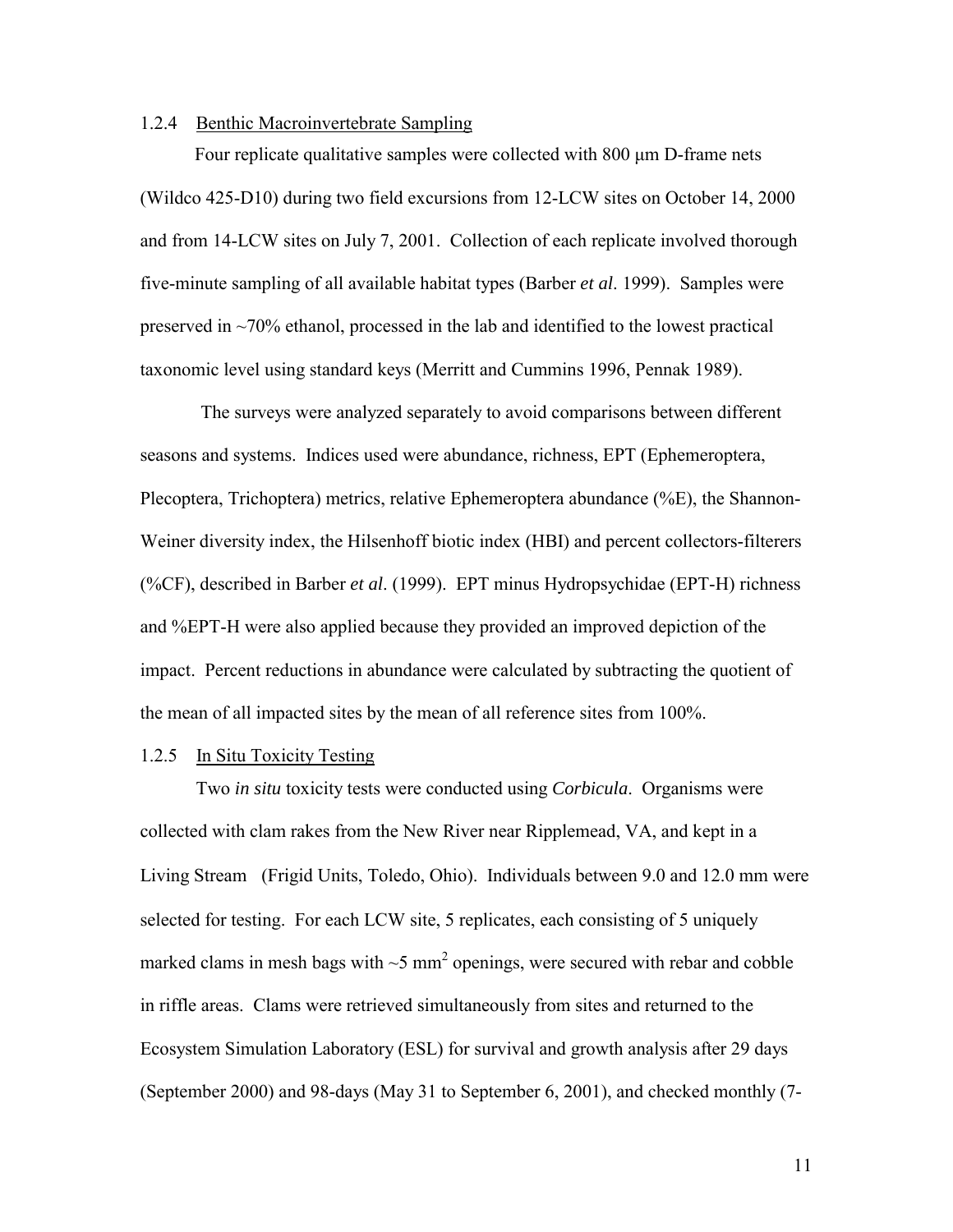<span id="page-19-0"></span>6-02, 8-8-01, 9-6-01) for survival, growth and debris accumulation. Organisms were considered dead if valves were gaping or could be easily teased apart. Data obtained for PR1 were excluded due to low  $DO<sub>2</sub>$  conditions (3.78 mg/L) and clams at LCS9 were not recovered. Although virtually stagnant by month 3, LPR1 was added as a reference site to mitigate the loss of PR1. Categorized clam data were taken from the first 36-days of the 98-d test to relate more closely to the 2001 benthic survey in terms of temporal scale and ambient conditions.

#### 1.2.6 Water Column Toxicity Testing

Acute toxicity of site water using <1-d old *C. dubia*, cultured at according to US EPA (1993), was determined by 48-h tests, conducted as described in US EPA (1993) at  $25\pm1\text{°C}$  using 50 mL beakers as test chambers. Moderately hard, reconstituted (EPA<sup>100</sup>) water was used as the diluent and control (US EPA 1993). The accuracy of the 0.5 dilution series used in Fall 2000 was inadequate to assess the acute toxicity of the mining effluent. Thus, 0.25 and 0.15 serial dilutions were used for testing effluent samples collected in 2001 to increase precision.

 Static, daily renewal, chronic water column toxicity tests, conducted according to US EPA (1994) at  $25\pm1^{\circ}$ C using 50 mL beakers as test chambers, involved a 0.25 serial dilution with  $EPA^{100}$  water used as the diluent and control. *Ceriodaphnia*  $\leq 1$ -d old) were fed daily with 0.36 mL of 1:1 *Selenastrum capricornutum* and YCT (yeast, cerophyll and trout chow) per 30 mL of test solution. *Pimephales* (<1-d old) obtained from Aquatox, Inc. (Hot Springs, Arkansas) were fed 3-4 drops of *Artemia* twice daily.

#### 1.2.7 Statistical Analysis

 Tests were analyzed with TOXSTAT® (Gulley 1996), applying appropriate parametric (Dunnett's Test, T-test with Bonferroni Adjustment) or nonparametric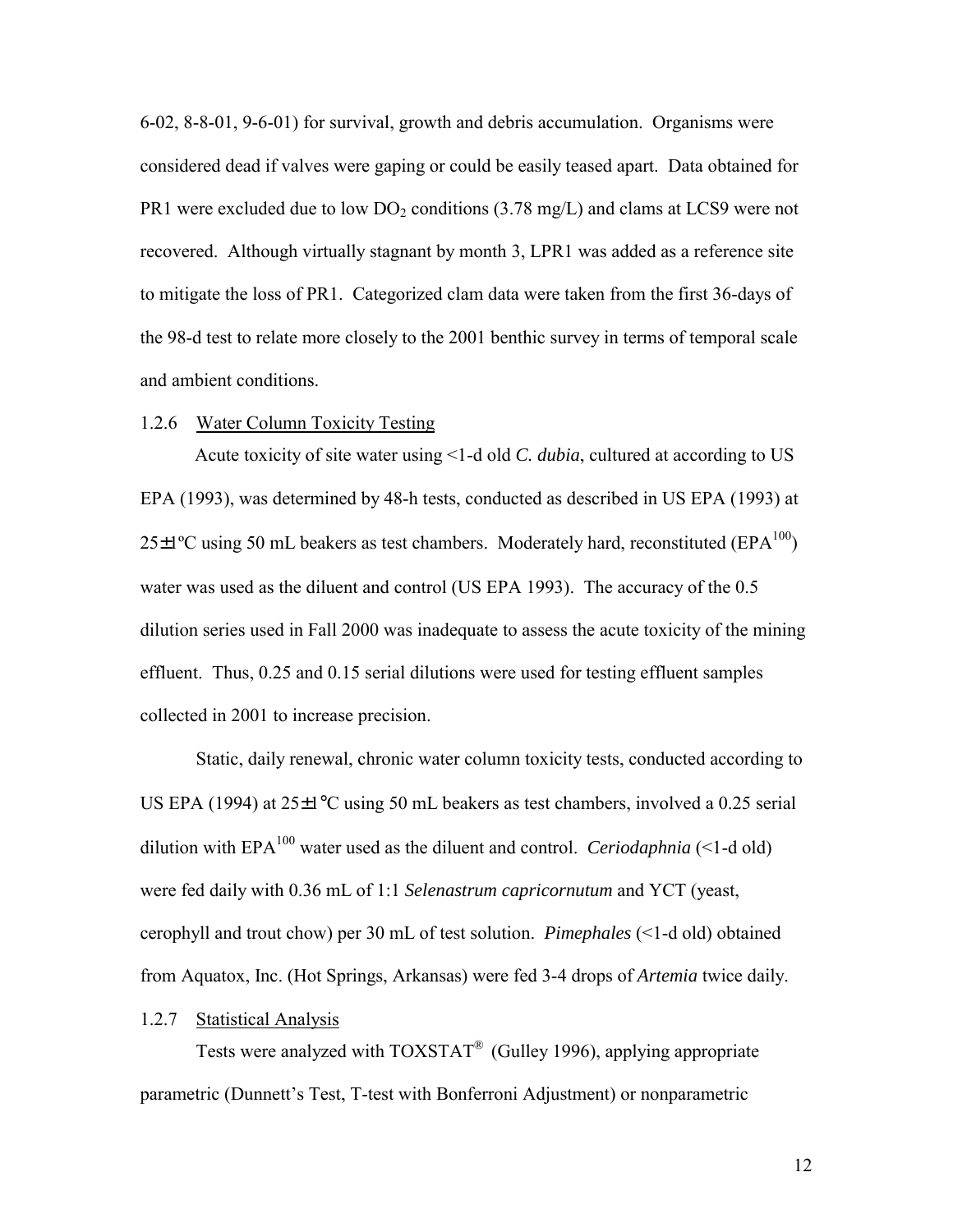<span id="page-20-0"></span>(Steel's-Many One Rank Test, Wilcoxon Rank Sum with Bonferroni Adjustment) analyses according to US EPA (1994), to determine no observable adverse effects concentrations (NOAEC), lowest observable adverse effects concentrations (LOAEC), lethal concentration (LC) and inhibition concentration (IC) values (US EPA 1994). Macroinvertebrate indices and clam endpoints were analyzed using the Statistical Analysis System (Statistical Analysis Institute, Inc. 1996). Data were tested for normality with the Shapiro-Wilks Test ( $\alpha$ =0.05), non-normal data were transformed to satisfy the assumptions of normality and Tukey's HSD test determined differences between sites. Correlation analyses and comparisons of normalized data using Tukey-Kramer HSD were conducted using JMP  $IN^{\circledR}$  (Sall and Lehman 1996). Mean SC used in correlations was based on 2001 data and taken over 3 months ( $n = 3$ ) during macroinvertebrate surveys and 4 months  $(n = 4)$  during the *Corbicula* test. All significant relationships were determined at the  $\alpha$  = 0.05 level.

#### **1.3 Results**

#### 1.3.1 Physicochemical Parameters

 The mean SC of PR3 was 8,109 (7,750-8,750) µS/cm (Table 1.1), elevated primarily by  $SO_4$  and Na ions (Table 1.2). During low flow conditions when the effluent contributed >90% of the flow at PR4, SC, TDS and six ions (SO4, Na, Cl, Ca, Mg, K) at impacted sites closely reflected levels measured at PR3, but were gradually diluted downstream (Fig. 1.2). The concentrations of the remaining five ions detected in LCW sites  $(A<sub>1</sub>, Z<sub>n</sub>, NO<sub>3</sub>, Fe, Cu)$  originated from other sources. All ion concentrations in the effluent with WQC were below chronic standards, except Cl and total Al species, which were below acute standards (Table 1.2). Al increased while Cl decreased in concentration downstream of the effluent on November  $24<sup>th</sup>$ , 2000 (Table 1.1) and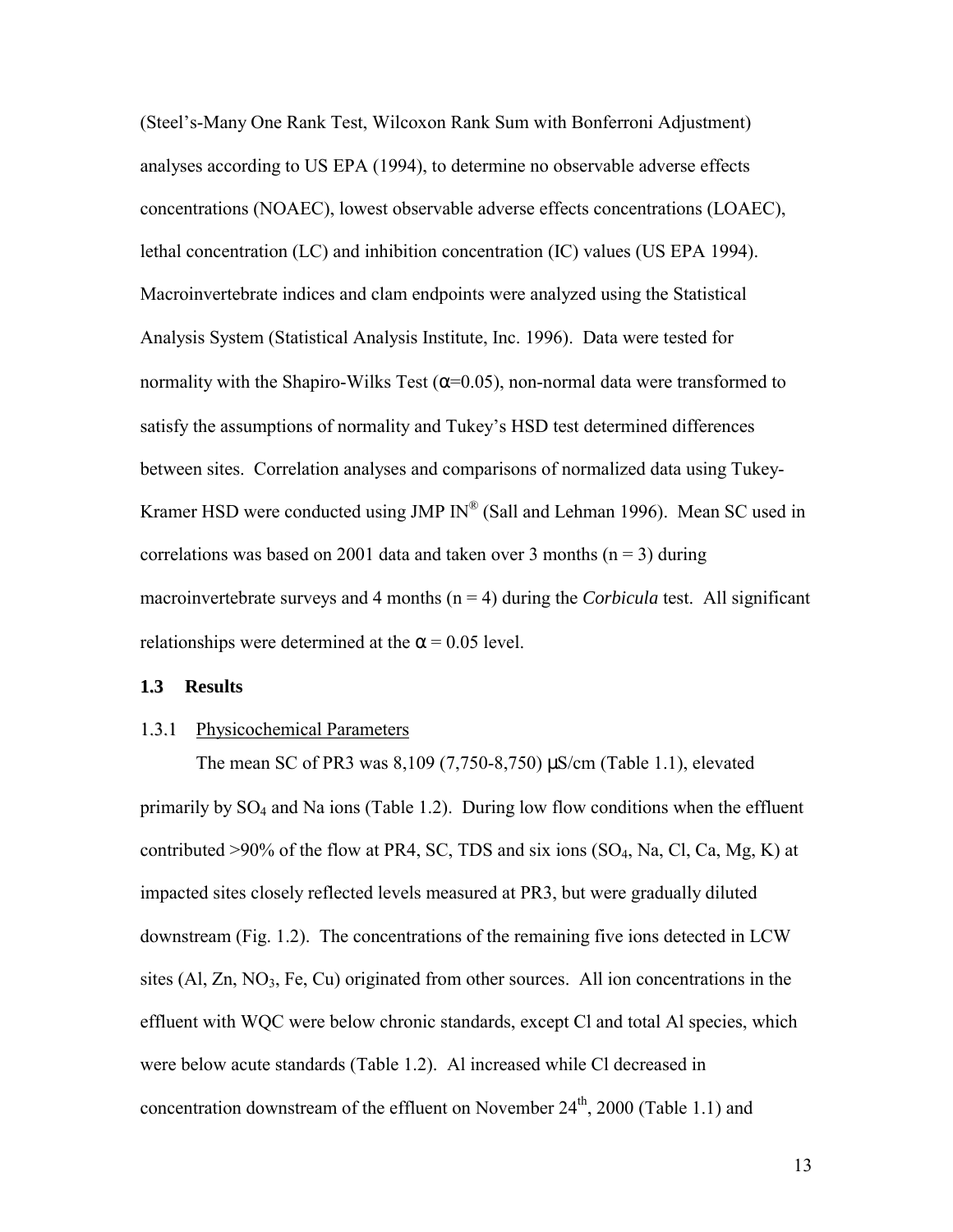<span id="page-21-0"></span>concentrations were substantially lower in the effluent in 2001 (Table 1.2). All  $DO<sub>2</sub>$ measurements were above 6.0 mg/L during field tests and surveys, except at PR1 (3.78 mg/L) on July 6, 2001 and LPR1 (3.27 mg/L) on August 7, 2001.

#### 1.3.2 Benthic Macroinvertebrates

 The more sensitive indices (%E, %EPT, %EPT-H and EPT-H richness) to the mining outfall were emphasized and are provided in Table 1.3. The most dramatic decline in any insect taxon was observed for Ephemeroptera. A 99.6 and 99.8% reduction in mean mayfly abundance was found at sites downstream of the effluent in Fall 2000 and Spring 2001, respectively. Mayflies were absent from all PR3, PR4, PR5, LCS6 and LCS7 samples and %E was significantly reduced at impacted sites relative to most reference sites. The highest SC levels in which mayflies were collected were recorded at OR1 on October 14, 2000 (5,140  $\mu$ S/cm) and July 7, 2001 (4,180  $\mu$ S/cm), although %E was significantly reduced. Analysis of Spring 2001 categorized data indicated a significant reduction in %E at a mean SC of  $3,978 \pm 2092$   $\mu$ S/cm (Table 1.4a). Although impairment occurred at mining influenced sites in %EPT and EPT richness relative to reference sites in 2001, relative abundances were significantly lower at PR3, PR4 and PR5 and substantial impairment occurred at LCS6, LCS7 and LCS9 using %EPT-H and EPT-H richness. This trend was supported by the 2000 data at PR3, PR4 and PR5 but was not significant in LCM. Abundance, taxa richness, the Shannon-Weiner diversity index and HBI did not indicate impairment to the coal-processing effluent in either survey, and data were therefore excluded. In general, there was no discernible decline in %CF below PR3 compared to sites upstream of PR3 (Fig. 1.3b).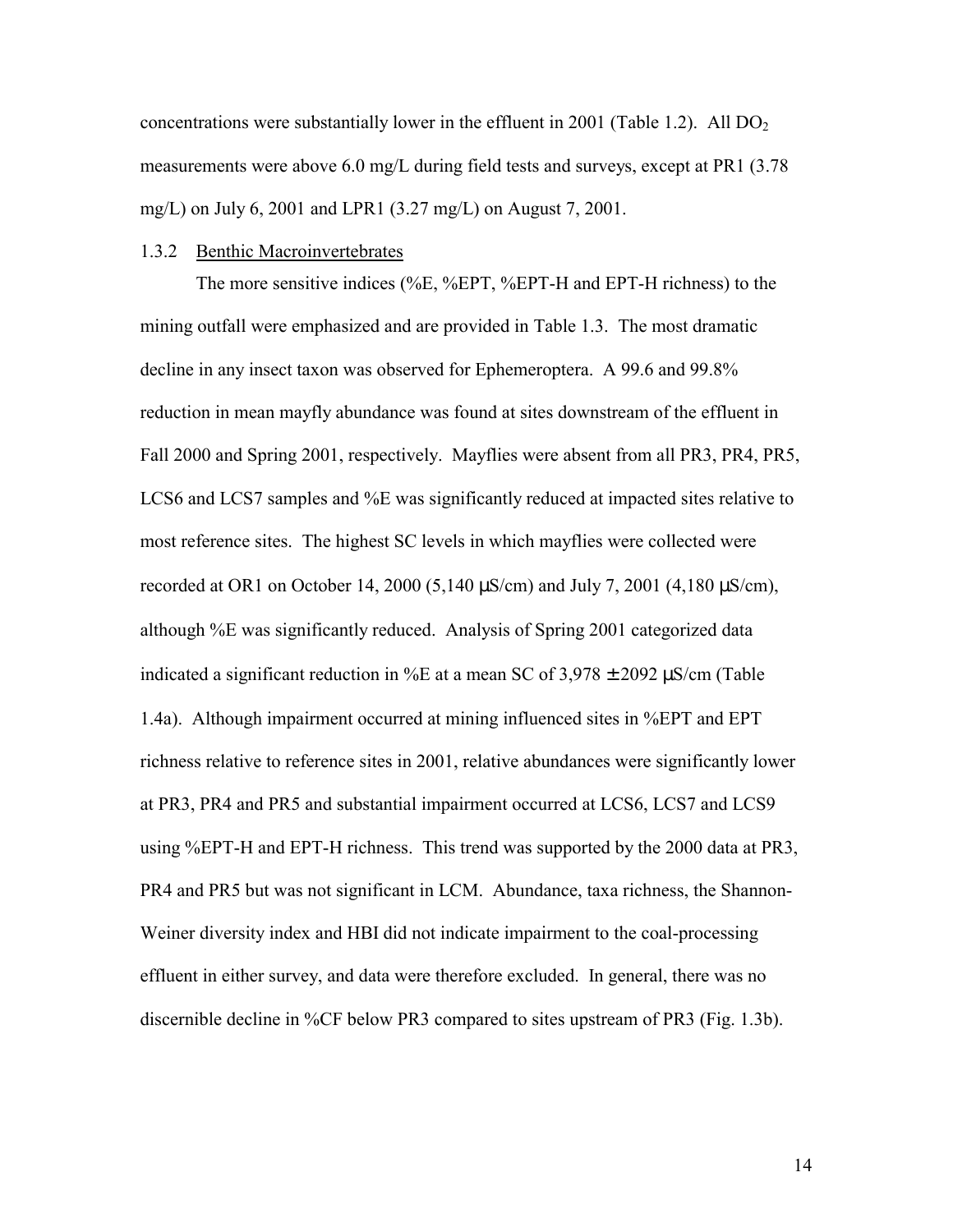#### <span id="page-22-0"></span>1.3.3 In Situ Toxicity Testing

*Corbicula* survival during both tests was relatively high (≥76%) and no significant differences were found among sites. Significant impairment below the effluent outfall, however, was observed for *Corbicula* growth (Fig. 1.3a), most clearly indicated by the 98-day test; *Corbicula* at the reference sites, LCRS1 (4.90±0.37 mm), LCRS2 (5.05±0.36 mm), LCRS3 (3.43±0.83 mm), grew significantly more than clams at PR4 (0.31±0.09 mm), PR5  $(0.45\pm0.08$  mm) and LCS6  $(1.46\pm0.04$  mm), while recovery was observed at LCS7 (2.74±0.90 mm). *Corbicula* growth was stunted in Fall 2000 due to relatively lower temperatures, but significantly impaired at sites below the effluent. Analysis of categorized data indicated significant reduction in 36-d *Corbicula* growth at 7648 ± 233 µS/cm, compromised by a large gap between groupings (Table 1.4a).

#### 1.3.4 Correlation analysis

Mean SC was strongly positively correlated with TDS ( $n = 28$ ,  $r = 0.9991$ , p  $\leq 0.0001$ ), negatively correlated with EPT-H richness ( $r = -0.8756$ ,  $p \leq 0.0001$ ) and *Corbicula* growth ( $r = -0.8229$ ,  $p = 0.0010$ ) but not well related with the Shannon-Weiner index (r = -0.2004, p = 0.4922) or HBI (r = 0.3131, p = 0.2773). The correlation between *Corbicula* growth and mean SC was strengthened ( $r = -0.9755$ ,  $p = 0.0009$ ) when lower SC sites (<3000  $\mu$ S/cm), where no significant relationship occurred (r = 0.3989, p = 0.7875), and the high nutrient site (PR2:  $1.37mg/L NO<sub>3</sub>$ ) were excluded. Clam growth (r  $= -0.3338$ ,  $p = 0.4191$ ) and EPT richness ( $r = -0.5302$ ,  $p = 0.1765$ ) were not significantly correlated with aluminum concentrations in the water column.

#### 1.3.5 Water Column Toxicity Testing

 For *Ceriodaphnia* acute tests, mean survival was ≥95% in reference site water but substantially lower for impacted sites, ranging from 6 to 78% (Fig. 1.2). The mean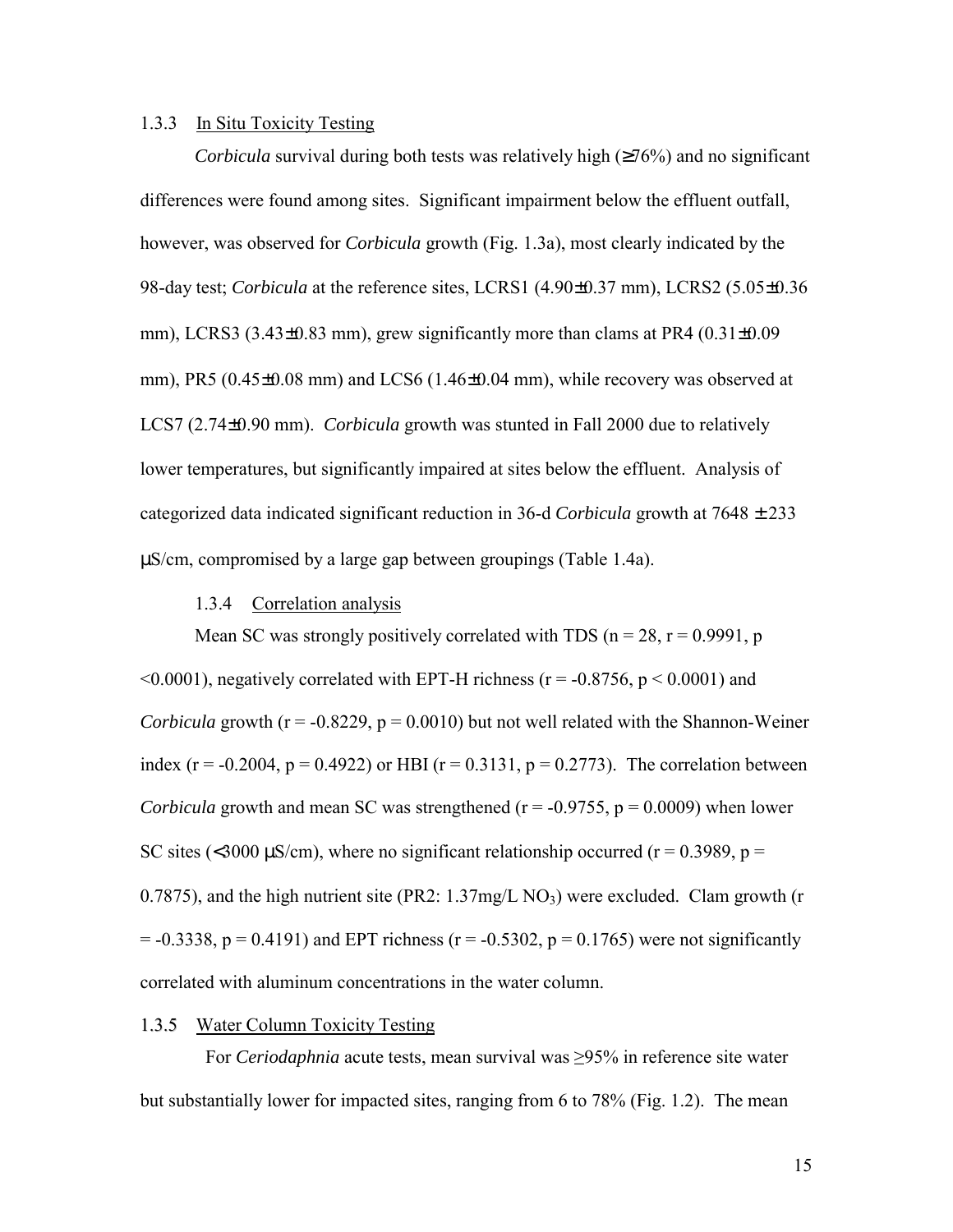<span id="page-23-0"></span>48-h LC<sub>50</sub> values (n=3) for PR3, PR4 and PR5 were  $6,713\pm99, 6,807\pm108$  and  $6,912\pm990$ µS/cm, respectively. Total *Ceriodaphnia* mortality was observed in the 100% effluent exposure in the chronic test, while all survived in the control through 3,710  $\mu$ S/cm exposures (Table 1.4b). The NOAEC and LOAEC endpoints for *Ceriodaphnia* survival were 4,730 and 6,040 µS/cm, respectively. *Ceriodaphnia* mean reproduction was a more sensitive endpoint in that the NOAEC and LOAEC were 2,910±40 and 3,710±46  $\mu$ S/cm, respectively. The IC<sub>10</sub> and IC<sub>25</sub> values for reproduction were 2458 (926 – 3091) and 3154 (2203 – 3446) µS/cm, respectively. The NOAEC and LOAEC endpoints for the *P. promelas* 7-d test were 4,843±36 and 6,180±63 µS/cm for survival, and 3,800±24 and 4,843 $\pm$ 36 µS/cm for mean growth, respectively (Table 1.4c). The IC<sub>10</sub> and IC<sub>25</sub> values for growth were  $3769 (2803 - 3964)$  and  $4068 (3789 - 4245) \mu$ S/cm, respectively.

#### **1.4 Discussion**

 The composition of the Meigs County Mine #31 discharge provided a unique opportunity for this preliminary investigation and bioassessment of the influence of TDS toxicity, measured as SC ( $r = 0.9991$ ,  $p \le 0.0001$ ), on aquatic life because it was essentially neutral and composed primarily of dissolved ions (*e.g.*, SO4 and Na) without WQC (US EPA 1999) and Cl (below acute WQC), which effectively created semi-saline conditions with remarkably high mean water hardness (792  $\pm$  43 mg/L as CaCO<sub>3</sub>). Hard water promotes chemical complexation of metals and can diminish the associated toxicity (Black et al. 1980). This phenomenon was observed for an open pit mine effluent in Wisconsin, in which the toxicity of relatively low metal concentrations was ameliorated by water hardness  $\geq 155$  mg/L as CaCO<sub>3</sub> (Masnado *et al.* 1995).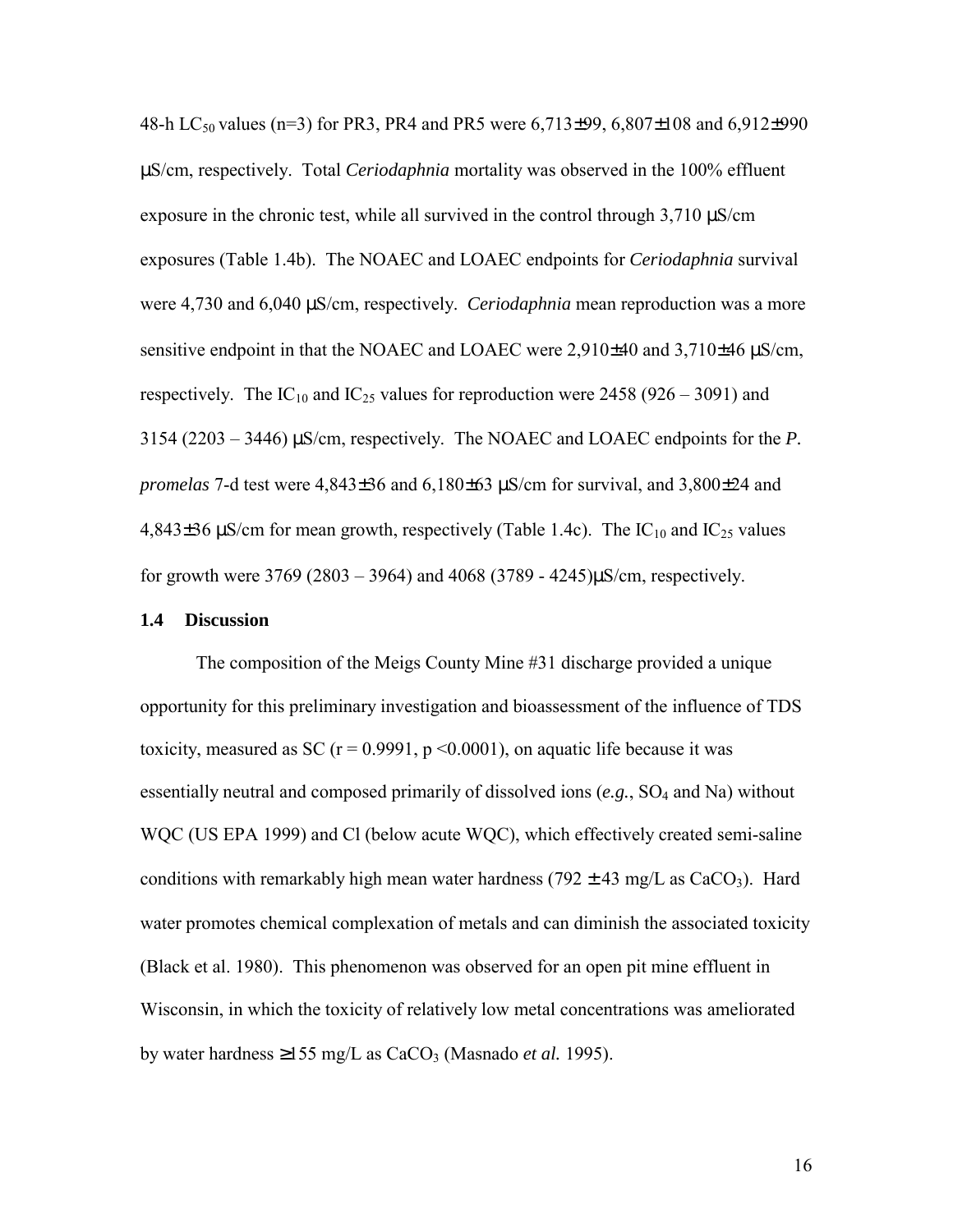Total Al and Cl concentrations, measured in the Mine #31 effluent, were above chronic WQC. Mount *et al.* (1997) found the mean 48-h LC<sub>50</sub> values for *C. dubia* in NaCl and Na<sub>2</sub>SO<sub>4</sub> solutions to be 1,960 mg/L ( $\sim$ 1,189 mg/L Cl) and 3,070 mg/L ( $\sim$ 2,076 mg/L  $SO_4^2$  and ~994 mg/L Na<sup>+</sup>), respectively. These Cl levels were higher than in the coal-processing effluent, while Na and SO4 concentrations were considerably lower, suggesting Na and SO<sub>4</sub> contributed to the bulk of the acute toxicity observed in the LCW. Thus, due to the magnitude of the Na and  $SO_4$  acute toxicity in PR, ions above chronic WQC in the coal-processing effluent were of lesser concern. Total Al concentrations in the LCW, however, increased from effluent levels at downstream sites (Latimer 1999, this study) and thereby potentially confounded linkage between the effluent and macroinvertebrate impairment. Recovery of *in situ Corbicula* growth (Fig. 1.3a) and EPT richness (Table 1.3) at sites with increasing Al concentrations and the lack of significant relationships between Al concentration and those indices, implied Al was not a major contributor to the observed toxicity. Latimer (1999), based on correlation analysis and laboratory formulated salt solutions, also concluded it was unlikely that Al or Cl contributed significantly to macroinvertebrate impairment or toxicity to *C. dubia* in the LCW. In addition, because ion concentrations presented in this study included all metal species, bioavailable (i.e., dissolved) metals were likely overestimated.

 Our macroinvertebrate surveys provided strong indications of impairment below the coal-processing effluent and identified indices that were indicative of impairment due to TDS toxicity. The generally sensitive EPT indices, however, did not indicate statistically significant impairment, due to the relatively high tolerance of hydropsychids, which compartmentalize contaminants (Cain *et al*. 2001). Percent EPT-H and EPT-H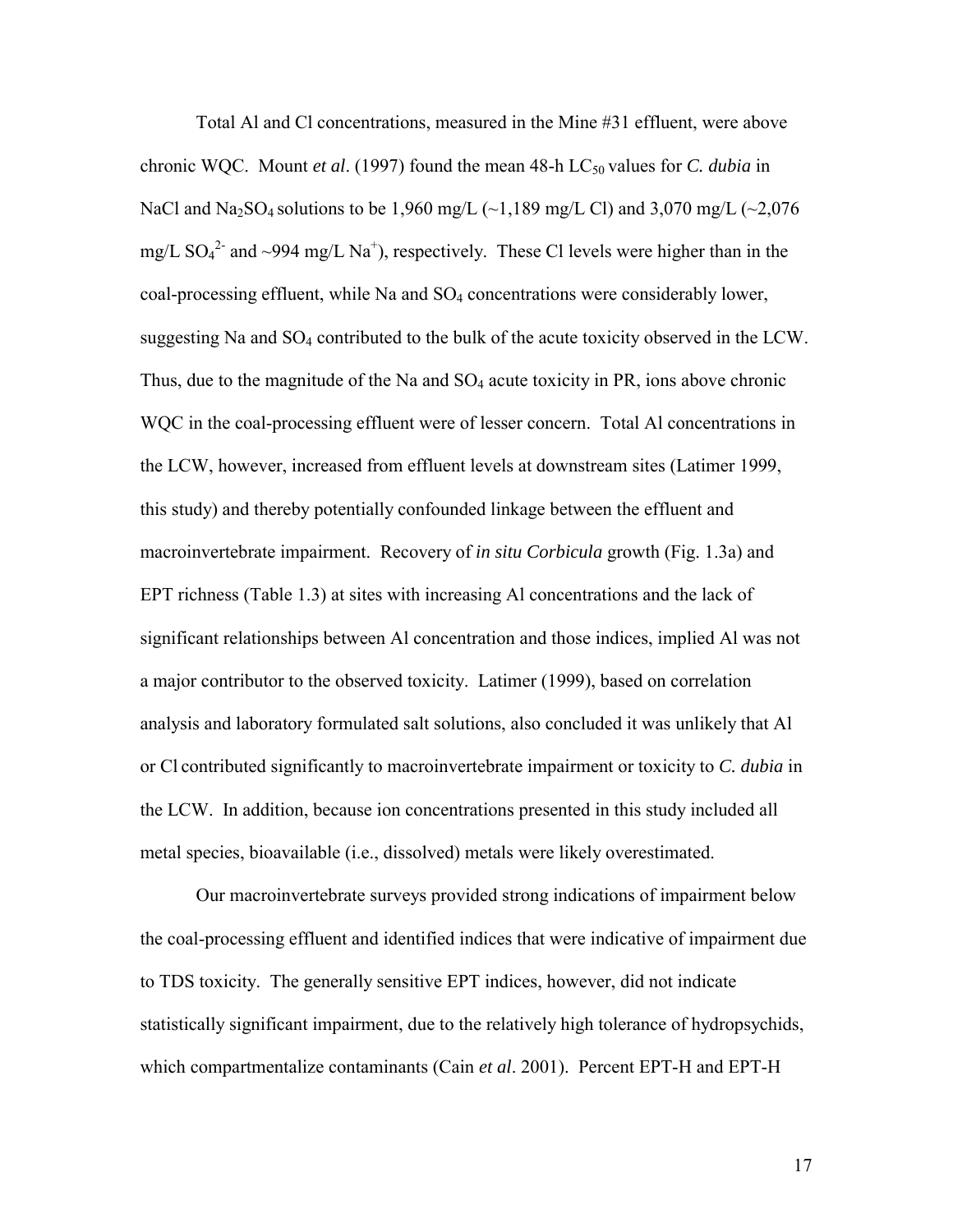richness provided much improved statistical resolution and indicated significant impairment at effluent impacted sites. Relative Ephemeroptera abundance was likely a more sensitive indicator of TDS toxicity but the metric was compromised by lowered abundance of mayflies at some LCM reference sites due to the previously addressed stressors in the watershed. The sensitivity of mayflies relative to other macroinvertebrate taxa found in this study was consistent with the literature (Specht *et al*. 1984, Pontasch *et al*. 1989, Diamond *et al*. 1992). Abundance and richness were not good indicators of the effluent toxicity due to the diversity of tolerant Coleoptera and Diptera, and the Shannon-Weiner index ( $p = 0.4922$ ) and HBI ( $p = 0.2773$ ) were not significantly related to SC. The Shannon-Weiner index likely indicated changes in community structure unrelated to pollutants (Huges 1978), while application of biotic indices (e.g., HBI) was inappropriate for assessing TDS associated impacts because taxa tolerance assignments were based on sensitivities to organic pollutants (Garcia-Criado *et al*. 1999).

 Although *in situ Corbicula* survival may be an important indicator of toxicity in AMD impacted systems (Soucek *et al*. 2001), it was not predictive of the toxicity associated with the coal-processing effluent. *Corbicula* growth, however, was significantly reduced below the mining effluent site (PR3) in the 98-day *in situ* test and corresponded closely with SC ( $p = 0.0009$ ). Clams at impacted sites grew less during months 2 and 3 (Fig. 1.3a), likely a result of increased sensitivity due to increased temperature and exposure duration. While clam growth was strongly negatively correlated with SC, other factors such as nutrient levels, temperature, substrate and  $DO<sub>2</sub>$ (Mattice and Wright 1986, McMahon and Williams 1986) likely influenced growth more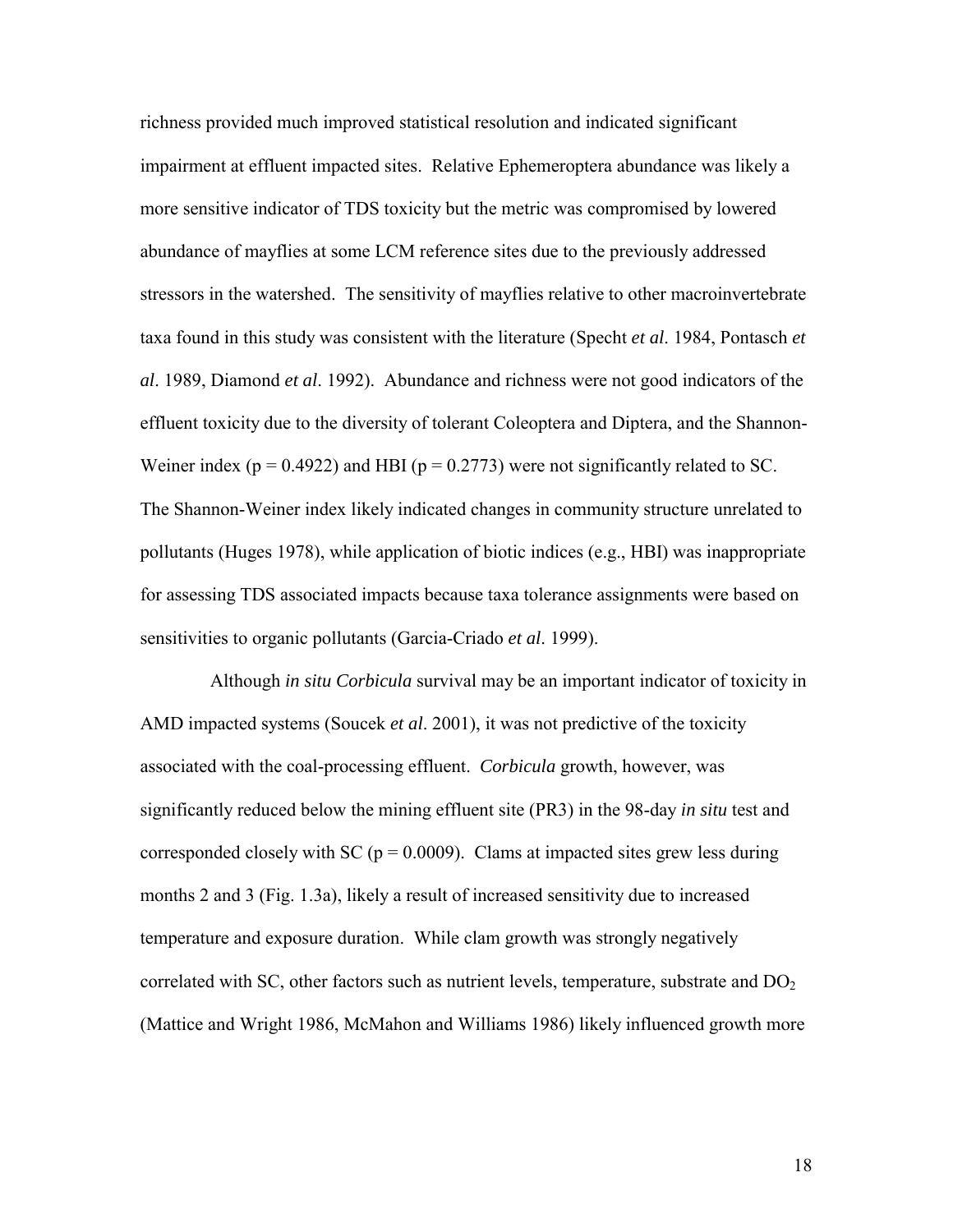<span id="page-26-0"></span>substantially at sites with mean SC levels <3000 µS/cm. This trend was evident at PR2 where nutrients (NO<sub>3</sub>: 1.37 mg/L) and growth (7.00 $\pm$ 0.73 mm) were high.

The >90% dilution of PR by the effluent during low flow conditions (Cherry *et al.* 1999) posed the possibility that food resources limited *Corbicula* growth. Soucek *et al*. (2001) found *in situ Corbicula* growth to be significantly positively correlated with %CF in a nutrient limited system  $(r = 0.745, p = 0.0035)$ ; therefore, the instream distribution of other filter-feeding taxa was deemed prudent to determine if food availability was limiting to clam growth. Percent CF (*e.g.*, tolerant hydropsychids and simuliids) was high at PR and LCM sites impacted sites, relative to reference sites, most likely due to the effluent induced increase in flow. Based on these data, clams at impacted sites had adequate food resources, making the TDS toxicity of the effluent the more plausible cause of impaired clam growth.

 Close associations between biotic impairment and SC were also found in acute and chronic water column toxicity testing. Although impairment was observed in both *Pimephales* survival and growth, our results suggested fish were less sensitive to dissolved solids toxicity than *Ceriodaphnia* reproduction*,* based on NOAECs and IC values. *Ceriodaphnia* LOAECs indicated harmful effects at ≥3,710 µS/cm. Masnado *et al*. (1995) and Mount *et al*. (1997) found similar relative sensitivities between these organisms to salt water solutions formulated in the laboratory.

#### **1.5 Conclusions**

 The data presented in this study indicate that the coal-processing effluent discharged from Meigs County Mine #31 impaired aquatic fauna in the lower reaches of PR and LCM. The extent of this impairment was best assessed with (1) field surveys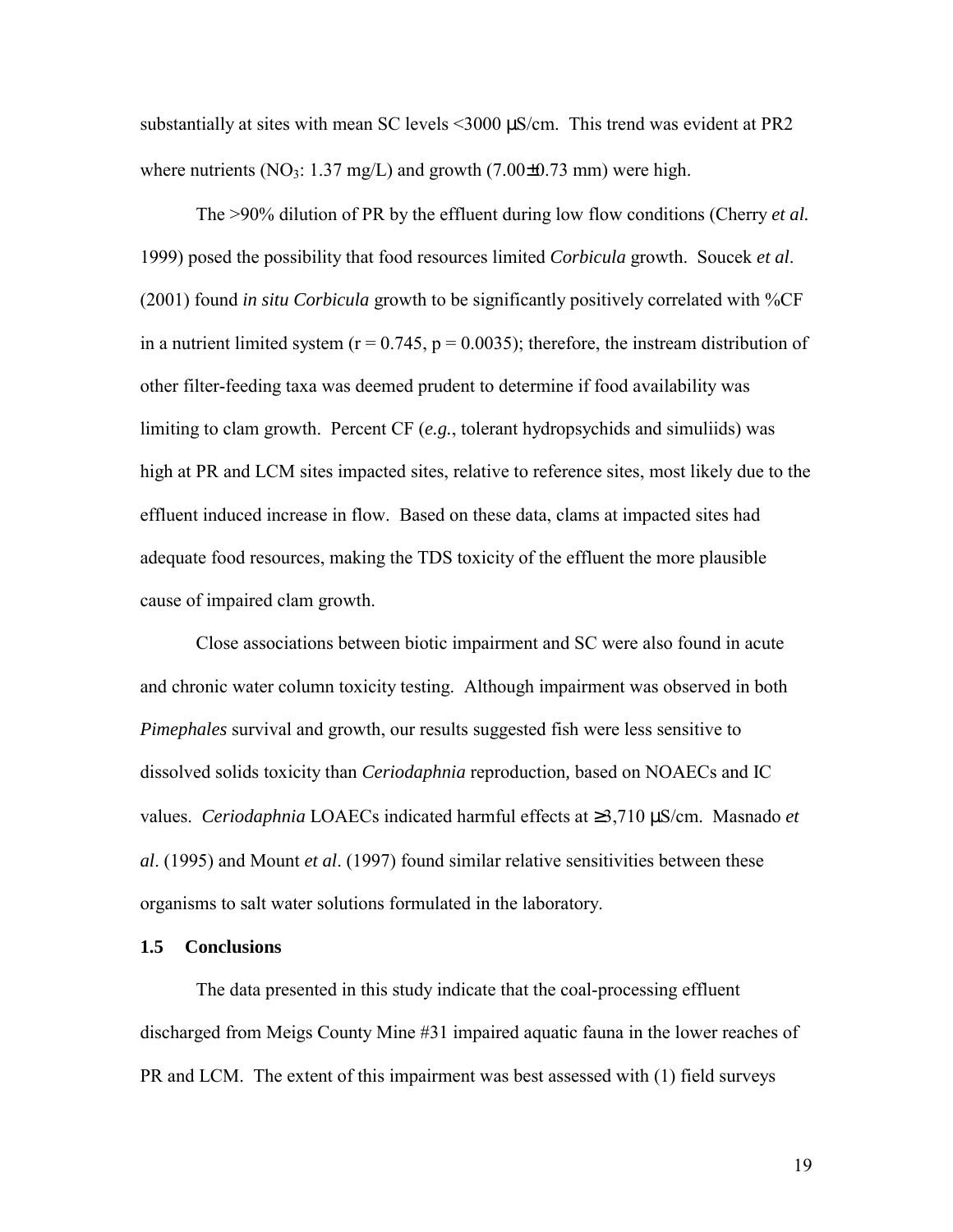<span id="page-27-0"></span>using *in situ Corbicula* growth, EPT-H indices and %E, and (2) laboratory acute and chronic water column toxicity testing with *Ceriodaphnia*. Analyses of categorized data from our field surveys suggested that mayflies may be more sensitive to SC than *Corbicula* growth (36-d exposure), *Ceriodaphnia* and *Pimephales* endpoints. More specifically, correlation analysis of longer term clam growth (98-d exposure), *C. dubia* reproduction and instream distribution of mayflies at study sites suggested SC levels that exceeded  $\sim$ 3700  $\mu$ S/cm impaired sensitive aquatic fauna in the LCW. The toxic effects of TDS in other systems, however, cannot be concretely quantified without knowledge of the ionic composition of the solution (Mount *et al.* 1997).

 Based on correlation analysis, toxicity due to dissolved solids in the mining effluent was the most plausible cause of benthic macroinvertebrate impairment, but other possible contributors included (1) chronic aluminum toxicity, (2) chronic chlorides toxicity, and (3) degradation of resource quality. Research is underway to establish a causal link between the SC of the mining effluent and the observed macroinvertebrate impairment and to determine which ion(s) were primarily responsible for the impairment. **Acknowledgments.** The authors of this paper thank Dr. David Soucek and Matthew Hull for their assistance and suggestions, Brian Denson, Patrick Barry and T. Chad Merricks for their assistance in the field, and Dr. Fred Benfield and Dr. Carl Zipper for contributing to the quality of this work with their experience and advice.

#### **1.6 References**

American Public Health Association (APHA), American Water Works Association &

Water Environment Federation (1995) Standard methods for the examination of water and waste water, 19<sup>th</sup> ed. American Public Health Association, Wash, D.C.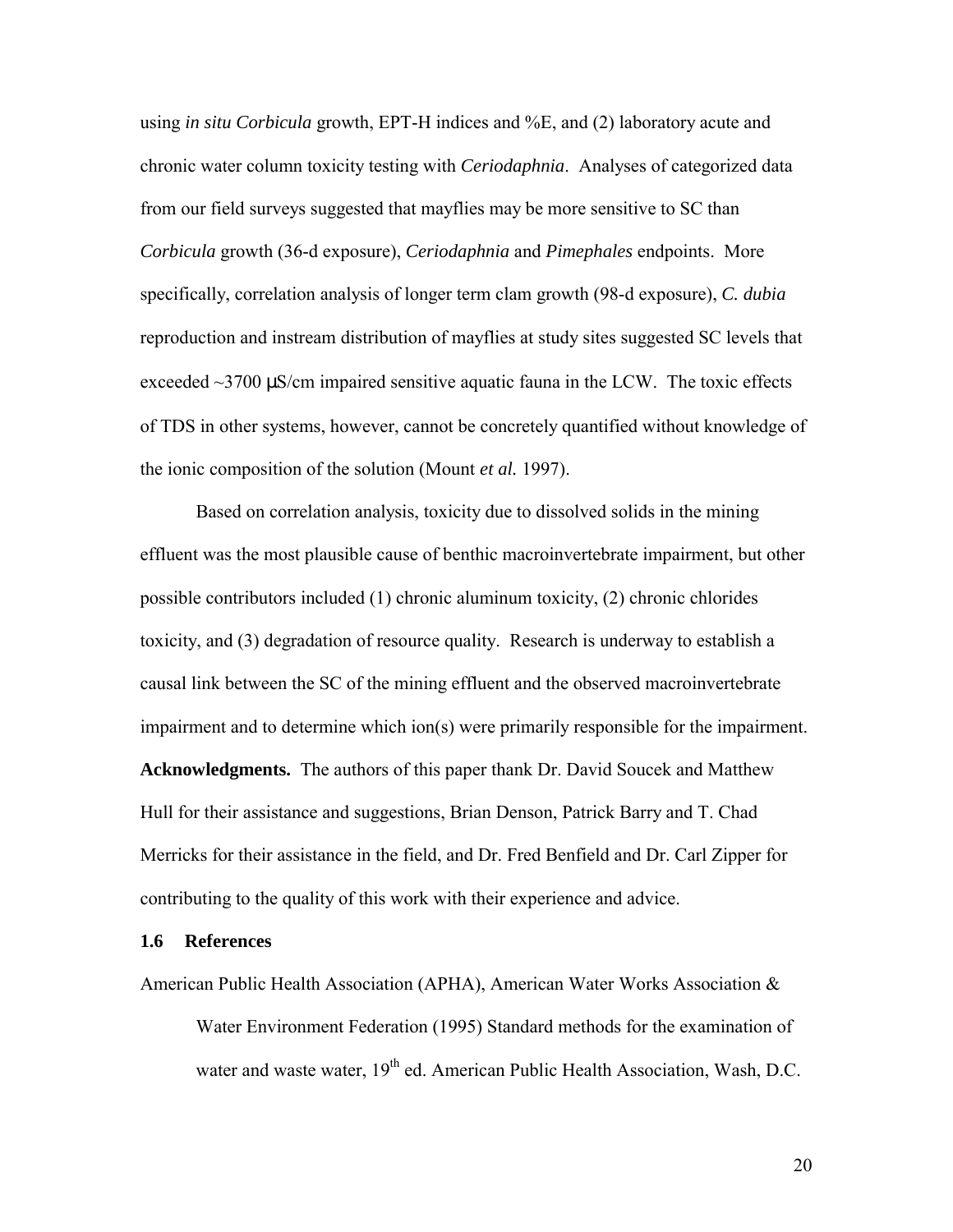- Armitage PD (1980) The effects of mine drainage and organic enrichment on benthos in the River Nent system, northern Pennines. Hydrobiologia 74:119-128
- Barber MT, Gerritsen J, Snyder BD, Stribling JB (1999) Rapid bioassessment protocols for use in streams and wadeable rivers: periphyton, benthic macroinvertebrates and fish,  $2<sup>nd</sup>$  ed. EPA 841-B-99-002. US EPA; Office of Water; Washington, D.C.
- Black JA, Roberts RF, Johnson DM, Minicucci DD, Mancy KH, Allen HE (1980) The Significance of Physiological Variables in Aquatic Bioassays of Heavy Metals. Water Quality Criteria for Freshwater Fish. Butterworth, London. 259-275
- Cain DJ, Wallace WG, Luoma SN (2001) Bioaccumulation and compartmentalization in aquatic insects to metal tolerance. Abstracts, 22nd Annual National Meeting of the Society of Environmental Toxicology and Chemistry. Baltimore, MD, USA, November 11-15, 2001, p 226
- Cherry DS, Larrick SR, Gunhrie, RK, Davis, EM, Sherberger FF (1979) Recovery of invertebrate and vertebrate populations in a coal ash stressed drainage system. Can J Fish Aquat Sci 36:1086-1096
- Cherry DS, Currie RJ, Latimer HA, Cairns J Jr, Diz HR, Johnson DM, Yeager MM (1999) The Leading Creek Improvement Plan: Southern Ohio Coal Company Meigs Mine No. 31. Final report to Southern Ohio Coal Company and American Electric Power, Columbus Ohio 43216
- Clean Air Act. 1990. Public Law 101-549. U.S.C. 7641 et seq
- Clements WH (2000) Integrating effects of contaminants across levels of biological organization: an overview. J Aquat Ecosyst Stress Recovery 7: 113-116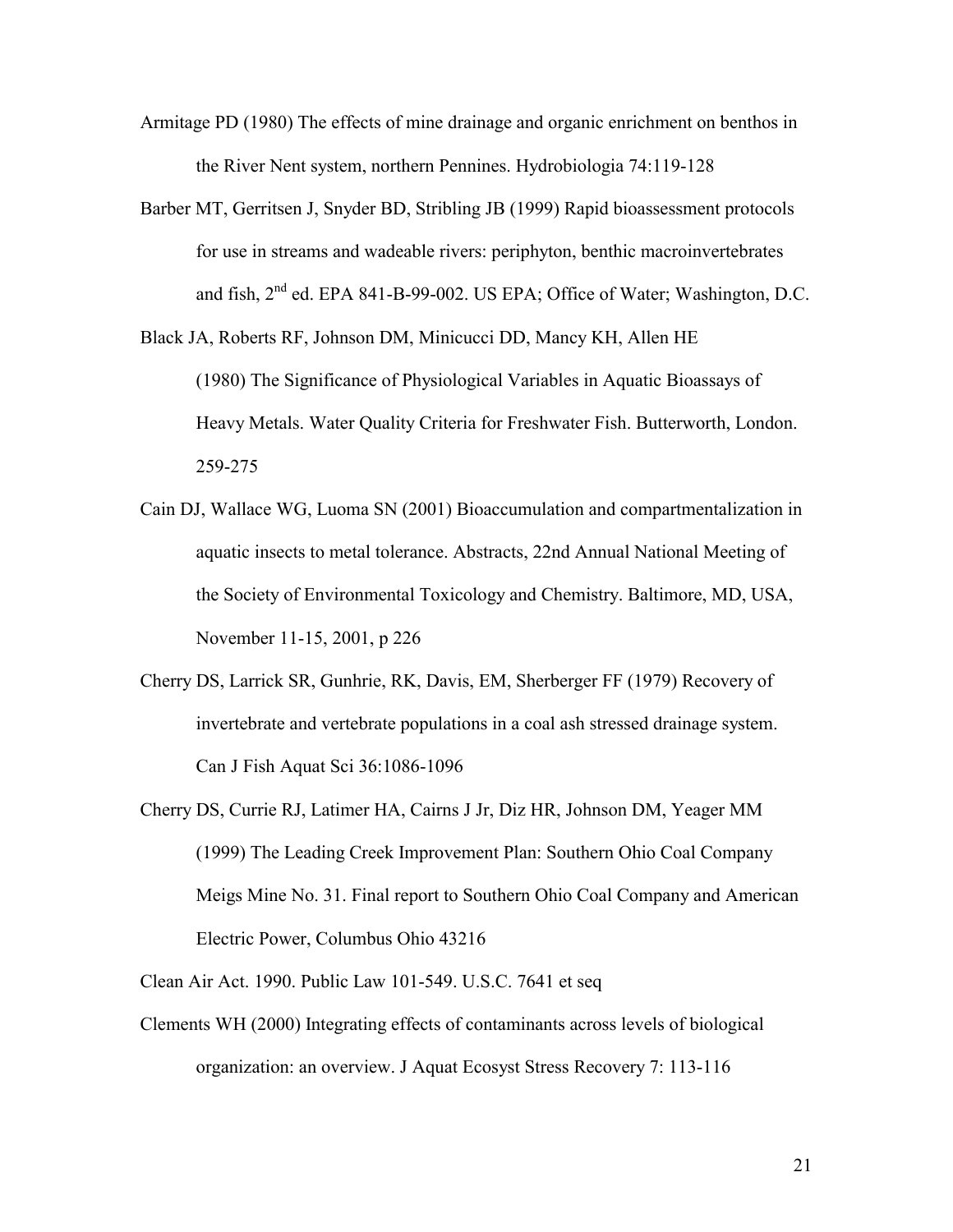- Currie RJ (1999) Identification of ecosystem stressors in developing an enhancement plan for the Leading Creek Watershed, Meigs County, Ohio. Virginia Polytechnic Institute and State University, doctoral dissertation
- Diamond JM, Winchester EL, Mackler DG, Gruber D (1992) Use of the Mayfly  *Stenonema modestrum* (Heptageniidae) in Subacute Toxicity Assessments. Environ Toxicol Chem 11:415-425
- Garcia-Criado F., Tome A, Vega FJ, C Antolin (1999) Performance of some diversity and biotic indices in rivers affected by coal mining in northwestern Spain. Hydrobiologia 394:209-217
- Gulley DD (1996)  $TOXSTAT^{\circledcirc}$ . Version 3.3. University of Wyoming Department of Zoology and Physiology, Laramie, WY
- Huges BD (1978) The influence of factors other than pollution on the value of Shannon's diversity index for benthic-macroinvertebrates in streams. Water Res 12:359-364
- Kelly M (1988) *Mining in the Freshwater Environment*. Elsevier Applied Science, London, UK
- Latimer HA (1999) An ecotoxicological evaluation of active coal mining, sedimentation and acid mine drainage in three tributaries of the Leading Creek Watershed, Meigs County, Ohio. Virginia Polytechnic Institute and State University, masters thesis
- Masnado RG, Geis SW, Sonzogni WC (1995) Comparative acute toxicity of a synthetic mine effluent to *Ceriodaphnia dubia*, larval Fathead Minnow and the freshwater mussel *Anodonta imbecilis*. Environ Toxicol Chem 14:1913-1920

Mattice JS, Wright LL (1986) Aspects of Growth of Corbicula Fluminea.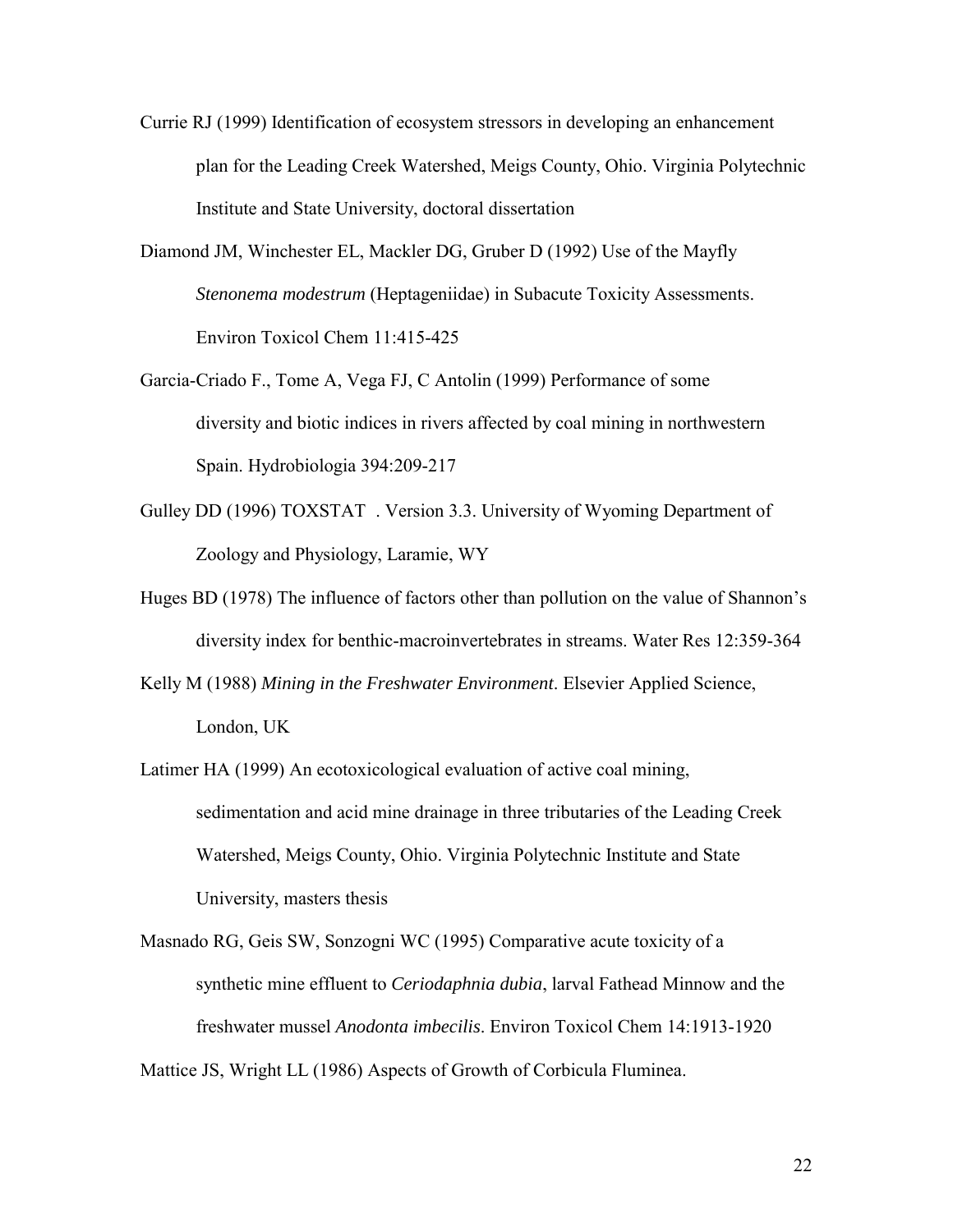American Malacological Bulletin Special Edition No. 2 (1986): 167-178

- Merritt RW, Cummins KW (1996) An introduction to the aquatic insects of North America, 3rd addition. Kendall/Hunt Publishing Company, Dubuque, IA 52002
- McMahon RF, Williams CJ (1986) A reassessment of growth rate, life span, life cycles and population dynamics in a natural population of filed caged individuals of *Corbicula fluminea* (Muller) (Bivalvia: Corbiculacea). Am Malacol Bull Special Edition No. 2 (1986): 151-166
- Mitchell DR (1950) Coal Preparation,  $2<sup>nd</sup>$  ed. The American Institute of Mining and Metallurgical Engineers, New York
- Mount DR, Gulley DD, Hockett JR, Garrison TD, Evans JM (1997) Statistical models to predict the toxicity of major ions to *Ceriodaphnia dubia, Daphnia magna and Pimephales promelas*. Environ Toxicol Chem 16: 2009-2019
- Ohio EPA (1994) Ecological recovery endpoints for streams affected by the Meigs #31 mine discharges during July-September 1993. EAS/1994-1-1
- Pennak RW (1989) Freshwater invertebrates of the United States,  $3<sup>rd</sup>$  edition. John Wiley & Sons, Inc. New York
- Pontasch, KW, Niederlehner BR, Cairns J Jr (1989) Comparisons of single species, Microcosm and Field Responses to a Complex Effluent. Environ Toxicol Chem 8: 521-532
- Radford DS, Graveland DN (1978) The water quality of some coal mine effluents and their effect on stream benthos and fish. Alberta Recreation, Parks and Wildlife. Fisheries Pollution Report Number 4

Roback SS, Richardson JW (1969) The effects of acid mine drainage on aquatic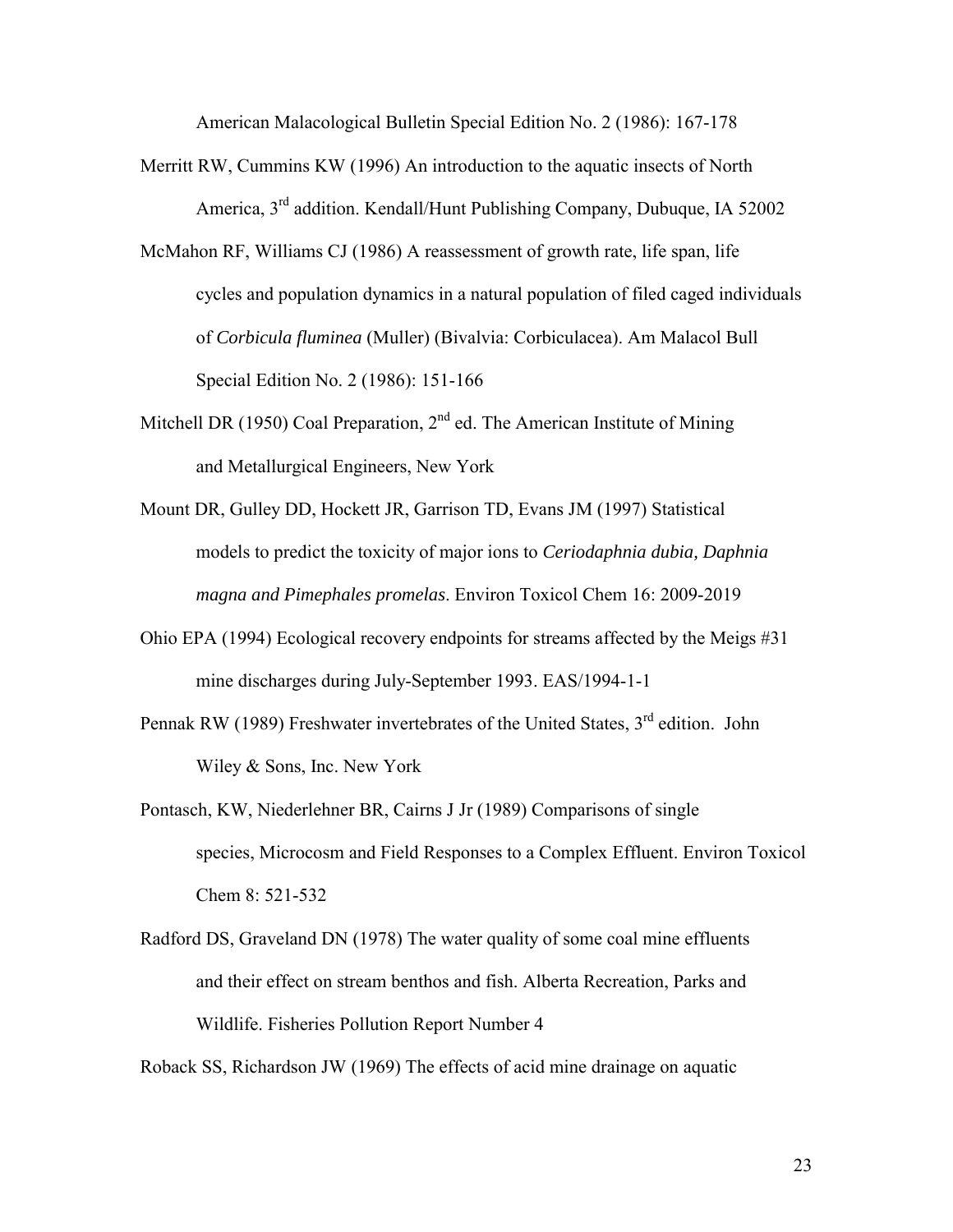insects. Proc Acad Nat Sci Phila 121:81-107

- Sall J, Lehman A (1996) JMP start statistics. SAS Institute. Duxbury Press, Belmont, CA
- Specht WL, Cherry DS, Lechleiter RA, Cairns JC (1984) Structural, functional, and recovery responses of stream invertebrates to fly ash effluent. Can J Fish Aquat Sci 41:884-896
- Soucek DJ, Schmidt TS, Cherry DS (2001) In situ studies with Asian clams (*Corbicula fluminea*) detect acid mine drainage and nutrient inputs in low order streams. Can J Fish Aquat Sci 58:602-608
- Train, Russell (1976) Development document for interim final effluent limitations guidelines and new source performance standards for the coal mining point source category. US Environmental Protection Agency, Washington D.C. 20460
- US EPA (1993) Methods for measuring the acute toxicity of effluents and receiving waters to freshwater and marine organisms,  $4<sup>th</sup>$  ed. Washington D.C. EPA/600/4-90/027F, Cincinnati, OH
- US EPA (1994) Short-term methods for estimating the chronic toxicity of effluents and receiving water to freshwater organisms, 3rd ed. Washington D.C. EPA-600-4-91- 002, Cincinnati, OH
- US EPA (1999) National Recommended water quality criteria-correction. EPA-822-Z-99-001. Office of Water; Washington, D.C.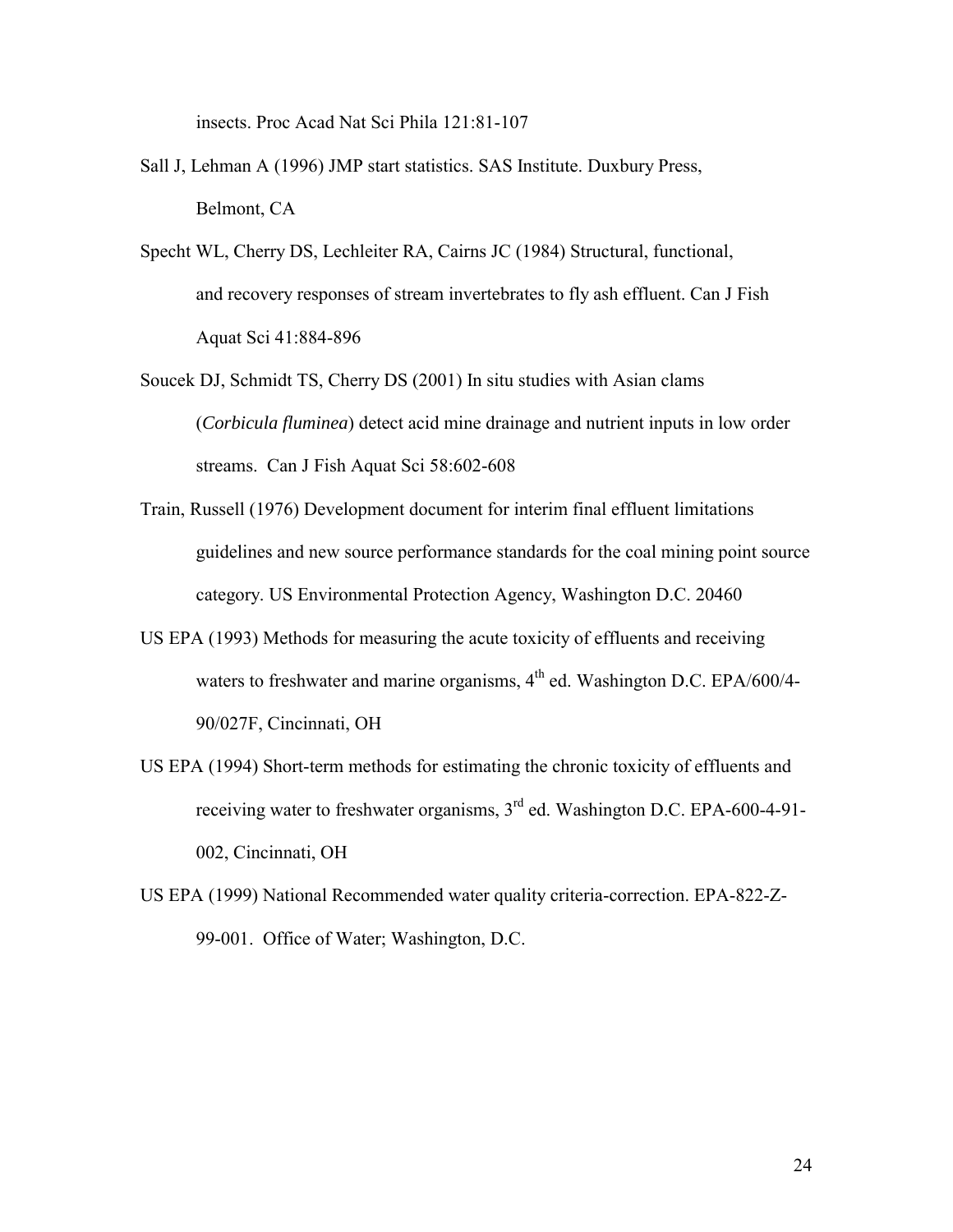| Site             | Conductivity<br>$(\mu S/cm)$ | <b>TDS</b><br>(mg/L)    | Hardness<br>(mg/L) | <b>TSS</b><br>$(mg/L)$ <sup>c</sup> | $pH^a$          | AI<br>$(mg/L)^b$ | Cl<br>$(mg/L)^b$ |
|------------------|------------------------------|-------------------------|--------------------|-------------------------------------|-----------------|------------------|------------------|
| LCRS1            | 485<br>$(340 - 720)$         | 267<br>$(225-350)$      | 218±69             | $125 \pm 35$                        | 7.79±0.22       | 0.110            | 12.97            |
| OR <sub>1</sub>  | 3528<br>$(470 - 5140)$       | 1950<br>$(425 - 3075)$  | 397±204            | 188±124                             | $7.84 \pm 0.24$ | <b>ND</b>        | ND               |
| LCS4             | 801<br>$(330-1620)$          | 275<br>$(200-400)$      | $128 \pm 14$       | $275 \pm 35$                        | $7.60 \pm 0.08$ | <b>ND</b>        | ND               |
| LCRS2            | 577<br>$(310-1010)$          | 283<br>$(225-325)$      | 170±43             | $225 \pm 71$                        | $7.48 \pm 0.20$ | 0.264            | 46.08            |
| LCRS3            | 549<br>$(260 - 960)$         | 258<br>$(225-275)$      | 169±46             | 338±265                             | $7.51 \pm 0.18$ | 0.079            | 54.33            |
| LPR1             | 399<br>$(340-490)$           | 283<br>$(250-325)$      | 169±49             | 125 <sup>d</sup>                    | 7.88±0.06       | <b>ND</b>        | ND               |
| PR1              | 613<br>$(320-1080)$          | 375<br>$(225 - 575)$    | 213±109            | 100 <sup>d</sup>                    | $7.62 \pm 0.04$ | <b>ND</b>        | ND               |
| PR <sub>2</sub>  | 2977<br>$(760 - 6220)$       | 1017<br>$(550-1475)$    | 574±91             | $113 \pm 18$                        | $8.33 \pm 0.25$ | 0.165            | 323.93           |
| PR <sub>3</sub>  | 8109<br>$(7750 - 8750)$      | 5792<br>$(5725 - 5875)$ | 792±43             | 213±53                              | $8.10 \pm 0.12$ | 0.209            | 792.07           |
| PR4              | 7932<br>$(7430 - 8700)$      | 5183<br>$(4500 - 5575)$ | 760±52             | $200 \pm 0$                         | $8.07 \pm 0.11$ | 0.228            | 771.95           |
| PR5              | 7912<br>$(7150 - 8640)$      | 5463<br>$(5250 - 6000)$ | 742±60             | $238 \pm 18$                        | $8.03 \pm 0.10$ | 0.261            | 789.47           |
| LCS <sub>6</sub> | 6387<br>$(2570 - 8080)$      | 3008<br>$(1775 - 5225)$ | 627±196            | $363 \pm 159$                       | $7.86 \pm 0.17$ | 0.373            | 720.46           |
| LCS7             | 5376<br>$(1260 - 7960)$      | 2667<br>$(1400 - 4925)$ | 569±264            | 188±88                              | $7.72 \pm 0.11$ | 0.337            | 622.97           |
| LCS9             | 4886<br>$(1720 - 7120)$      | 2858<br>$(1075 - 4325)$ | 484±221            | $175 \pm 71$                        | 7.79±0.09       | 0.360            | 475.84           |

<span id="page-32-0"></span>**Table 1.1:** Mean physicochemical parameters for study sites, with ranges and standard deviations indicated.

<sup>a</sup> pH reported as median values<br>
<sup>b</sup> n=1, highest recorded concentration<br>
c n=2

 $\overline{\phantom{a}}$ 

$$
\int_{d}^{t} \mathbf{n} = 2
$$

 $d$ <sub>n=1</sub>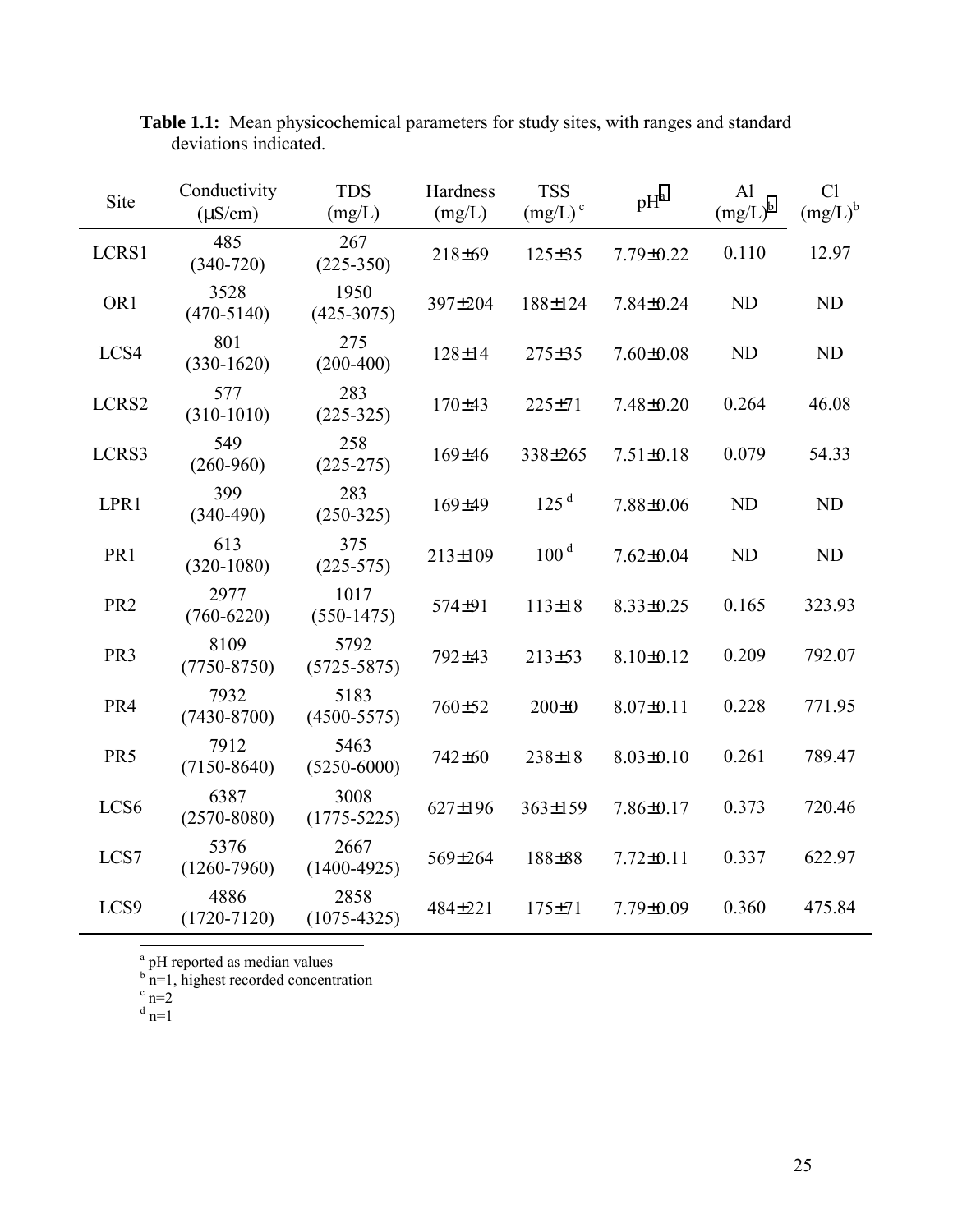| <b>DISSOLVED</b> | <b>CONCENTRATION</b>         |                 | <b>ACUTE</b> | <b>CHRONIC</b> |
|------------------|------------------------------|-----------------|--------------|----------------|
| <b>ION</b>       | (mg/L)                       |                 | WQC          | <b>WQC</b>     |
|                  | 2000                         | 2001            | (mg/L)       | (mg/L)         |
| Conductivity     | $8750 \,\mathrm{\upmu S/cm}$ | $8010 \mu S/cm$ | n/a          | n/a            |
| SO <sub>4</sub>  | 3671.76                      | n/a             | n/a          | n/a            |
| Na               | 1952                         | 1468            | n/a          | n/a            |
| Cl               | 792.07                       | n/a             | 860          | 230            |
| Ca               | 237.7                        | 191.7           | n/a          | n/a            |
| Mg               | 53.7                         | 42.62           | n/a          | n/a            |
| K                | 25.08                        | 15.06           | n/a          | n/a            |
| Fe               | 0.4394                       | 0.3252          | n/a          |                |
| Mn               | 0.4074                       | 0.1183          | n/a          | n/a            |
| Al               | 0.2085                       | 0.1270          | 0.750        | 0.087          |
| Cu               | 0.0033                       | < 0.0028        | 0.013        | 0.009          |
| Zn               | 0.0045                       | 0.0049          | 0.120        | 0.120          |

<span id="page-33-0"></span>**Table 1.2:** Dissolved ion concentrations in the mining effluent in samples taken November 24, 2000 and October 12, 2001. US EPA acute and chronic water quality criteria (WQC) were included, where available.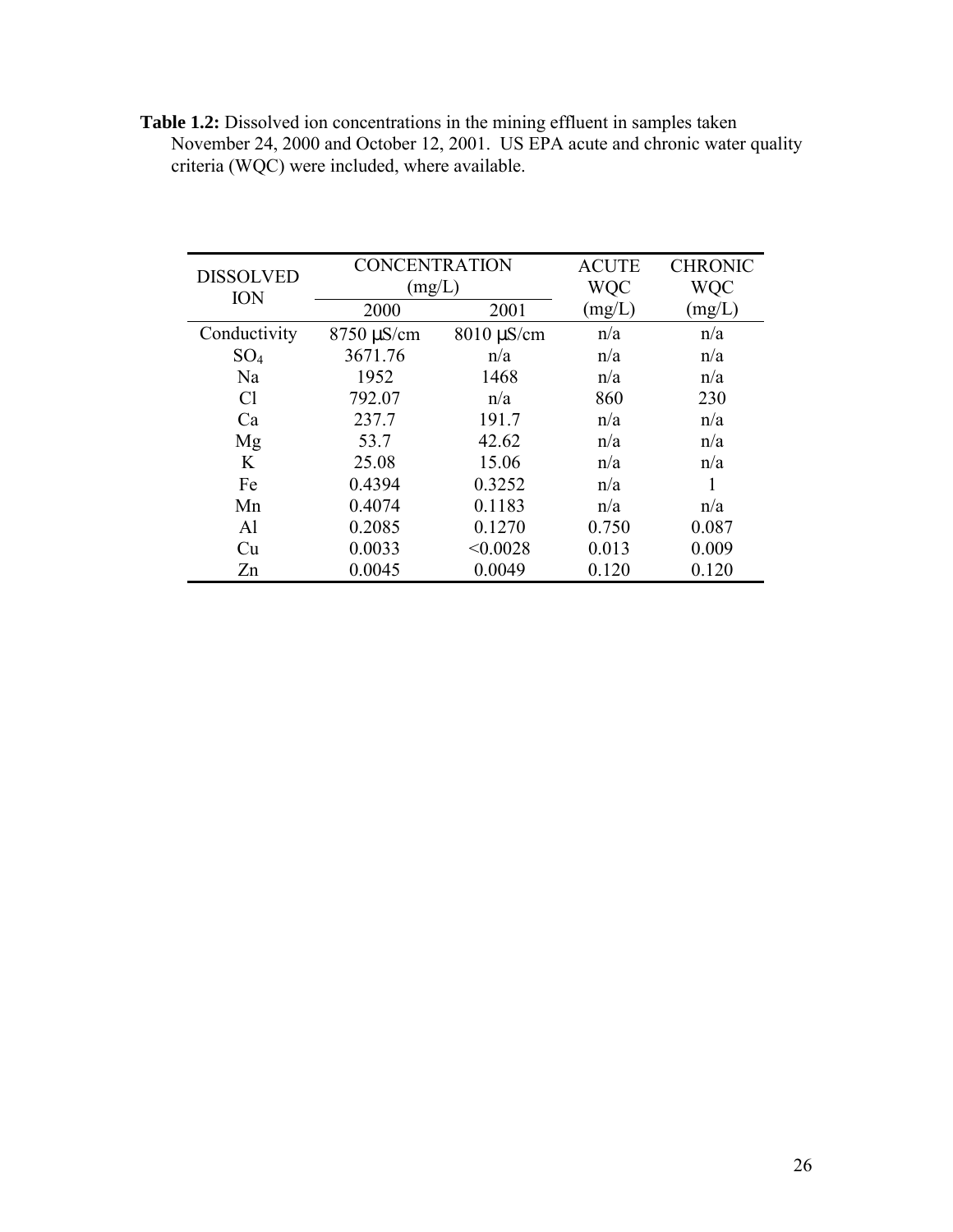<span id="page-34-0"></span>**Table 1.3:** Benthic macroinvertebrate indices from Fall 2000 (a) and Spring 2001 (b). One standard deviation from each mean is indicated and sites with the same letter designation were not statistically significant from one another. The dashed lines indicate where the coal-processing effluent enters each system.

|                      |                  |                          | (a)                |                        |                        |
|----------------------|------------------|--------------------------|--------------------|------------------------|------------------------|
|                      | <b>SITE</b>      | %EPT                     | $%EPT-H$           | <b>EPT-H Richness</b>  | %E                     |
|                      | LCRS1            | 44.1 $\pm 2.5$ AB        | 36.3 $\pm$ 5.3 A   | $8.0 \pm 0.8$ A        | $17.3 \pm 18.4$ A      |
|                      | OR <sub>1</sub>  | 21.5+16.2 <b>B</b>       | $2.7\pm2.3$ BC     | $1.3 \pm 1.0$ <b>D</b> | $0.7 \pm 1.4$ <b>B</b> |
|                      | LCS4             | 60.8 $\pm$ 11.0 A        | $15.5 \pm 7.2$ AB  | $5.0 \pm 1.4$ ABCD     | $4.4\pm8.6$ AB         |
|                      | LCRS2            | $24.6 \pm 15.3$ B        | $12.1 \pm 6.1$ ABC | $5.3 \pm 1.7$ ABC      | $2.7 \pm 2.7$ AB       |
|                      | LCRS3            | $23.8 \pm 5.9$ <b>B</b>  | $13.4 \pm 5.1$ ABC | $6.5\pm2.7$ AB         | $7.0\pm3.7$ A          |
|                      | LCS <sub>6</sub> | $24.0 \pm 13.8$ <b>B</b> | $3.0\pm4.2$ BC     | $2.0 \pm 1.8$ CD       | $0.0 \pm 0.0$ <b>B</b> |
|                      | LCS7             | 40.7 $\pm$ 27.2 AB       | $11.2 \pm 8.9$ ABC | 3.0 $\pm$ 2.6 BCD      | $0.0 \pm 0.0$ <b>B</b> |
|                      | LCS <sub>9</sub> | $12.7 \pm 2.8$ <b>B</b>  | $2.0 \pm 1.9$ C    | 1.5 $\pm$ 1.3 CD       | $0.3 \pm 0.5$ <b>B</b> |
|                      | PR <sub>2</sub>  | $15.4 \pm 9.4$ a         | $4.3 \pm 2.1$ a    | $2.0 \pm 1.2$ a        | $0.2 \pm 0.2$ a        |
| <b>Run</b><br>Parker | PR <sub>3</sub>  | $2.5 \pm 3.1$ a          | $0.0 \pm 0.0$ b    | $0.0 \pm 0.0$ b        | $0.0 \pm 0.0$ a        |
|                      | PR4              | $19.6 \pm 5.2$ a         | $0.1 \pm 0.2$ b    | $0.1 \pm 0.2$ b        | $0.0 \pm 0.0$ a        |
|                      | PR <sub>5</sub>  | $17.5 + 17.5$ a          | $10+20 h$          | $10+20 h$              | $0.0 \pm 0.0$ a        |

### **(b)**

|        | <b>SITE</b>      | %EPT                    | $%EPT-H$                | <b>EPT-H Richness</b>  | $\%E$                  |
|--------|------------------|-------------------------|-------------------------|------------------------|------------------------|
|        | LCRS1            | $26.5 \pm 11.0$ A       | $11.4\pm 7.8$ A         | 4.8 $\pm$ 0.5 A        | $9.6 \pm 8.1$ A        |
|        | OR <sub>1</sub>  | $20.8 \pm 8.9$ AB       | $9.8\pm8.2$ A           | $2.8 \pm 1.0$ ABC      | $2.5 \pm 1.8$ AB       |
|        | LCS4             | $26.8 \pm 12.7$ AB      | $7.5\pm4.2$ ABC         | $3.0 \pm 0.8$ AB       | 5.8 $\pm 2.2$ A        |
| Ķ      | LCRS2            | $13.1 \pm 5.6$ <b>B</b> | $6.6{\pm}2.3$ AB        | $2.3\pm0.5$ ABCD       | 4.7 $\pm$ 1.9 A        |
|        | LCRS3            | 41.6 $\pm$ 20.7 A       | $13.5 \pm 3.0$ A        | $2.5 \pm 1.9$ ABCD     | $3.3\pm3.9$ AB         |
|        | LCS <sub>6</sub> | $17.9 \pm 8.7$ AB       | $1.7\pm2.9$ BC          | $0.3 \pm 0.6$ <b>D</b> | $0.0 \pm 0.0$ <b>B</b> |
|        | LCS7             | 42.7 $\pm$ 3.2 A        | $1.5 \pm 1.2$ BC        | $1.5 \pm 1.3$ BCD      | $0.0 \pm 0.0$ <b>B</b> |
|        | LCS <sub>9</sub> | $17.6 \pm 10.3$ AB      | $0.5 \pm 0.6$ C         | $0.8 \pm 0.5$ CD       | $0.1 \pm 0.2$ <b>B</b> |
|        | LPR1             | $24.2 \pm 8.8$ a        | $24.2 \pm 8.8$ a        | 4.5 $\pm$ 1.3 a        | $23.7\pm8.8$ a         |
| Run    | PR <sub>1</sub>  | $12.0 \pm 5.3$ ab       | $12.0 \pm 5.3$ <b>b</b> | $3.3 \pm 1.3$ ab       | $11.9 \pm 5.2$ b       |
|        | PR <sub>2</sub>  | $19.9 \pm 7.8$ ab       | $16.6{\pm}7.5$ ab       | $2.3 \pm 0.5$ <b>b</b> | $16.6{\pm}7.5$ ab      |
| Parker | PR <sub>3</sub>  | 2.4 $\pm$ 3.6 <b>b</b>  | $0.0 \pm 0.0$ c         | $0.0 \pm 0.0$ c        | $0.0 \pm 0.0$ c        |
|        | PR4              | $11.3 \pm 13.7$ ab      | $0.0 \pm 0.0$ c         | $0.0 \pm 0.0$ c        | $0.0 \pm 0.0$ c        |
|        | PR <sub>5</sub>  | $25.5 \pm 12.2$ a       | $0.0 \pm 0.0$ c         | $0.0 \pm 0.0$ c        | $0.0 \pm 0.0$ c        |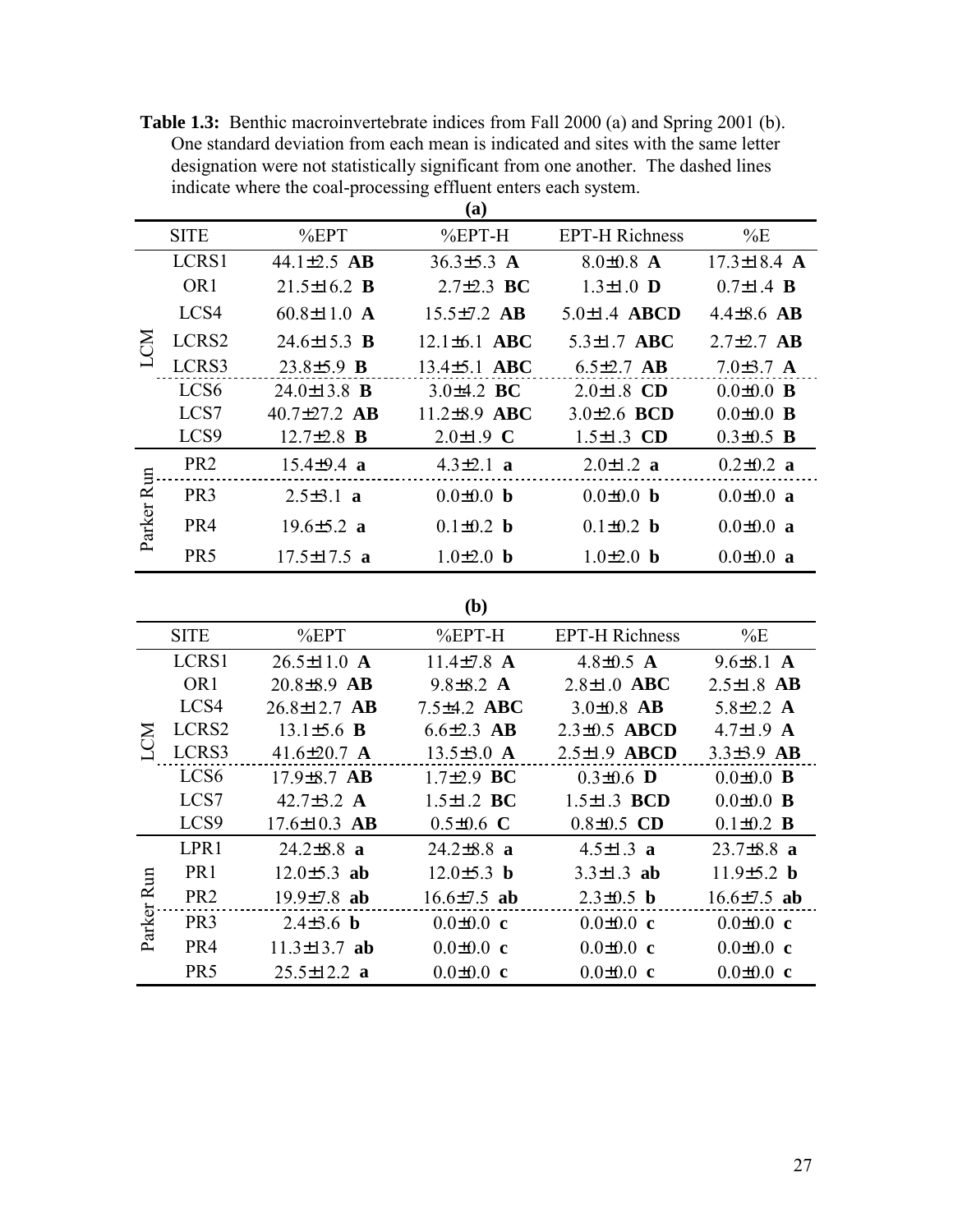<span id="page-35-0"></span>**Table 1.4:** Relative abundance of indigenous Ephemeroptera and 36-d *in situ Corbicula* growth during July 2001 for selected conductivity categories (a). Laboratory conducted chronic toxicity tests for *Ceriodaphnia* (b) and *Pimephales* (c) in fieldcollected Meigs County Mine #31 effluent. Asterisks denote a significant difference from the reference or control.

| Conductivity             | Mean                         | Included                        |             | Corbicula        |                | Ephemeroptera             |
|--------------------------|------------------------------|---------------------------------|-------------|------------------|----------------|---------------------------|
| Category<br>$(\mu S/cm)$ | Conductivity<br>$(\mu S/cm)$ | <b>Study Sites</b>              | $\mathbf n$ | Growth<br>(mm)   | n              | Mean Percent<br>Abundance |
| $0 - 1000$               | $397 \pm 110$                | LCRS1, LCRS2,<br>LCRS3, LCS4    | 20          | $1.21 \pm 0.59$  | 16             | $5.8 \pm 4.9$             |
| $2001 - 3000$            | $2607 \pm 1918$              | OR <sub>1</sub>                 | 5           | $0.99 \pm 0.37$  | $\overline{4}$ | $2.5 \pm 1.8$             |
| $3001 - 4000$            | $3978 \pm 2092$              | LCS6, LCS7,<br>LCS <sub>9</sub> | 14          | $1.09 \pm 0.66$  | 11             | $0.0 \pm 0.0*$            |
| $7001 - 8000$            | $7648 \pm 233$               | PR3, PR4, PR5                   | 15          | $0.28 \pm 0.12*$ | 12             | $0.0 \pm 0.0*$            |
|                          |                              | (1)                             |             |                  |                |                           |

(a)

| I<br>M.<br>۰, |
|---------------|
|               |

| Mean Conductivity      | Percent      | Mean               |
|------------------------|--------------|--------------------|
| $(\mu S/cm)$           | Survival     | Reproduction       |
| $290 \pm 11$ (control) | $100 \pm 0$  | $26.7 \pm 9.6$     |
| $1780 \pm 40$          | $100 \pm 0$  | $24.4 \pm 13.0$    |
| $2300 \pm 38$          | $100 \pm 0$  | $24.8 \pm 2.9$     |
| $2910 \pm 40$          | $100 \pm 0$  | $22.4 \pm 7.8$     |
| $3710 \pm 46$          | $100 \pm 0$  | $14.6 \pm 4.8*$    |
| $4730 \pm 45$          | $80 \pm 52$  | $4.5 \pm 4.9*$     |
| $6040 \pm 62$          | $30 \pm 48*$ | $0.3 \pm 0.7*$     |
| $7750 \pm 44$          | $0 \pm 0^*$  | $0.0 \pm 0.0*$     |
|                        | (c)          |                    |
|                        |              |                    |
| Mean Conductivity      | Percent      | Mean Growth        |
| $(\mu S/cm)$           | Survival     | (mg)               |
| $313 \pm 10$ (control) | $100 \pm 0$  | $0.356 \pm 0.134$  |
| $2357 \pm 30$          | $95 \pm 10$  | $0.514 \pm 0.145$  |
| $2992 \pm 28$          | $88 \pm 10$  | $0.496 \pm 0.136$  |
| $3800 \pm 24$          | $90 \pm 8$   | $0.407 \pm 0.080$  |
| $4843 \pm 36$          | $95 \pm 10$  | $0.131 \pm 0.043*$ |
| $6180 \pm 63$          | $38 \pm 15*$ | $0.167 \pm 0.048*$ |
| $7900 \pm 63$          | $10 \pm 12*$ | $0.106 \pm 0.126*$ |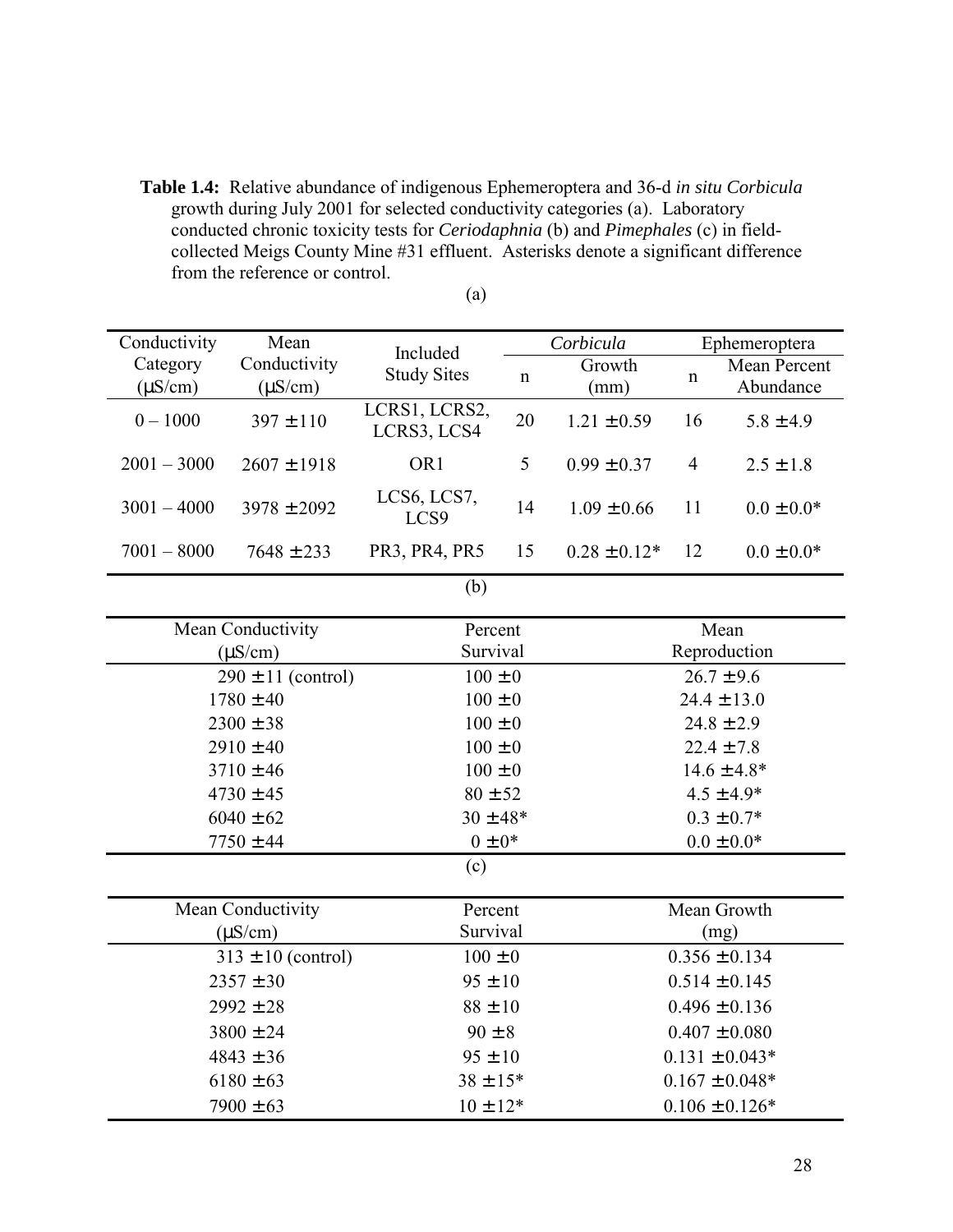

**Fig. 1.1.** Leading Creek Watershed study sites (not to scale).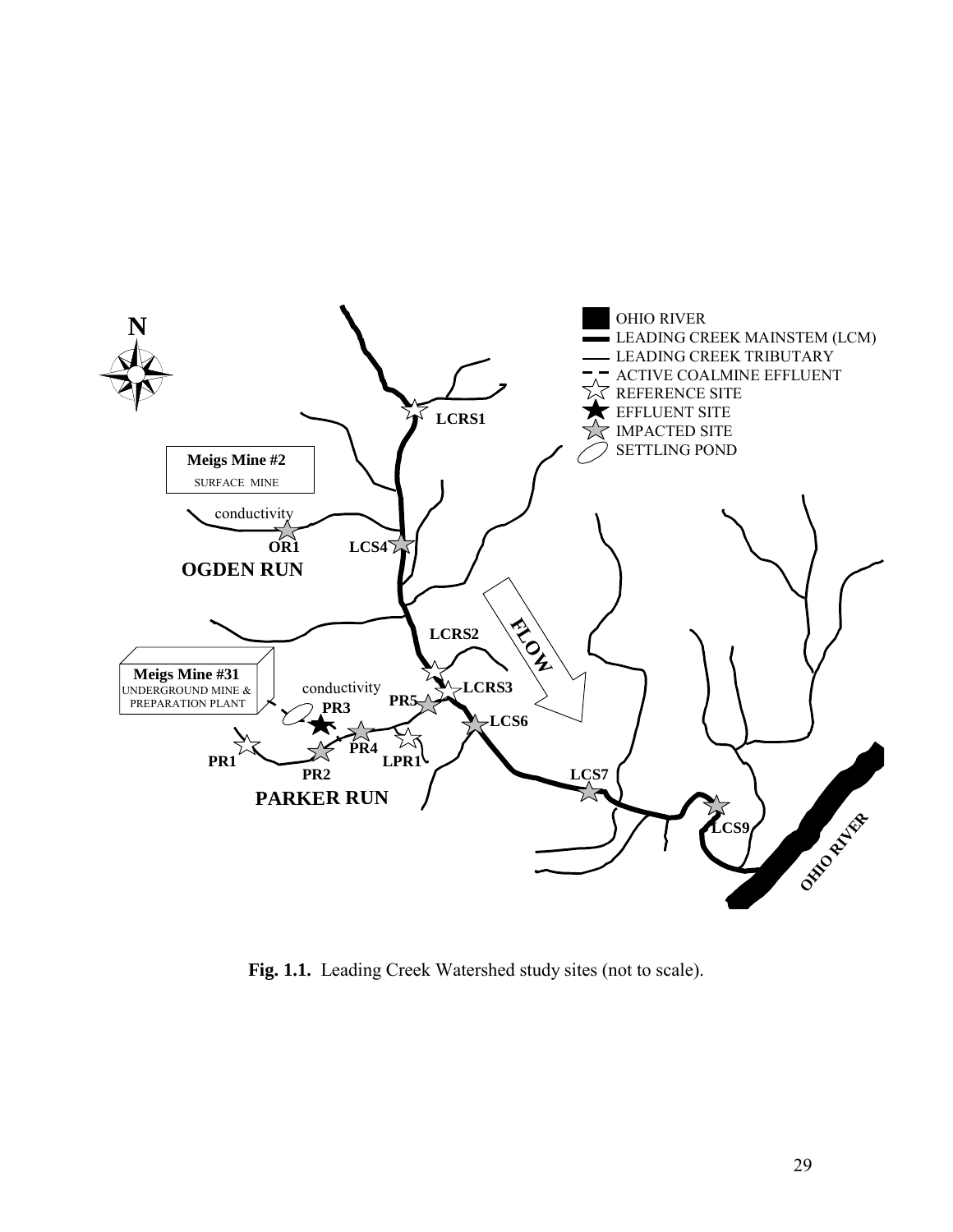

**Fig. 1.2.** Mean specific conductivity ( $n \ge 4$ ), total dissolved solids ( $n = 3$ ) and mean 48-h *Ceriodaphnia* survivorship ( $n = 2 - 7$ ) for all Leading Creek Watershed sites. Spikes at OR1 and PR3 correspond to the mining activity. The ranges for SC and TDS data points, excluded for clarity, are provided in Table 1.1.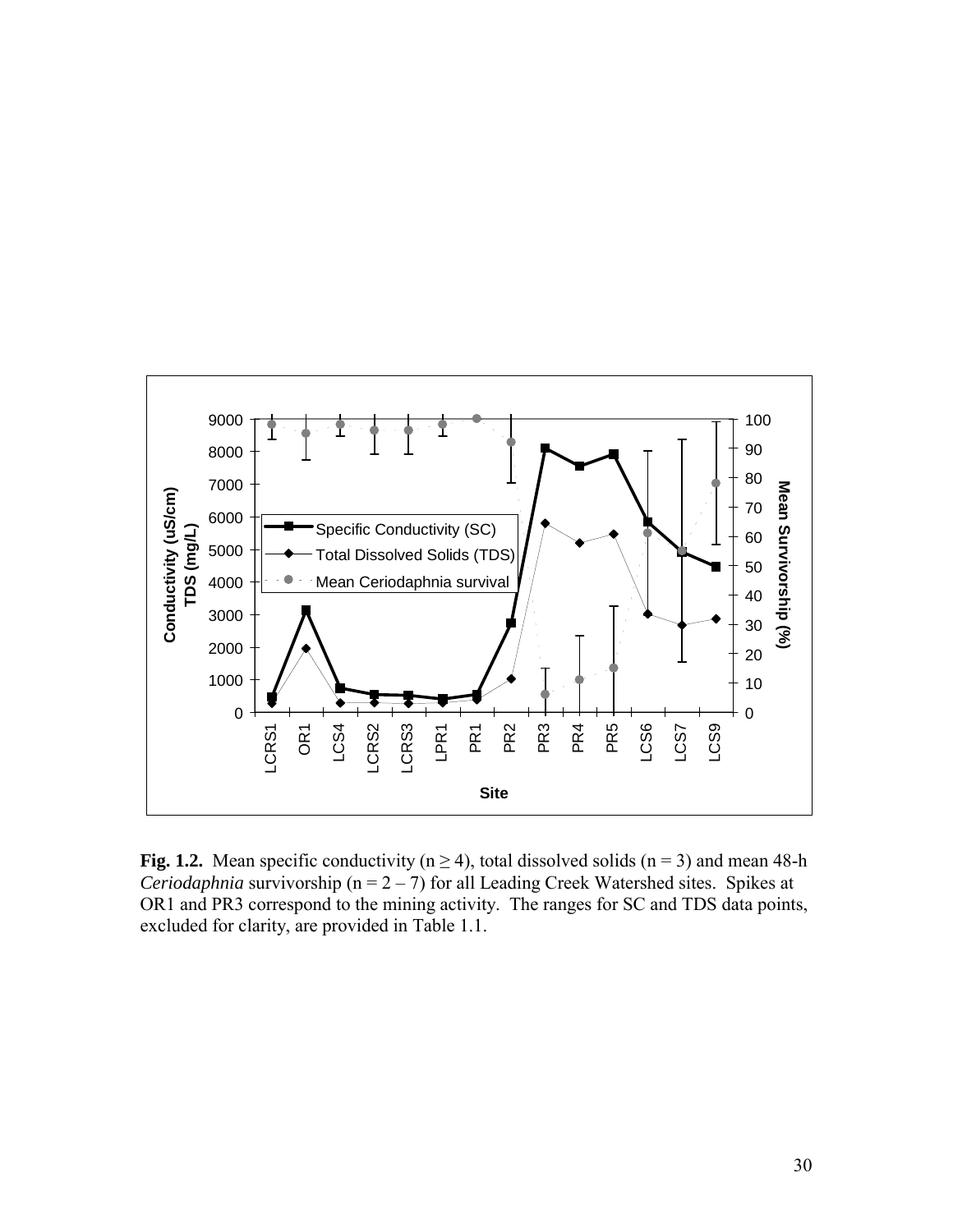**Fig. 1.3.** *Corbicula fluminea* growth at study sites for the 98-day survey (a) and mean percentage of total collectors-filterers (b). Sites sharing the same letter designation were not significantly different from one another and bars represent one standard deviation from the mean.



**Site**

31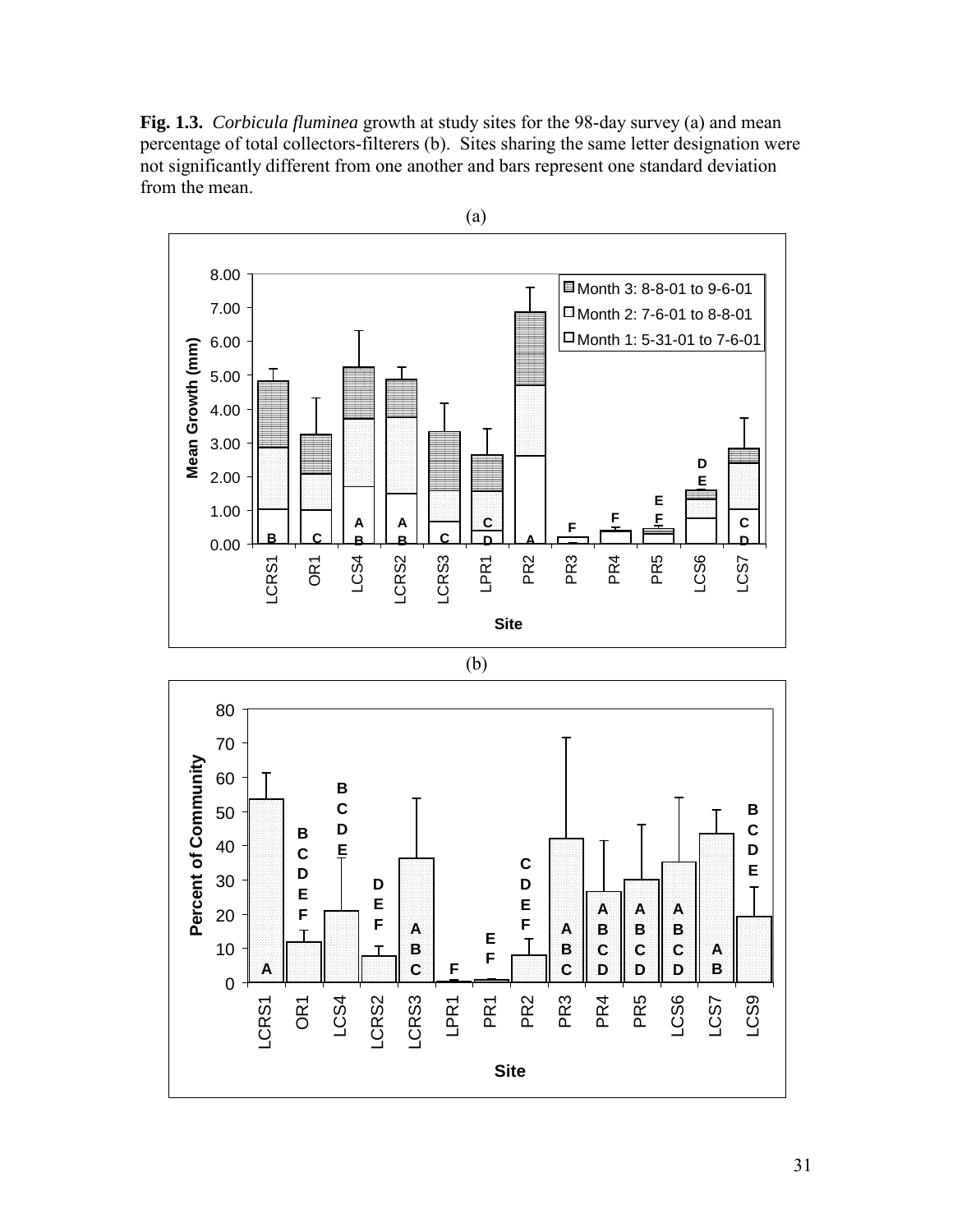**2 Evaluation of Ecologically Relevant Bioassays for a Lotic System impacted by a** 

**Coal-mining effluent, using** *Isonychia bicolor* **[Walker]**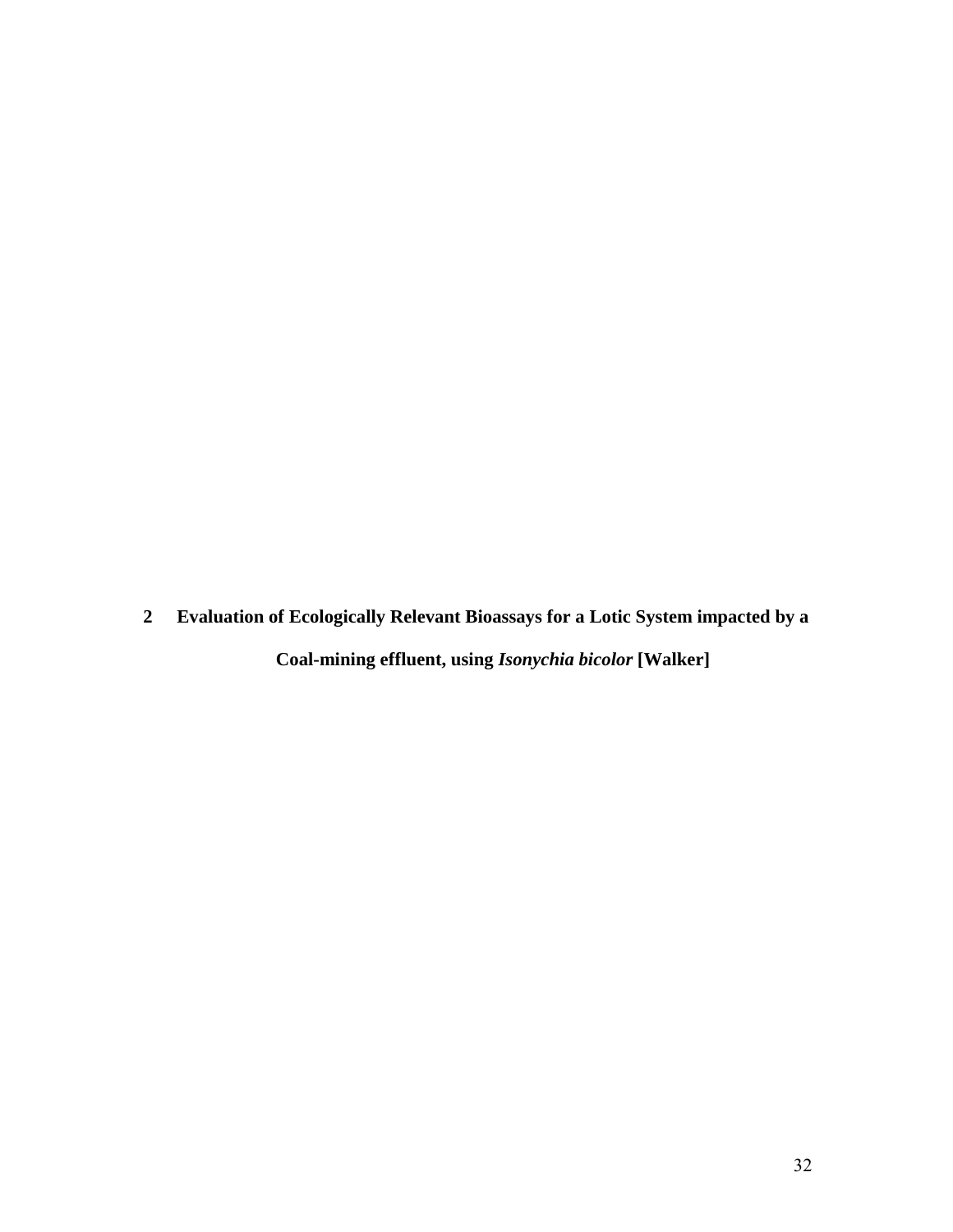**Abstract.** Many studies investigating the ecotoxicological impacts of industrial effluents on freshwater biota utilize standardized test organisms such as *Ceriodaphnia dubia, Daphnia magna* and *Pimephales promelas*. These organisms may not be the most predictive or ecologically relevant gauges of the responses of instream benthic macroinvertebrates to certain stressors. An indigenous species approach should be adopted, using a sensitive benthic collector-filterer following development of practical laboratory bioassays. In the Leading Creek Watershed (southeast Ohio), an aggregated ~99% reduction in mean mayfly abundance for all impacted sites was observed below a coal-mining effluent with mean specific conductivity (SC) of  $8,109$  (7,750-8,750)  $\mu$ S/cm. The mayfly, *Isonychia bicolor,* was exposed for 7-days to a simulation of this effluent, in lotic microcosms. Based on lowest observable adverse effect concentrations, *I. bicolor* survival was a more sensitive endpoint to SC (1,562 µS/cm) than were 7-day *C. dubia*  survival and fecundity (3,730 µS/cm). *Isonychia* molting, a potentially more sensitive endpoint, was also examined. Using traditional test organisms to assess discharges to surface water alone may not adequately protect benthic macroinvertebrate assemblages in systems impaired by discharges high in SC.

### **2.1 Introduction**

Field studies assessing the severity of unknown chemical stressors on aquatic biota often are complicated by numerous biotic and abiotic factors that may confound bioassessment. To mitigate this problem, researchers utilize a whole effluent toxicity testing (WETT) approach to observe the individual responses of organisms in controlled laboratory experiments. Compounding the inherent loss of ecological relevance in such experiments (Clements, 2000), standardized test organisms such as lentic cladocerans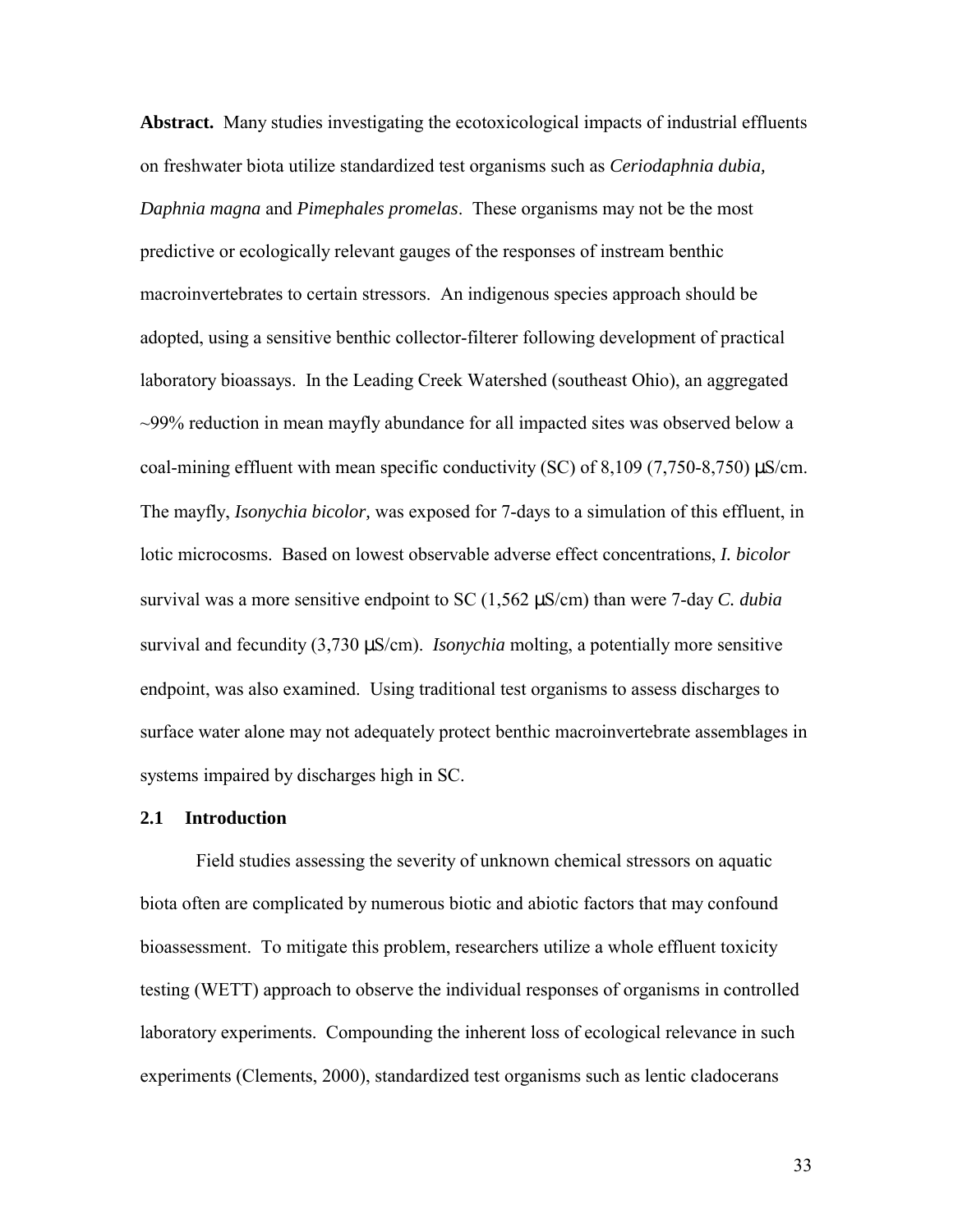(e.g., *Ceriodaphnia dubia*, *Daphnia magna*) and relatively tolerant fish species (e.g., *Cyprinus carpio, Lepomis macrochirus*, *Pimephales promelas*) may further limit the applicability of extrapolating laboratory responses to instream benthic macroinvertebrate assemblages (Rosenberg and Resh, 1996). Moreover, the most commonly used test organisms may not adequately protect sensitive aquatic benthos from certain pollutants. For instance, *C. dubia* and *P. promelas* ranked only 6<sup>th</sup> and 14<sup>th</sup> most sensitive to copper of the 17 organisms used in acute toxicity testing for the development of site-specific criteria in the Clinch River, Virginia (Cherry *et al.*, 2002).

 The elevated specific conductivity (SC) levels associated with a continuously discharged coal-mining effluent in Meigs County, Ohio have been reported in Cherry *et. al.* (1999). The mean SC of this effluent,  $8,109$  (7,750-8,750)  $\mu$ S/cm, was only slightly diluted by the receiving system (Kennedy *et al.*, in press). Although SC levels were strongly negatively correlated with *in situ* growth of *Corbicula fluminea* (r = -0.8229, p = 0.0010) and EPT (Ephemeroptera, Plecoptera, Trichoptera) minus Hydropsychidae (EPT-H) richness ( $r = -0.8756$ ,  $p \le 0.0001$ ), Ephemeroptera, reduced in abundance by >99% below the effluent, was the most severely influenced indigenous taxon (Kennedy *et al.*, in press).

 The sensitivity of insects in the order Ephemeroptera to both natural and anthropogenic perturbations is well documented (e.g., Pontasch and Cairns, 1988; Short *et al.*, 1991; Williams and Williams, 1998). Although toxicity tests with mayflies have been conducted in the laboratory (e.g., Peters *et al.*, 1985; Sherberger *et al.*, 1979; Diamond *et al.*, 1992; Dobbs *et al.*, 1994), few have addressed sensitivities to SC, total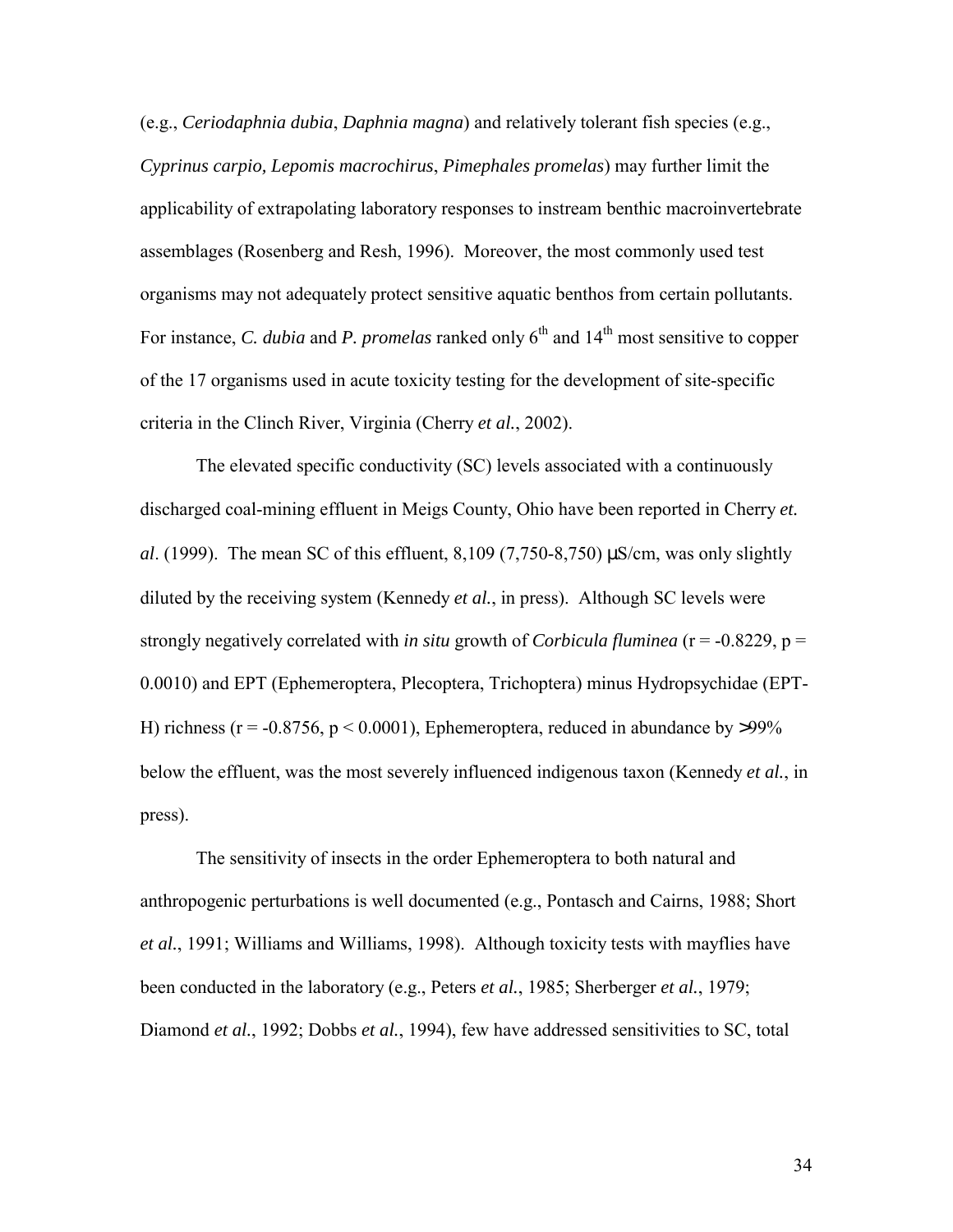dissolved solids (TDS) or salinity (Goetsch and Palmer, 1997; Williams and Williams, 1998; Chadwick and Feminella, 2001).

 The objective of this study was to formulate a solution simulating the coal-mining discharge, validated by *Ceriodaphnia* tests, to serve as the medium for *in vitro* chronic toxicity tests using an ecologically relevant test organism. The mayfly, *Isonychia bicolor* (Walker), was selected for this study because of its high sensitivity  $(4<sup>th</sup>$  overall) to copper (e.g., Cherry *et al.*, 2002), availability, and use in previous studies (Sherberger *et al.*, 1977; Peters *et al.*, 1985; Sibley, 1991; Diamond *et al.*, 1990; Dobbs *et al.*, 1993; Kobuszewski and Perry, 1994). We compared *I. bicolor* endpoints in terms of SC, used to represent TDS concentrations, to (1) *C. dubia* responses, to determine if this standardized test organism was protective of sensitive, instream, benthic macroinvertebrates and (2) indigenous mayfly population responses to dissolved solids in the field, to determine the validity of laboratory and field comparisons. It was not the intention of this study to suggest *C. dubia* should be replaced by *I. bicolor* as a WETT organism, but rather supplement its use in a system with a high dissolved solids perturbation.

#### **2.2 Methods**

### 2.2.1 Study sites

Fourteen study sites, described in Kennedy *et al.* (in press), were selected in the Leading Creek Watershed (LCW) to assess the downstream ramifications of the coalmining effluent. The tributaries, Ogden Run (OR) and Parker Run (PR), were the receiving systems for mining effluents and the primary sources of highly conductive waters entering Leading Creek Mainstem (LCM). Of the 14 sites selected, five were considered reference stations (LCRS1, LCRS2, LCRS3, PR1, LPR1) due to their location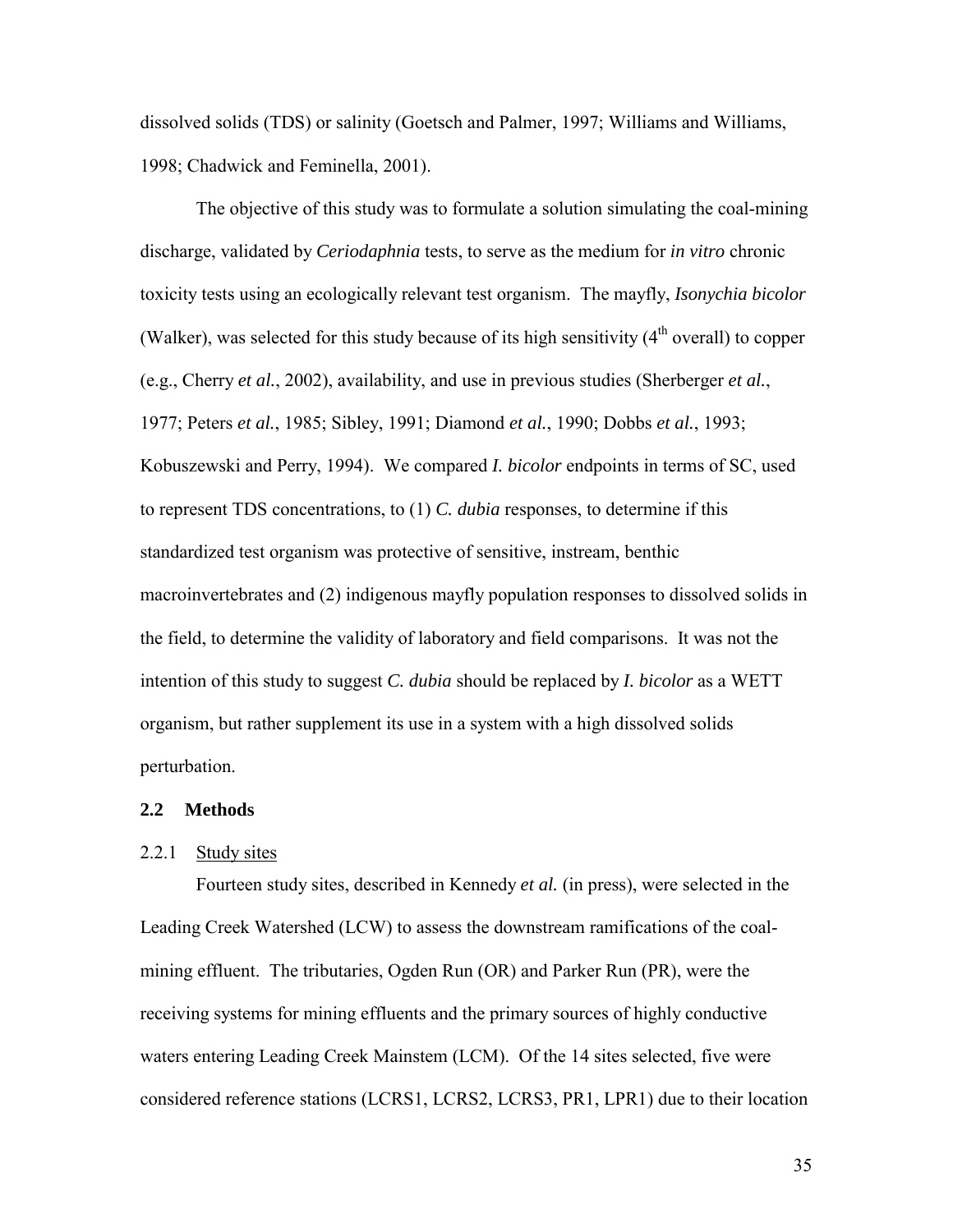above the discharge, and eight (OR1, LCS4, PR2, PR4, PR5, LCS6, LCS7, LCS9) served to assess impact caused by the effluent outfall site (PR3), immediately received by PR.

# 2.2.2 Water chemistry analyses

 All water chemistry analyses were performed in the field or in the laboratory within 24 h of collection. Conductivity and dissolved oxygen  $(DO<sub>2</sub>)$  were measured in the field using an Orion® model 122 meter and a Yellow Springs (RDP, Dayton, OH, USA) model 54A meter, respectively. The pH was determined with an Accumet<sup>®</sup> (Fisher Scientific, Pittsburgh, PA, USA) meter equipped with an Accumet® gel-filled combination electrode (accuracy  $\leq \pm 0.05$  pH @ 25°C). Alkalinity and hardness (mg/L as  $CaCO<sub>3</sub>$ ) were determined by simple titration of 50 mL samples (APHA, 1995).

# 2.2.3 Dissolved ion analysis

 Samples were filtered and submitted to the Virginia Tech Department of Environmental Engineering to determine dissolved anion concentrations via ion chromatography. Cations were analyzed by inductively coupled plasma (ICP) spectrometry at the Virginia Tech Soil Testing Laboratory (APHA 1995). Ions analyzed were Al, Ca, Cl, Cr, Cu, Fe, K, Mg, Mn, Na, NO<sub>3</sub>, P, SO<sub>4</sub> and Zn. Total dissolved solids (TDS) were determined as described in APHA (1995), with slight modifications. Samples were heated in a Fisher Isotemp oven® (100 series model 1266) at 80°C, to prevent boiling over, prior to a 1 h increase to 180°C.

Due to the strong linear correlation between TDS and SC ( $r = 0.9989$ ,  $p < 0.0001$ ) in our *Ceriodaphnia* tests, this study used SC levels, and conversions were performed with the following equation derived from this correlation:

$$
SC = 1.3072(TDS) + 169.15
$$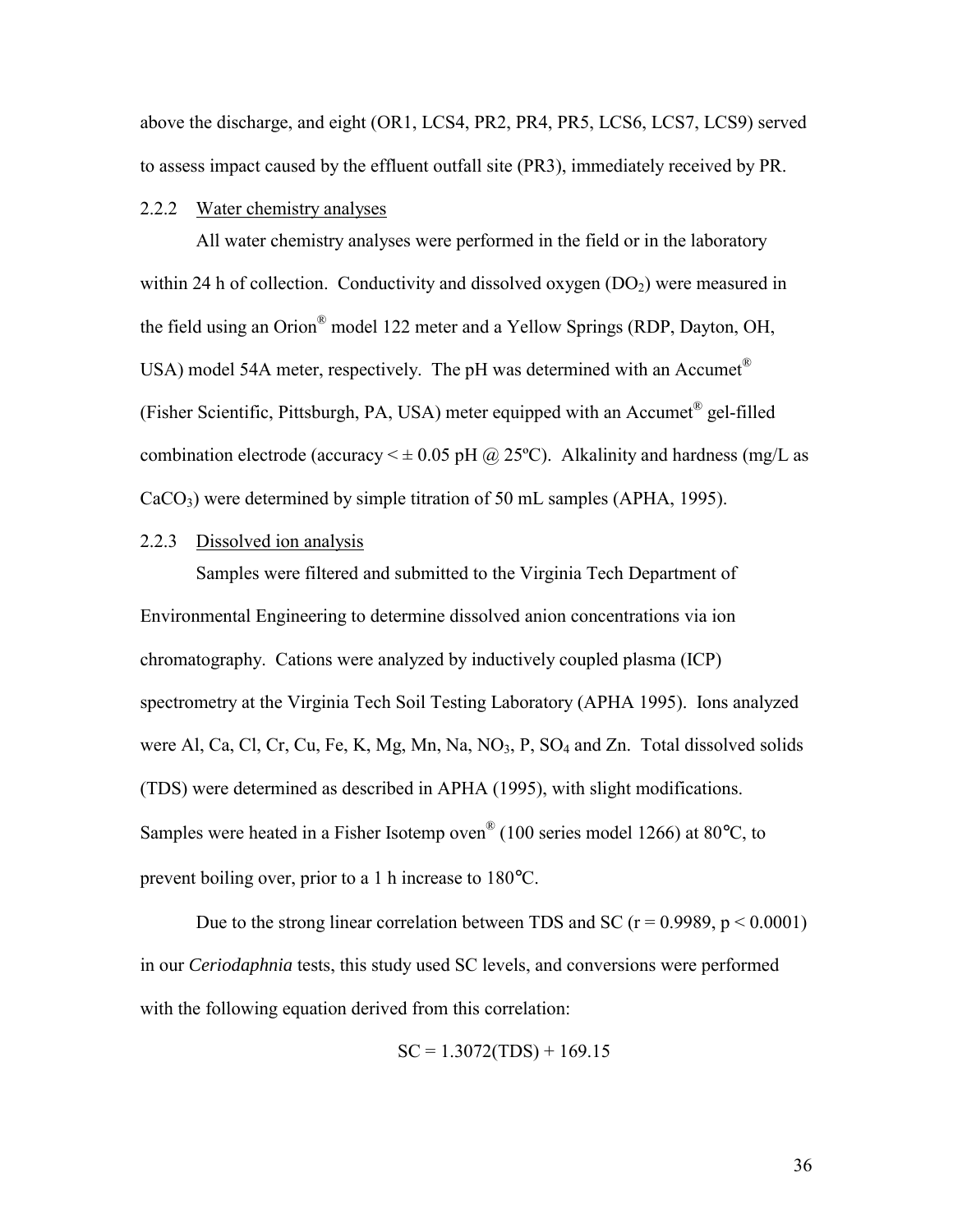# 2.2.4 Simulated coal-mining effluent

 The simulated effluent represented the total ion concentrations in the Mine #31 effluent sample taken November  $24<sup>th</sup>$ , 2000 (Table 2.1), and was used to (1) isolate known inorganic ions from any unknown constituents and (2) provide an easily replicable medium for testing. It was formulated using reagent grade  $Al_2(SO_4)_3$ , CaCl<sub>2</sub>, Fe<sub>2</sub>(SO<sub>4</sub>)<sub>3</sub>, MgSO4, MnSO4, KBr, KCl, NaCl and Na2SO4 dissolved in filtered water for *C. dubia* tests and unfiltered water for *I. bicolor* tests, based on conditions to which organisms were acclimated. Water was collected from an unpolluted reference stream, Sinking Creek, accessed at Newport, VA. Copper and Zn were not added because concentrations were higher in Sinking Creek water (SCW) than in the mining discharge, although still well below chronic WQC. Ion concentrations in SCW were accounted for in all calculations.

### 2.2.5 Test organisms

*Ceriodaphnia dubia*, test organism recommended by the US Environmental Protection Agency (EPA), has been commonly used in aquatic ecotoxicological studies and is relatively more sensitive to laboratory formulated salt solutions than *D. magna* and *P. promelas* (Masnado *et al.*, 1995; Dickerson *et al.*, 1996; Mount *et al.*, 1997). *Isonychia bicolor* is a mayfly in the family Isonychiidae (Merritt and Cummins, 1996), but was previously classified in the families Heptageniidae, Baetidae, Siphlonuridae and Oligoneuriidae (Kondratieff and Voshell, 1984). *Isonychia* is bivoltine, consisting of a larger, over-wintering cohort with spring emergence and a smaller summer/fall cohort that matures and emerges rapidly (Kondratieff and Voshell, 1984). Although strong swimmers, these mayflies seek cover, clinging to leaf packs, cobble and other available substrata (Kondratieff and Voshell, 1984). *Isonychia*, especially the over-wintering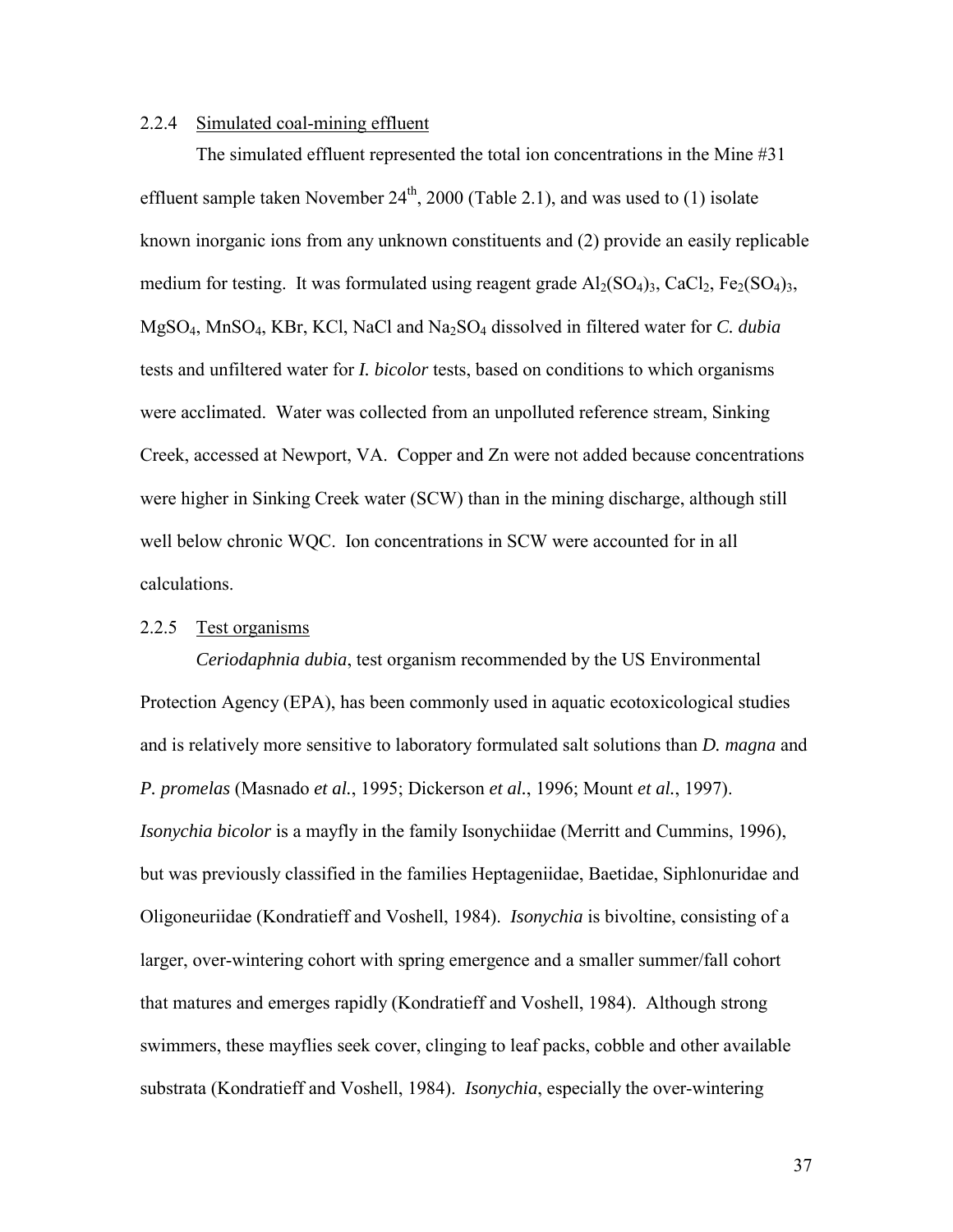cohort, was desirable for testing because it was easy to collect, larger in size and directly exposed to the water column with a relatively large gill surface area, potentially sensitizing it to osmoregulatory stress (Peters *et al.*, 1985). Organisms from the spring/fall cohort were too small for experimental apparatuses and were observed to emerge at a higher frequency during our preliminary studies.

### 2.2.6 Ceriodaphnia toxicity tests

*Ceriodaphnia* were obtained from SCW reserve cultures and cultured individually, according to US EPA (1994), for at least 2 weeks prior to testing. For direct comparisons of the relative sensitivities between test organisms, static, 7-d *C. dubia* tests, conducted according to US EPA (1994), utilized the simulated effluent at similar exposures to the 7 d *Ceriodaphnia* tests in field-collected, coal-mining effluent and the 7 d *I. bicolor* tests. Filtered SCW was used as the diluent (0.25 serial dilution) and control. All tests were 7 d so that *Ceriodaphnia* was exposed to the simulated effluent for the same duration as *Isonychia*. Tests were conducted at 25.0 ± 1.0°C to adhere to the protocol of most National Pollution Discharge Elimination System (NPDES) permits and to avoid delayed brood patterns at cooler temperatures.

### 2.2.7 Isonychia toxicity tests

*Isonychia* were collected from a riffle area in Sinking Creek, as in Peters *et al.*, 1985, using D-frame dip-nets (Wildco, 425-A40) with flat, 800 x 900 µm mesh backs to minimize injury, and immediately transported to the laboratory  $(\sim 15 \text{ min})$  in a cooler containing site-collected water. Mayflies were acclimated to laboratory conditions for 6- 9 d in 5-L aquariums containing SCW, agitated/aerated by two stir bars and airlines, and the temperature was increased by  $\leq 2.0^{\circ}$ C/day to the desired test temperature. Organisms were fed daily with ~6 mL of yeast, cerophyll, trout chow and ground Tetra-min<sup>®</sup>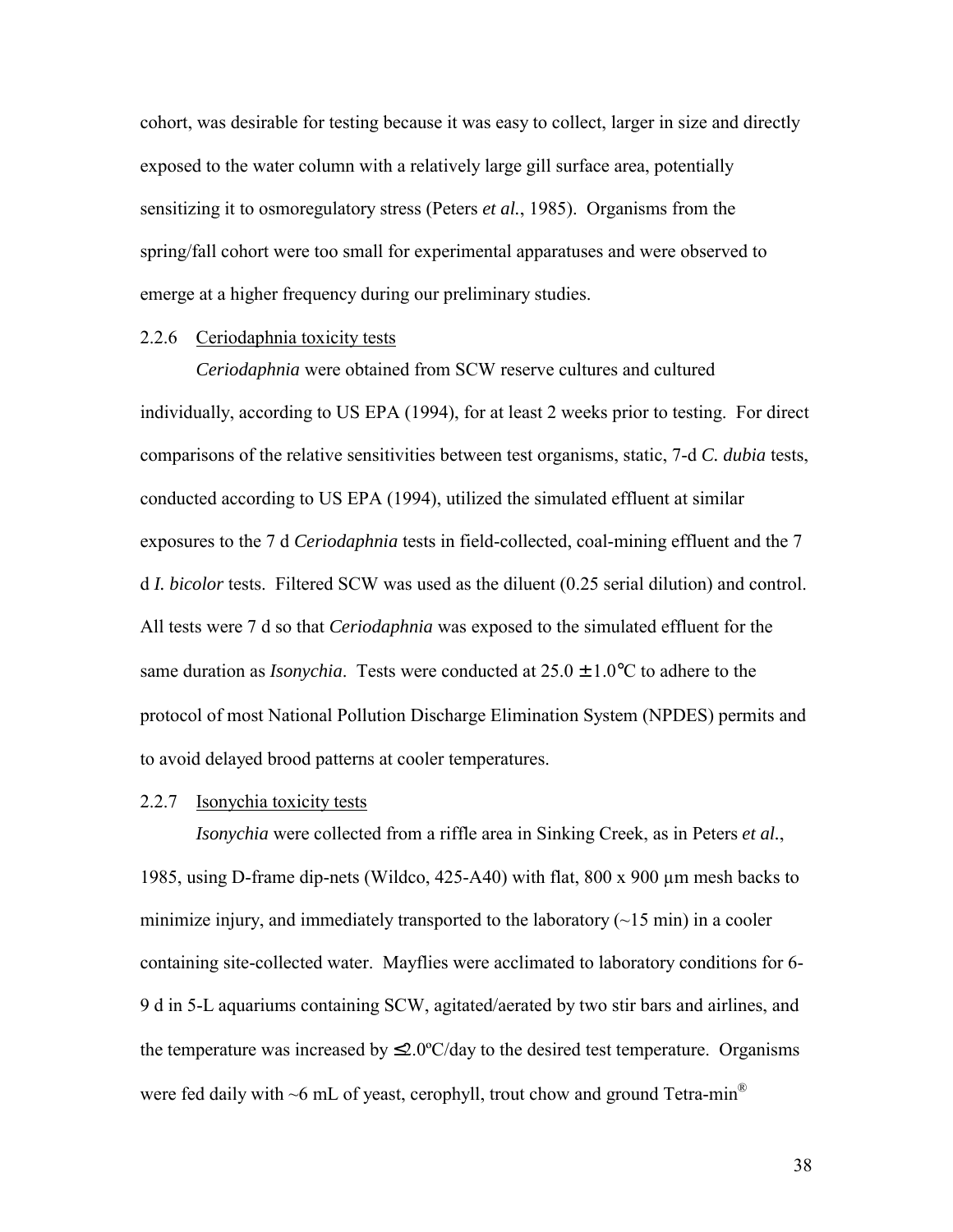(YCTT) passed through cheesecloth to remove larger particles, because *I. bicolor*  consumes primarily  $0.1 - 0.7$  µm detrital particles (Wallace and O'Hop, 1979), and water was renewed  $(\sim 60\%)$  every 48-h.

 The experimental apparatuses (Figure 2.1), or simulated lotic microcosms (SLMs), were modifications from previous studies (Lechleitner *et al.*, 1985; Farris *et al.*, 1991), adopted based on similar LC<sub>50</sub> values obtained for *I. bicolor* in the flow-through and bioassay methodologies used by Peters *et al.* (1985). To satisfy the flow requirement of *I. bicolor* for filter-feeding in longer term bioassays (Pontasch and Cairns, 1988), a stir bar in a screen ( $\sim$ 1 mm<sup>2</sup> openings) covered, glass petri dish, all within a 1-L beaker, provided flow and aeration, although SLMs were also aerated to assure adequate  $DO<sub>2</sub>$ levels  $(6.5 - 9.0 \text{ mg/L})$ . Quick Count<sup>®</sup> plastic canvas (Uniek, Inc., Waunakee, WI, USA) sheets were manipulated into cylinders, fastened with plastic cable ties and placed into each SLM to provide flow heterogeneity and suitable substrate for the clinging habit of *I. bicolor*. Each replicate SLM contained 10 test organisms and was placed on a stir plate in an incubator (12:12 h light:dark photoperiod).

 Tests, conducted in the simulated effluent for 7 d, were static with induced current, renewed daily (60%), and used unfiltered SCW as the diluent (0.5 serial dilution) and control. To utilize the more desirable over-wintering cohort, four tests were performed from Fall 2001 and Winter 2002 (Table 2.2). Test I (t=6; n=3) was conducted at the temperature of SCW at mayfly collection (12.0  $\pm$  2.0°C). Tests II (t=6, n=3), III (t=4, n=4) and IV (t=5, n=4) were run at  $20.0 \pm 2.0$ °C to more closely represent summer conditions at Parker Run sites, thus increasing sensitivities to stressors and stimulating growth (i.e., molting). Test organisms in each SLM were fed  $\sim$ 2 mL of YCTT daily.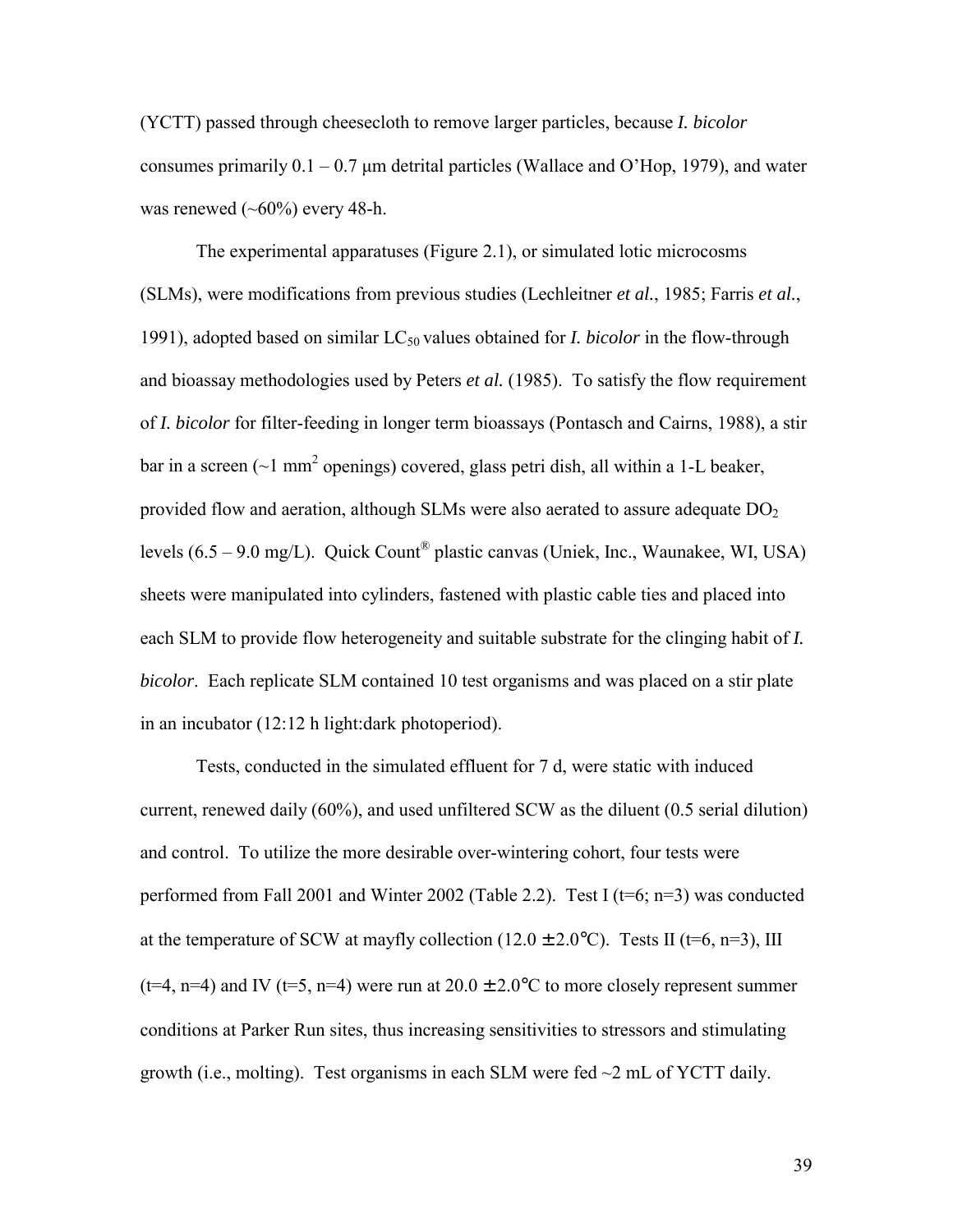Endpoints used were percent survival and mean exuvia/replicate (ex/rep), as in Diamond *et al.* (1992). An additional endpoint, mean exuvia/organism/day (ex/org/d) was examined because it was computationally independent of survivorship. Additionally, ex/rep and ex/org/d were also examined excluding day 1 data, because between 2 and 8 times more exuvia were observed for day 1 than any other test day during the 20°C bioassays. Dead organisms and exuvia were removed daily.

### 2.2.8 Instream Ephemeroptera Distribution

 Four replicate qualitative samples were collected with 800 μm D-frame nets (Wildco 425-D10) during two separate field excursions from 12-LCW sites on October 14, 2000 (10.1 – 17.2°C) and from 14-LCW sites on July 6, 2001 (19.9 – 25.7°C). Collection of each replicate involved thorough five-minute sampling of all available habitat types. Samples were preserved in  $\sim$ 70% ethanol and returned to the laboratory for processing and identification to the lowest practical taxonomic level using standard keys (Merritt and Cummins, 1996; Pennak, 1989). The Fall 2000 and Spring 2001 data were combined, ranked and categorized into 500-1000 µS/cm intervals to gauge the influence of SC on relative Ephemeroptera abundance (%E).

### 2.2.9 Statistical analysis

 Toxicity tests and categorized field data were analyzed using TOXSTAT® (Gulley, 1996), with application of appropriate parametric (Dunnett's Test, T-test with Bonferroni Adjustment) or nonparametric (Steel's-Many One Rank Test, Wilcoxon Rank Sum with Bonferroni Adjustment) analyses  $(\alpha=0.05)$ , to determine no observable adverse effect concentration (NOAEC) and lowest observable adverse effect concentration (LOAEC) endpoints. Test selection was performed according to the flow charts provided in EPA (1994). Fishers Exact Test was used to determine significant differences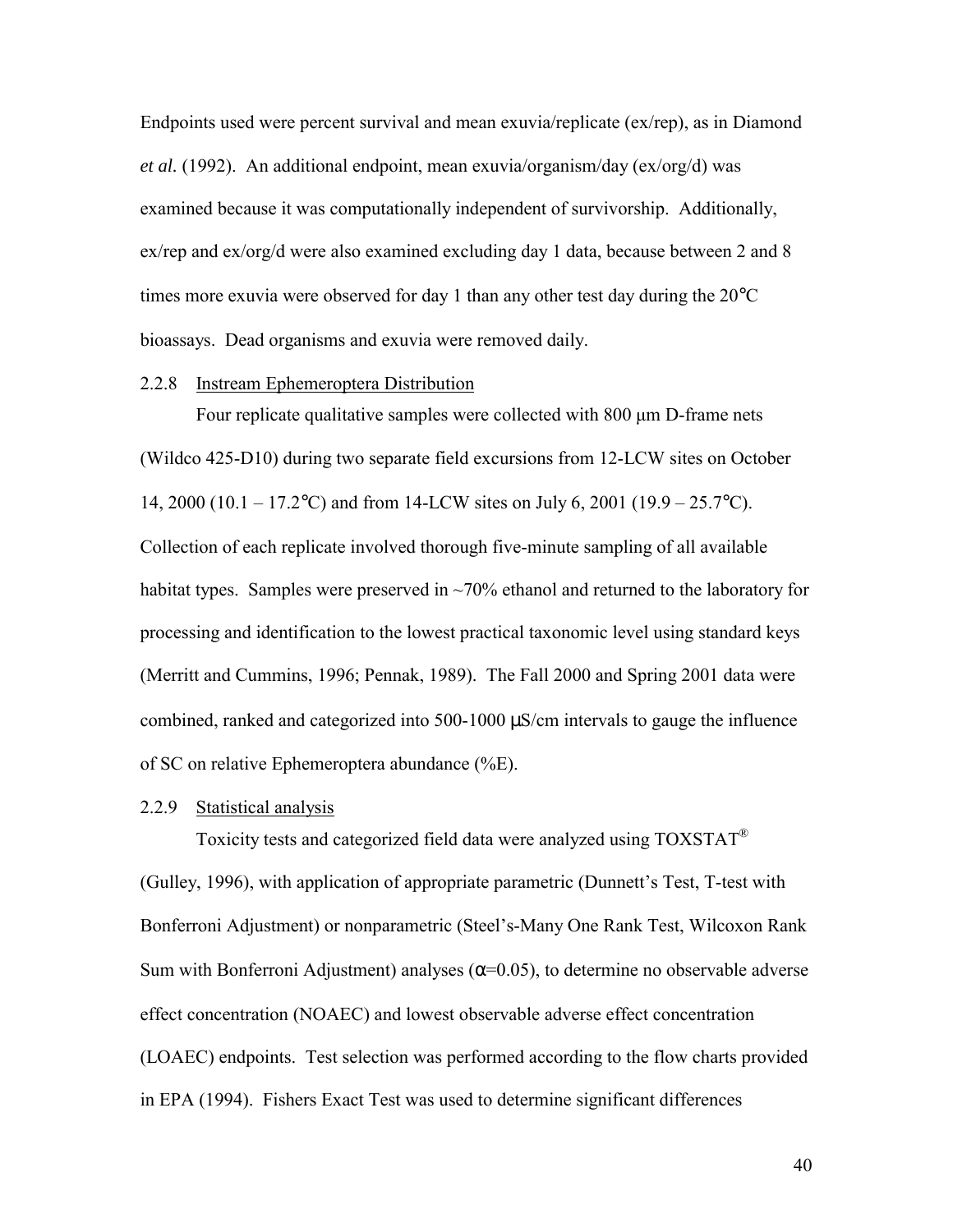*Ceriodaphnia* survivorship. Emergence was not a concern in *I. bicolor* tests I or II, but was accounted for in statistical analysis of data from tests III and IV, in which some early emergence was observed (at most 1 to 2 emergences/replicate), likely due to the increase in degree-days during the acclimation to 20°C (Sweeney, 1978; Chadwick *et al.*, 2001). Correlation analyses were conducted using JMP IN® (Sall and Lehman, 1996).

### 2.2.10 Quality assurance – quality control  $(QA-QC)$

 The accuracy of the calculations for the simulated effluent was checked by balanced meq/L and the measured ionic composition of simulated effluent was compared to the field-collected effluent. During all chronic toxicity testing, treatments were monitored daily for  $DO<sub>2</sub>$ , pH and SC. A 7-d cumulative composite sample of treatments was taken at the end of test III and cumulative samples were taken from each exposure at the end of test IV. Samples were analyzed at the Virginia Tech Water Quality Laboratory for total ammonia  $([NH_3] + [NH_4^+])$  concentrations and water quality criteria were determined as described in US EPA (1999). Unionized ammonia concentrations were calculated according to EPA (1999).

#### **2.3 Results**

## 2.3.1 Ceriodaphnia toxicity tests

Survival for *Ceriodaphnia* in the controls was  $\geq 90\%$  for all tests (Table 2.3). Survivorship NOAEC and LOAEC endpoints in the coal-mining and simulated effluents were slightly inconsistent in both testing media, although no statistical differences from the control were found at  $\leq$  3700  $\mu$ S/cm. The NOAEC and LOAEC endpoints for reproduction were 3,014  $\pm$  27 (~2,176 mg/L) and 3,730  $\pm$  26  $\mu$ S/cm (~2,727 mg/L) in the simulated effluent, which compared well with the endpoints of  $2,910 \pm 40$  ( $\sim$ 2,097 mg/L)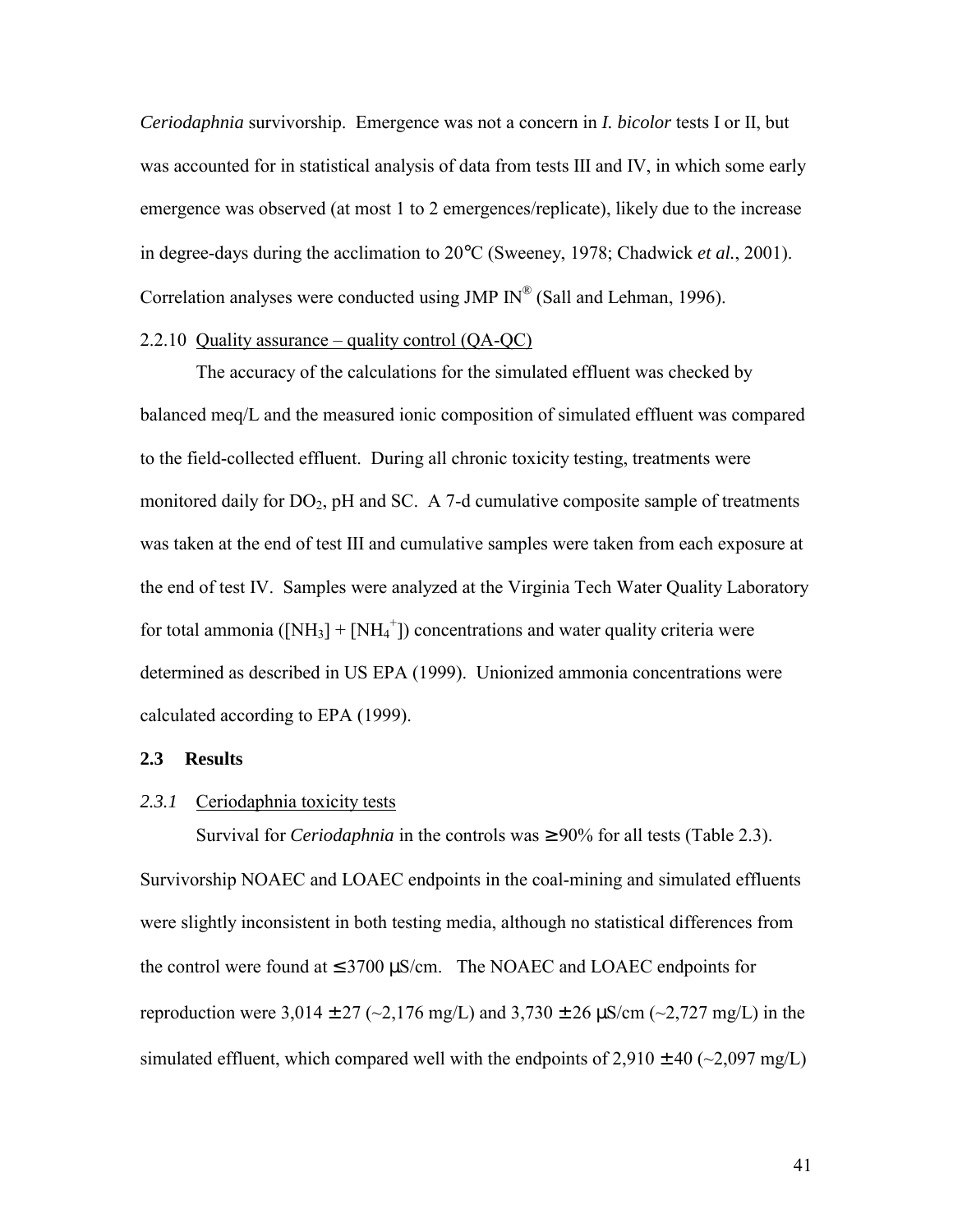and  $3,254 \pm 26 \,\mu\text{S/cm}$  ( $\sim$ 2,360 mg/L) derived for the mining effluent. For all tests, the  $DO<sub>2</sub>$  ranged from 7.0 - 8.1 mg/L and pH ranged from 8.17 - 8.49.

### 2.3.2 Isonychia toxicity tests

 Feeding behavior, excretory activity, molting and mortality, including dead organisms still partially within exuvia, were observed throughout testing. All four 7-d tests indicated a dose-dependent response and strong negative correlations between the SC of the simulated effluent and mean survival (Figure 2.2). The NOAEC and LOAEC endpoints at  $12.0 \pm 2.0$ °C were  $2,734 \pm 30$  (~1,962 mg/L) and  $4,973 \pm 42$   $\mu$ S/cm (~3,675 mg/L), respectively, with  $95.0 \pm 7.1\%$  survival in the control.

There were no significant differences in survivorship between the controls of the 3 tests conducted at  $20.0 \pm 2.0$ °C (≥95% survival), making comparisons between tests possible. The NOAECs at  $20 \pm 2.0$ °C were  $619 \pm 4$  (~344 mg/L) and  $550 \pm 6$   $\mu$ S/cm (~291 mg/L) for tests III and IV, respectively, while no NOAEC was determined for test II (Table 2.4). The LOAECs at  $20 \pm 2.0$ °C were  $1,562 \pm 42$  (~1066 mg/L; lowest SC exposure in test II),  $966 \pm 8$  (~610 mg/L) and  $987 \pm 11$   $\mu$ S/cm (~626 mg/L) for tests II, III and IV, respectively. In the 18,040  $\mu$ S/cm (~13,671 mg/L) exposure, 100% mortality was observed after 4 d, and a statistically significant reduction was observed by day 1. Controls were continued beyond termination of all tests, and survival remained ≥80% after 12-15 d. Exuvia/rep and ex/org/d also indicated a dose-dependant relationship with SC, although somewhat inconsistent, showing both less sensitivity (Table 2.4a) and more sensitivity (Table 2.4c) than survivorship. The exclusion of day 1 data made slight differences in NOAEC and LOAEC endpoints in tests II and III, but did not influence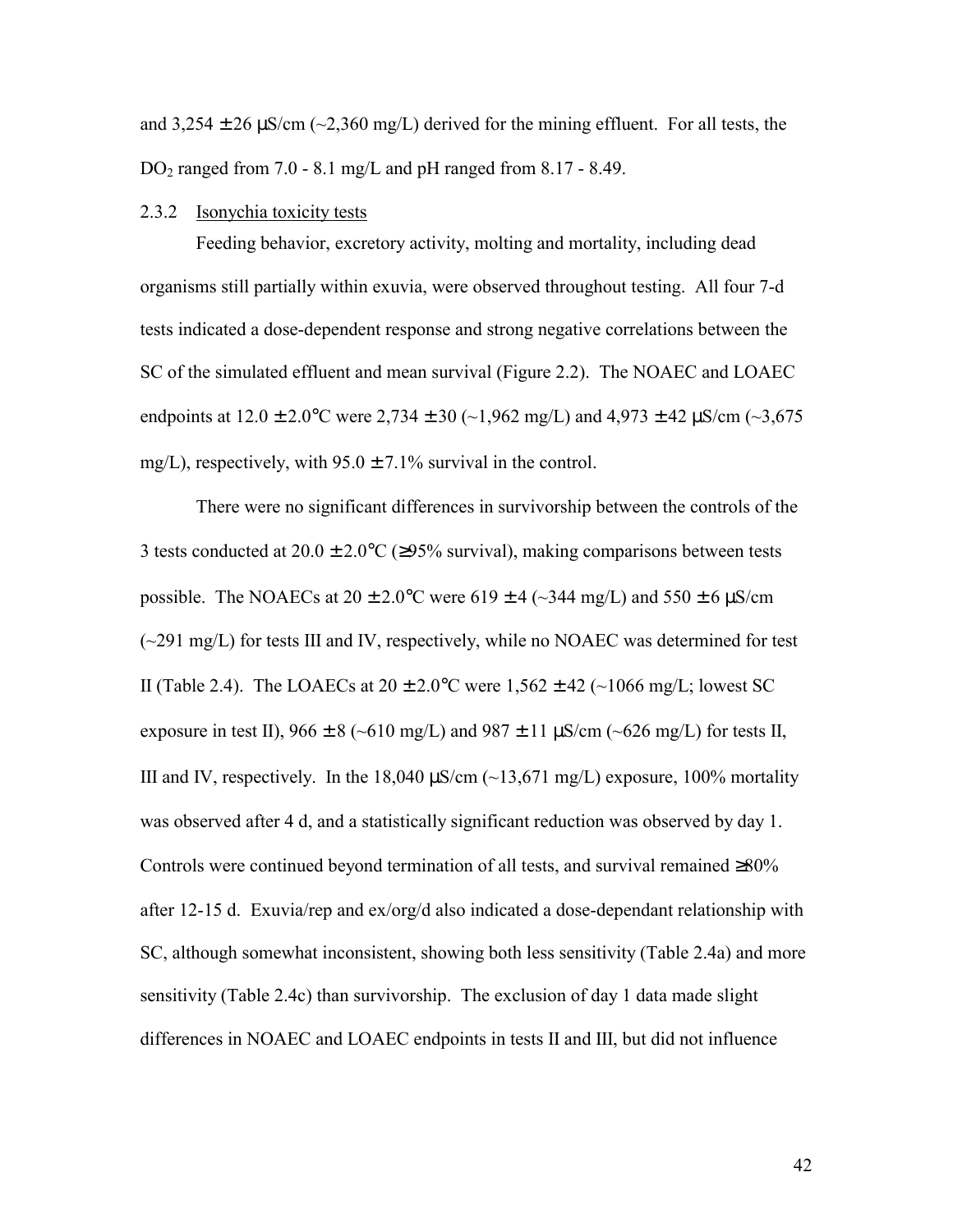endpoints derived for test IV. Other water chemistry parameters were similar between all treatments and replicates, and ranges are provided in Tables 2.1 and 2.2.

### 2.3.3 Instream Ephemeroptera distribution

 Combined Fall 2000 and Spring 2001 data showed that elevated SC levels had a distinct adverse influence on %E (Figure 2.3). The category of 2001-3000  $\mu$ S/cm was substantially reduced compared to the reference category (0-500  $\mu$ S/cm), although a statistical significance was not obtained until the next category (Table 2.5). Overall, categorized SC and %E were significantly inversely correlated ( $r = -0.8443$ ,  $p = 0.0168$ ).

### 2.3.4 Quality assurance – quality control (QA-QC)

 Ion concentrations in the simulated effluent were within 20% of the coal-mining effluent, except for Ca, Al and Fe (Table 2.1). Starting with the control, the 7-d aggregate unionized ammonia (NH3) concentrations were 0.068, 0.071, 0.097, 0.087, 0.076 and 0.088 mg/L for test IV and were not significantly correlated with percent survival ( $r = -0.1484$ ,  $p = 0.8118$ ).

### **2.4 Discussion**

 The purpose of our laboratory conducted *Isonychia* tests was to (1) use a representative benthic organism to isolate TDS, measured as SC ( $r = 0.9989$ ,  $p \le 0.0001$ ), as a stressor from potential field-encountered confounding factors (e.g., habitat quality, sediment toxicity) and (2) account for the severe reduction in mayflies below the coalmining effluent discharged from Meigs County Mine #31 at sites with SC levels at the *Ceriodaphnia* NOAEC endpoint of 2,910 ± 40 µS/cm (Kennedy *et al.*, in press). We found that both *Ceriodaphnia* and *Isonychia* were sensitive to elevated levels of dissolved solids, in the absence of WQC metals. Survival of *Isonychia* was significantly reduced at substantially lower levels than observed for *C. dubia* endpoints. Cherry *et al.* (2002),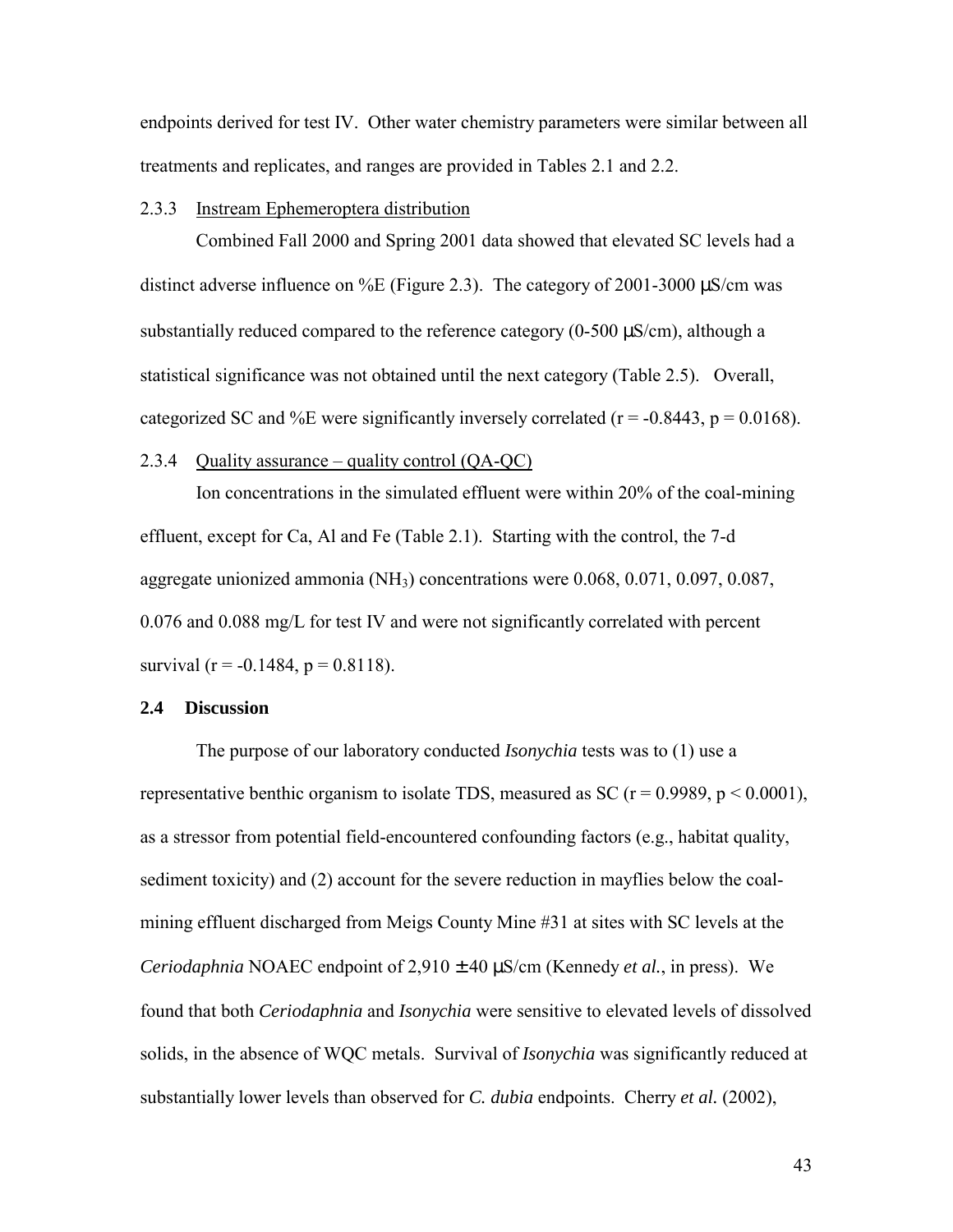also found *Isonychia* to be more sensitive than *Ceriodaphnia* to acute copper exposure. It was not our intention to replace *C. dubia*, but rather supplement standardized testing of mining effluents.

Water chemistry parameters during testing were adequate for the survival of aquatic life. Although the hydrated salts used resulted in lower than expected Ca, Al and Fe concentrations, 7 d *Ceriodaphnia* testing indicated that the simulated effluent was representative of the toxicity of the coal-mining discharge (Table 2.3) and that the associated toxicity was predominately due to known ions rather than unknown constituents. These results also suggested that Al toxicity was not as important a contributor to the coal-mining effluent toxicity as the three most abundant ions in the effluent (SO<sub>4</sub>, Na, Cl) because it was below detection limits  $\left($  < 0.0026 mg/L) in the simulated effluent. Other inorganic constituents were below or did not have chronic WQC.

 *Isonychia* endpoints were considerably more sensitive to dissolved solids than *Ceriodaphnia* endpoints and mayflies were more sensitive at  $20.0 \pm 2.0$ °C than at  $12.0 \pm 1.0$ 2.0°C. The NOAEC endpoints at  $20.0 \pm 2.0$ °C for *Isonychia* survival (619 ± 4  $\mu$ S/cm) and ex/rep (619  $\pm$  4  $\mu$ S/cm) in the simulated effluent were substantially lower (i.e., more sensitive) than the most sensitive *Ceriodaphnia* endpoint, mean reproduction (Kennedy *et al.*, in press), in both the coal-mining effluent (2910  $\pm$  40  $\mu$ S/cm) and simulated effluent (3014 ± 7 µS/cm). Goetsch and Palmer (1997), using a South African *Tricorythus*  species in a  $Na<sub>2</sub>SO<sub>4</sub>$  solution, found a similar 96-h LOAEC endpoint of 100 mS/m (1,000)  $\mu$ S/cm) to our 7-d LOAEC endpoints of 966  $\pm$  8 and 987  $\pm$  11  $\mu$ S/cm. Their similar endpoints obtained over a shorter duration can probably be explained by the use of a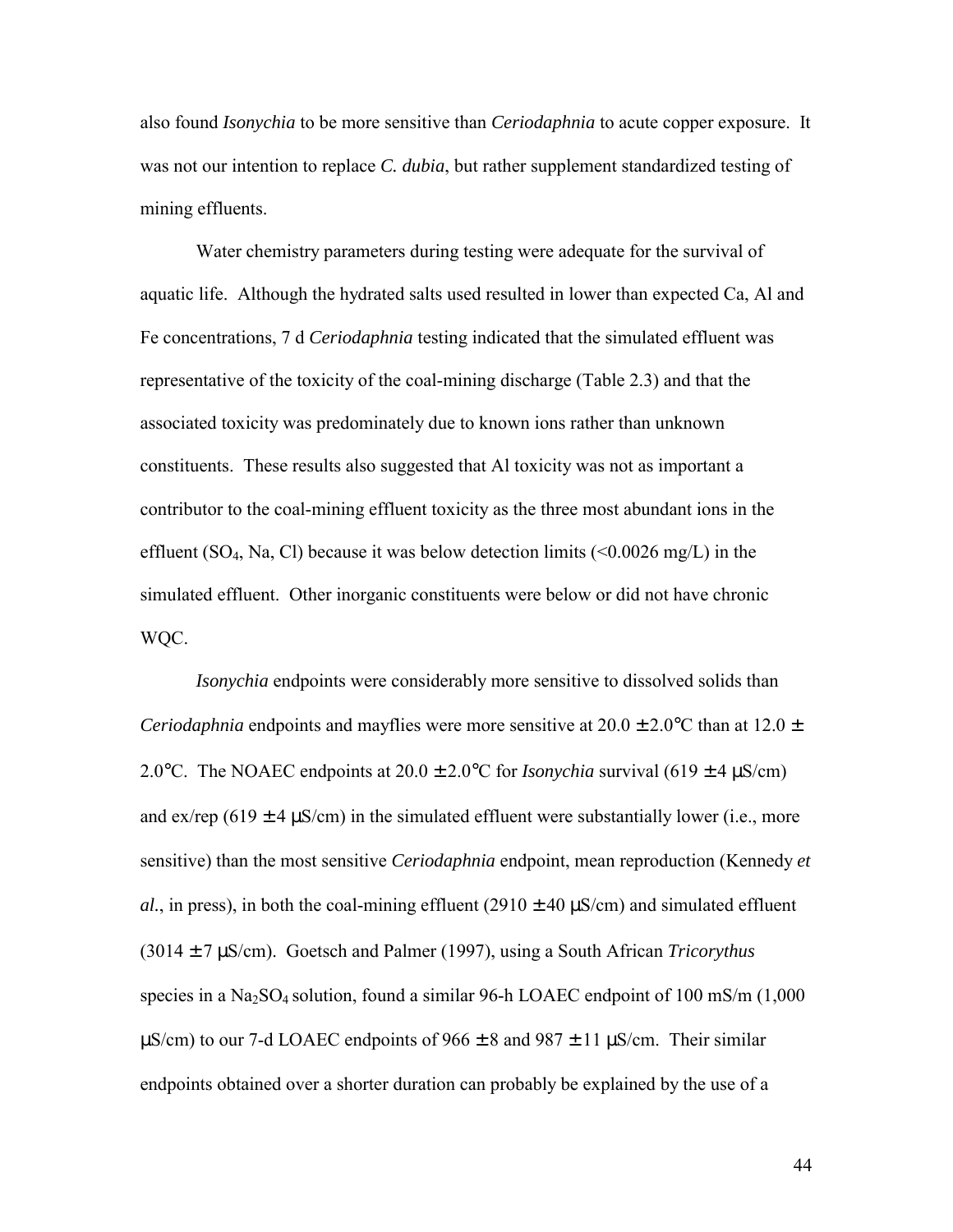different species and solution of lower water hardness, and thus greater toxicity (Black, 1980; Masnado *et al.*, 1995; Mount *et al.*, 1997).

 According to previous researchers (Sherberger *et al.*, 1977; Diamond *et al.*, 1990), the frequency of molting in *Isonychia* may be a more sensitive endpoint than their survival. Our results supported this claim using mean ex/rep (Table 2.4), but the relationship was slightly degraded using mean ex/org/d, suggesting ex/rep was strongly survivorship dependent (i.e., fewer molts at higher exposures due to fewer live organisms). Although considerably more *Isonychia* exuvia were observed after day 1 in this study and a previous one (Diamond *et al.*, 1990) suggesting a handling response to loading organisms into test chambers, exclusion of these data made little difference in NOAEC and LOAEC endpoints (Table 4c). Derivatives of *Isonychia* molting do appear to indicate a dose-dependent response to SC levels, but further modifications in test duration and replication are required to establish an endpoint as statistically resolute as *Isonychia* survivorship. Therefore, our suggested safe SC levels were based primarily on survivorship.

Specific conductivity  $(0.9009 \le r \le 0.9883)$  accounted for *I. bicolor* mortality in the four 7 d tests better than potential confounders. Toxicity due to NH3 in the *I. bicolor* bioassays was unlikely ( $r = -0.1484$ ,  $p = 0.8118$ ) because macroinvertebrates are less sensitive to NH<sub>3</sub> toxicity than the fish species on which standards are based (Grammeter and Frutiger,  $1990$ ) and  $NH<sub>3</sub>$  toxicity tends to decrease with increasing ionic strength (Williams *et al.*, 1986). Thermal shock during the acclimation process was not a concern in tests I and II, but the collection temperatures for tests III and IV required more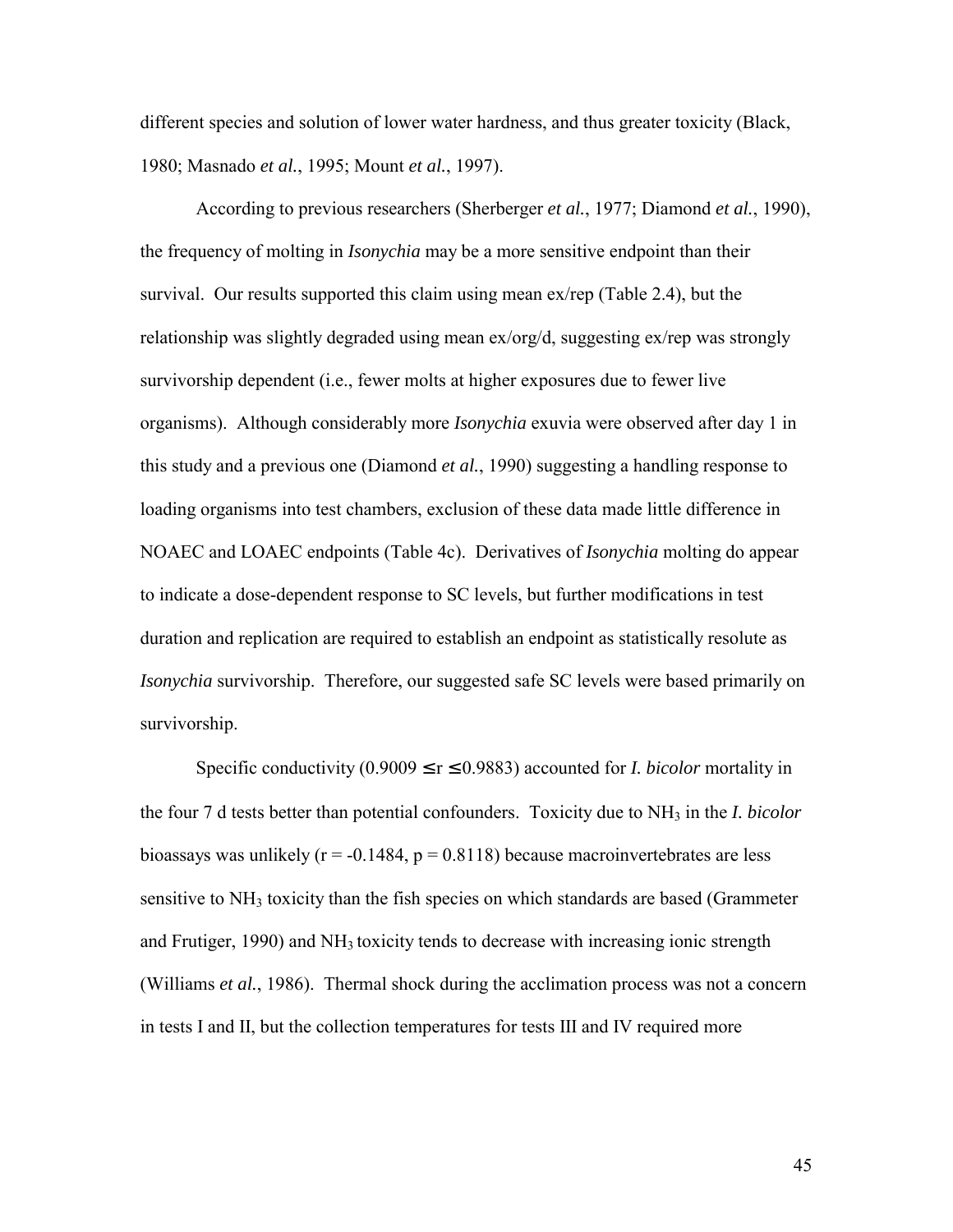acclimation to 20°C. However, *I. bicolor* is tolerant to thermal shock (Sherberger *et al.*, 1979) and there were no differences in control survival between all tests.

 Instream mayfly distributions in the LCW suggested that *Isonychia* endpoints may be only slightly overprotective. Our analysis of the field distribution of other mayfly taxa in the LCW (e.g., baetids, caenids, heptageniids, leptophlebiids) addressed the concern of field-collected organisms tested in the laboratory. Although there was considerable variability in our %E data, mayflies generally were not collected at sites with SC levels  $>$ 2607 µS/cm (Figure 2.3). All mayflies found at sites with SC levels  $>$  3433 µS/cm were collected during October 2000 when temperatures were lower  $(10.1 - 17.2^{\circ}C)$ , making organisms more metabolically tolerant to TDS toxicity (this study). Categorized instream mayfly distribution in the LCW, suggested the range of 2001-3000 µS/cm substantially reduced relative mayfly abundance, although confounding factors inherent to analyses of field data compromised the detection of statistical significance. Chapman *et al.* (2000) suggested that most aquatic organisms should tolerate TDS concentrations up to 1,000 mg/L (~1,476 μS/cm) at 23.0 ± 1.0°C, although the *Chironomus tentans* used to obtain this endpoint are considered more tolerant than mayflies. In summation, the LOAEC endpoint from test II (1562  $\pm$  42  $\mu$ S/cm; 1066 mg/L) may be more appropriate for cooler conditions in the LCW.

 Our *in vitro* toxicity tests with *Isonychia* resulted in endpoints that were more ecologically relevant and protective of the most sensitive benthic assemblages in regard to TDS perturbations (Pontasch *et al.*, 1989). During the teneral stage, organisms may be more susceptible to osmoregulatory stress because they lack a sclerotized exoskeleton that serves as a barrier to diffusive gradients. Morris *et al.* (1987), however, suggested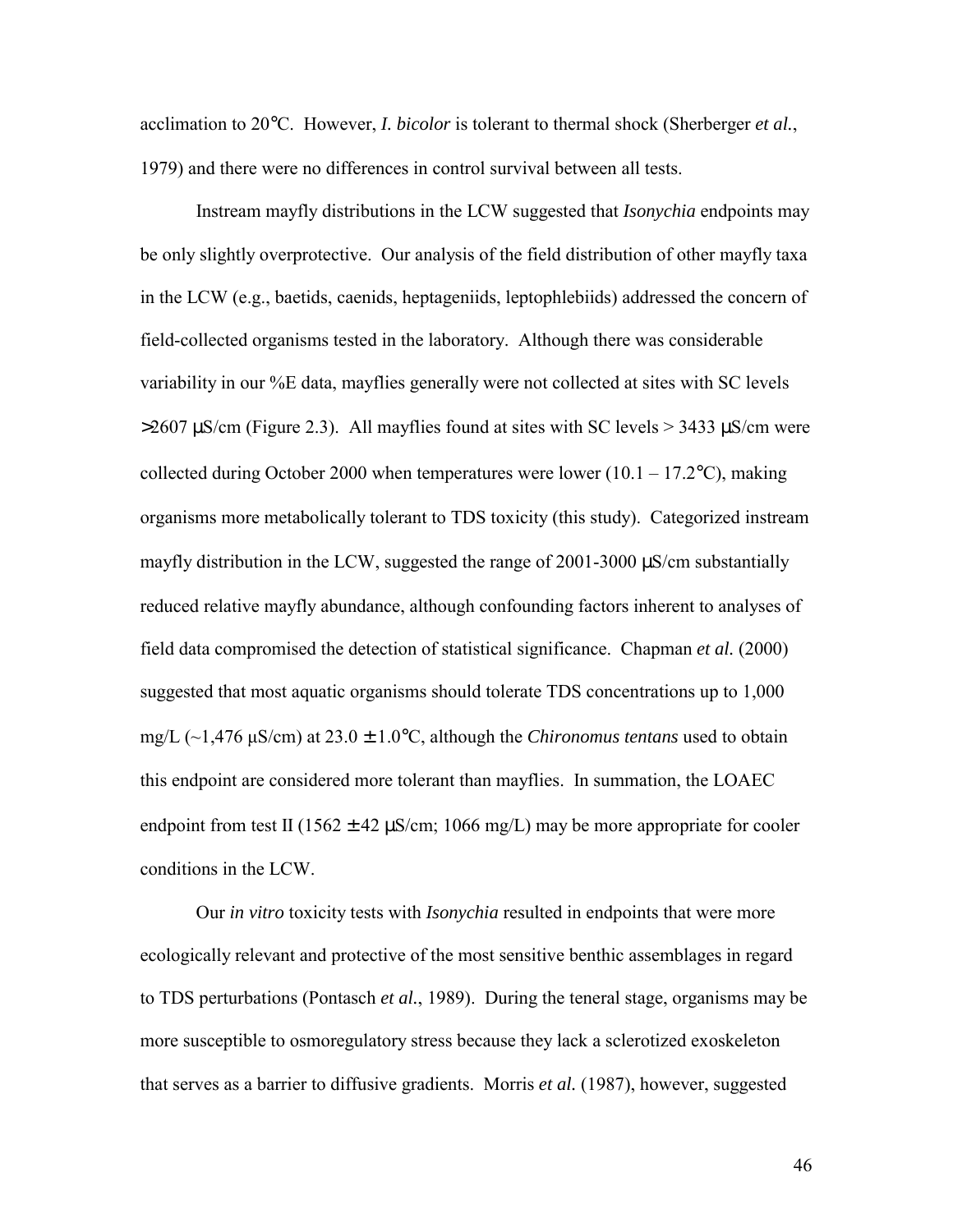that alterations in gill phospholipid composition within 1-3 days after molting may counteract increased cuticle permeability in the amphipod, *Gammarus duebeni*. Mayflies, however, are especially sensitive to osmoregulatory stress because they are more permeable, a direct function of the number of exposed cells not under the epithelial layer, than predicted based on their body weight (Buchwalter, Jenkins and Curtis, 2002).

 Overall, the mechanism of mortality due to high TDS was probably dehydration of gill and internal tissue, salt accumulation (Ingersoll *et al.*, 1992) and compromised osmoregulatory function of coniform chloride cells through cytoplasmic degradation and vacuole formation in hypertonic solution (Wichard *et al.*, 1973; Peters *et al.*, 1985). Alterations in the number of chloride cells in the tracheal gills of a *Callibaetis sp.* in water with gradually altered TDS levels indicate mayflies have some adaptive ability to regulate salt balance (Wichard *et al.*, 1973). Given salinity acclimated organisms are generally more tolerant (Hart *et al.*, 1991; Koel and Peterka, 1995), degradation of chloride cells in water with rapidly altered TDS concentrations suggests rate of change in TDS may be more toxic than TDS alone (Wichard *et al.*, 1973). This was not a concern for our laboratory to field comparisons because of the consistency of SC levels at LCW study sites would force colonizing mayfly larvae to tolerate an extreme change in TDS. If TDS shock related mortality did occur in our *I. bicolor* bioassays, it was not evident at treatments  $\leq$ 9049 µS/cm during the first 3-4 days of testing (Figure 2.2).

Testing with *I. bicolor* elicits high control survivorship ( $\geq$  95%), significant results, enhanced ecological relevance and more protective endpoints in terms of SC than the laboratory tests with *C. dubia*, *P. promelas* and *in situ* tests with *C. fluminea* used in Kennedy *et al.* (in press). However, *C. dubia* tests were remarkably consistent, replicable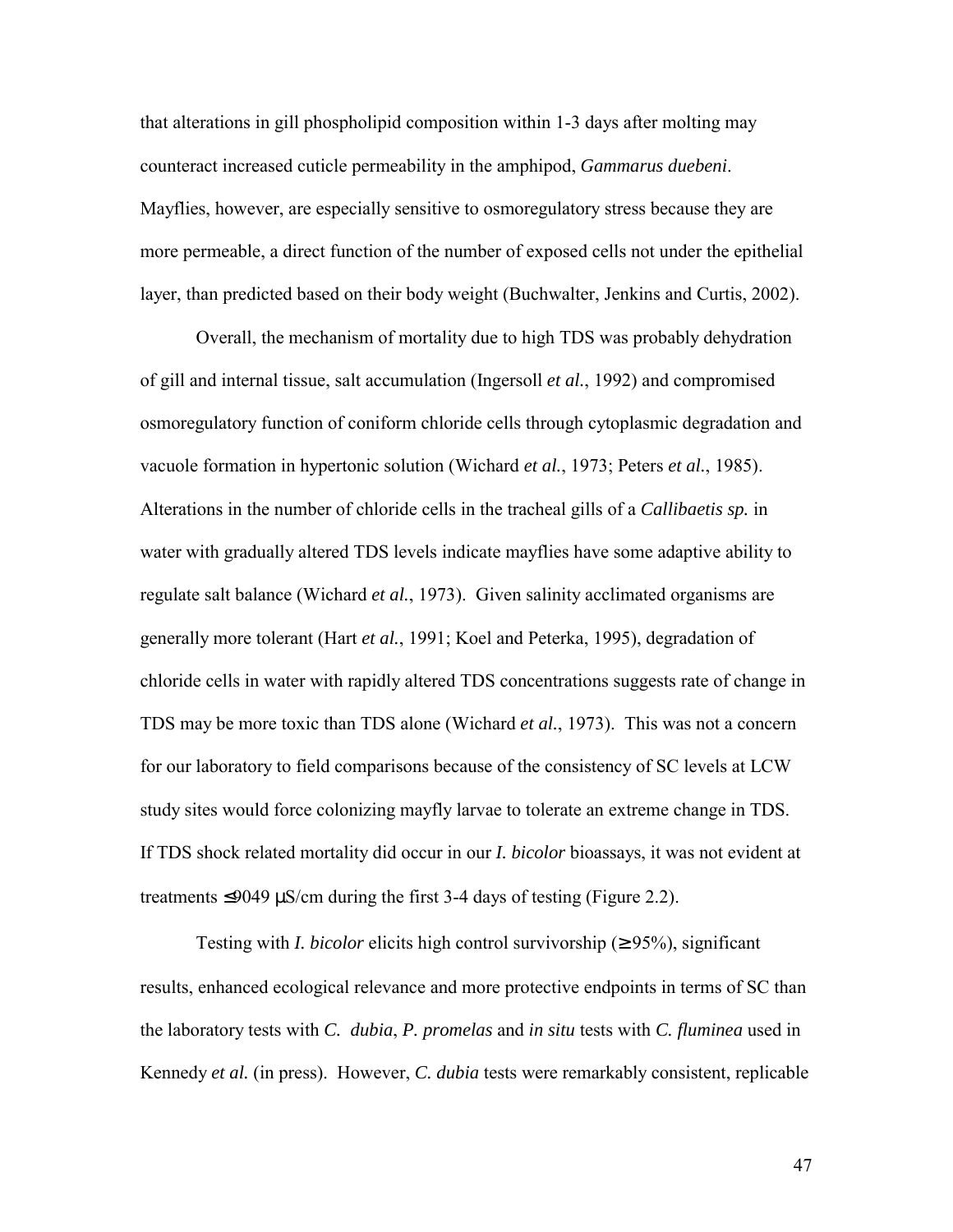and efficient. Specific conductivity levels up to  $\sim$ 900  $\mu$ S/cm (559 mg/L) appear to be safe for sensitive benthic assemblages. However, conspicuous reductions will likely occur between ~1,500 to 2,500 µS/cm (~1018 – 1783 mg/L), based on *Isonychia*  survivorship, instream mayfly distributions in the LCW and endpoints obtained from previous research. Deviations in this range will occur with site-specific ionic composition, water hardness (Mount *et al.*, 1997; Goodfellow *et al.*, 2000) and temperature (this study). Overall, our results suggest NPDES permits for surface water discharges relying solely on standardized test organisms may not protect sensitive biota, such as mayflies, in the receiving system. Future research should focus on sodium, sulfate and chlorides dominated solutions to establish protective limits on TDS levels for coal-mining discharges, integrating the influence of hardness. We are currently pursuing such research by testing the relative toxicity of a series of laboratory formulated salt solutions.

### **Acknowledgements**

 The authors thank Brian Denson, Matthew Hull, Patrick Barry and T. Chad Merricks for suggestions on the experimental design, assistance in the laboratory and field. We also thank Dr. David Soucek, Dr. E. Fred Benfield, Dr. Jerry Diamond and Dr. Reese Voshell for their expert advice.

# **2.5 References**

American Public Health Association (APHA): American Water Works Association and Water Environment Federation, 1995. Standard methods for the examination of water and wastewater, 19<sup>th</sup> ed. American Public Health Association, Wash, D.C.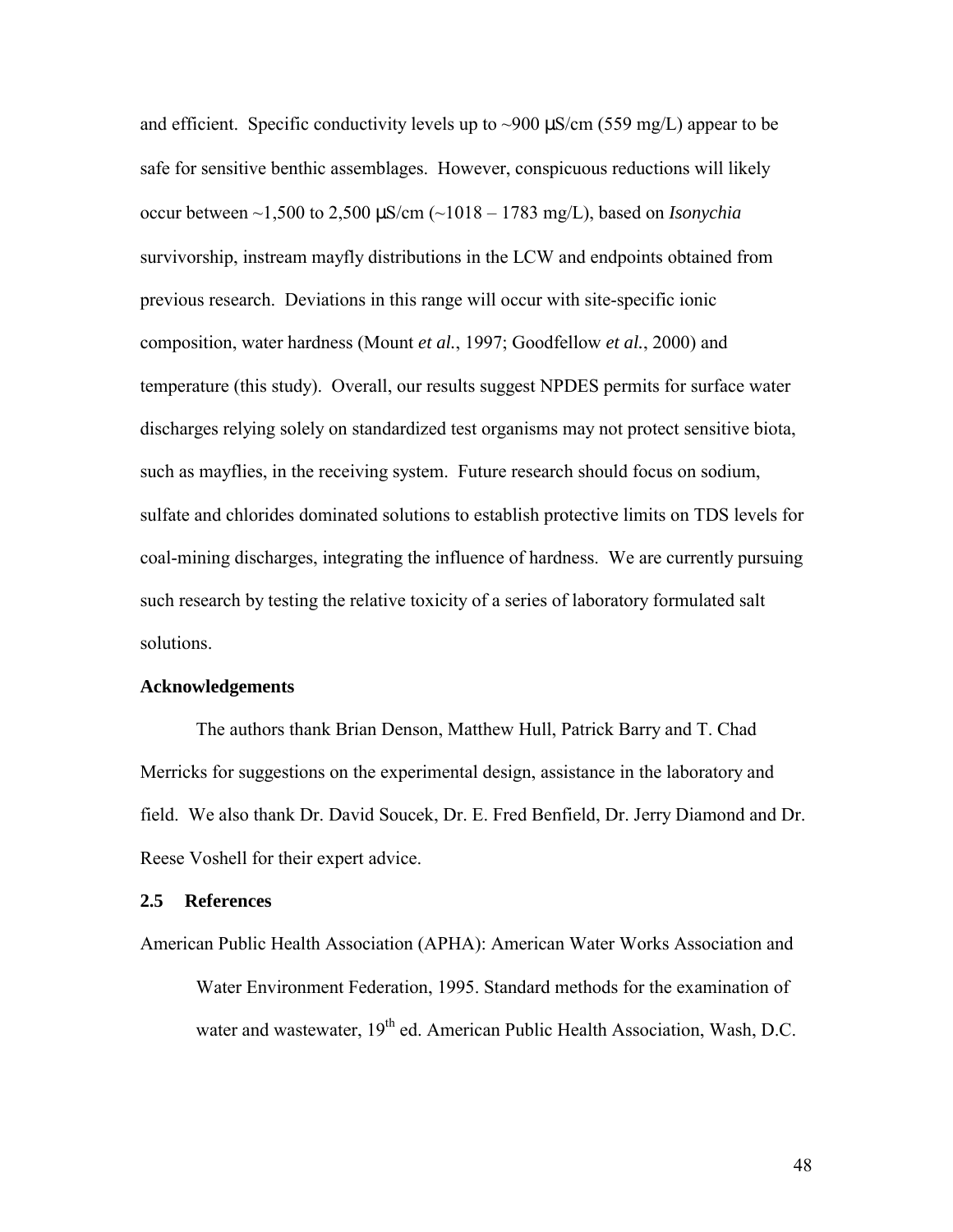- Black, J.A., Roberts, R.F., Johnson, D.M., Minicucci, D.D. and Mancy, K.H., Allen, H.E.: 1980. The Significance of Physiological Variables in Aquatic Bioassays of Heavy Metals. Water Quality Criteria for Freshwater Fish. Butterworth, London. 259-275.
- Buchwalter, D.B., Jenkins, J.J. and Curtis, L.R.: 2002. Respiratory strategy and temperature influences on contaminant and water uptake rates in aquatic insects: Implications for stressor-specific diagnostics. Annual Meeting of the North American Benthological Society, Pittsburgh, PA (USA), May 28-Jun 1, 2002 (World Meeting Number 000 5892).
- Chadwick, M.A. and Feminella, J.W.: 2001. Influence of salinity and temperature on the growth and production of a freshwater mayfly in the Lower Mobile River. *Limnol Oceanog.* **46**, 532-542.
- Chapman, P.M., Bailey, H. and Canaria, E.: 2000. Toxicity of total dissolved solids associated with two mine effluents to *Chironomid* larvae and early life stages of rainbow trout. Environ. Toxicol. Chem. **19**, 210-214.
- Cherry, D.S., Currie, R.J., Latimer, H.A., Cairns, J., Diz, R.B, Johnson, D.M. and Yeager, M.M.: 1999. Leading Creek Improvement Plan. Final report to Southern Ohio Coal Company and American Electric Power, Columbus Ohio.
- Cherry, D.S., Van Hassel, J.H., Farris, J.L., Soucek, D.J. and Neves, R.J.: 2002. Site specific derivation of the acute copper criteria for the Clinch River, Virginia.  *Hum. Ecol. Risk Assess.* **8**, 591-601.
- Clements, W.H.: 2000. Integrating effects of contaminants across levels of biological organization: an overview. *J. Aquat. Ecosyst. Stress Recovery* **7**, 113-116.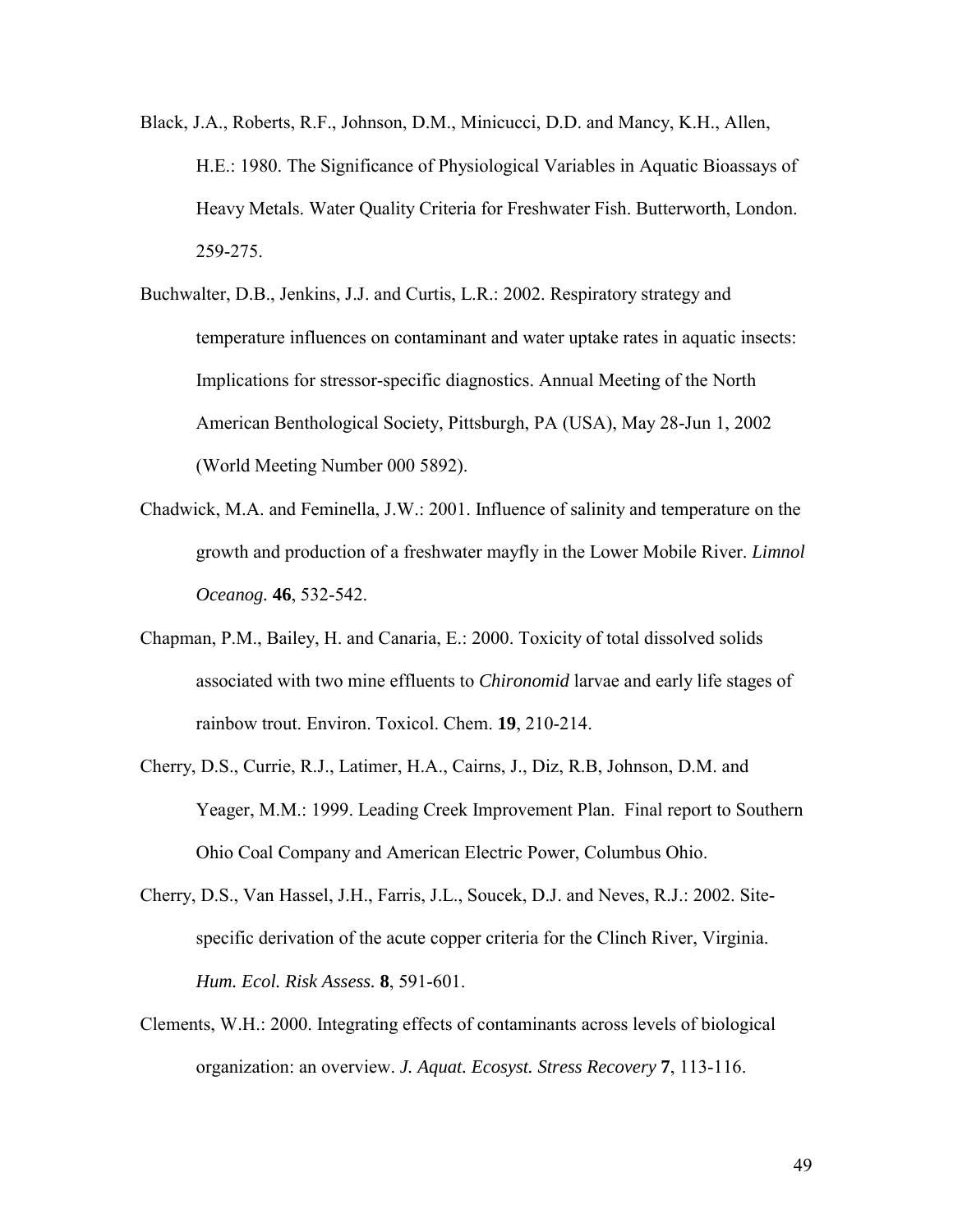- Diamond, J.M., Mackler, D.G., Collins, M. and Gruber, D.: 1990. Derivation of a freshwater silver criteria for the New River, Virginia, using representative species. Environ. Toxicol. Chem. **9**, 1425-1434.
- Diamond, J.M., Winchester, E.L., Mackler, D.G. and Gruber, D.: 1992. Use of the Mayfly Stenonema modestrum (Heptageniidae) in Subacute Toxicity Assessments. Environ. Toxicol. Chem. **11**, 415-425.
- Dickerson, K.K., Hubert, W.A. and Berman, H.L.: 1996. Toxicity assessment of water from lakes and wetlands receiving irrigation drain water. Environ. Toxicol. Chem. **15**, 1097-1101.
- Dobbs, M.G., Farris, J.L., Reash, R.J., Cherry, D.S. and Cairns, J.: 1994. Evaluation of the resident-species procedure for developing site-specific water quality criteria for copper in Blaine Creek, Kentucky. Environ. Toxicol. Chem. **13**, 963-971.
- Farris, J.L., Cherry, D.S. and Neves, R.J.: 1991. Validation of copper concentrations in laboratory testing for site-specific copper criteria in the Clinch River. Final report to American Electric Power.
- Goetsch, P.A. and Palmer, C.G.: 1996. Salinity tolerances of selected macroinvertebrates of the Sabie River, Kruger National Park, South Africa. Arch. Environ. Contam. Toxicol. **32**, 32-41.
- Goodfellow, W.L., Ausley, L.L., Burton, D.T., Denton, D.L., Dorn, P.B., Grothe, D.R., Heber, M.A., Norberg-King and T.J., Rodgers, J.H. Jr.: 2000. Major ion toxicity in effluents: a review with permitting recommendations. Environ. Toxicol. Chem. **19**, 175-182.

Grammeter, S. and Frutiger, A.: 1990. Short-term toxicity of NH3 and low oxygen to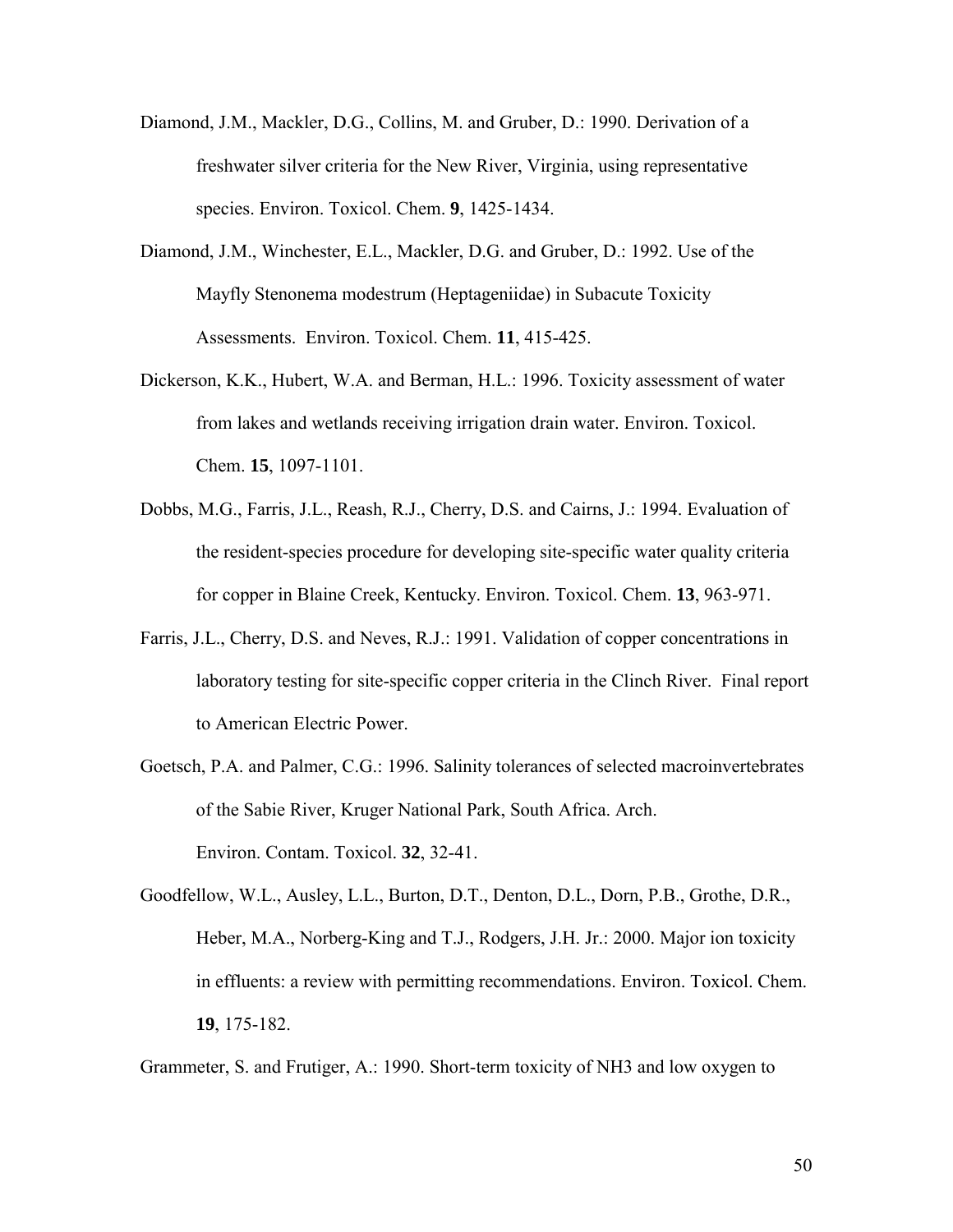benthic macroinvertebrates of running waters and conclusions for wet weather water pollution control measures. Water Sci. Technol. **10/11**, 291-296.

- Gulley, D.D.: 1996. TOXSTAT®. Version 3.3. University of Wyoming Department of Zoology and Physiology, Laramie, WY.
- Hart, B.T., Bailey, P., Edwards, R., Hortle, K., James, K., McMahon, A., Meredith, C. and Swadling, K.: 1991. A review of the salt sensitivity of the Australian freshwater biota. Hydrobiologia **210**, 105-144.
- Ingersoll, C.G., Dwyer, F.J., Burch, S.A., Nelson, M.K., Buckler, D.R. and Hunn, J.B.: 1992. The use of freshwater and saltwater animals to distinguish between the toxic effects of salinity and contaminants in irrigation drain water. Environ. Toxicol. Chem. **11**, 503-511.
- Kennedy, A.J., Cherry, D.S. and Currie, R.J.: in press. Field and Laboratory Assessment of a Coal Processing Effluent in the Leading Creek Watershed, Meigs Co., Ohio. Arch. Environ. Contam. Toxicol. in press
- Kobuszewski, D.M. and Perry, S.A.: 1994. Secondary production of Rhyacophilia, Ameletus sp., and Isonychia bicolor from streams of low and circumneutral pH in the Appalachian Mountains and West Virginia. Hydrobiologia **273**, 163-169.
- Koel, T.M. and Peterka, J.J.: 1995. Survival to hatching of fishes in sulfate-saline waters, Devils Lake, North Dakota. Can. J. Fish Aquat. Sci. **52**, 464-469.
- Kondratieff, B.C. and Voshell, J.R.: 1984. The north and central species of Isonychia (Ephemeroptera: Oligoneuriidae). Transactions of American Entomology **110**, 129-244.

Lechleitner, R.A., Cherry, D.S., Cairns, J.C. Jr. and D.A. Stetler: 1985. Ionoregulatory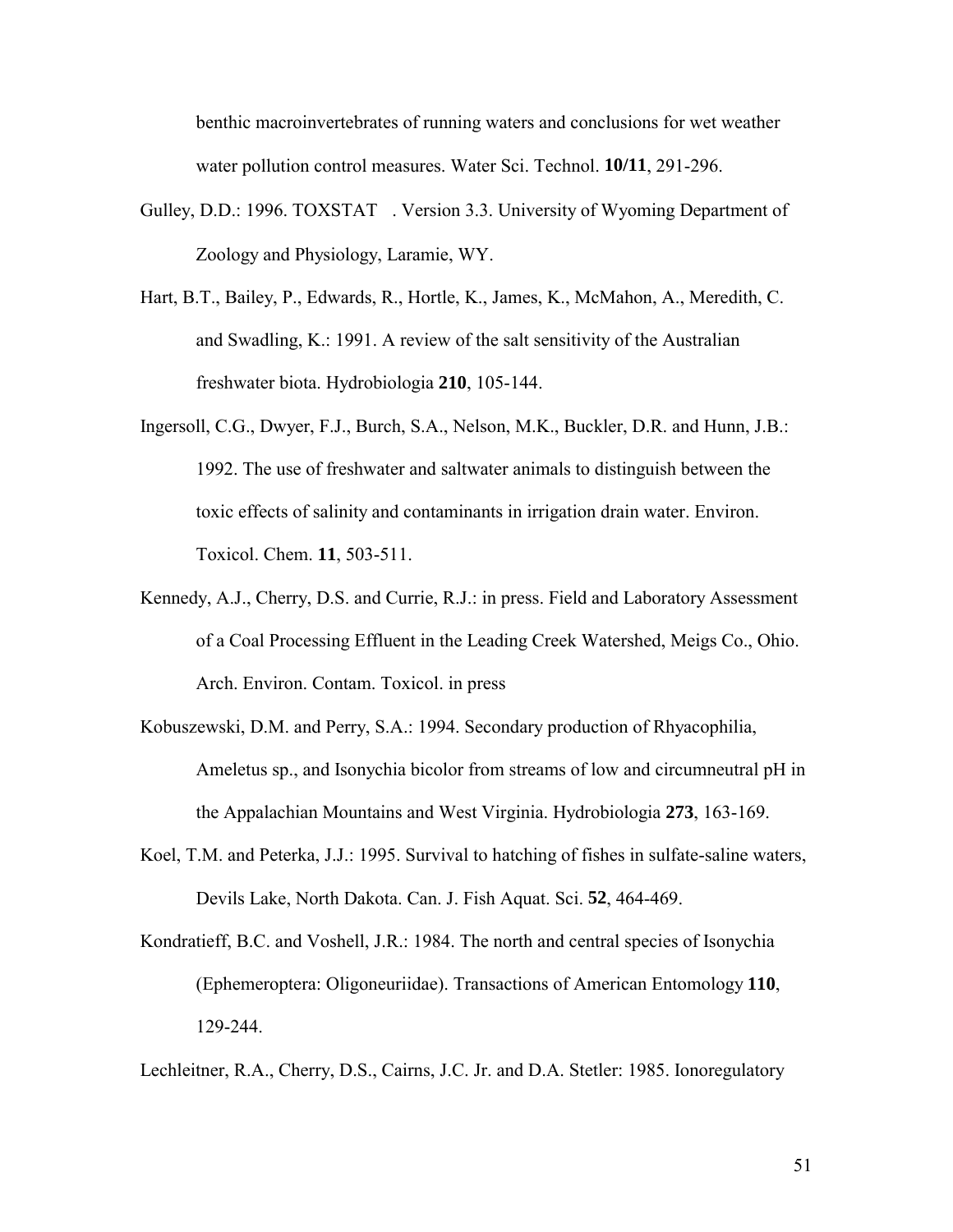and toxicological responses of stonefly nymphs (Plecoptera) to acidic and alkaline pH. Arch. Environ. Contam. Toxicol. **14**, 179-185.

- Masnado, R.G., Geis, S.W. and Sonzogogni, W.C.: 1995. Comparative acute toxicity of a synthetic mine effluent to *Ceriodaphnia dubia*, larval Fathead Minnow and the Freshwater mussel *Anodonta imbecilis.* Environ. Toxicol. Chem. **14**, 1913-1920.
- Merritt, R.W. and Cummins, K.W.: 1996. An introduction to the aquatic insects of North America, 3rd addition. Kendall/Hunt Publishing Company, Dubuque, IA 52002.
- Morris, R.J., Lockwood, A.P.M., Dyball, D. and Bolt, S.R.L.: 1987. Changes in the fatty acid composition of the gill phospholipids in *Gammarus duebeni* during moult: Evidence for reduced permeability of the gill membrane. *Com. Biochem. Physiol.* **88B**, 257-260
- Mount, D.R., Gulley, D.D., Hockett, J.R., Garrison, T.D. and Evans, J.M.: 1997. Statistical models to predict the toxicity of major ions to *Ceriodaphnia dubia, Daphnia magna and Pimephales promelas* (Fathead Minnows). Environ. Toxicol. Chem. **16**, 2009-2019.
- Pennak, RW.: 1989. Freshwater invertebrates of the United States, 3<sup>rd</sup> edition. John Wiley & Sons, Inc. New York.
- Peters, G.T., Cherry, D.S. and Cairns, J.C. Jr.: 1985. Responses of *Isonychia bicolor* to alkaline pH: an evaluation of survival, oxygen consumption, and chloride cell ultrastructure. *Can. J. Fish. Aquat. Sci.* **42**, 1088-1095.
- Pontasch, K.W. and Cairns, J. Jr.: 1988. Establishing and maintaining laboratory-based microcosms of riffle insect communities: their potential for multispecies toxicity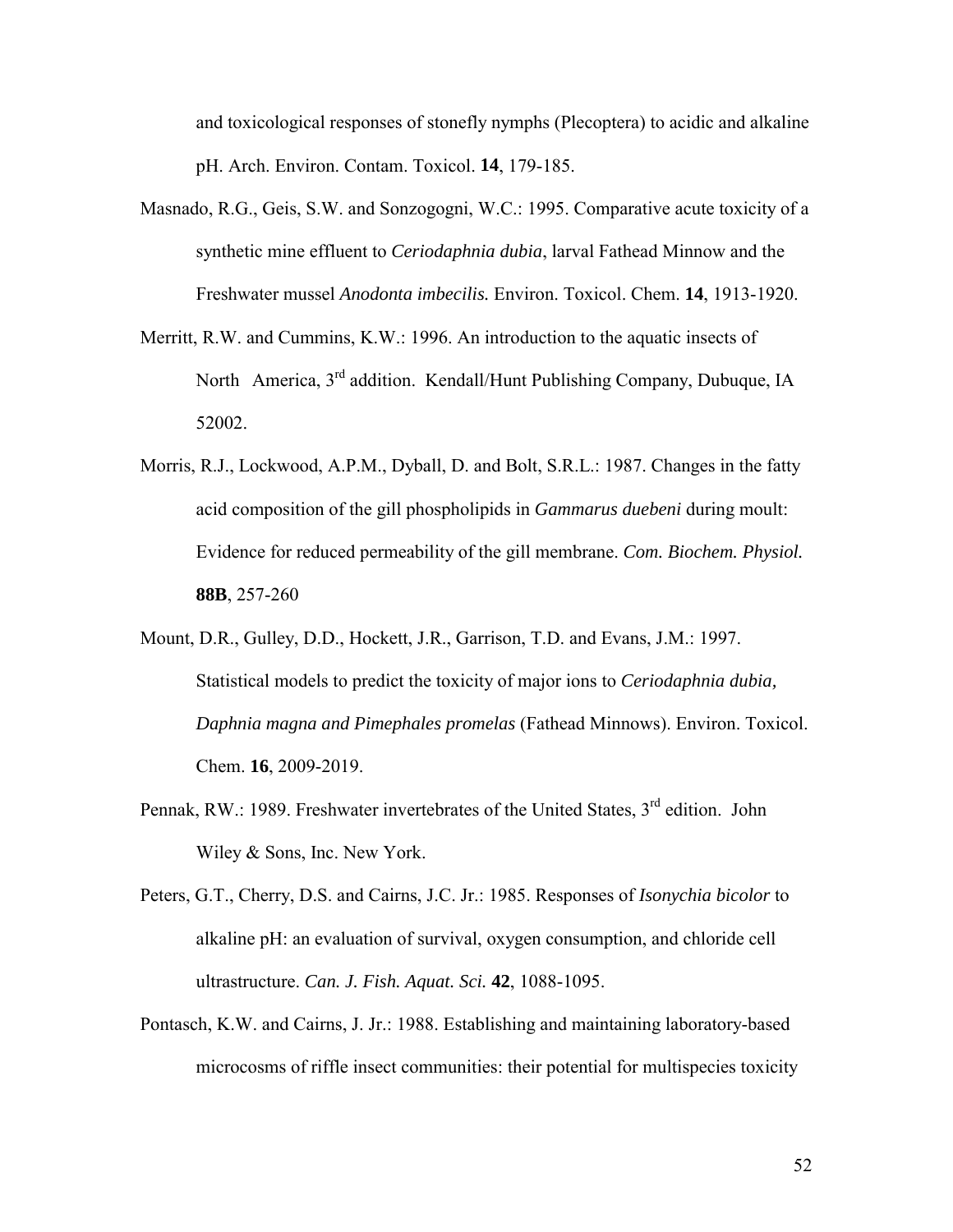tests. *Hydrobiologia* **175**, 49-60.

- Rosenberg, D.M. and Resh, V.H.: 1996. Use of aquatic insects in biomonitoring. *In:* An introduction to the aquatic insects of North America,  $3<sup>rd</sup>$  addition. Kendall/Hunt Publishing Company, Dubuque, IA 52002. pp. 87-97.
- Sall, J. and Lehman, A.: 1996. JMP start statistics. SAS Institute. Duxbury Press, Belmont, CA.
- Sherberger, F.F., Benfield, E.F., Dickson, K.L. and Cairns, J. Jr.: 1977. Effects of thermal shocks on drifting aquatic insects: a laboratory simulation. *J. Fish. Res. B. Can.* **34**, 529-536.
- Short, T.M., Black, J.A. and Birge, W.J.: 1991. Ecology of a saline stream: community responses to spatial gradients of environmental conditions. *Hydrobiologia* **226**, 167-178.
- Sibley, P.K. and Kaushik, N.K.: 1991. Toxicity of microencapsulated permethrin to selected nontarget aquatic invertebrates. Arch. Environ. Contam. Toxicol. **20**, 168-176.
- Sweeney, B.W.: 1978. Bioenergetic and development response of a mayfly to thermal variation. *Limnol. Oceanogr.* **23**, 461-477.
- US EPA: 1994. Short-term methods for estimating the chronic toxicity of effluents and receiving water to freshwater organisms,  $3<sup>rd</sup>$  ed. Washington D.C. EPA-600-4-91-002.
- US EPA: 1999. Update of ambient water quality for Ammonia. Office of Water, Office of Science and Technology, Washington, D.C. EPA-822-R-99-014.
- Wallace, J.B. and O'Hop, J.: 1979. Fine particle suspension-feeding capabilities of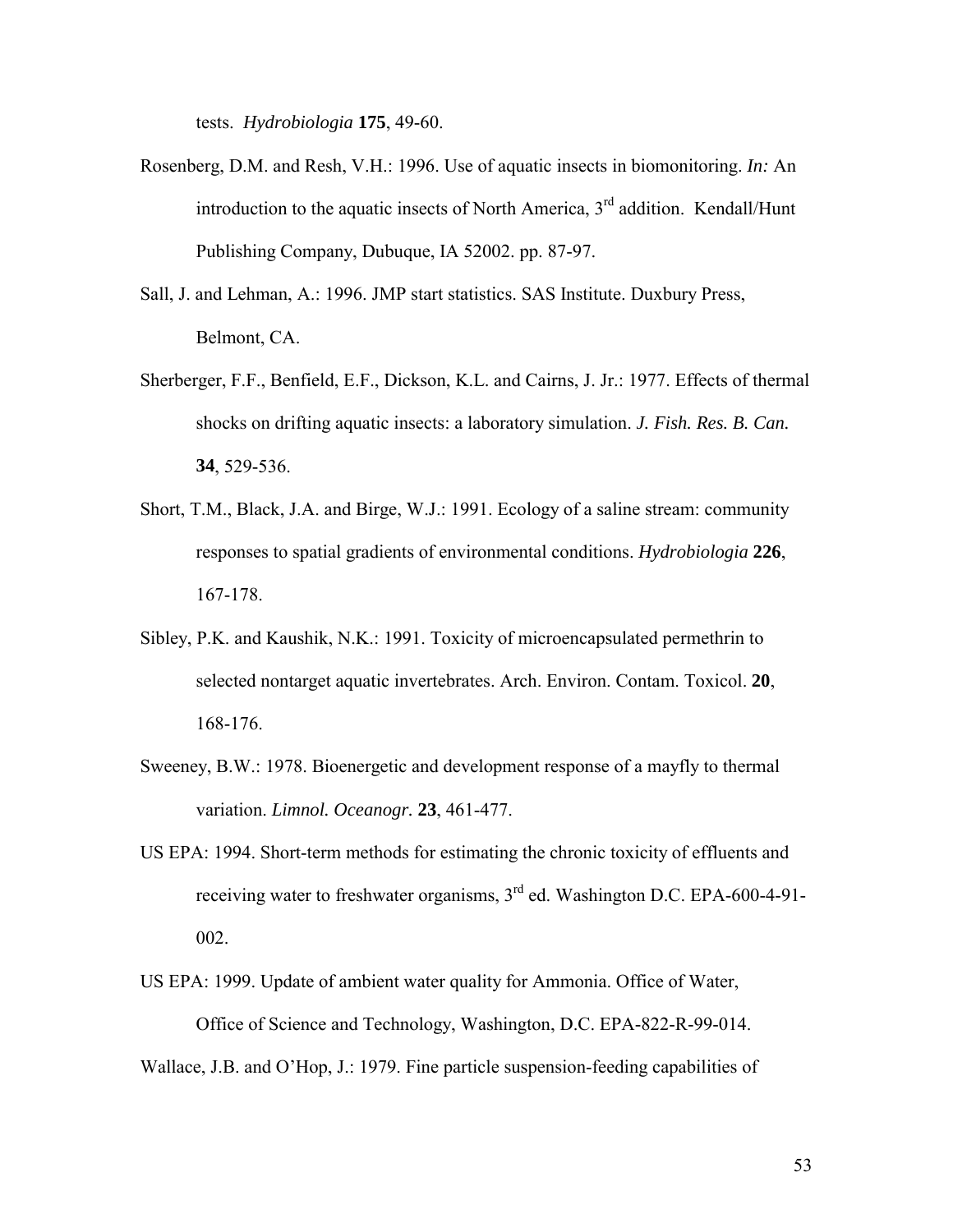*Isonychia* spp. (Ephemeroptera: Siphlonuridae). *Ann. Entomol. Soc. Am.* **72**, 353- 357.

- Wichard, W., Tsui, P.T.P. and Komnick, H.: 1973. Effect of different salinities on the coniform chloride cells of mayfly larvae. *J. Insect Physiol.* **19**, 1825-1835.
- Williams, D.D. and Williams, N.E.: 1998. Aquatic insects in an estuarine environment: densities, distribution and salinity tolerance. *Freshwater Biol.* **39**, 411-421.
- Williams, K.A., Green, D.W.J. and Pascoe, D.: 1986. Studies on the Acute Toxicity of Pollutants to Freshwater Macroinvertebrates: 3. Ammonia. *Arch. Hydrobiologie* **106**, 61-70.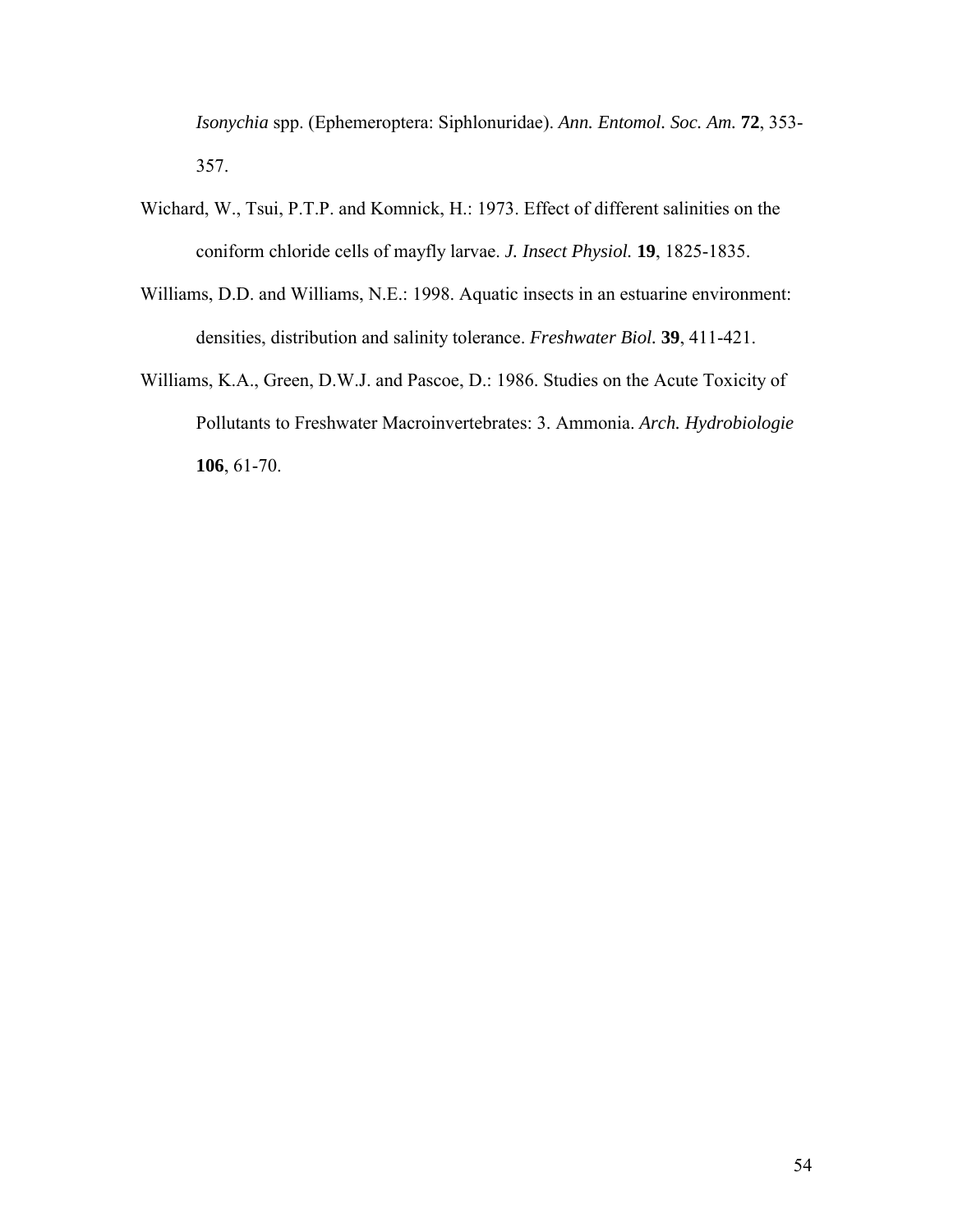**Table 2.1.** Comparison of mean water physicochemical parameters and total ions in the coal-mining effluent (sampled November 24, 2000), the simulated effluent and the diluent.

| Parameter    | Coal mining | Simulated          | Percent    | Filtered       |
|--------------|-------------|--------------------|------------|----------------|
|              | effluent    | effluent           | Difference | Diluent        |
| Conductivity | 8750        | 8890               | 1.6        | 240            |
| Hardness     | 770         | 659                | 14.4       | 143            |
| Alkalinity   | 162         | 142                | 12.3       | 141            |
| pH           | 7.91        | 8.38               | 5.9        | 8.12           |
| $SO_4^2$     | 3671.76     | 3714               | 1.2        | 2.84           |
| $Na+$        | 1952        | 2118               | 8.5        | 2.862          |
| $Cl-$        | 792.07      | 685.1              | 13.5       | 3.52           |
| Ca           | 237.7       | 187.5              | 21.1       | 35.6           |
| Mg           | 53.7        | 51.4               | 4.3        | 11.00          |
| K            | 25.08       | 28.48              | 13.6       | 2.269          |
| Br           | 1.63        | n/a                | n/a        | 0.53           |
| Fe           | 0.4390      | 0.1927             | 56.1       | 0.0111         |
| Mn           | 0.4070      | 0.3551             | 12.8       | 0.0011         |
| Al           | 0.209       | ND                 | n/a        | N <sub>D</sub> |
| Zn           | 0.005       | $0.0076^{\dagger}$ | 52         | <b>ND</b>      |
| Cu           | 0.003       | $0.011^{\dagger}$  | 266.7      | ND             |

† Ambient concentration in unfiltered SCW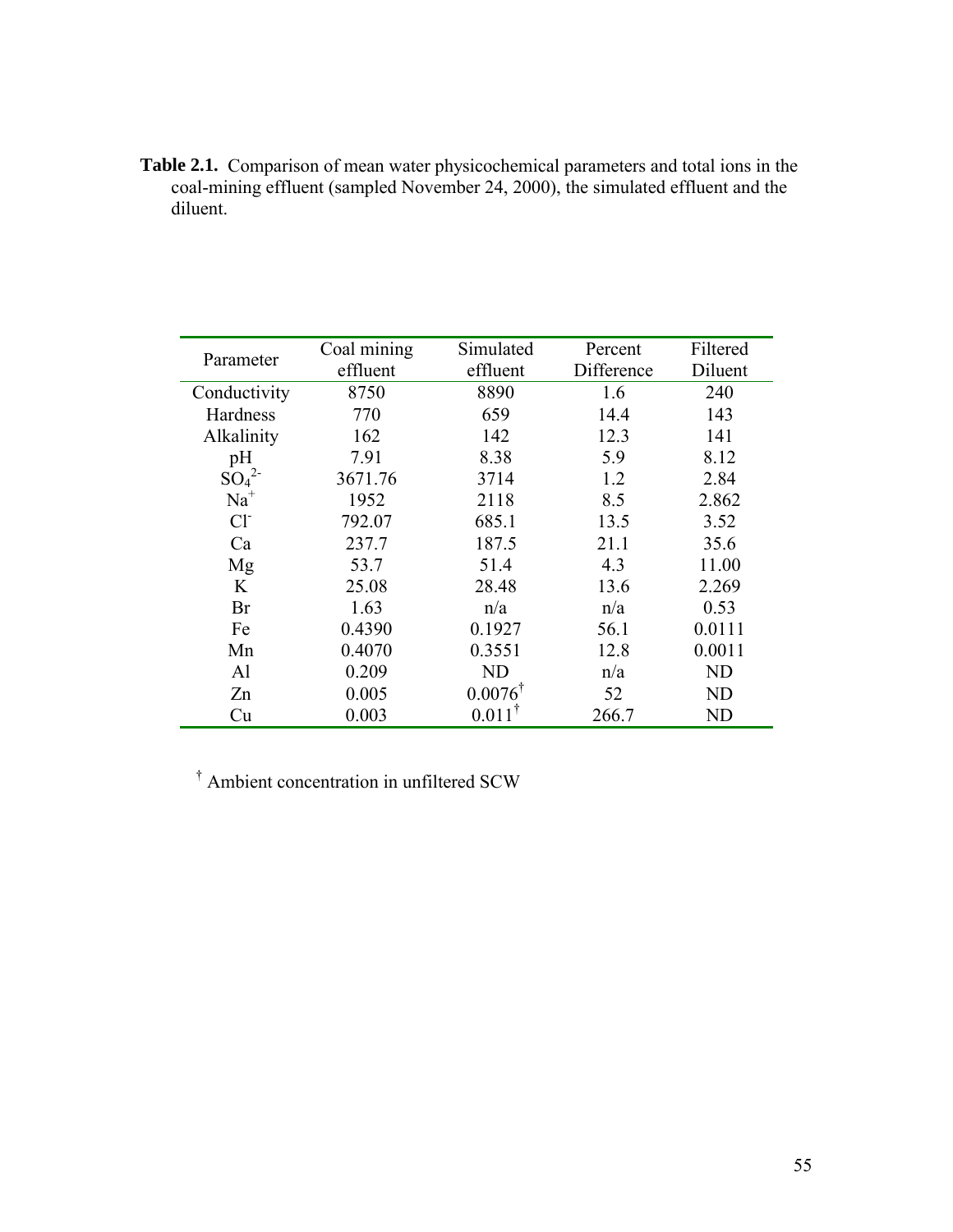**Table 2.2.** Collection, acclimation and laboratory testing conditions (given as ranges) for *Isonychia bicolor* tests.

| <b>Collection Parameters</b> |               |                                 |                              | <b>Test Parameters</b> |                             |                                                            |           |                 |  |
|------------------------------|---------------|---------------------------------|------------------------------|------------------------|-----------------------------|------------------------------------------------------------|-----------|-----------------|--|
| Test<br>Number               | Date          | Temperature<br>$\rm ^{\circ}C)$ | Conductivity<br>$(\mu S/cm)$ | Initiation<br>Date     | Test<br>Temperature<br>(°C) | Mean Simulated<br>Effluent<br>Conductivity<br>$(\mu S/cm)$ | pH        | DO <sub>2</sub> |  |
|                              | $10-19-01$    | 12.5                            | 260                          | $10 - 25 - 01$         | $12.0 \pm 2.0$              | $9020 \pm 44$                                              | 7.93-8.24 | $6.2 - 9.0$     |  |
| $\mathbf{I}$                 | $12 - 5 - 01$ | 12.0                            | 260                          | $12 - 11 - 01$         | $20.0 \pm 2.0$              | $9049 \pm 71$                                              | 7.91-8.35 | $6.1 - 9.0$     |  |
| Ш                            | $1 - 3 - 02$  | 1.9                             | 260                          | $1 - 12 - 02$          | $20.0 \pm 2.0$              | $1637 \pm 14$                                              | 7.89-8.23 | $7.1 - 8.2$     |  |
| IV                           | 1-29-02       | 7.0                             | 240                          | $2 - 6 - 02$           | $20.0 \pm 2.0$              | $3039 \pm 11$                                              | 7.88-8.38 | $7.2 - 8.5$     |  |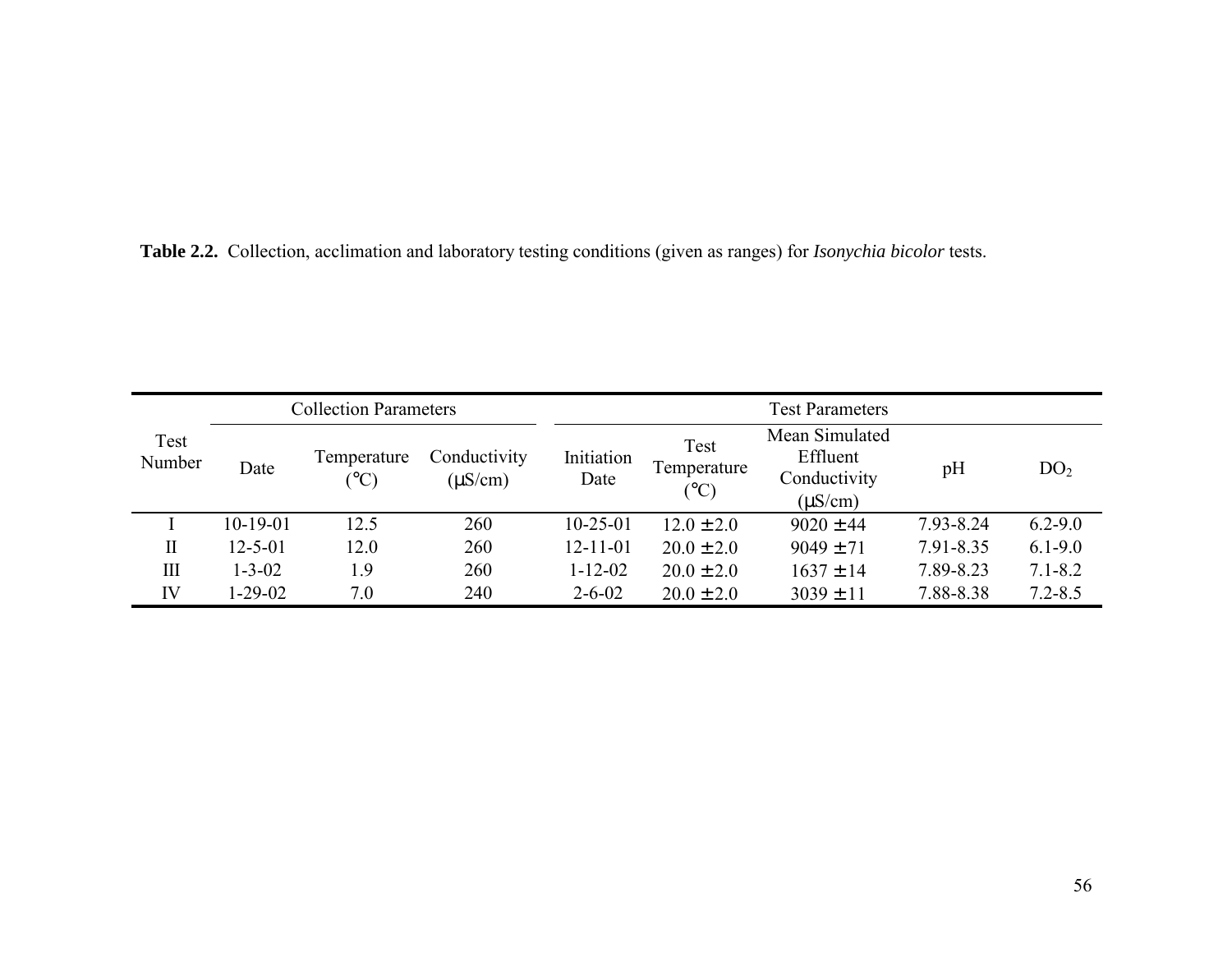| <b>Table 2.3.</b> Comparison of NOAEC and LOAEC endpoints for 7-d mean <i>Ceriodaphnia dubia</i> |  |
|--------------------------------------------------------------------------------------------------|--|
| survival and reproduction in the coal-mining effluent and the simulated effluent. Tests were     |  |
| analyzed individually and asterisks denote a significant difference from the control.            |  |

| C. dubia in coal mining effluent             |                                                                  |                                                           | C. dubia in simulated effluent                                     |                   |                                      |                                |                                   |
|----------------------------------------------|------------------------------------------------------------------|-----------------------------------------------------------|--------------------------------------------------------------------|-------------------|--------------------------------------|--------------------------------|-----------------------------------|
| Test                                         | Mean<br>Conductivity<br>$(\mu S/cm)$                             | Mean<br>Survivorship<br>$(\%)$                            | Mean<br>Reproduction                                               | Test              | Mean<br>Conductivity<br>$(\mu S/cm)$ | Mean<br>Survivorship<br>$(\%)$ | Mean<br>Reproduction              |
| I<br>$\mathbf{I}$                            | $290 \pm 11$<br>$294 \pm 8$                                      | $100 \pm 0$<br>$90 \pm 32$                                | $34.1 \pm 9.6$<br>$40.4 \pm 9.3$                                   | $\mathbf{I}$<br>I | $227 \pm 5$<br>$247 \pm 8$           | $100 \pm 0$<br>$100 \pm 0$     | $37.2 \pm 4.5$<br>$39.7 \pm 3.9$  |
| I                                            | $1780 \pm 40$                                                    | $100 \pm 0$                                               | $40.5 \pm 13.0$                                                    | I<br>$\mathbf{I}$ | $1550 \pm 76$<br>$1551 \pm 9$        | $100 \pm 0$<br>$100 \pm 0$     | $39.3 \pm 4.7$<br>$36.1 \pm 3.6$  |
| I<br>$\mathbf{I}$                            | $2300 \pm 38$<br>$2553 \pm 21$                                   | $100 \pm 0$<br>$100 \pm 0$                                | $35.3 \pm 2.9$<br>$33.6 \pm 11.0$                                  |                   |                                      |                                |                                   |
| $\bf{I}$                                     | $2910 \pm 40$                                                    | $100 \pm 0$                                               | $31.0 \pm 7.8$                                                     | I<br>$\mathbf{I}$ | $3014 \pm 27$<br>$3027 \pm 23$       | $90 \pm 32$<br>$100 \pm 0$     | $33.1 \pm 10.7$<br>$35.1 \pm 3.4$ |
| $\mathbf{I}$<br>I                            | $3254 \pm 26$<br>$3710 \pm 46$                                   | $100 \pm 0$<br>$90 \pm 32$                                | $29.6 \pm 7.5*$<br>$22.3 \pm 4.8*$                                 | $\mathbf I$       | $3730 \pm 26$                        | $100 \pm 0$                    | $30.5 \pm 2.8*$                   |
| $\rm II$<br>$\rm I$                          | $4146 \pm 35$<br>$4730 \pm 45$                                   | $100 \pm 0$<br>$60 \pm 52*$                               | $24.2 \pm 5.4*$<br>$5.5 \pm 4.9*$                                  | I<br>$\mathbf I$  | $4530 \pm 41$<br>$4530 \pm 29$       | $30 \pm 48*$<br>$100 \pm 0$    | $9.8 \pm 9.6*$<br>$23.0 \pm 4.6*$ |
| $\mathbf{I}$<br>I<br>$\mathbf{I}$<br>$\rm I$ | $5304 \pm 44$<br>$6040 \pm 62$<br>$6767 \pm 32$<br>$7750 \pm 44$ | $100 \pm 0$<br>$30 \pm 48*$<br>$50 \pm 53$<br>$0 \pm 0^*$ | $9.2 \pm 4.2*$<br>$0.3 \pm .7*$<br>$0.0 \pm 0.0*$<br>$0.0\pm0.0^*$ | I<br>$\mathbf I$  | $6006 \pm 46$<br>$6017 \pm 20$       | $60 \pm 52*$<br>$80 \pm 42$    | $1.1 \pm 2.2*$<br>$1.1 \pm 1.8*$  |
|                                              |                                                                  |                                                           |                                                                    | I                 | $8863 \pm 46$                        | $0 \pm 0^*$                    | $0.0 \pm 0.0*$                    |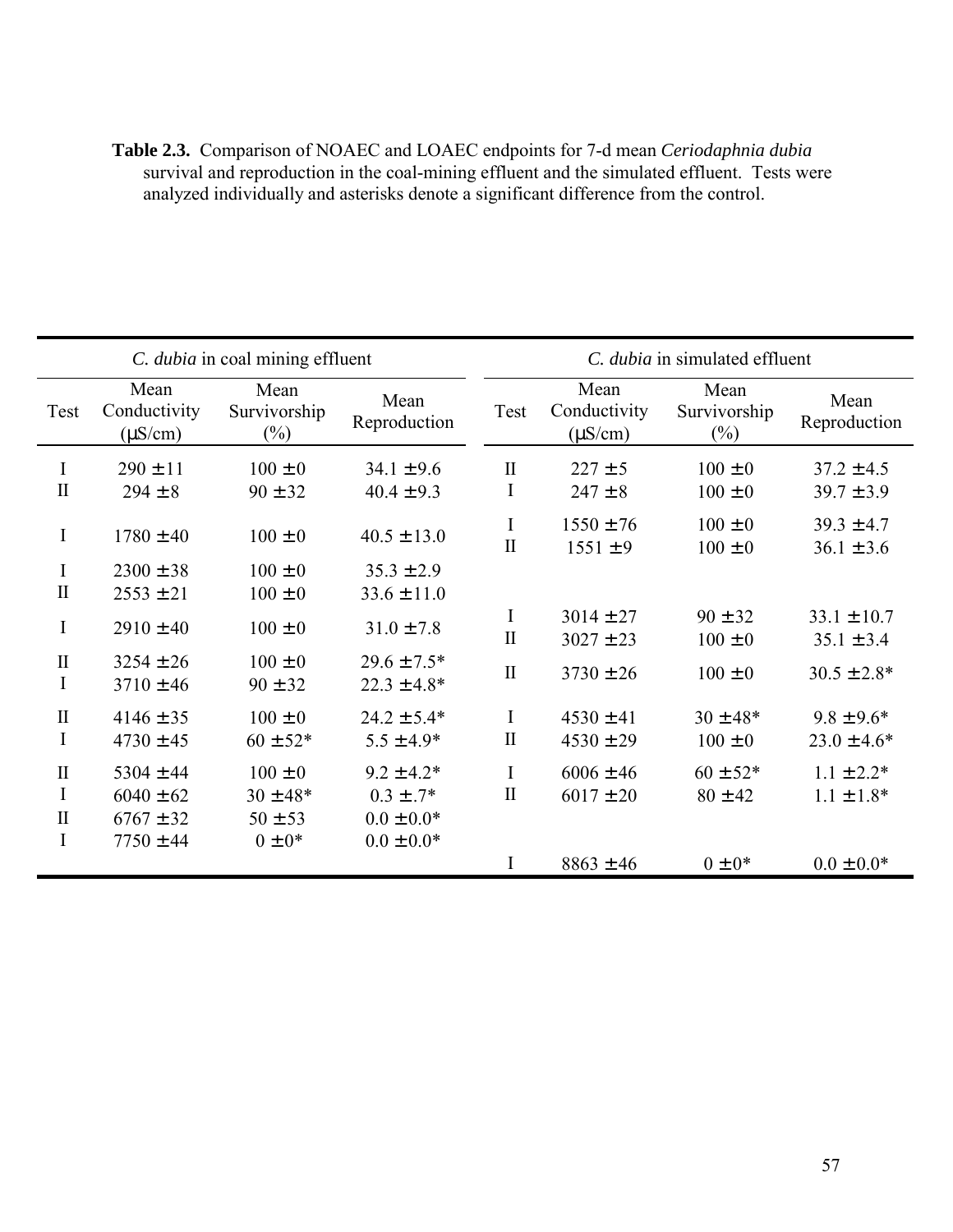**Table 2.4**. Mean *Isonychia* bicolor survival and four molting endpoint variations for test II (a), test III (b) and test IV (c), conducted at  $20.0 \pm 2.0$ °C.

| Mean Specific                | Mean<br>Survival  |                 | Exuvia/replicate | Exuvia/organism/day |                  |
|------------------------------|-------------------|-----------------|------------------|---------------------|------------------|
| Conductivity<br>$(\mu S/cm)$ | $(\%)$            | days $1-7$      | days $2-7$       | days $1-7$          | days $2-7$       |
| $263 \pm 5$                  | $96.7 \pm 5.8$    | $10.7 \pm 0.6$  | $4.0 \pm 1.0$    | $0.15 \pm 0.01$     | $0.07 \pm 0.02$  |
| $1562 \pm 42$                | $73.3 \pm 5.8^*$  | $8.0 \pm 1.0$   | $5.7 \pm 0.6$    | $0.13 \pm 0.02$     | $0.11 \pm 0.02$  |
| $2757 \pm 70$                | $50.0 \pm 20.0*$  | $3.0 \pm 0.0^*$ | $1.7 \pm 1.5$    | $0.05 \pm 0.00$     | $0.03 \pm 0.03$  |
| $4917 \pm 49$                | $43.3 \pm 15.3^*$ | $9.3 \pm 2.1$   | $4.3 \pm 1.0$    | $0.14 \pm 0.10$     | $0.07 \pm 0.02$  |
| $9049 \pm 71$                | $13.3 \pm 5.8^*$  | $6.3 \pm 3.2^*$ | $4.3 \pm 2.5$    | $0.10 \pm 0.05$     | $0.08 \pm 0.05$  |
| $18040 \pm 84$               | $0.0 \pm 0.0*$    | $0.7 \pm 1.2^*$ | $0.0 \pm 0.0*$   | $0.08 \pm 0.14$     | $0.00 \pm 0.00*$ |

(b)

| Mean Specific<br>Conductivity | Mean<br>Survival |                 | Exuvia/replicate | Exuvia/organism/day |                  |  |
|-------------------------------|------------------|-----------------|------------------|---------------------|------------------|--|
| $(\mu S/cm)$                  | $(\%)$           | days $1-7$      | days $2-7$       | days $1-7$          | days $2-7$       |  |
| $260 \pm 0$                   | $95.0 \pm 10.0$  | $10.5 \pm 1.3$  | $7.3 \pm 1.5$    | $0.15 \pm 0.02$     | $0.12 \pm 0.02$  |  |
| $619 \pm 4$                   | $91.9 \pm 10.6$  | $8.5 \pm 2.6$   | $4.8 \pm 1.7*$   | $0.13 \pm 0.01$     | $0.09 \pm 0.03$  |  |
| $966 \pm 8$                   | $69.2 \pm 16.4*$ | $6.0 \pm 2.6^*$ | $4.3 \pm 1.7*$   | $0.10 \pm 0.04*$    | $0.09 \pm 0.02$  |  |
| $1637 \pm 14$                 | $52.8 \pm 21.6*$ | $4.5 \pm 1.9*$  | $1.5 \pm 1.3*$   | $0.07 \pm 0.03*$    | $0.03 \pm 0.03*$ |  |

(c)

| Mean Specific<br>Conductivity | Mean<br>Survival | Exuvia/replicate |                | Exuvia/organism/day |                  |
|-------------------------------|------------------|------------------|----------------|---------------------|------------------|
| $(\mu S/cm)$                  | $(\%)$           | days $1-7$       | days $2-7$     | days $1-7$          | days $2-7$       |
| $244 \pm 5$                   | $95.0 \pm 5.8$   | $11.0 \pm 2.2$   | $8.0 \pm 1.8$  | $0.16 \pm 0.03$     | $0.14 \pm 0.03$  |
| $550 \pm 6$                   | $84.6 \pm 14.2$  | $7.8 \pm 1.3*$   | $5.0 \pm 1.8*$ | $0.11 \pm 0.02*$    | $0.08 \pm 0.03*$ |
| $987 \pm 11$                  | $62.2 \pm 18.4*$ | $6.3 \pm 1.0^*$  | $4.8 \pm 0.5*$ | $0.12 \pm 0.03$     | $0.11 \pm 0.02$  |
| $1693 \pm 10$                 | $45.9 \pm 16.9*$ | $4.5 \pm 1.0^*$  | $3.8 \pm 0.5*$ | $0.08 \pm 0.02*$    | $0.08 \pm 0.02*$ |
| $3039 \pm 11$                 | $15.0 \pm 11.5*$ | $4.3 \pm 0.5^*$  | $1.8 \pm 1.0*$ | $0.08 \pm 0.04*$    | $0.05 \pm 0.03*$ |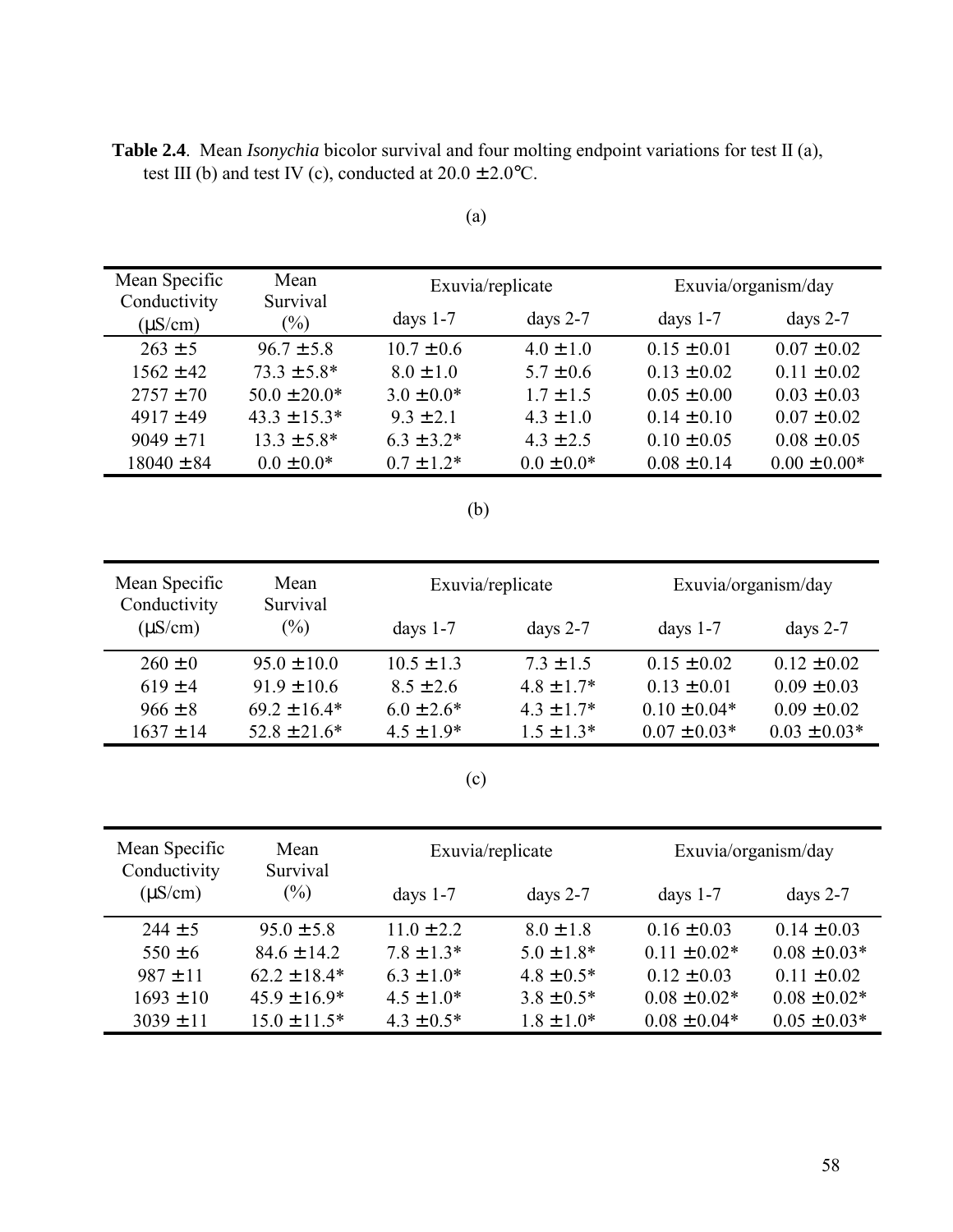**Table 2.5.** Mean Relative Ephemeroptera abundance (%E) for categorized Leading Creek Watershed sites during Fall 2000 and Spring 2001. Asterisks denote a significant difference from the reference group.

| Specific Conductivity<br>Category<br>$(\mu S/cm)$ | Number<br>of Sites | Mean Specific<br>Conductivity<br>$(\mu S/cm)$ | Mean $%E$      |
|---------------------------------------------------|--------------------|-----------------------------------------------|----------------|
| $0 - 500$<br>(reference)                          | 6                  | $402 \pm 60$                                  | $9.8 \pm 8.7$  |
| 501-1000                                          | 3                  | $710 \pm 136$                                 | $9.0 \pm 11.8$ |
| 1001-2000                                         | $\overline{2}$     | $1310 \pm 156$                                | $10.5 \pm 9.9$ |
| 2001-3000                                         | 1                  | $2607 \pm 0$                                  | $2.5 \pm 1.8$  |
| 3001-4000                                         | 3                  | $3707 \pm 267$                                | $0.1 \pm 0.2*$ |
| 4001-5000                                         | 3                  | $4517 \pm 252$                                | $0.3 \pm 0.9*$ |
| 5001-9000                                         | 8                  | $7606 \pm 998$                                | $0.0 \pm 0.0*$ |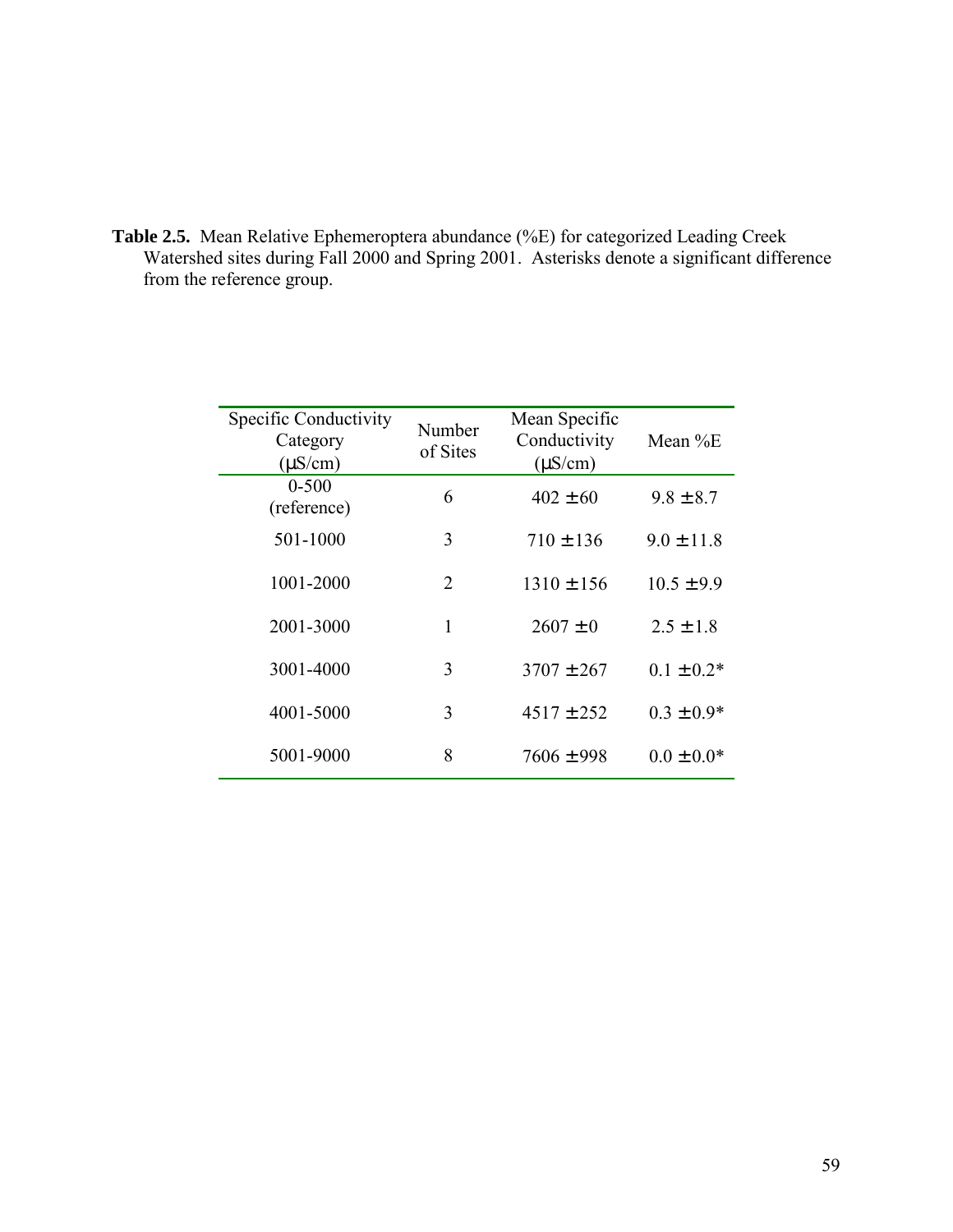

**Fig. 2.1.** Simulated Lotic Microcosm (SLM) used for toxicity testing with *Isonychia bicolor*.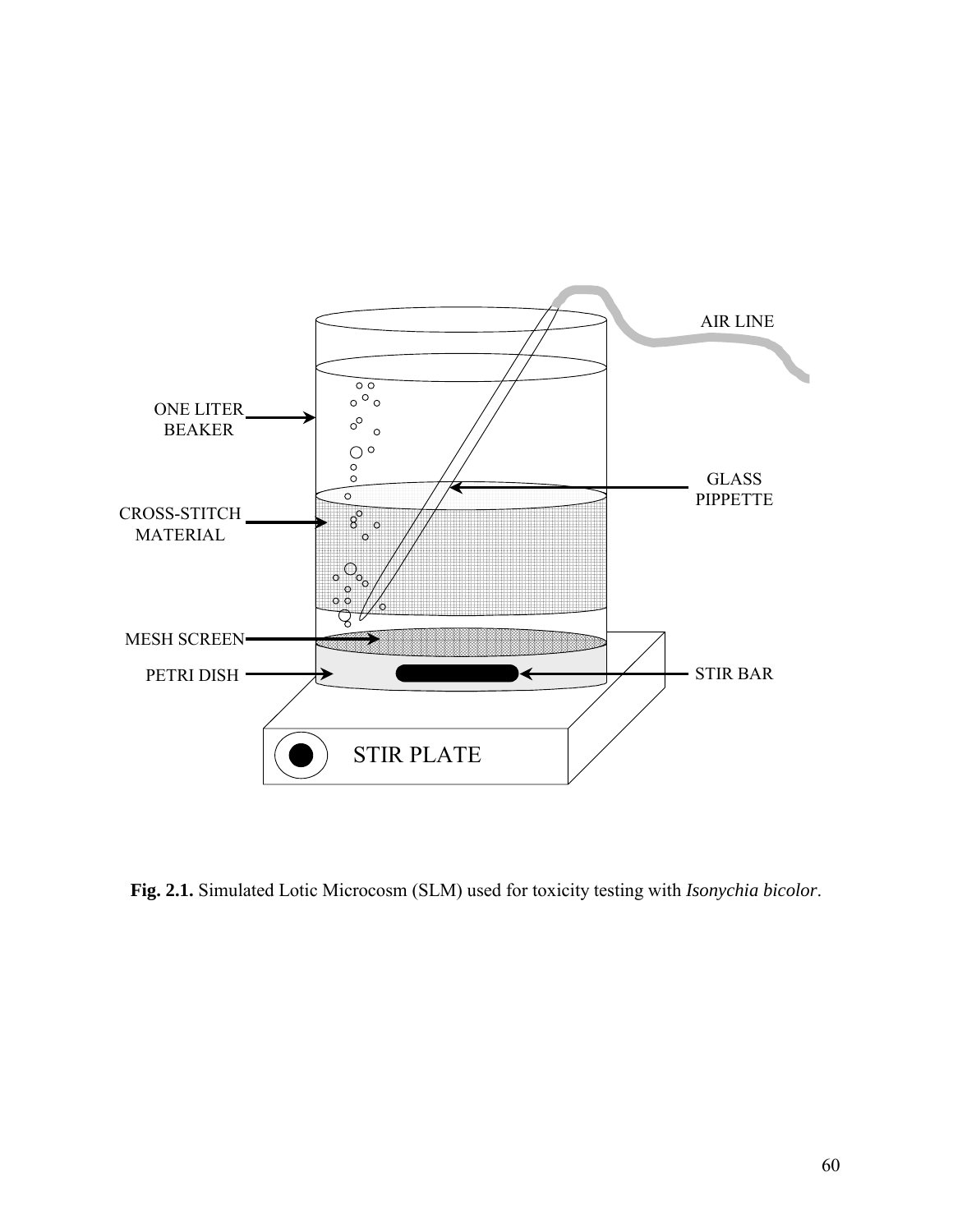

**Fig. 2.2.** Seven-day survivorship for *Isonychia bicolor* at 12°C for test I (a), and at 20°C for test II (b), test III (c) and test IV (d). Dashed lines indicate a significant difference from the control and inverse correlations between survival and SC are indicated in black.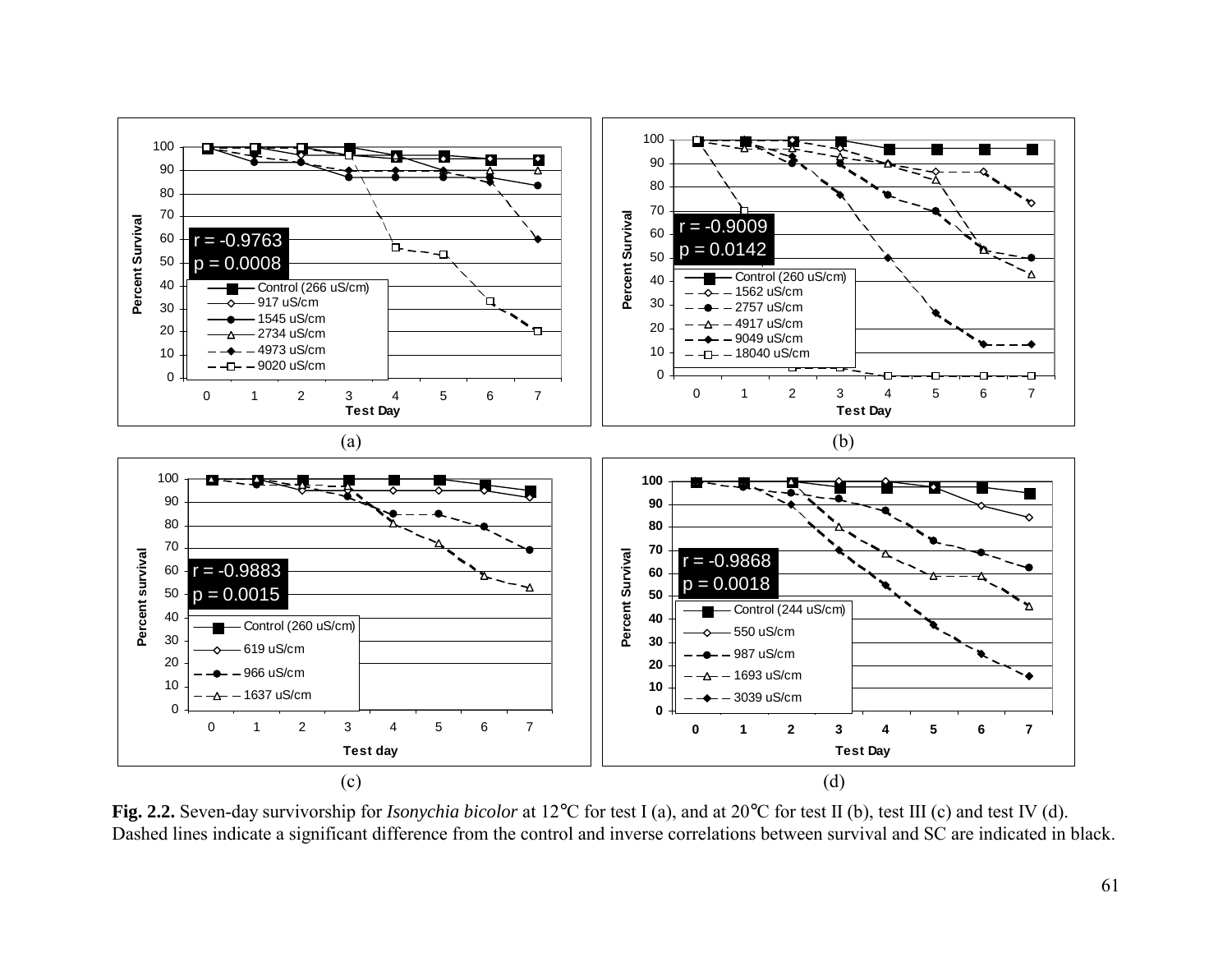

**Fig. 2.3.** Mean relative Ephemeroptera abundance (%E) at Leading Creek Watershed study sites for Fall 2000 (shaded bars) and Spring 2001 (white bars) data, ranked by specific conductivity.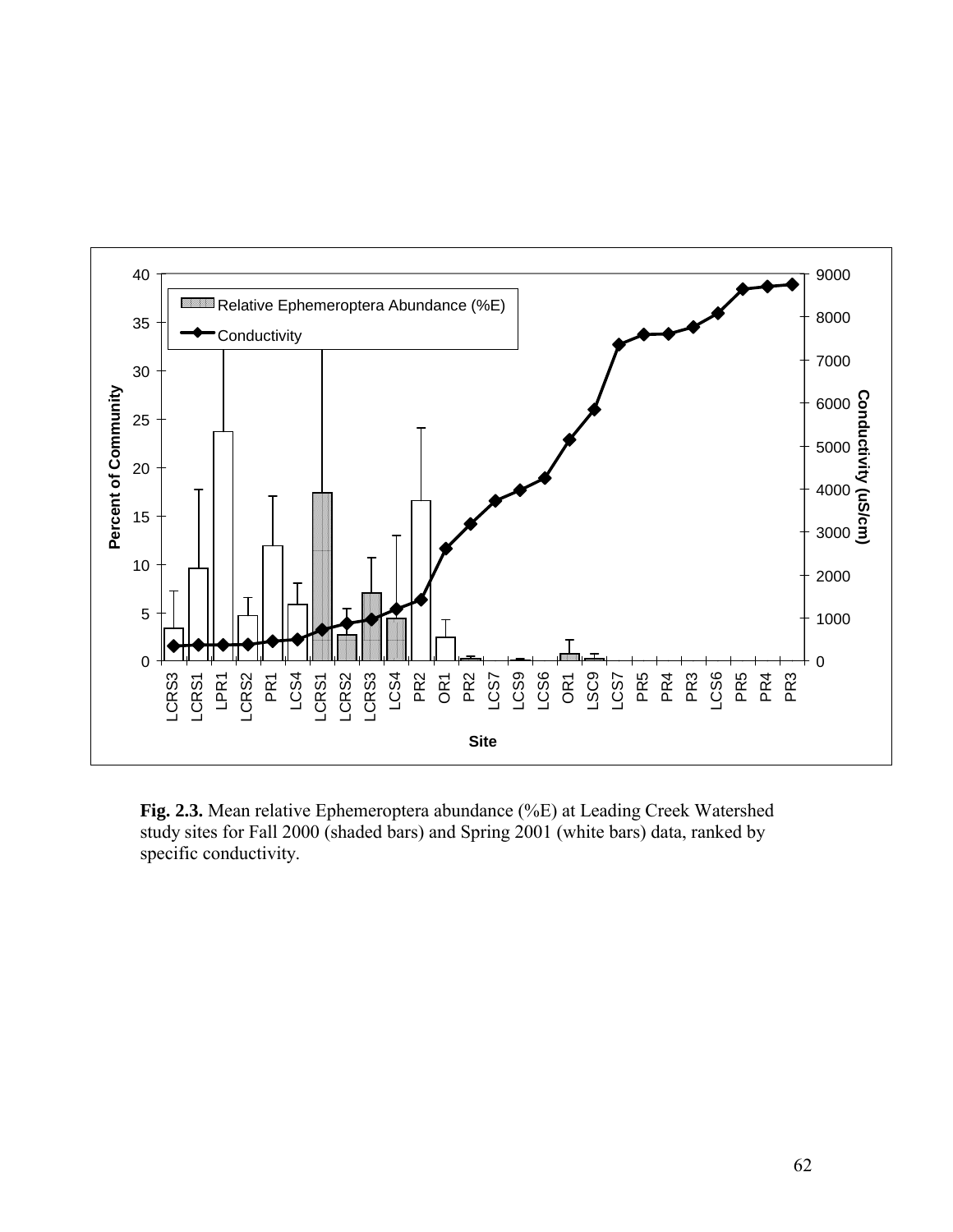**3 Stressor Identification and Evaluation of the Relative Ionic Contribution of a Coal-mine effluent to Biotic Impairment**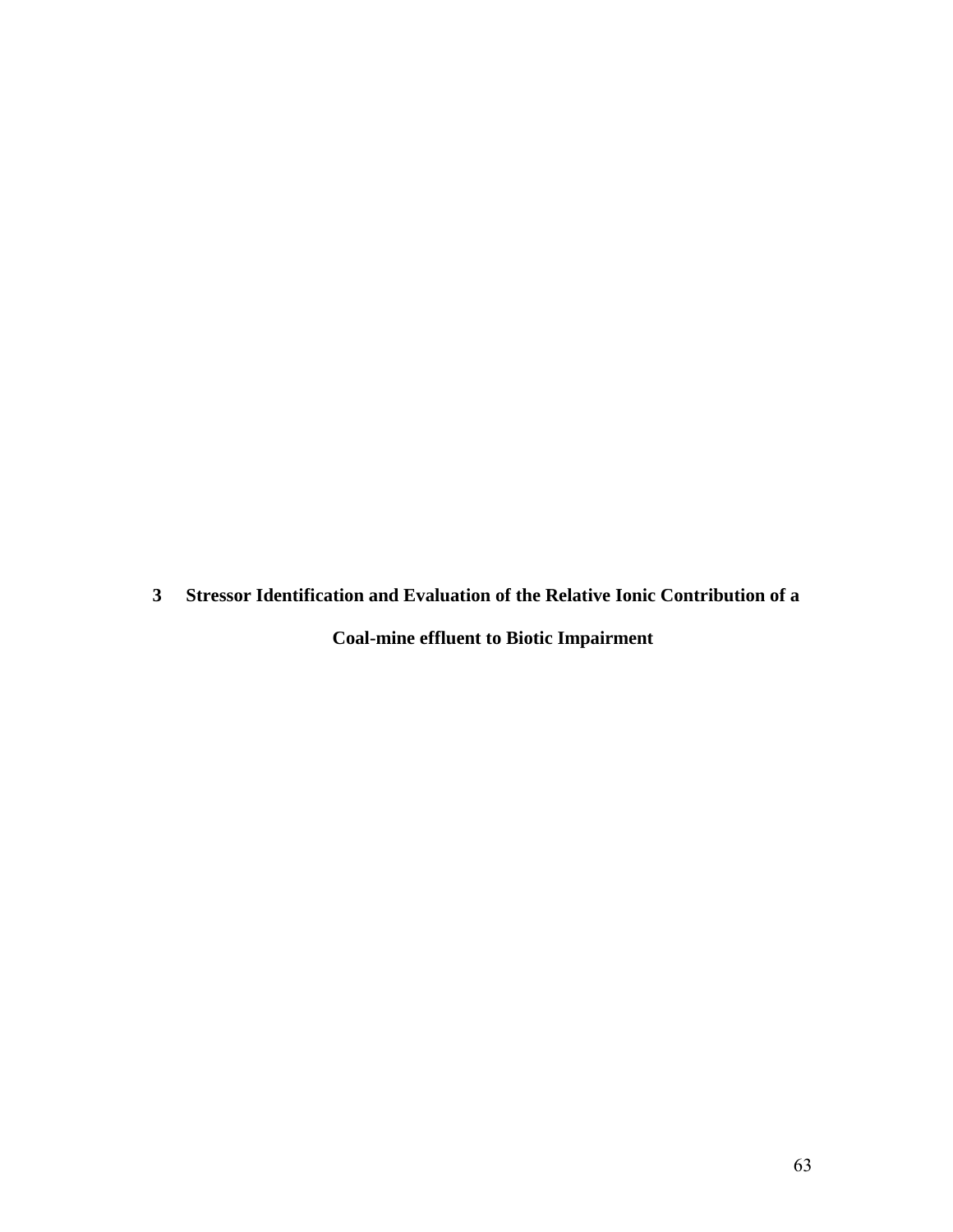**Abstract –** The U.S. Environmental Protection Agency has defined national instream water quality criteria (WQC) for 157 pollutants (US EPA, 1999). However, WQC for total dissolved solids (TDS) concentrations do not currently exist. Some water treatment processes, including pH modifications at active coal-mining and preparation facilities, discharge wastewaters of potentially adverse TDS levels. The strong correlations between specific conductivity (SC), a surrogate for TDS, and metrics of biotic impairment ( $r = -0.6867$  to  $-0.8321$ ), in addition to the application of causal considerations for strength of evidence analysis, indicated that the coal-mine effluent was the primary stressor in the mid-reaches of Leading Creek Watershed, Meigs County, Ohio. Acute and chronic testing with *Ceriodaphnia dubia* in laboratory manipulated media indicated that the majority of the effluent toxicity could be attributed to the most abundant ions in the discharge, sodium (1952 mg/L) and/or sulfate (3671.76 mg/L), although the high water hardness (792  $\pm$  43 mg/L as CaCO<sub>3</sub>) of the effluent had an ameliorative effect. Based on this laboratory testing at these concentrations,  $Na^{+}/SO_4^{2-}$ dominated dissolved solids were acutely toxic at  $\sim$ 7000  $\mu$ S/cm (5167 mg/L), with chronic toxicity occurring at  $\sim$ 3200  $\mu$ S/cm (2342 mg/L). At a lower hardness of 88 mg/L as CaCO<sub>3</sub>, acute and chronic toxicity endpoints were substantially reduced, occurred at 5100  $\mu$ S/cm (3754 mg/L) and  $\sim$ 2100  $\mu$ S/cm (1523 mg/L), respectively. Point source discharges causing instream TDS concentrations to exceed these levels risk impairment to aquatic life.

# **3.1 INTRODUCTION**

Water quality criteria (WQC) for the protection of aquatic life have not been defined for sodium (Na<sup>+</sup>), sulfate  $(SO<sub>4</sub><sup>2</sup>)$  or total dissolved solids (TDS) concentrations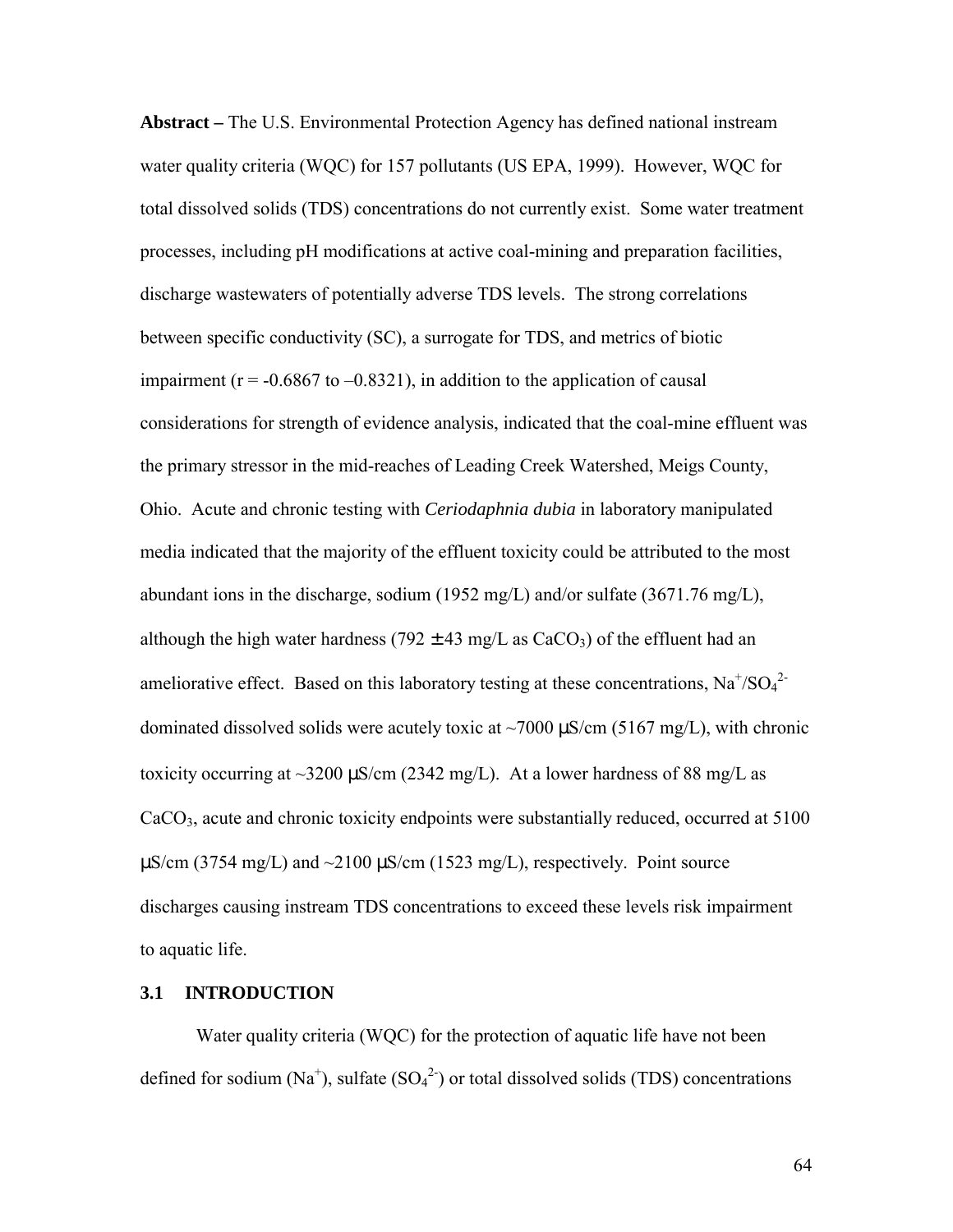(US EPA 1999). WQC are safe acute and chronic standards developed by the U.S. Environmental Protection Agency (EPA), based on carefully reviewed studies. Dissolved solids, however, can reach concentrations in discharges from coal preparation and treatment facilities that are toxic to sensitive aquatic fauna, especially in regions where large amounts of pyritic minerals are associated with the coal seams (Kennedy et al. in press). Traditional bioassessment of a watershed alone, however, does not provide a sound causal relationship between any one potential stressor and biotic impairment, especially when the stressor is poorly studied and consequently lacks WQC.

Anthropogenic environmental impacts in the Leading Creek Watershed (LCW), Meigs County, Ohio, have been studied by a number of researchers (Cherry *et al.*, 1999, Currie, 1999; Latimer, 1999; Kennedy *et al*., in press). During the 2000 and 2001 field seasons, the discharge from Meigs Mine #31, an underground long-wall coal mine and preparation facility, had a mean specific conductivity (SC) of 8109 (7750-8750) µS/cm. This effluent was characterized by high  $SO_4^2$ <sup>-</sup> (3672 mg/L), Na<sup>+</sup> (1952 mg/L), chlorides (792 mg/L), calcium (238 mg/L) and water hardness (792  $\pm$  43 mg/L as CaCO<sub>3</sub>) concentrations, circum-neutral pH  $(8.10 \pm 0.12)$  and low metals concentrations (Kennedy *et al.*, in press). The elevated SC, traceable throughout the lower reaches of the LCW, was the result of wastewater treatment with basic reagents (e.g., NaOH, CaO) intended to neutralize acidity created by the oxidation of the reduced sulfur  $(S^2)$  present in the coal and adjacent rock strata. In addition to neutralizing the pH of acidic discharges, coal mining and processing facilities are also required to reduce concentrations of Fe and Mn to 3.5 and 2.0 mg/L, respectively (Zipper, 2000). The Mn-regulatory requirement was instituted due to the difficulty associated with removing Mn from solution, using the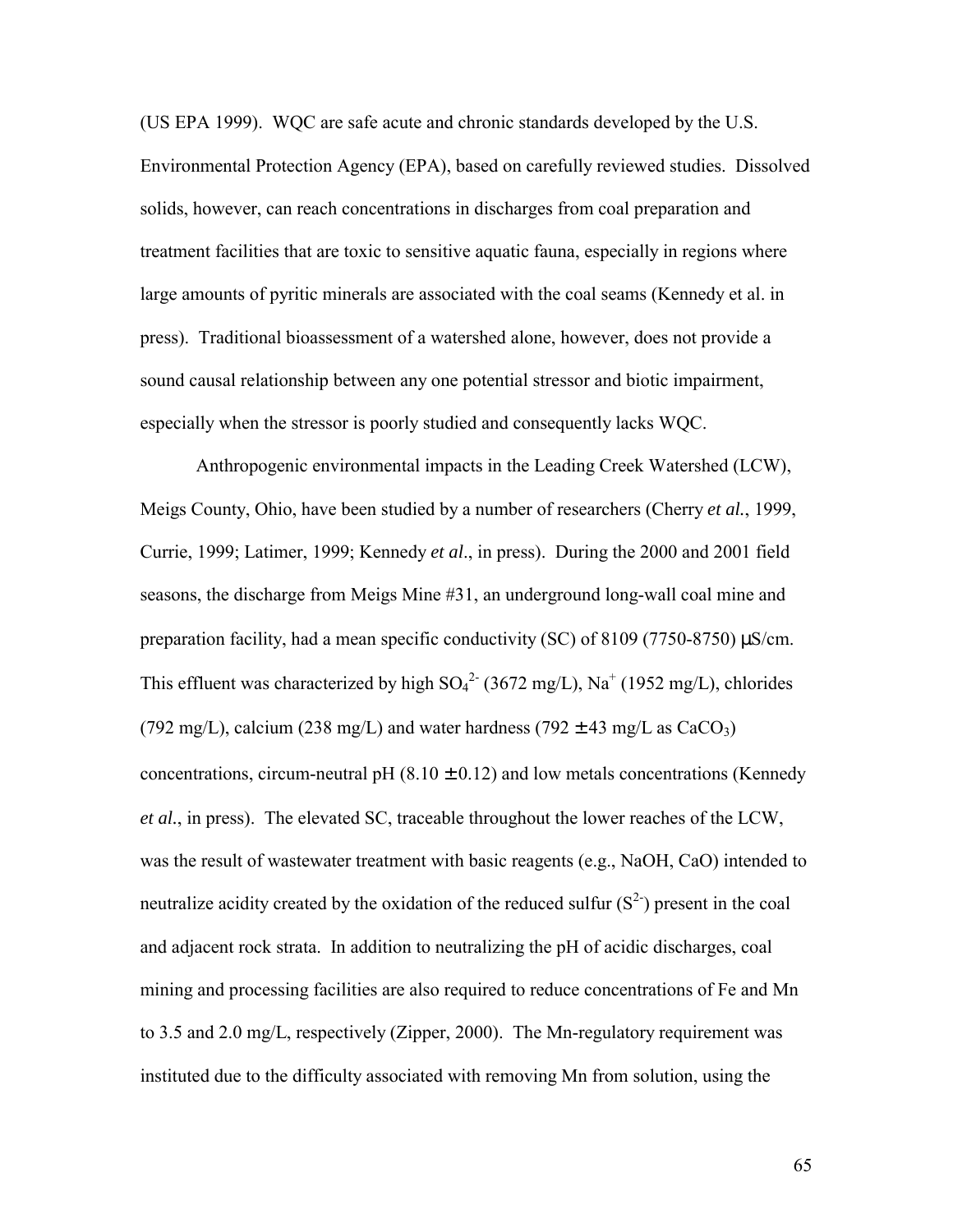logic that these efforts would ensure removal of other more toxic acid soluble metals, such as Al, Cu, Zn and Fe (Kleinmann, 1988). The resulting effluent is commonly high in TDS, dominated by the cations added as alkaline reagents (Na<sup>+</sup> and/or  $Ca^{2+}$ ) and the anions, originally sourced in the coal and mineral strata, produced by the reactions resulting from the oxidation of reduced  $S^2$  and subsequent treatment (SO<sub>4</sub><sup>2</sup>, Cl<sup>-</sup>). Kennedy *et al.* (in press) found significant biotic impairment to the *in situ* growth of *Corbicula fluminea*, EPT-Hydropsychidae richness, and relative Ephemeroptera abundance below the effluent raceway discharging into Parker Run, a tributary of Leading Creek. Additionally, they found TDS related acute toxicity ( $LC_{50} = 6,713 \pm 99$ )  $\mu$ S/cm) and chronic reproductive impairment (LOAEC = 3710  $\pm$  46  $\mu$ S/cm) in tests using *Ceriodaphnia dubia*.

Inferential uncertainty caused by other stressors in the LCW, such as untreated acid mine drainage (AMD) from abandoned mined land (AML), poor agricultural practices and potential sediment toxicity from two emergency dewatering events of Mine #31 in 1993 and 1997 (Cherry *et al.*, 1999), confounded direct linkage between fieldobserved biotic impairment and the treated mine effluent. Therefore, a weight of evidence approach to better establish stressor/impairment relationships (US EPA 2000) and testing in laboratory manipulated media, were applied to investigate the potential relationships between TDS and biotic impairment. The objectives of this study were to determine (1) cause for the relationship between the coal-mine effluent and biotic impairment observed in previous study, (2) the contributions of the dominant dissolved constituents to the toxicity of the mine effluent, and (3) the influence of hardness on TDS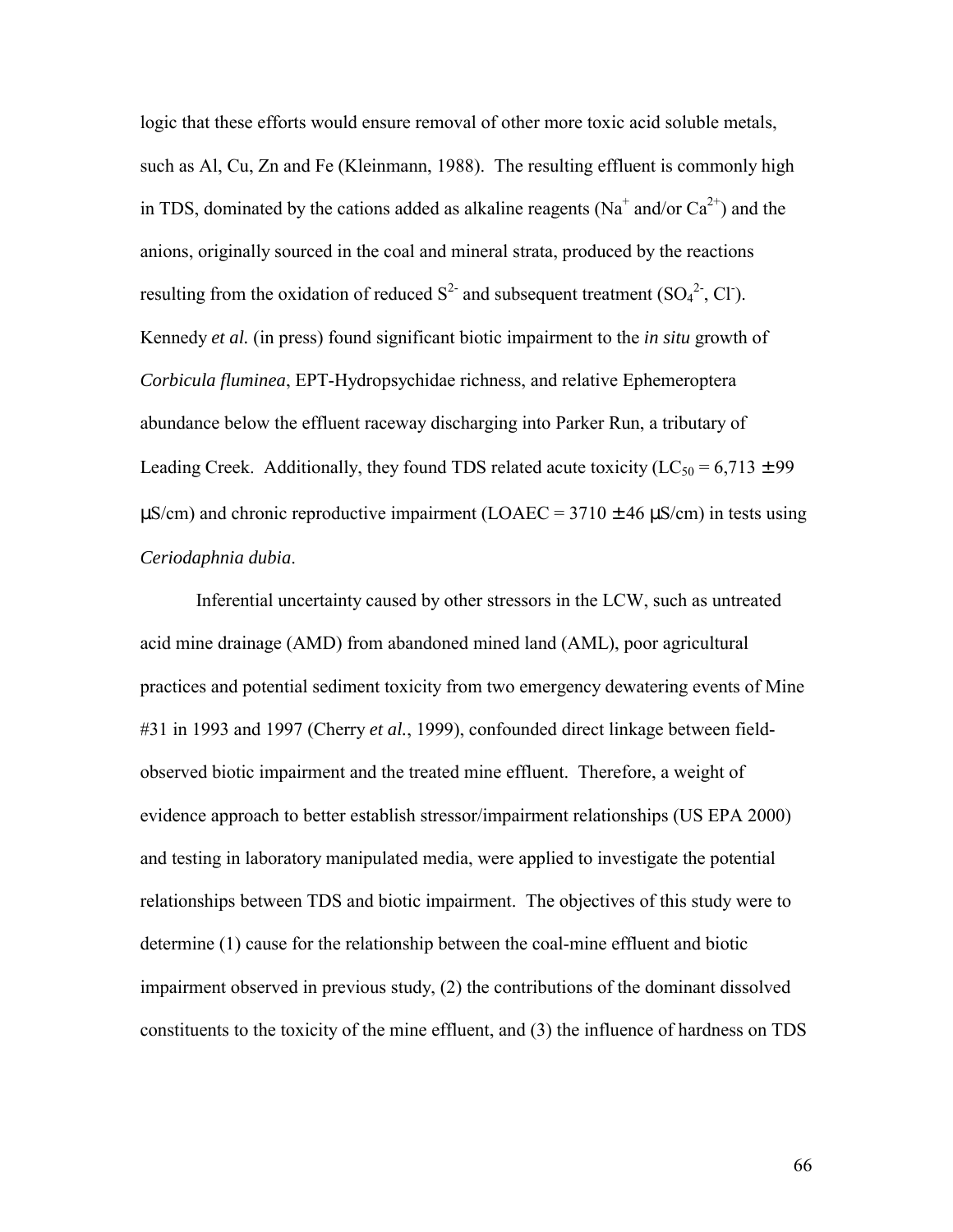toxicity, in response to the discretion of wastewater-treatment managers to use  $Na<sup>+</sup>$  or Ca2+ basic reagents (Skousen *et al.*, 2000).

## **3.2 MATERIALS AND METHODS**

## 3.2.1 Study sites

 Fourteen study sites (Fig. 3.1), were selected in the Leading Creek Watershed (LCW) to assess the impact of the Meigs Mine #31 effluent. The tributaries, Ogden Run (OR) and Parker Run (PR), were the receiving systems for mine effluents and the primary sources of highly conductive waters entering the Leading Creek Mainstem (LCM). Five sites were considered reference stations (LCRS1, LCRS2, LCRS3, PR1, LPR1) and eight served to assess impact below the surface mine effluent received by OR (OR1, LCS4), and the underground mine effluent raceway (PR3) immediately received by PR (PR2, PR4, PR5, LCS6, LCS7, LCS9).

## 3.2.2 Physicochemical parameters

 All water chemistry analyses were performed in the field or the laboratory within 24 hours of collection. Conductivity and dissolved oxygen  $(DO<sub>2</sub>)$  were measured in the field using an Orion® model 122 meter and a Yellow Springs (RDP, Dayton, OH, USA) model 54A meter, respectively. The pH was determined with an Accumet<sup>®</sup> (Fisher) Scientific, Pittsburgh, PA, USA) meter equipped with an Accumet<sup>®</sup> gel-filled combination electrode (accuracy  $\leq \pm 0.05$  pH @ 25°C). Alkalinity and hardness (mg/L as  $CaCO<sub>3</sub>$ ) were determined titrametrically (APHA, 1995). Flow measurements (m/s) were taken with a Flo-mate<sup> $TM$ </sup> model 2000 portable flowmeter (Marsh-McBirney Inc., Frederick, MD) and discharge was calculated in millions of gallons per day (MGD). Mean quantitative sediment depth was determined by dropping a five pound weight three times from a set distance onto a  $\sim$ 1 cm diameter bar, with three replicates per site. The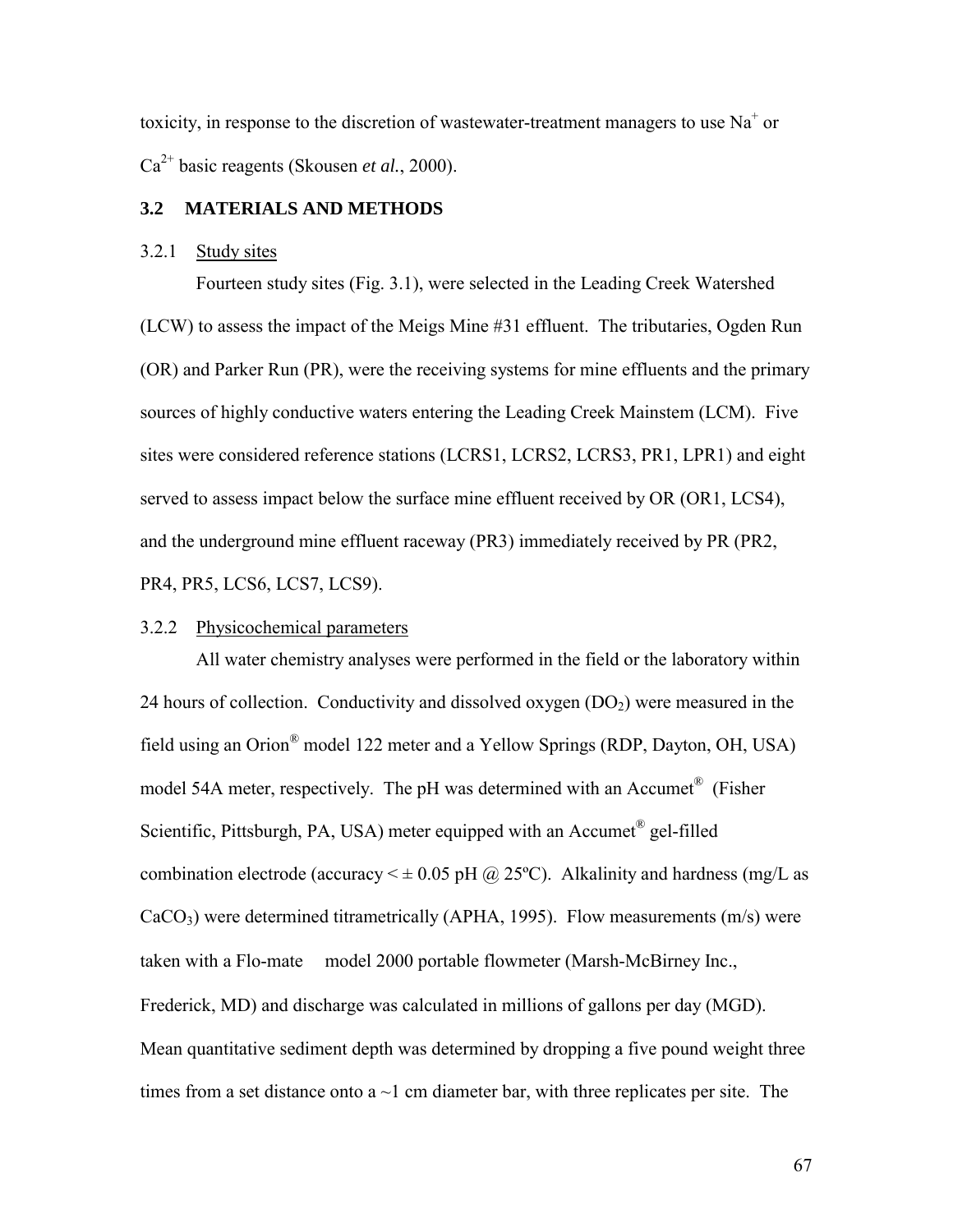$SC, DO<sub>2</sub>$ , and pH of out-water, with the addition of alkalinity and hardness for in-water, were measured at test initiation and termination for acute toxicity tests and daily for chronic tests.

#### 3.2.3 Dissolved ion analysis

 Samples were filtered and submitted to the Virginia Tech Department of Environmental Engineering to determine dissolved anion concentrations via ion chromatography. Cations were analyzed by inductively coupled plasma (ICP) spectrometry at the Virginia Tech Soil Testing Laboratory (APHA 1995). Ions analyzed were Al, Ca, Cl, Cr, Cu, Fe, K, Mg, Mn, Na, NO<sub>3</sub>, P, SO<sub>4</sub> and Zn. Total dissolved solids (TDS) were determined as described in APHA (1995), with slight modifications. Samples were heated in a Fisher Isotemp oven® (100 series model 1266) at 80°C, to prevent boiling over, prior to a 1 h increase to 180°C.

## 3.2.4 Habitat assessment

Habitat assessments were conducted on July  $5<sup>th</sup>$ , 2001, using U.S. EPA Rapid Bioassessment Protocols (RBP) for use in Streams and Wadeable Rivers (EPA 841-B-99- 002) and on July  $1<sup>st</sup>$ , 2002, using the Qualitative Habitat Evaluation Index (QHEI) recommended by the Ohio EPA (OH EPA 1989). These two protocols were used to minimize subjectivity and to apply approaches with both a national and local scope to determine if habitat quality contributed significantly to biotic impairment.

### 3.2.5 Sediment toxicity tests

 Sediment was collected from LCW sites from approximately the top 5 cm of bottom substrate, passed through a sieve (US #10, 2mm) to remove large debris, and stored in plastic zipper bags at 4°C. Sediment toxicity testing used *Daphnia magna*, cultured according ASTM (E 1706-95b), in bioassay chambers (50 mL beakers)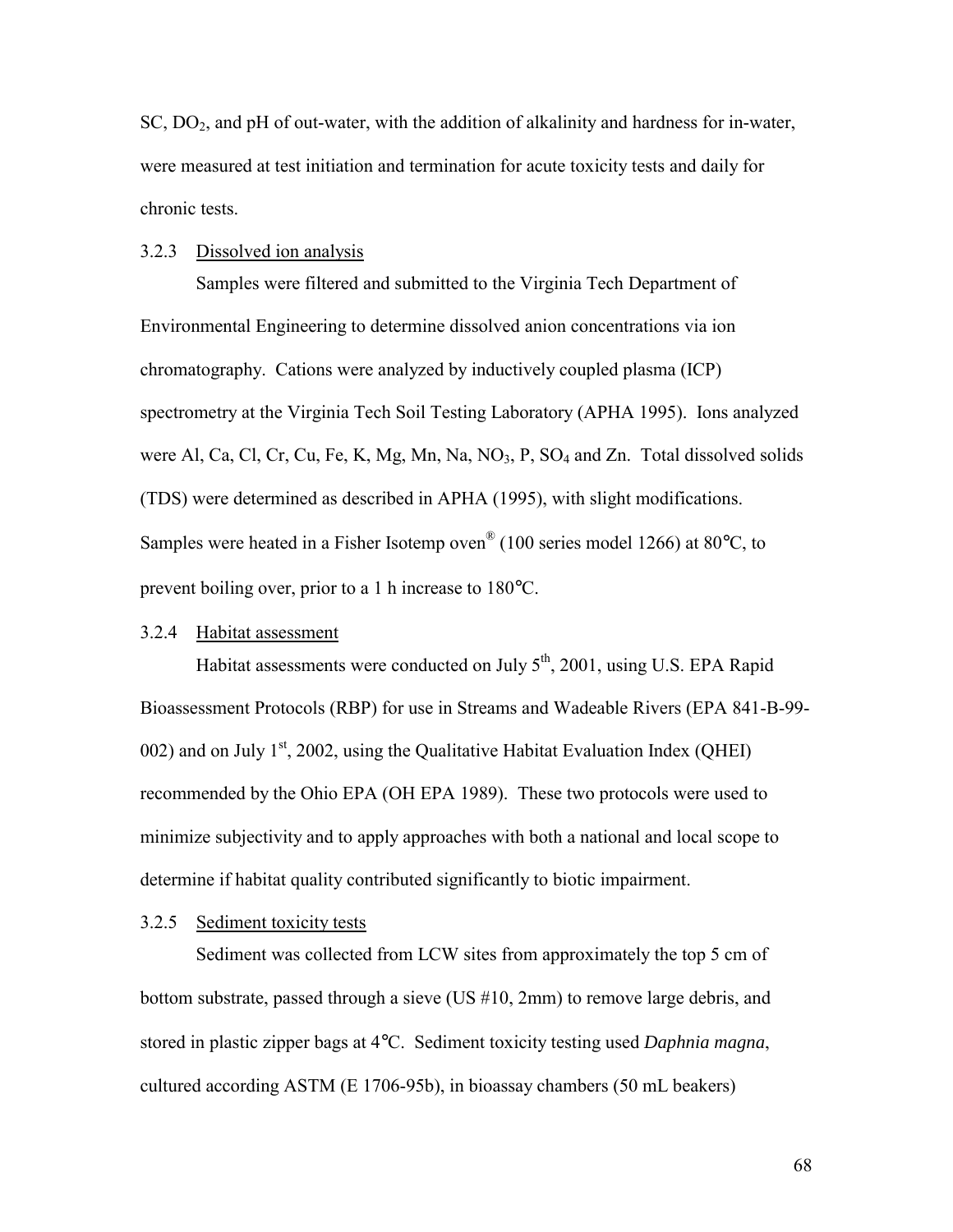containing sediment (20% of total volume) and water collected from Sinking Creek, an unpolluted reference stream near Newport, VA. After sediment was loaded into bioassay chambers, it was allowed to settle for 24 h so suspended particulates would not clog the filtering apparatus of test organisms. Testing involved eight replicates per site, each containing one test organism, with 10 days of exposure to the sediments at  $25.0 \pm 1.0^{\circ}$ C, using the endpoints survivorship and mean reproduction (ASTM, E 1706-95b). Daily water renewal  $(\sim 80\%)$  was performed carefully to minimize stirring the sediment. Feeding with 0.36 mL/30mL of a 1:1 mixture of *Selenastrum capricornutum* and YCT (yeast, cerophyll and trout chow) was performed daily following renewal.

### 3.2.6 Establishing causal relationships

 Stressors that potentially confounded establishing a causal relationship between the coal-mine effluent and biotic impairment were defined (Fig. 3.2) and investigated. In addition, guidelines for establishing causality through strength of evidence analysis were followed according to the U.S. EPA Stressor Identification Guidance Document (2000), which is summarized by Suter *et al.* (2002), with direct application to the LCW (Table 3.1).

### 3.2.7 Laboratory formulated effluents

 A simulated effluent (SE) was formulated representing the total ion concentrations in the Meigs Mine  $#31$  effluent (ME#31) sample taken on November  $24<sup>th</sup>$ , 2000. This testing solution served to (1) isolate known inorganic components from unknown constituents/confounders and (2) provide a consistent and easily replicable medium for testing. To assure that our analysis of the ME#31 was inclusive of the majority of ions in solution, the meq/L of cations and anions were compared, as in Tietge et al (1997). The SE was formulated using reagent grade  $Al_2(SO_4)_3$ , CaCl<sub>2</sub>, Fe<sub>2</sub>(SO<sub>4</sub>)<sub>3</sub>,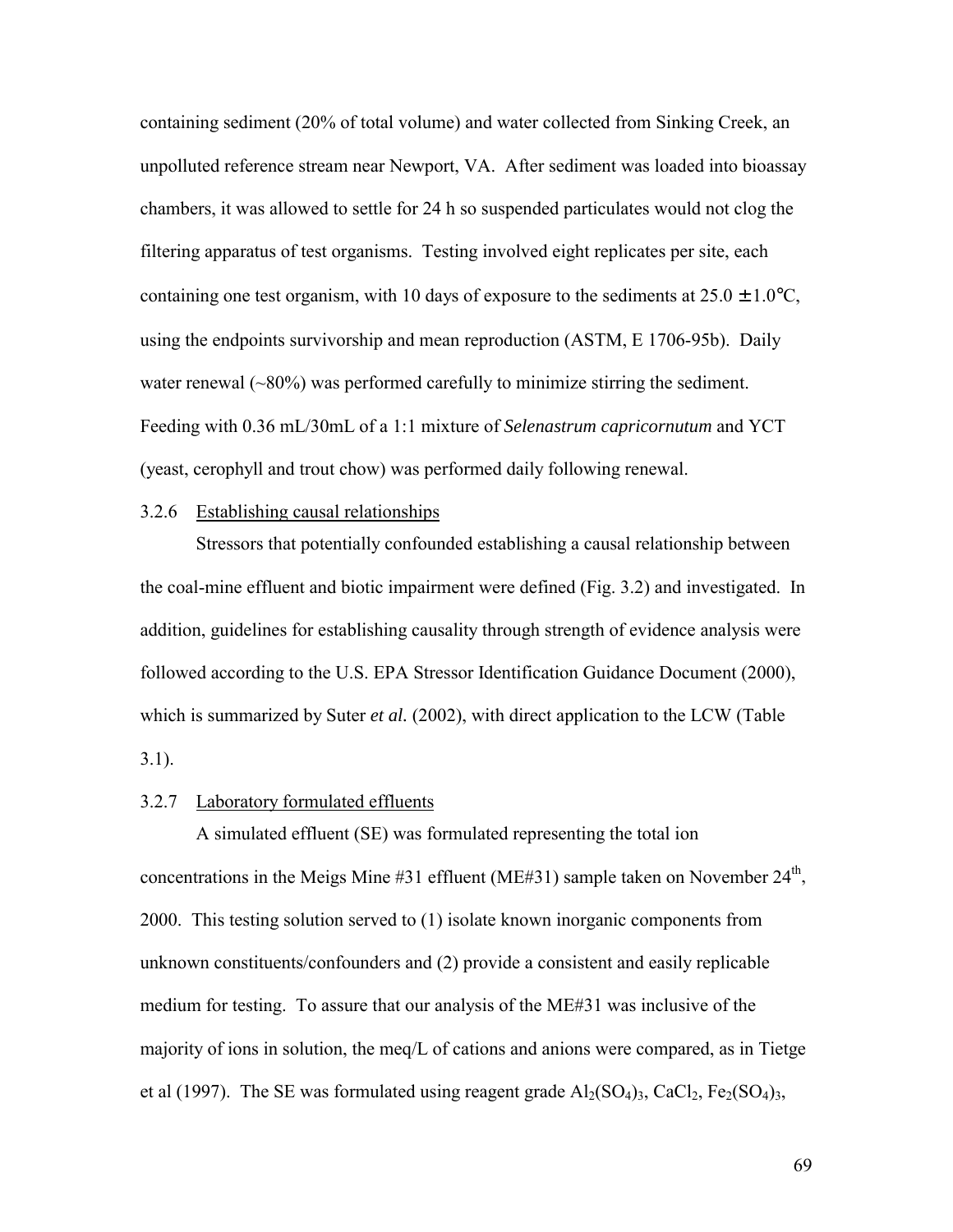$MgSO<sub>4</sub>$ , MnSO<sub>4</sub>, KBr, KCl, NaCl and Na<sub>2</sub>SO<sub>4</sub>. Mock solutions of the SE served to isolate the components that were most important to determining the toxicity of the ME#31 by comparing toxic acute and chronic endpoints. Based on the relevant ionic concentrations of the ME#31, Mock Solution I (MS-I) was formulated with three salts  $(Na_2SO_4, CaSO_4, MgSO_4)$  and Mock Solution II (MS-II) consisted only of  $Na_2SO_4$  to determine which ions were most predictive of the ME#31 toxicity and to eliminate those that were less crucial. For all testing media, salts were dissolved in moderately hard, reconstituted ( $EPA<sup>100</sup>$ ) water ( $EPA$ , 1994), with consideration to ion concentrations already in the solvent and the adjustments for hydrated salts. The nominal concentrations (meq/L) of the SE and mock solutions were calculated and determined to be equal for cations and anions.

## 3.2.8 Water hardness study

To determine the role of water hardness on  $Na<sub>2</sub>SO<sub>4</sub>$  toxicity, a series of 10 solutions of increasing hardness, ranging from 83 to 834 mg/L as  $CaCO<sub>3</sub>$ , were formulated (Table 3.2a). The proportions of  $CaSO<sub>4</sub>$  and  $MgSO<sub>4</sub>$  used to adjust the hardness of each solution were based on the set ratio of  $Ca^{2+}$  and  $Mg^{2+}$  ( $[Ca^{2+}]/[Mg^{2+}] =$ 4.4) derived from their relative concentrations in the coal-mine effluent. The hardness series was used in two different matrices of 48-h toxicity tests, to focus on the acutely toxic nature of the effluent. Matrix I consisted of the 10 solutions of the hardness series, each adjusted to a SC level of ~8900  $\mu$ S/cm with Na<sub>2</sub>SO<sub>4</sub>. For Matrix II, however, a set amount of  $\text{Na}_2\text{SO}_4$  (6 g/L) was dissolved in each of the 10 solutions of the hardness series, resulting in slightly variable SC levels  $(8120 - 8770 \,\mu\text{S/cm})$ .

Utilizing the  $LC_{50}$  values acquired from 48-h tests with *C. dubia*, the 20 data points acquired using these two matrices were applied to illustrate that the relationship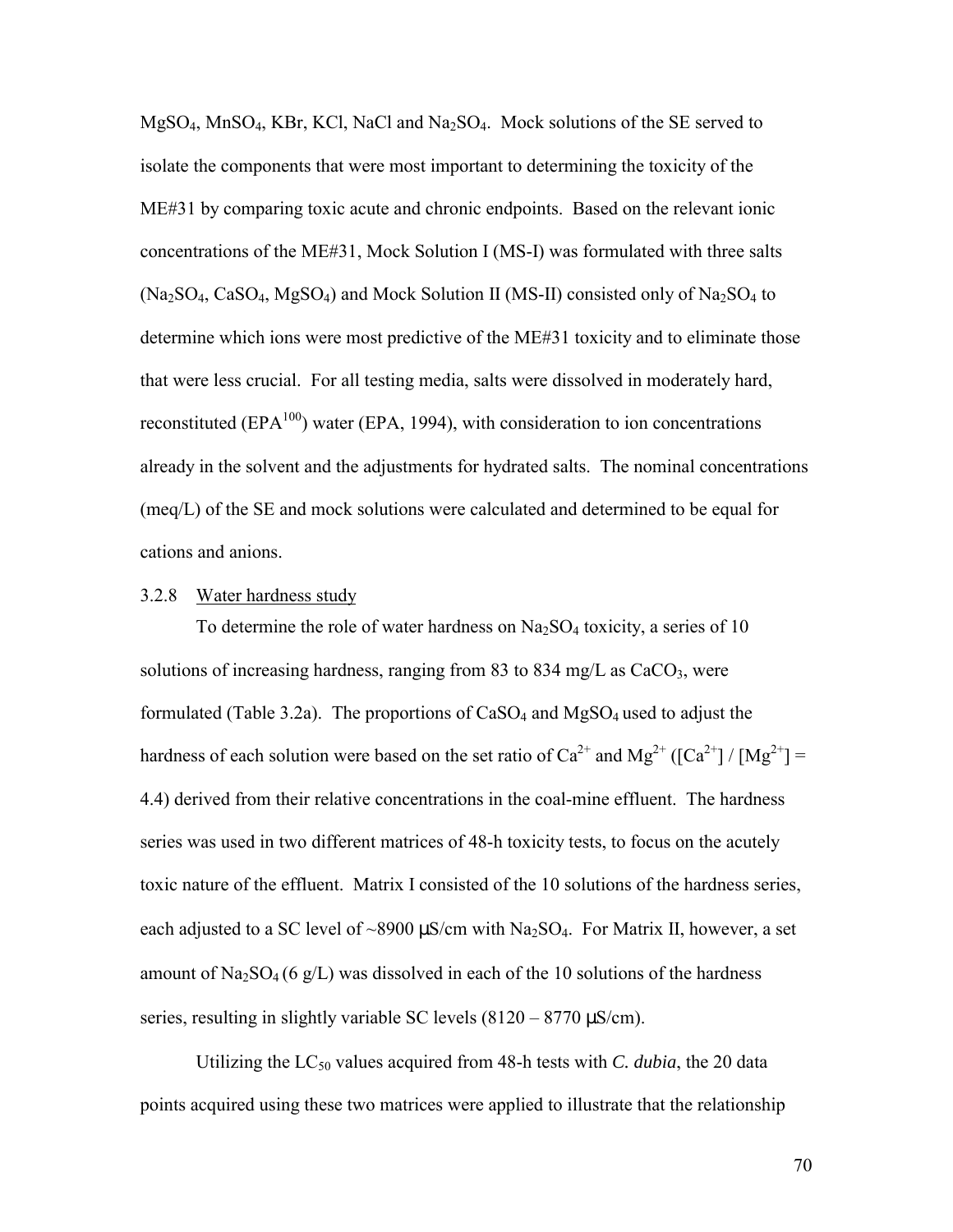between hardness and TDS toxicity was not a function of methodology and to develop a model predicting  $Na<sub>2</sub>SO<sub>4</sub>$  dominated toxicity. This model was applied to all acute toxicity testing conducted in this study and was considered adequately predictive if the model  $LC_{50}$  was within the 95% confidence intervals of the observed  $LC_{50}$ , as in Tietge *et al.* (1997). In addition, conservative, safe, acute, standards were derived by plotting the treatment levels in which ≥85% survivorship was observed in all tests from both matrices against hardness.

## 3.2.9 Water column toxicity testing

All tests used <24-h old *Ceriodaphnia dubia*, cultured at Virginia Tech according to EPA (1994), and were conducted in 50 mL beakers at  $25.0 \pm 1.0^{\circ}$ C utilizing EPA<sup>100</sup> water for controls and 0.25 serial dilutions. The acute toxicity of the ME#31, SE, MS-I and MS-II were determined by 48-h tests, conducted as described in US EPA (1993). Chronic toxicity tests were static, renewed daily, and conducted for 7-days according to US EPA (1994), and test organisms were fed daily with 0.36 mL/30 mL of a 1:1 mixture of *S. capricornutum* and YCT. *Ceriodaphnia* was selected for testing because it was more sensitive, and thus more protective of aquatic life, than other U.S. EPA recommended test organisms (i.e., *Daphnia magna*, *Pimephales promelas*) to salt solutions in other studies (Cowgill and Milazzo, 1991; Masnado *et al.*, 1995; Dickerson *et al.*, 1996; Mount *et al.*, 1997; Kennedy *et al.*, in press).

## 3.2.10 Statistical analysis

Toxicity tests were analyzed using  $TOXSTAT^{\circledast}$  (Gulley 1996), with application of the appropriate parametric (Dunnett's Test, T-test with Bonferroni Adjustment) or nonparametric (Steel's-Many One Rank Test, Wilcoxon Rank Sum with Bonferroni Adjustment) analyses ( $\alpha$ =0.05) to determine the no observable adverse effect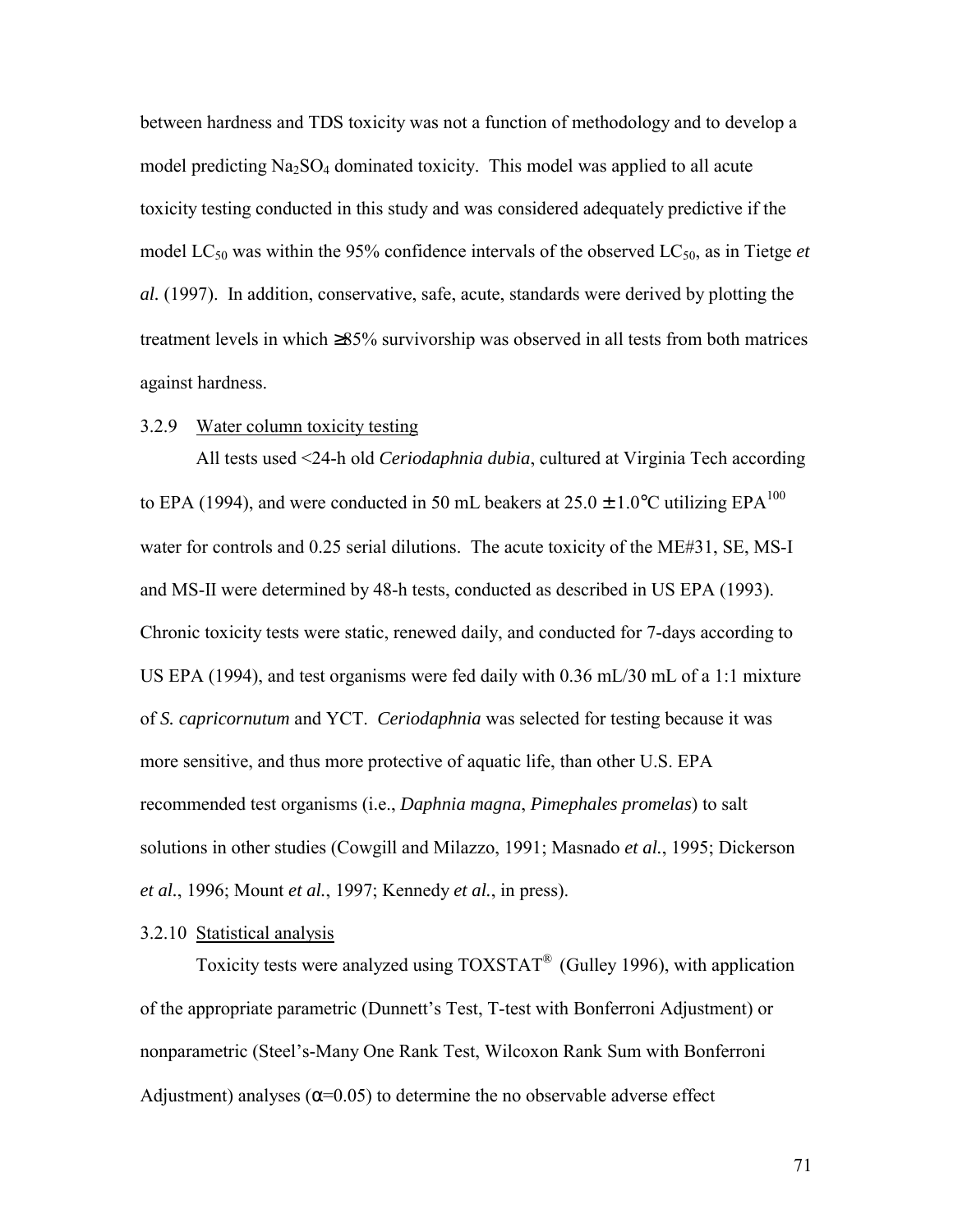concentration (NOAEC), lowest observable adverse effect concentration (LOAEC), lethal concentration at which 50% mortality was observed  $(LC_{50})$  and the inhibition concentration at which reproduction was inhibited by  $25\%$  (IC<sub>25</sub>). Test selection was performed according to the flow charts provided in EPA (1994). Pearson and Spearman Rank correlation analyses were conducted using JMP  $IN^{\mathcal{P}}$  (Sall and Lehman, 1996) and analyses using chronic *Ceriodaphnia* reproduction data excluded controls and treatment levels above 7000 µS/cm, where complete mortality of test organisms skewed the linear relationship.

## **3.3 RESULTS**

### 3.3.1 Physicochemical parameters

A detailed water chemistry analysis for LCW sites during the entire study period was provided in Kennedy *et al.* (in press). Conductivity was the only parameter that substantially varied among LCW study sites, while  $DO<sub>2</sub>$ , pH and temperature remained relatively consistent (Table 3.3). The mine effluent contributed a substantial portion of total discharge (MGD) in both PR and LCM (Table 3.3). The effluent contributed 63- 70% of the water at PR4 and 10-52% of the water at LCS6, although this dilution underestimated SC levels. Quantitative sediment depth measurements indicated that LPR1, PR5 and LCS9 were subject to substantial deposition. The pH (7.74 - 8.17), and  $DO<sub>2</sub> (7.0 - 8.1 mg/L)$  for laboratory toxicity tests with Ceriodaphnia did not vary significantly between treatment levels and were adequate for the persistence of aquatic life.

SC values were used in this study as a surrogate for TDS due to their close linear correlations at LCW sites ( $n = 28$ ,  $r = 0.9991$ ,  $p \le 0.0001$ ), the second chronic water column toxicity test in the coal-mine effluent ( $n = 6$ ,  $r = 0.9993$ ,  $p < 0.0001$ ) and the first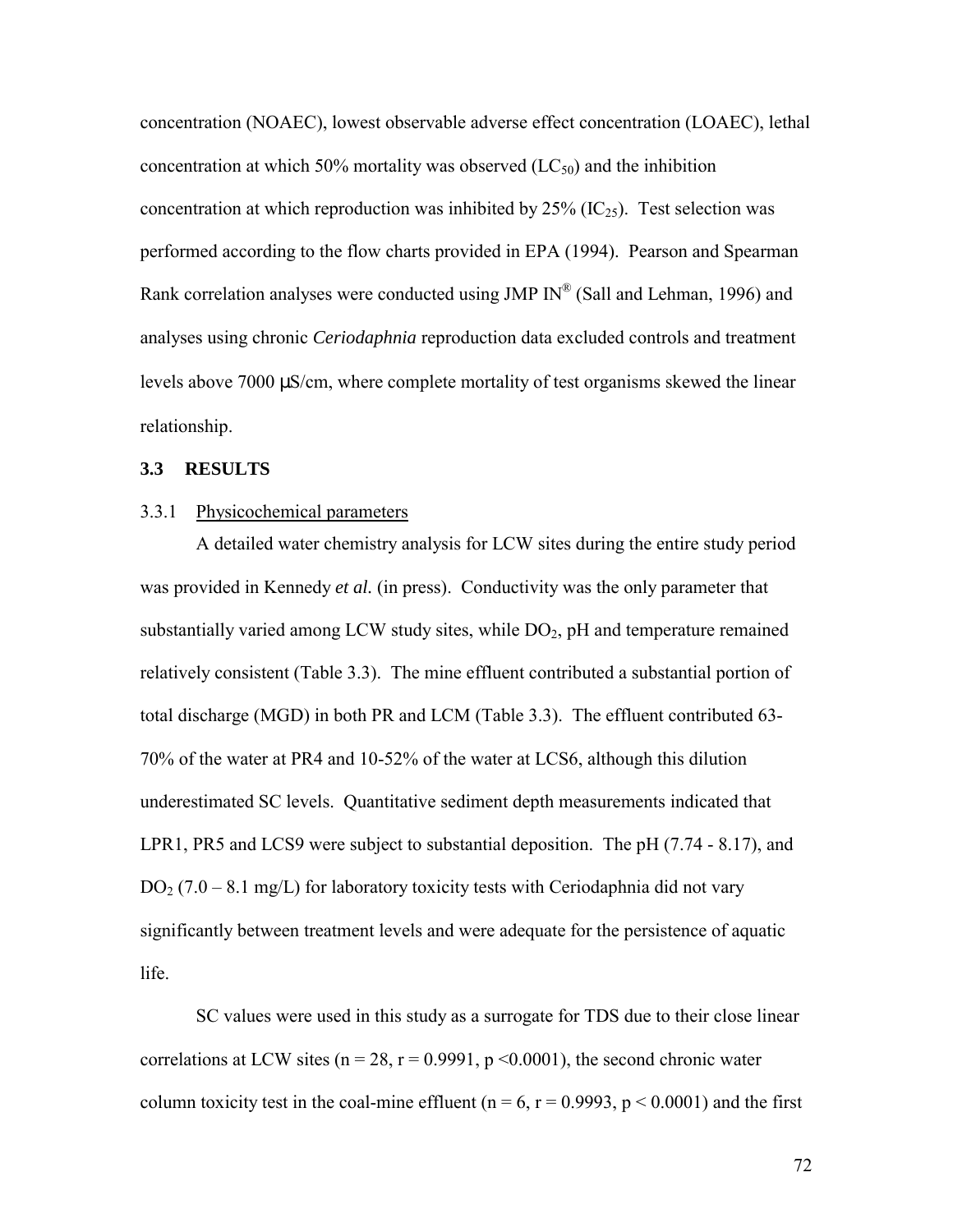chronic water column toxicity test in the SE ( $n = 7$ ,  $r = 0.9990$ ,  $p \le 0.0001$ ). Reported TDS levels were extrapolated from SC values using the linear equation derived from the aggregation of data from these correlation analyses ( $n = 41$ ,  $r = 0.9987$ ,  $p < 0.0001$ ):

$$
TDS (mg/L) = 0.7435 * (SC - 50.2855)
$$
 (1)

#### 3.3.2 Biotic response

Data for metrics of biotic impairment from Kennedy *et al.* (in press) are summarized in Fig. 3.3. Percent EPT did not respond to the mine effluent induced increase in SC, while %EPT-Hydropsychidae (%EPT-H) and %Ephemeroptera (%E) were significantly impaired at impacted sites; EPT-H taxa were completely eliminated from PR impacted sites, with slight recovery at LC impacted sites, while Ephemeroptera were eliminated from all impacted LCW sites. Three-month *Corbicula* growth showed similar impairment in PR impacted sites, but recovered more rapidly in the LCM. The potential stressors in Fig. 3.2 (i.e., SC, sediment toxicity, habitat quality,  $DO<sub>2</sub>$ , temperature, current velocity) were correlated (r) with metrics of biotic impairment (Table 3.3). Conductivity was the only appropriate parameter to consistently show significant relationships with the metrics of biotic impairment in both 2000 and 2001. An inverse relationship between biotic impairment with both current velocity and temperature was observed in 2001, although these factors were also linked to the effluent induced increase in discharge and settling pond induced increase in temperature. In 2000, SC was the only parameter significantly related to metrics of biotic impairment.

#### 3.3.3 Habitat assessment

The RBP and QHEI habitat scores were significantly correlated ( $r = 0.5722$ ,  $p =$ 0.0325) for LCW sites and data are provided in Table 3.3. These scores were not consistently significantly correlated ( $\alpha$  = 0.05) with the 3 metrics of biotic impairment in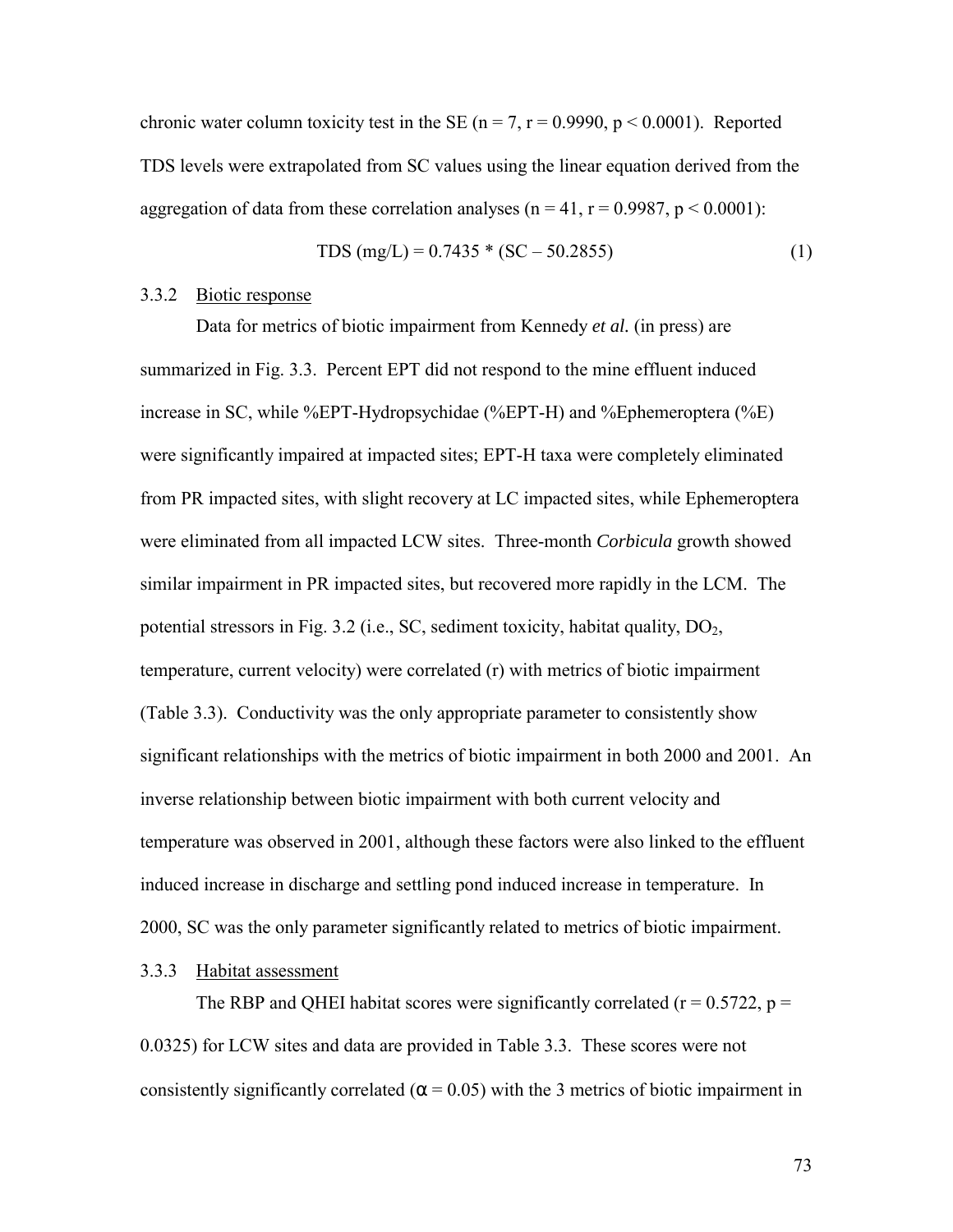Table 3.3. All impacted sites, except for LCS9, had scores at least as high as the reference site, LCRS2. Habitat scores for both assessments were noticeably depressed for the impacted sites, PR5 and LCS9.

#### 3.3.4 Sediment toxicity tests

Mean *Daphnia* survivorship and reproduction were not statistically significantly different among LCW sites, with the exception of OR1, LCS4 and PR5. Mean survivorship at OR1 and LCS4 and mean reproduction for PR5 were substantially reduced compared to other study sites (Table 3.3). Overall, sediment toxicity was not observed for most impacted sites associated below Mine #31 (i.e., PR2, PR3, PR4, LCS6, LCS7, LCS9) and was not related to metrics of biotic impairment (Table 3.3).

## 3.3.5 Causality considerations

 Each of the 12 causal considerations given in US EPA (2000) strengthened the argument for the mine effluent being the primary cause of the biotic impairment observed in LCW (Table 3.1), although complete field data sets were not available for temporality, consistency of association, analogy, consistency of evidence and coherence of evidence due to the lack of related studies. Overall, the potential stressors illustrated in Fig. 3.2 were much less likely candidates in terms of causing biotic impairment than the mine effluent.

#### 3.3.6 Laboratory formulated solutions

 The charge balance of the ion concentrations measured in the ME#31 resulted in 101.92 meq/L for cations and 98.79 meq/L for anions, translating to 3.07% more cations. The nominal concentrations of testing media were measured, and are provided in Table 3.4a. Based on percentage differences, the ion concentrations in the SE were representative of those in the ME#31, with SC (1.8%), hardness (6.5%),  $SO_4^2$ <sup>-</sup> (9.0%),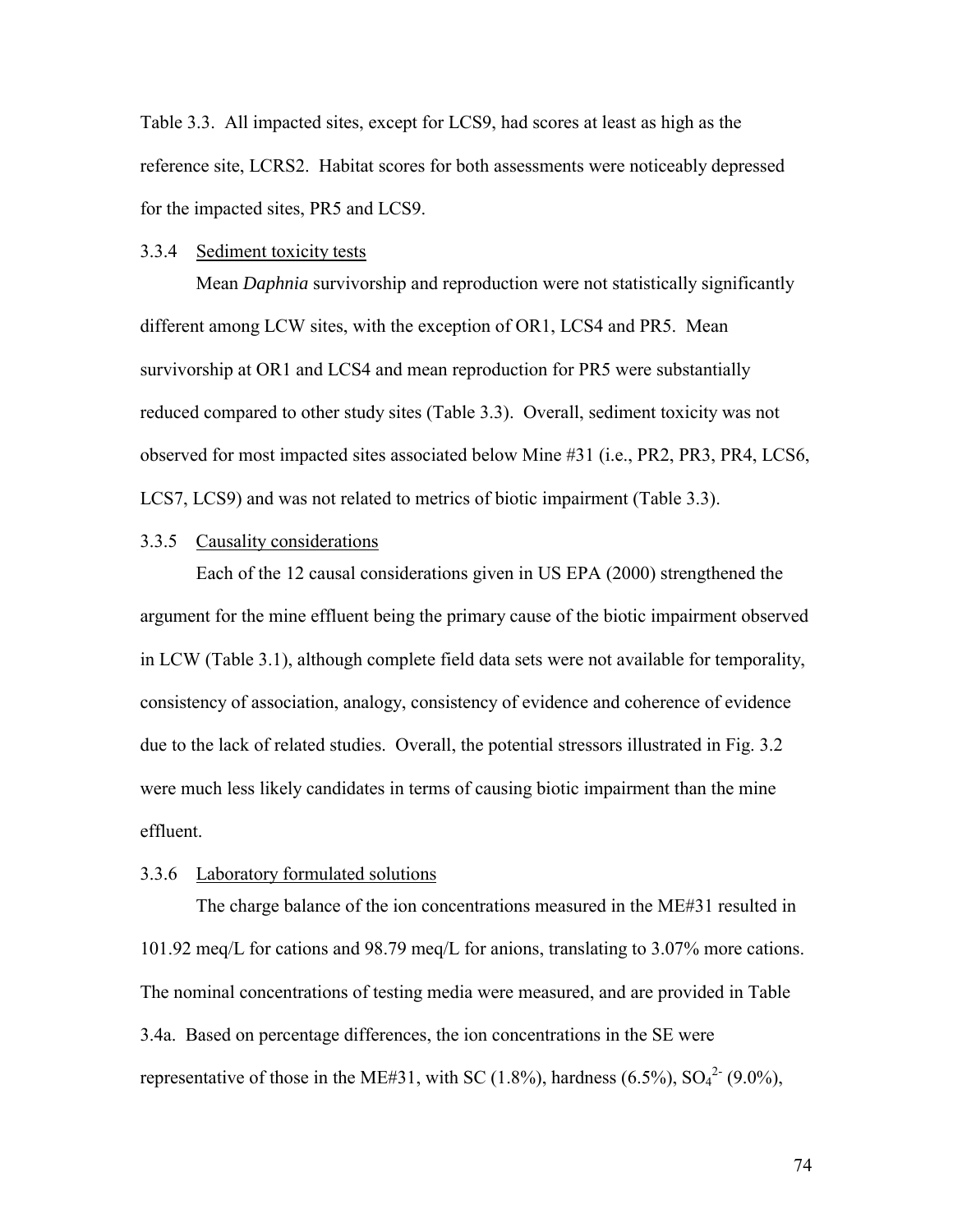Na<sup>+</sup> (2.6%), Cl<sup>-</sup> (9.6%), Ca<sup>2+</sup> (14.9%), Mg<sup>2+</sup> (16.8%) and K<sup>+</sup> (16.1%) all within 20% of the ME#31 concentrations. The measured concentrations for Al, Cu and Zn were higher while Fe and Mn were lower than in the ME#31. Except for Al, all reported metal concentrations were low enough to avoid concern in regard to both acute and chronic standards (EPA 1999). Aluminum concentrations in the ME#31 were above chronic WQC and greatly over-represented in the SE. For MS-I, the  $SO_4^2$  concentration was higher because  $Na<sub>2</sub>SO<sub>4</sub>$  was used to elevate the SC to that of the ME#31 and SE to compensate for excluded ions. The amount of  $Na_2SO_4$  used for MS-II elevated the  $SO_4^2$ concentration to that of the SE, and the  $Na<sup>+</sup>$  concentration was calculated from the measured  $SO_4^2$  concentration.

## 3.3.7 Water hardness study

 Hardness was significantly logarithmically correlated with 48-h *Ceriodaphnia*  LC<sub>50</sub> values using both Matrix I ( $r = 0.9603$ ,  $p < 0.0001$ ) and Matrix II ( $r = 0.9662$ ,  $p <$ 0.0001), indicating hardness significantly ameliorated  $\text{Na}_2\text{SO}_4$  toxicity (Fig. 3.4). The correlation of the aggregated data from both matrices was also significant for  $48-h LC_{50}$ values ( $r = 0.9574$ ,  $p < 0.0001$ ) and 48-h NOAEC endpoints ( $r = 0.7840$ ,  $p < 0.0001$ ) plotted against hardness, and the following equations were derived to predict  $Na<sub>2</sub>SO<sub>4</sub>$ toxicity:

$$
LC_{50} (\mu S/cm) = 1088.8 * Ln (hardness) + 198.3
$$
 (2)

Safe acute limit 
$$
(\mu S/cm) = 935.84 * Ln
$$
 (hardness) + 228.06 (3)

Using these equations, the  $LC_{50}$  and conservative safe acute limits can be determined in terms of SC ( $\mu$ S/cm), using water hardness (mg/L as CaCO<sub>3</sub>) as the independent variable. Using Matrix II due to its constant  $Na<sub>2</sub>SO<sub>4</sub>$  concentration (6 g/L), the amount of toxicity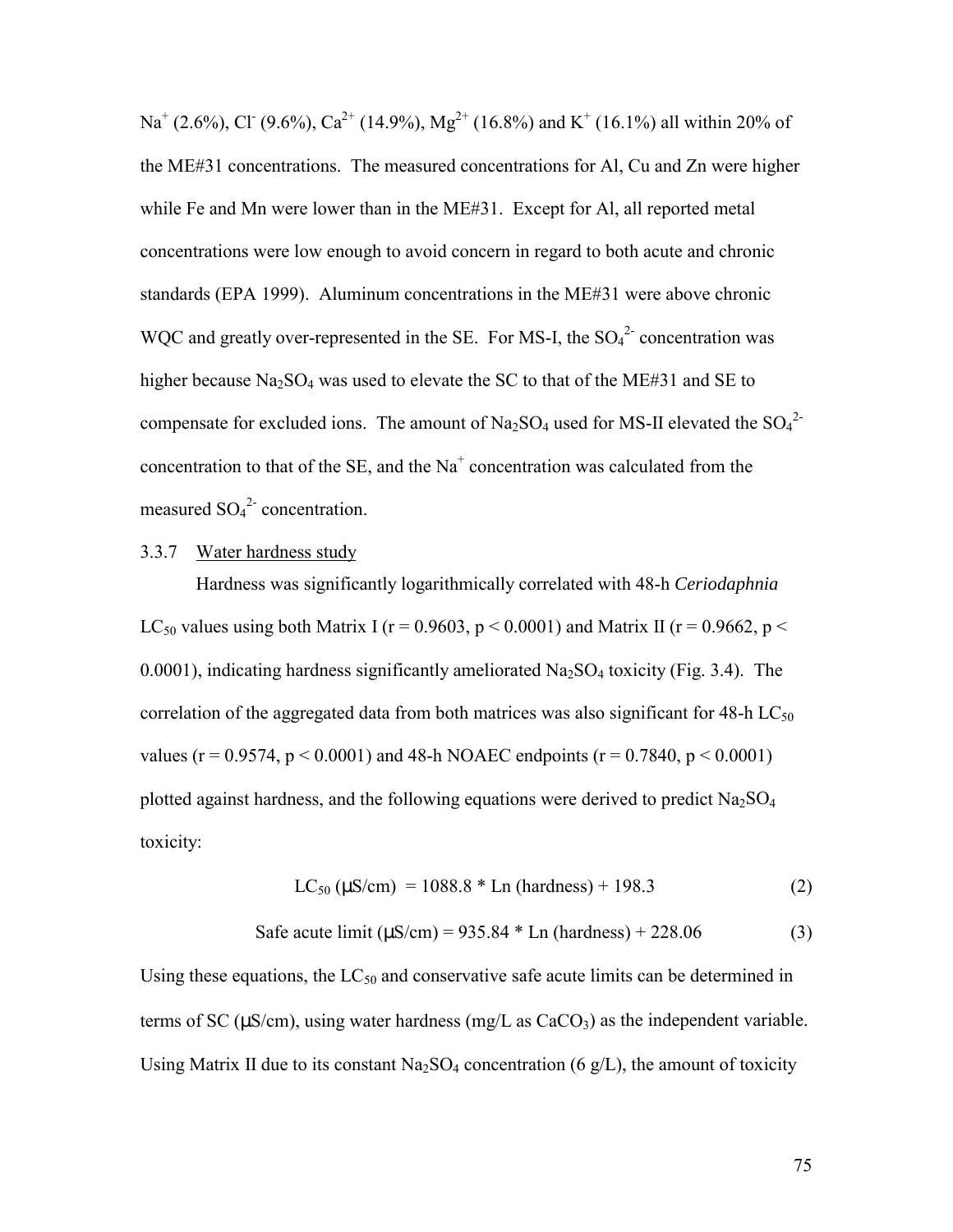alleviated by hardness was observed to diminish considerably beyond a  $Ca^{2+}$ :Na<sup>+</sup> ratio of 0.05 (Table 3.2).

### 3.3.8 Water column toxicity testing

The mean 48-h *Ceriodaphnia* LC<sub>50</sub> values were similar for the ME#31 and SE, which were predicted reasonably well by the  $Na_2SO_4$ -hardness model (Table 3.2b). The model, however, under-predicted the actual ME#31 LC<sub>50</sub> value by ~10%. Mean 7 d survivorship was consistently a much less sensitive and more variable endpoint than was 7 d reproduction in all testing-media, and thus was not reported. The 7 d NOAEC endpoints for mean reproduction obtained for the two tests in the ME#31 were  $2910 \pm 40$  $\mu$ S/cm and 2553  $\pm$  21  $\mu$ S/cm and the 7 d LOAEC endpoints were 3710  $\pm$  46  $\mu$ S/cm and  $3254 \pm 26$   $\mu$ S/cm (Table 3.4). These endpoints were similar to the NOAEC (2597  $\pm$  31)  $\mu$ S/cm) and LOAEC (3331  $\pm$  19  $\mu$ S/cm) for the SE. The NOAEC and LOAEC endpoints for MS-I were 2641  $\pm$  17 and 4269  $\pm$  60, respectively. Additionally, similar IC<sub>25</sub> values were obtained for the tests with the ME#31 (3154 [1987 – 3578]; 3131 [2160 – 3877]  $\mu$ S/cm), SE (3177 [2194 – 3961]  $\mu$ S/cm) and MS-I (3254 [2988 – 3471]  $\mu$ S/cm). Overall, the endpoints using MS-I were in accordance with those of the ME#31 and the SE. The aggregation of 7-d reproduction data from all these tests resulted in a significant negative correlation with SC ( $r = -0.9719$ ,  $p < 0.0001$ ). Separate correlation analysis of all four media (ME#31, SE, MS-I, MS-II) resulted in statistically similar linear equations and r-values (Fig. 3.5). The MS-II test (hardness =  $88 \text{ mg/L}$  as  $CaCO<sub>3</sub>$ ) resulted in substantially lower NOAEC (1084  $\pm$  8 µS/cm), LOAEC (2103  $\pm$  18 µS/cm) and IC<sub>25</sub>  $(1355 \,\mu\text{S/cm})$  endpoints for reproduction than observed in all other testing media (Fig.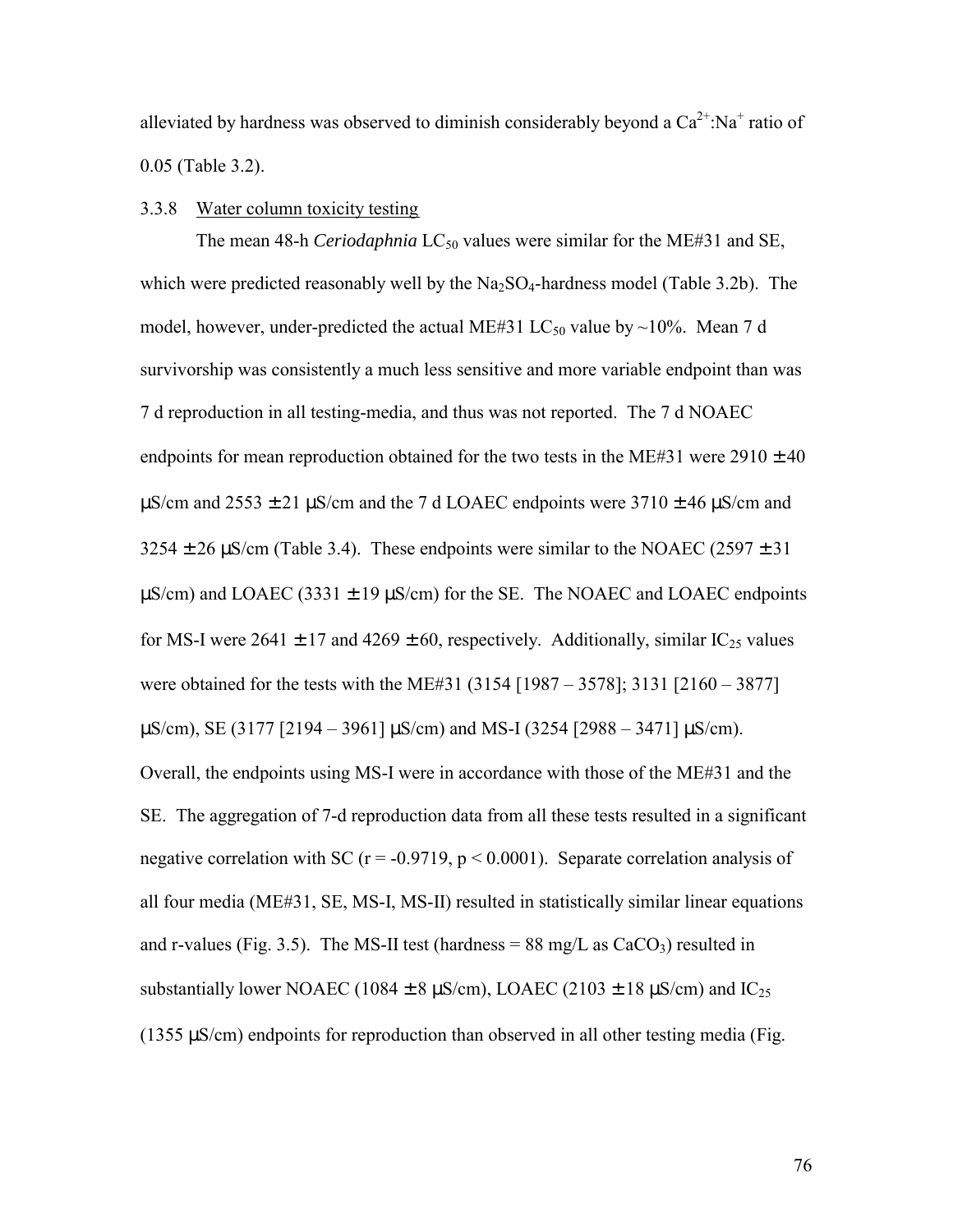3.5), with  $0.4 \pm 0.8$  neonates produced at 3384  $\pm$  31  $\mu$ S/cm, and 0% survivorship at  $\ge$  $4354 \pm 24 \,\mu$ S/cm.

## **3.4 DISCUSSION**

There are few published studies addressing the ecological impacts of high TDS discharges from active coal-mining and preparation facilities (Tietge *et al.* 1997, Chapman *et al.*, 2000; Goodfellow *et al.*, 2000; Kennedy *et al.*, in press) and no nationally recognized standards for  $\text{Na}^{\text{*}}/\text{SO}_4^{\text{2}}$  dominated TDS concentrations in freshwater systems. Although TDS toxicity depends on site-specific ionic composition (Mount *et al.*, 1997; Goodfellow *et al.*, 2000), the diversity of  $Na^{+}/SO<sub>4</sub><sup>2</sup>$ -rich waters, including treated coal-mine effluents (Kennedy *et al.*, in press), saline lakes (Burnham and Peterka, 1975; Koel and Peterka, 1995), irrigation drainage water (Hart *et al.*, 1991; Ingersoll *et al.*, 1992; Dickerson *et al.*, 1996) and oil/gas extraction fluids (Goodfellow *et*  al., 2000), suggest a guidance for  $Na<sup>+/</sup>SO<sub>4</sub><sup>2-</sup> dominated TDS$  is warranted.

 The proximity of the biotic impairment described in Kennedy *et al.* (in press), causal considerations for strength of evidence analysis (Table 3.1), and linear correlation analyses between potential stressors and metrics (Table 3.3), indicated that the coal-mine effluent was the primary stressor in the receiving study-reach. Untreated AMD was not a concern due to the location of AML in the LCW (Cherry *et al.*, 1999), circum-neutral pH, and low WQC metals concentrations at study sites (Kennedy *et al.*, in press). Habitat scores and DO<sub>2</sub> levels at LCW impacted sites were comparable to reference sites and not significantly correlated with metrics of biotic impairment (Table 3.3). The combination of poor habitat scores and severe sediment deposition at PR5 and LCS9, however, likely contributed to reductions in EPT-H and %E indices. The habitat assessments differed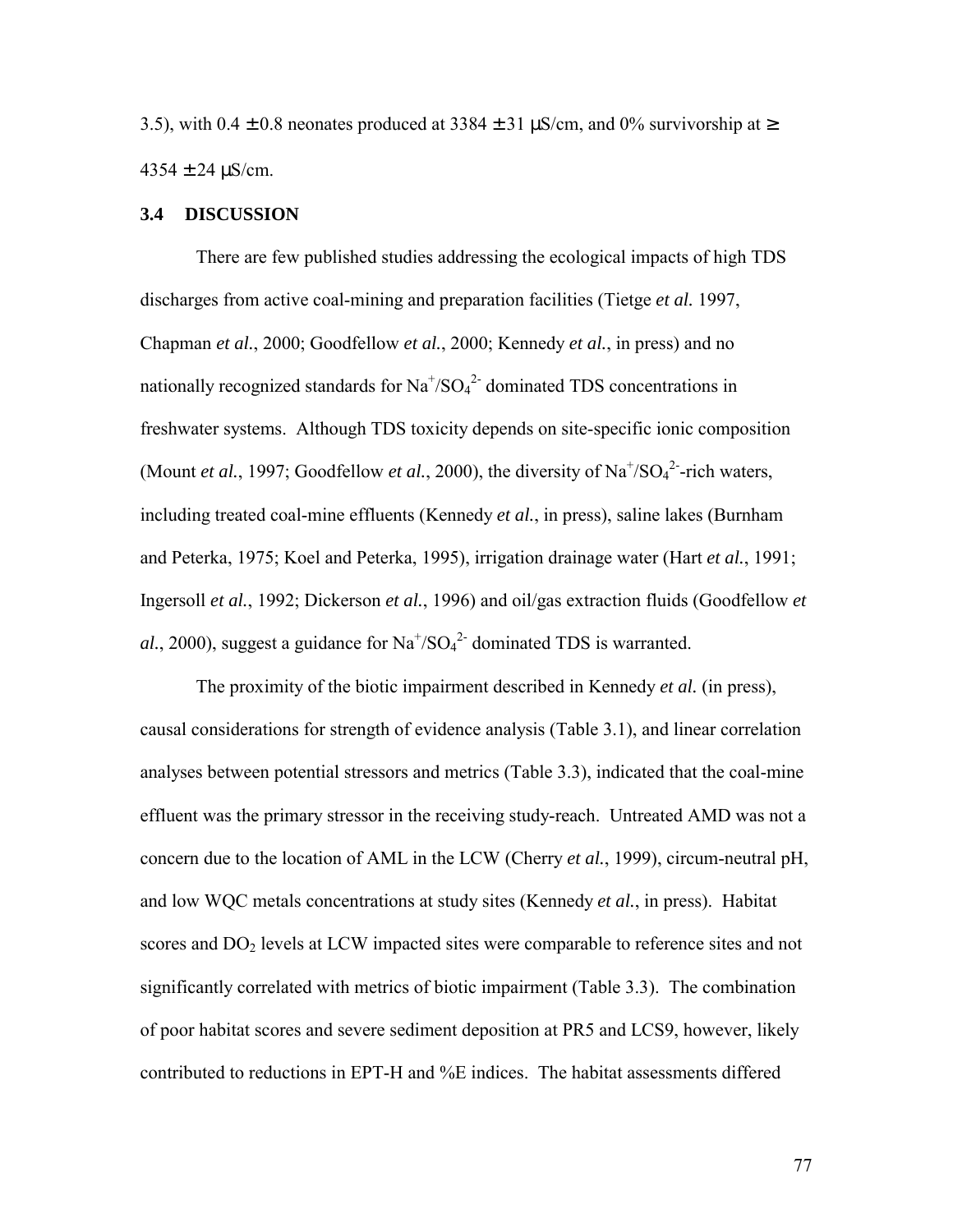somewhat because RBP stressed the amount of water filling the channel and sediment deposition, while QHEI stressed maximum depth and site-gradient. Sediment toxicity endpoints and sediment depth measurements also were not related with metrics of biotic impairment. The increased current velocity and temperature conditions at impacted sites were induced by the effluent/settling pond, and thus co-varied with TDS and biotic impairment. These factors were from the same source and therefore did not confound linkage between impairment and the effluent. It is unlikely that current and temperature contributed significantly to the impairment; biotic impairment was not observed at LCRS1 and LPR1, where flow conditions were low, or at PR2, where temperature was among the highest of LCW sites  $(24.0 \pm 3.5^{\circ}C)$ . Overall, using SC as a conservative tracer and the related acutely toxic nature of the effluent, validated by *Ceriodaphnia* testing, other stressors that may normally induce ecological degradation were at most secondary sources of impairment in this study.

 The laboratory formulated SE and mock solutions were representative of the field-collected mine effluent in terms of relevant ionic composition, SC, acute toxicity (Table 3.2b) and chronic toxicity (Table 3.4). The concentrations of the most abundant ions were within 20% of the ME#31, with Na<sup>+</sup> and  $SO_4^2$ - concentrations as the primary constituents elevating TDS. The measured Al concentrations in the SE over-represented the Al in the ME#31, although the similar endpoints obtained in *Ceriodaphnia* testing in these media suggested that Al was not a primary contributor to the toxicity observed in the LCW.

Water hardness clearly ameliorated  $Na^{+/SO_4^2}$  dominated TDS toxicity. The amelioration of metal toxicity by hardness has been established, as described in Black *et*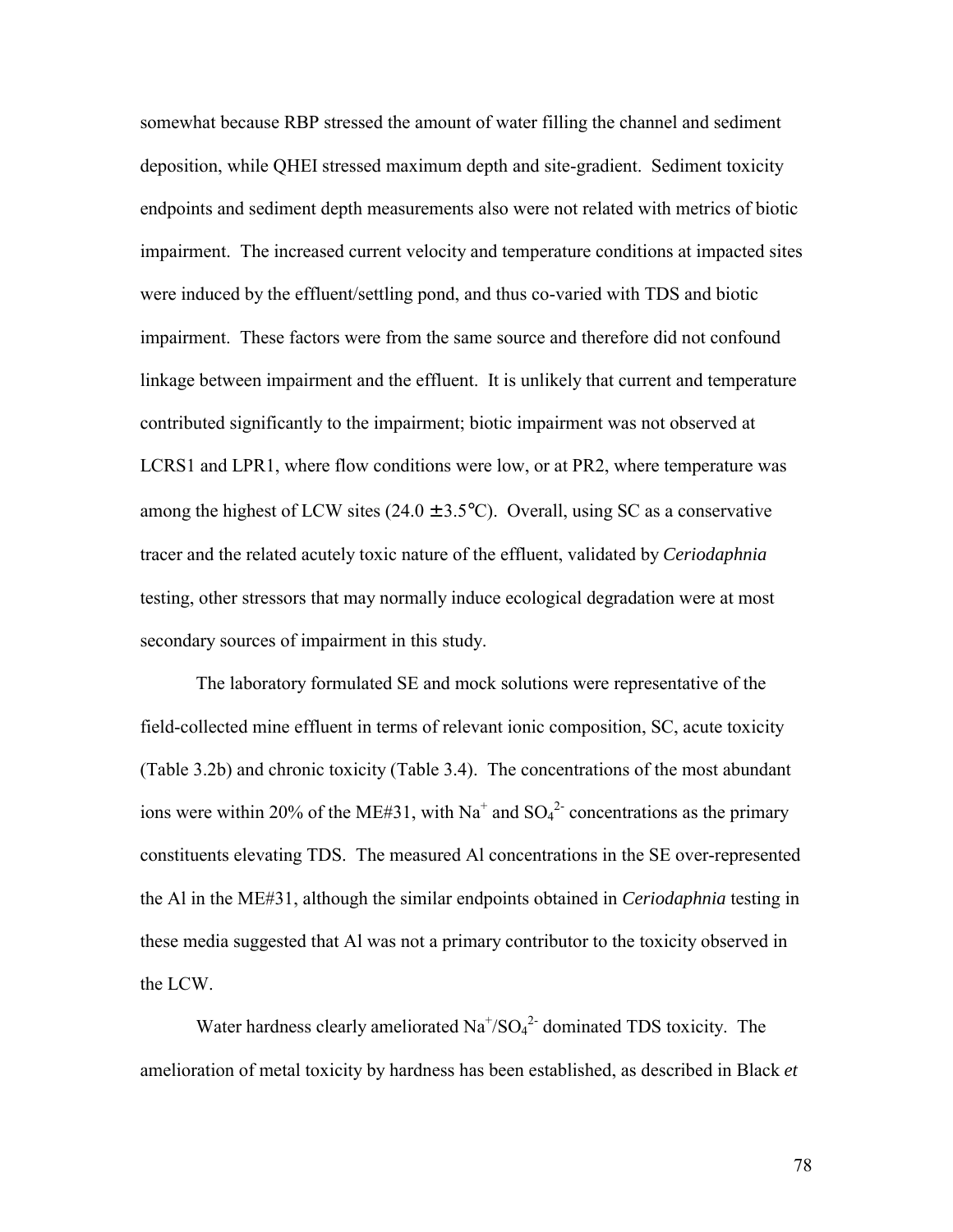*al.* (1980) and observed in other studies (Masnado *et al.*, 1995; Jackson *et al.*, 2000). These findings further diminished the probability that the relatively low concentrations of WQC metals caused biotic impairment at LCW sites. The effects of hardness on  $Na<sup>+/</sup>SO<sub>4</sub><sup>2-</sup> dominated TDS toxicity, however, have not been as clearly documented. Our$ results indicated a strong inverse relationship between  $Na<sub>2</sub>SO<sub>4</sub>$  toxicity and hardness (r = 0.9574,  $p < 0.0001$ ), with substantially reduced acute toxicity observed at a hardness of 834 mg/L as CaCO<sub>3</sub> (LC<sub>50</sub> = 7535  $\mu$ S/cm) compared to 83 mg/L (LC<sub>50</sub> = 4827  $\mu$ S/cm). This alleviation of acute toxicity was not substantial beyond a  $Ca^{2+}$ :Na<sup>+</sup> ratio of ~1:20, although McWilliams (1983) suggested a ratio as high as 1:2.5. Mount *et al.* (1997) stated amelioration was not necessarily due to hardness alone, but the number and abundance of multiple cations in solution. Hardness also ameliorated chronic toxicity, illustrated by substantially lower 7-d *Ceriodaphnia* endpoints for MS-II (Fig. 3.5). Similarly, the lethal effects of 5 g NaCl to striped bass were ameliorated with 100 mg/L Ca2+ (Grizzle *et al.*, 1990), and a significant increase in *D. magna* and *C. dubia* fecundity was observed at a hardness of  $170 \pm 15$  mg/L (Leblanc and Surprenant, 1984). Although this mechanism is poorly understood (Black, 1980; Grizzle *et al.*, 1990), the gills of some fish species become more permeable to Na<sup>+</sup>, Cl<sup>-</sup>, H<sup>+</sup> and water in Ca<sup>2+</sup>-poor solution (McWilliams and Potts, 1978; Pic and Maetz, 1981); divalent ions, such as  $Ca^{2+}$ , likely decrease membrane permeability (Potts and Fleming, 1970). Mechanisms for amelioration could be complexation of  $SO_4^2$  in the form of  $CaSO_4$  and/or competition between  $Ca^{2+}$  and  $Na^{+}$  (Jackson *et al.*, 2000).

The majority of the acute toxicity of the mine effluent could be attributed to its two most abundant ions,  $Na<sup>+</sup>$  and  $SO<sub>4</sub><sup>2</sup>$ . Not only were all metals and Cl concentrations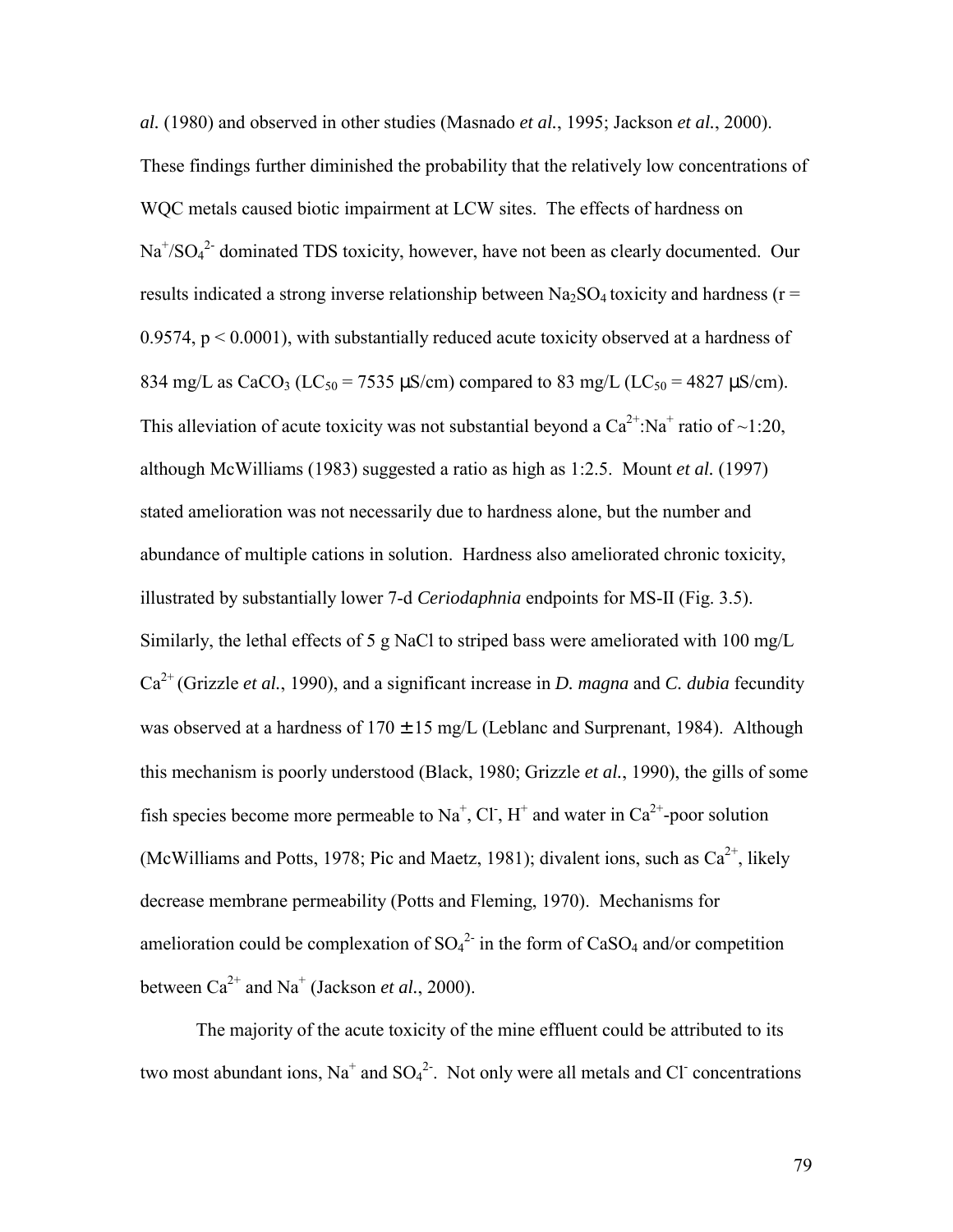in the  $Ca^{2+}$ -rich effluent below acute WOC, but also the Na<sub>2</sub>SO<sub>4</sub>-hardness model was reasonably predictive of acute toxicity observed for the ME#31 and SE (Table 3.2b). Although the bulk of the ME#31 toxicity could be attributed to these TDS concentrations, its slightly lower  $LC_{50}$  may indicate some unaccounted for toxicity. This discrepancy was small, within the 95% confidence intervals of the other testing media and may have been the result of temporal drift in sensitivity of test organisms (Mount *et al.*, 1997). Burnham and Peterka (1995) and Goetsch and Palmer (1997) found  $Na<sub>2</sub>SO<sub>4</sub>$  to be more toxic than NaCl to *Pimephales* and *Tricorythus*, respectively. These findings suggest  $SO_4^2$  and Na<sup>+</sup> were responsible for much of the toxicity observed in the LCW. The single salt model developed by Mount *et al.* (1997) also predicted that the toxicity of  $Na<sup>+</sup>$ salts could be attributed to the associated anion (e.g.  $SO_4^2$ , Cl), although Cl was more toxic to *C. dubia* than SO4 2-. Meyer *et al.* (1985) found acute toxicity in *D. magna* caused by raw shale leachates when SC levels exceeded 7000 µS/cm. Although their study was conducted with a more tolerant test organism in a different solution, the similarity with our LC<sub>50</sub> values (6713-7831  $\mu$ S/cm) suggests that waters of high hardness  $(\geq 500 \text{ mg/L})$  are generally toxic at ~7000  $\mu$ S/cm.

 The majority of the chronic toxicity of the mine effluent can also be attributed to  $Na<sup>+</sup>$  and  $SO<sub>4</sub><sup>2</sup>$ . The slight discrepancy observed between testing media in acute testing was not apparent in chronic *Ceriodaphnia* testing, with very similar NOAEC (~2500  $\mu$ S/cm), LOAEC (~3200  $\mu$ S/cm) and IC<sub>25</sub> (~3200  $\mu$ S/cm) endpoints observed in all highhardness media, suggesting  $\text{Na}^+\text{/SO}_4{}^2$  dominated TDS toxicity accounted for the longerterm impairment observed in the LCW (Table 3.4). This was supported by the strong linear correlation between SC and mean reproduction ( $r = 0.9719$ ,  $p \le 0.0001$ ) and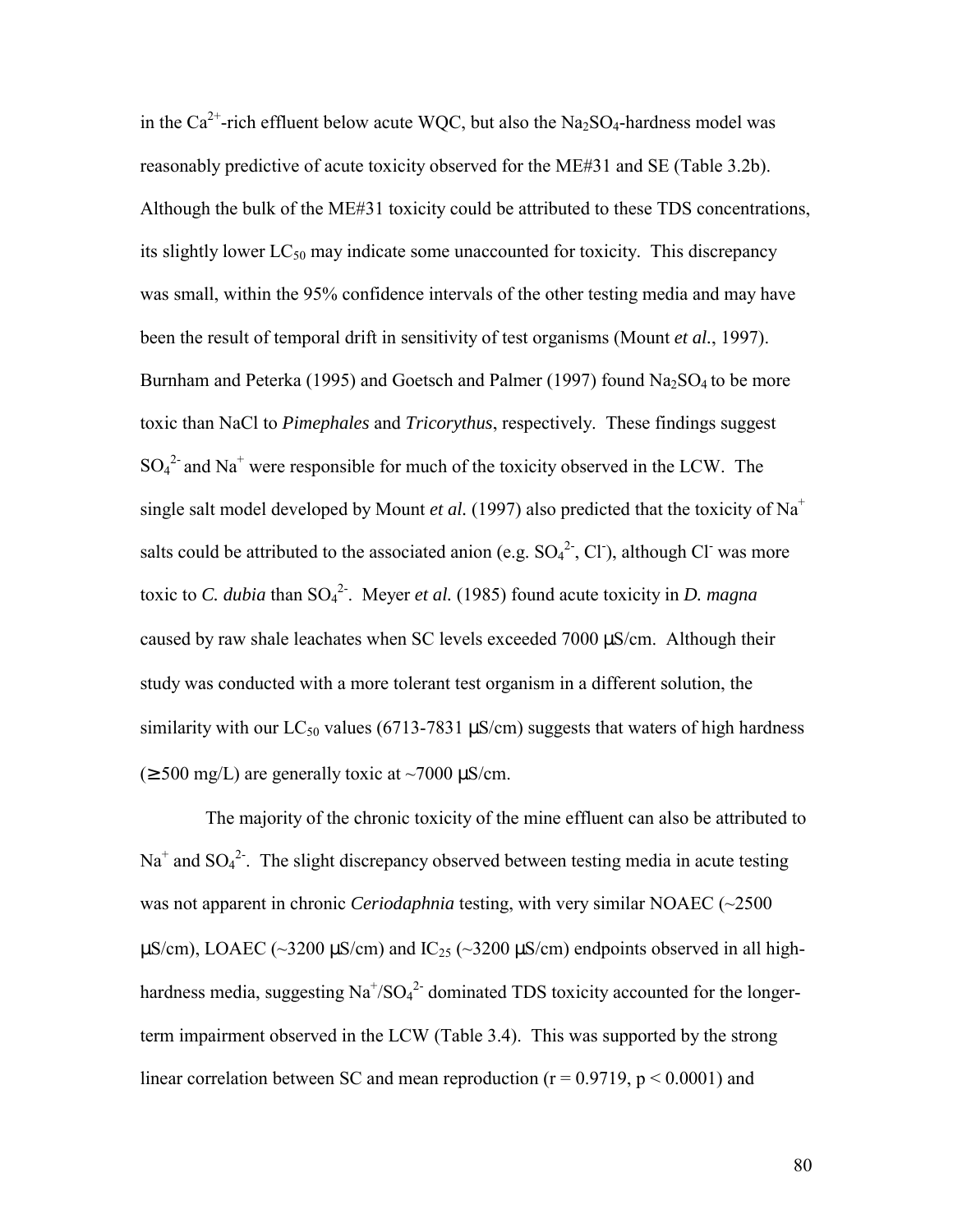strengthened by the integration of 7 d *Ceriodaphnia* data from Kennedy *et al.* (in review) in a different testing solution into this correlation analysis ( $r = -0.9707$ ,  $p \le 0.0001$ ). Given MS-I produced similar endpoints to the ME#31, our data strongly indicate that  $Na<sup>+</sup>$ and  $SO_4^2$  were the primary components of the chronic effluent toxicity in the LCW, at high hardness (≥790 mg/L). Additionally, 7 d *Ceriodaphnia* impairment was observed at the  $\sim$ 3200  $\mu$ S/cm treatment level in all media, where the already low metal concentrations were diluted by 40-50%. Thus, WQC metals and Cl toxicity were not major contributors to chronic impairment because (1) similar endpoints were found for all high-hardness testing media, (2) high water hardness ameliorates metals toxicity, and (3) overrepresented Al concentrations in the SE still resulted in similar endpoints.

Overall, this study provided strong evidence that the coal-mine effluent significantly impaired sensitive aquatic organisms and that  $Na^{\dagger}/SO_4^{\dagger}$  dominated TDS was responsible for the majority of that toxicity. Such toxicity is most likely to be problematic in regions where relatively high levels of reduced sulfur are found. For discharges of high water hardness ( $\geq$ 790 mg/L as CaCO<sub>3</sub>), potential acute toxicity to aquatic organisms is possible where dissolved solids levels in receiving streams exceed  $\sim$ 7000  $\mu$ S/cm (5167 mg/L), with potential chronic toxicity occurring at  $\sim$ 3200  $\mu$ S/cm (2342 mg/L). At a lower water hardness (88 mg/L), acute and chronic toxicity can occur at considerably lower levels, 5100  $\mu$ S/cm (3754 mg/L) and ~2100  $\mu$ S/cm (1523 mg/L), respectively.

These results were generated through study of a single treated coal-mine effluent and should not be interpreted to indicate that only coal-related facilities produce saline wastewaters (Goodfellow et al, 2000) or that all mine effluents are as saline/toxic. Given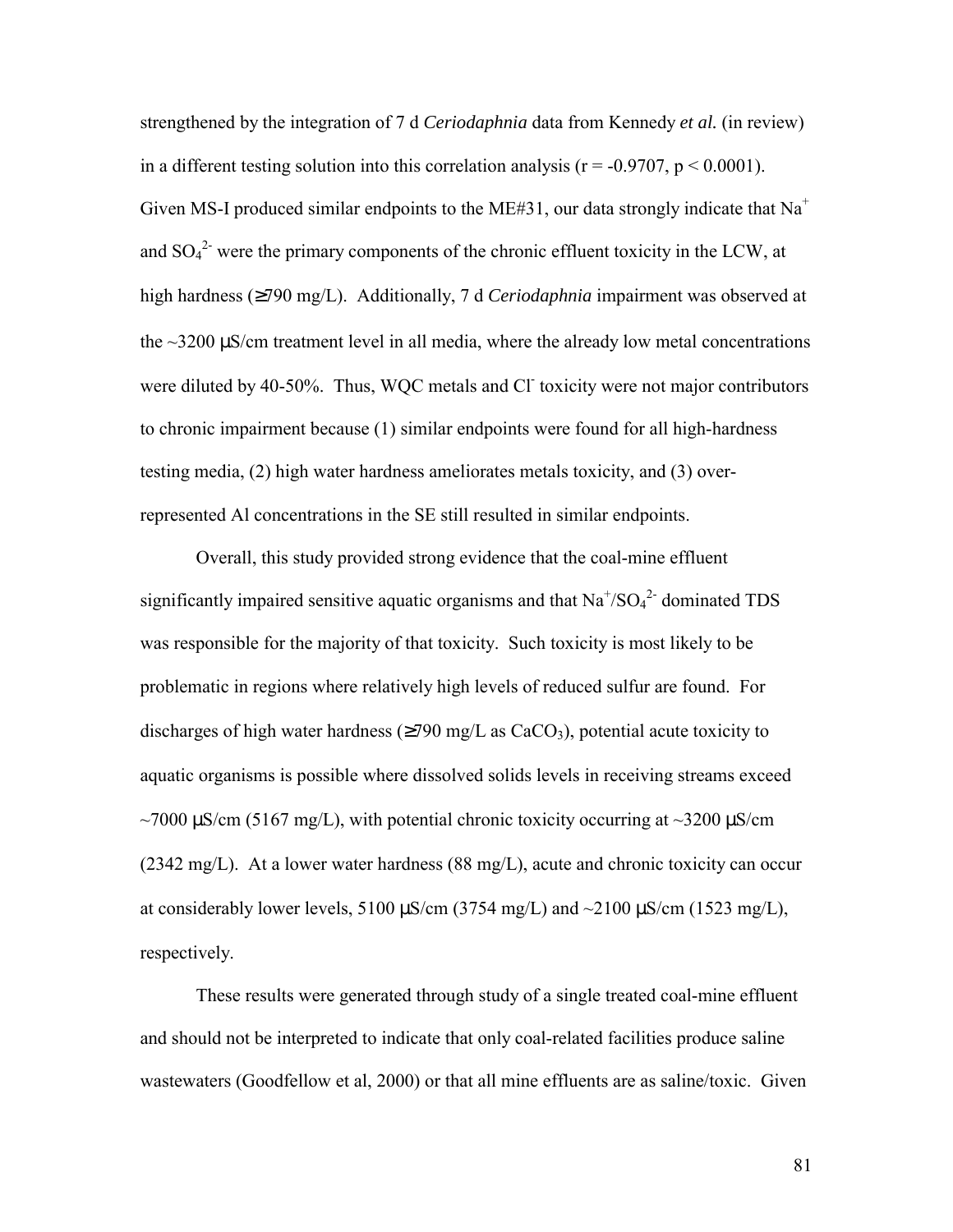treated coal-mining discharges are widespread, however, these results warrant special concern by that industry. Mines with discharges causing such conditions should consider limiting neutralizing reagent additions, prioritizing  $Ca^{2+}$  over Na<sup>+</sup> bases, to the minimum levels necessary to achieve regulatory compliance.

These findings also carry implications for agencies regulating coal-mining discharges. Although numerous acid-soluble cations are commonly present in untreated mining wastewaters, only Fe and Mn are regulated, with Mn generally most difficult to remove (Kleinmann, 1988). Mining firms faced with Mn discharge concerns in some cases add reagents to elevate pH beyond the 9.0 maximum to meet the 2.0 mg/L regulatory standard, requiring subsequent addition of acidic reagents to meet the WQC for pH (6.5 - 9.0), thus further increasing TDS. This regulatory practice occurs despite recognition that Mn is not generally recognized to be toxic, has no WQC and diminishes the incentive of mining firms to use constructed wetlands (not an effective treatment for Mn removal), a method of treatment capable of removing a broad suite of acid-soluble cations without elevating TDS (Zipper, 2000). In light of evidence for TDS toxicity, these policies should be reviewed. The critical concentration levels cited in this guidance are based on study of a single effluent in southeastern Ohio, and should be applied cautiously until verified by more general studies. Future work should focus on determining the sensitivities of other organisms in high TDS solutions.

#### **ACKNOWLEDGEMENTS**

 The authors thank Dr. Rebecca Currie, Matthew Hull, T. Chad Merricks, Patrick Barry and Brian Denson for their suggestions and assistance in the laboratory and during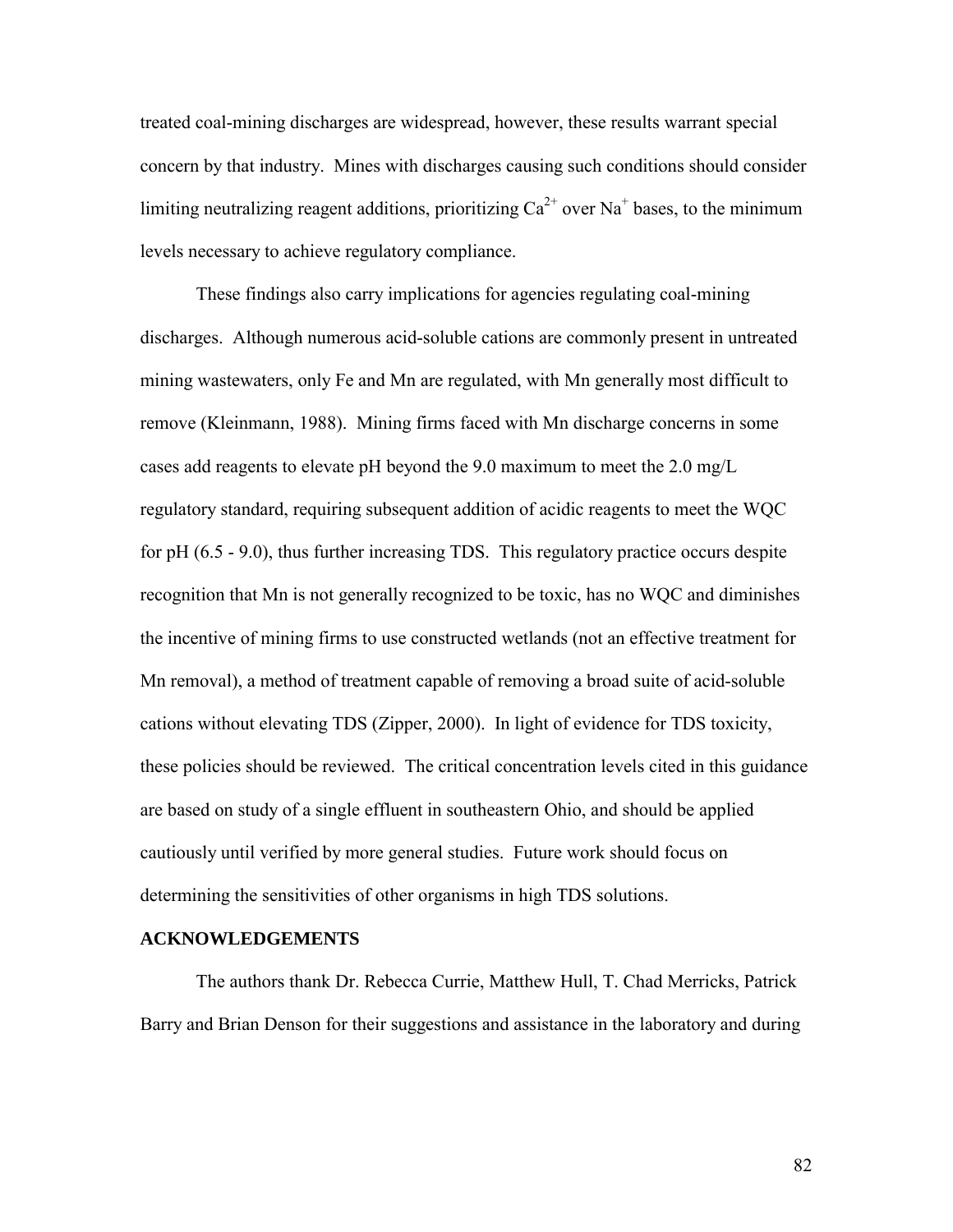sometimes-intensive field excursions. We also thank Dr. David Soucek and Dr. Fred Benfield for their expert advice.

# **3.5 LITERATURE CITED**

- American Public Health Association (APHA), American Water Works Association & Water Environment Federation. 1995. Standard methods for the examination of water and waste water, 19<sup>th</sup> ed. American Public Health Association, Wash, D.C.
- American Society for Testing and Materials (ASTM) Standard methods for measuring the toxicity of sediment-associated contaminants with freshwater macroinvertebrates. Designation: E 1706 – 95b.
- Black JA, Roberts RF, Johnson DM, Minicucci DD, Mancy KH, Allen HE. 1980. The Significance of Physiological Variables in Aquatic Bioassays of Heavy Metals. Water Quality Criteria for Freshwater Fish. Butterworth, London. 259-275.
- Burnham BL, Peterka JJ. 1975. Effects of saline water from North Dakota lakes on survival of Fathead Minnow (Pimephales promelas) embryos and sac fry. *J Fish Res Board Can* 32: 809-12.
- Chapman PM, Bailey H, Canaria E. 2000. Toxicity of total dissolved solids associated with two mine effluents to Chironomid larvae and early life stages of rainbow trout. *Environ Toxicol Chem* 19: 210-214.
- Cherry DS, Currie RJ, Latimer HA, Cairns J Jr, Diz HR, Johnson DM, Yeager MM 1999. The Leading Creek Improvement Plan: Southern Ohio Coal Company Meigs Mine No. 31. Final report to Southern Ohio Coal Company and American Electric Power, Columbus Ohio 43216.

Cowgill UM, Milazzo DP. 1991. The sensitivity of two cladocerans to water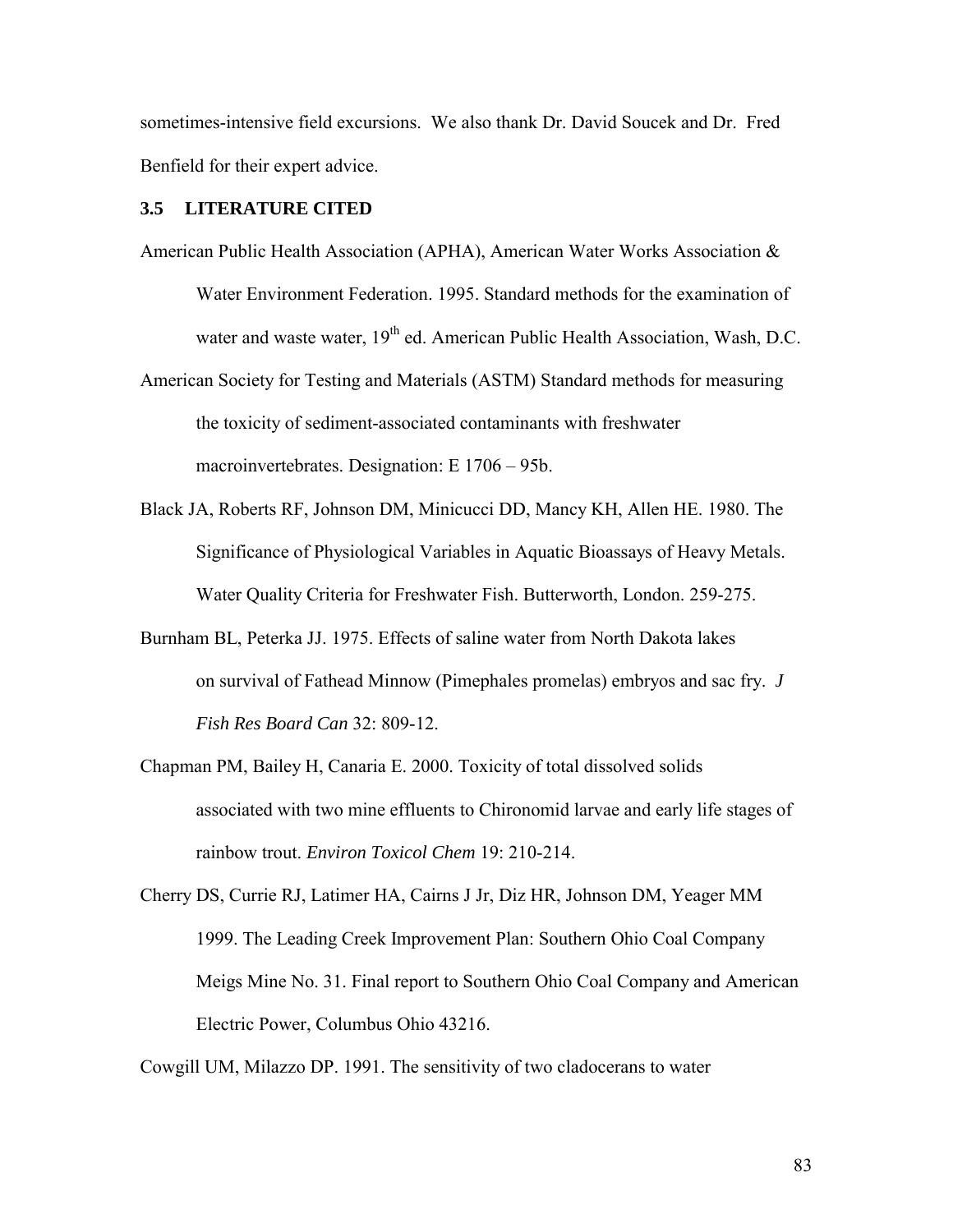Quality variables: salinity <467 mg NaCl/L and hardness <200 mg CaCO<sub>3</sub>/L. *Arch Environ Contam Toxicol* 21: 218-223.

- Currie RJ. 1999. Identification of ecosystem stressors in developing an enhancement plan for the Leading Creek Watershed, Meigs County, Ohio. Virginia Polytechnic Institute and State University, doctoral dissertation.
- Dickerson KK, Hubert WA, Berman HL. 1996. Toxicity assessment of water from lakes and wetlands receiving irrigation drain water. *Environ Toxicol Chem* 15: 1097- 1101.
- Goetsch PA, Palmer CG. 1996. Salinity tolerances of selected macroinvertebrates of the Sabie River, Kruger National Park, South Africa. Arch. *Environ Contam Toxicol* 32: 32-41.
- Goodfellow WL, Ausley LL, Burton DT, Denton DL, Dorn PB, Grothe DR, Heber MA, Norberg-King TJ, Rodgers JH Jr. 2000. Major ion toxicity in effluents: a review with permitting recommendations. *Environ Toxicol Chem*  19: 175-182.
- Grizzle, JM, Mauldin II AC, Young D, Henderson E. 1990. Effects of environmental calcium and sodium on postharvest survival of juvenile striped bass. *J Aquat Anim Health* 2: 104-108.
- Gulley DD. 1996. TOXSTAT<sup>®</sup>. Version 3.3. University of Wyoming Department of Zoology and Physiology, Laramie, WY.
- Hart BT, Bailey P, Edwards R, Hortle K, James K, McMahon A, Meredith C Swadling K. 1991. A review of the salt sensitivity of the Australian freshwater biota. *Hydrobiologia* 210: 105-144.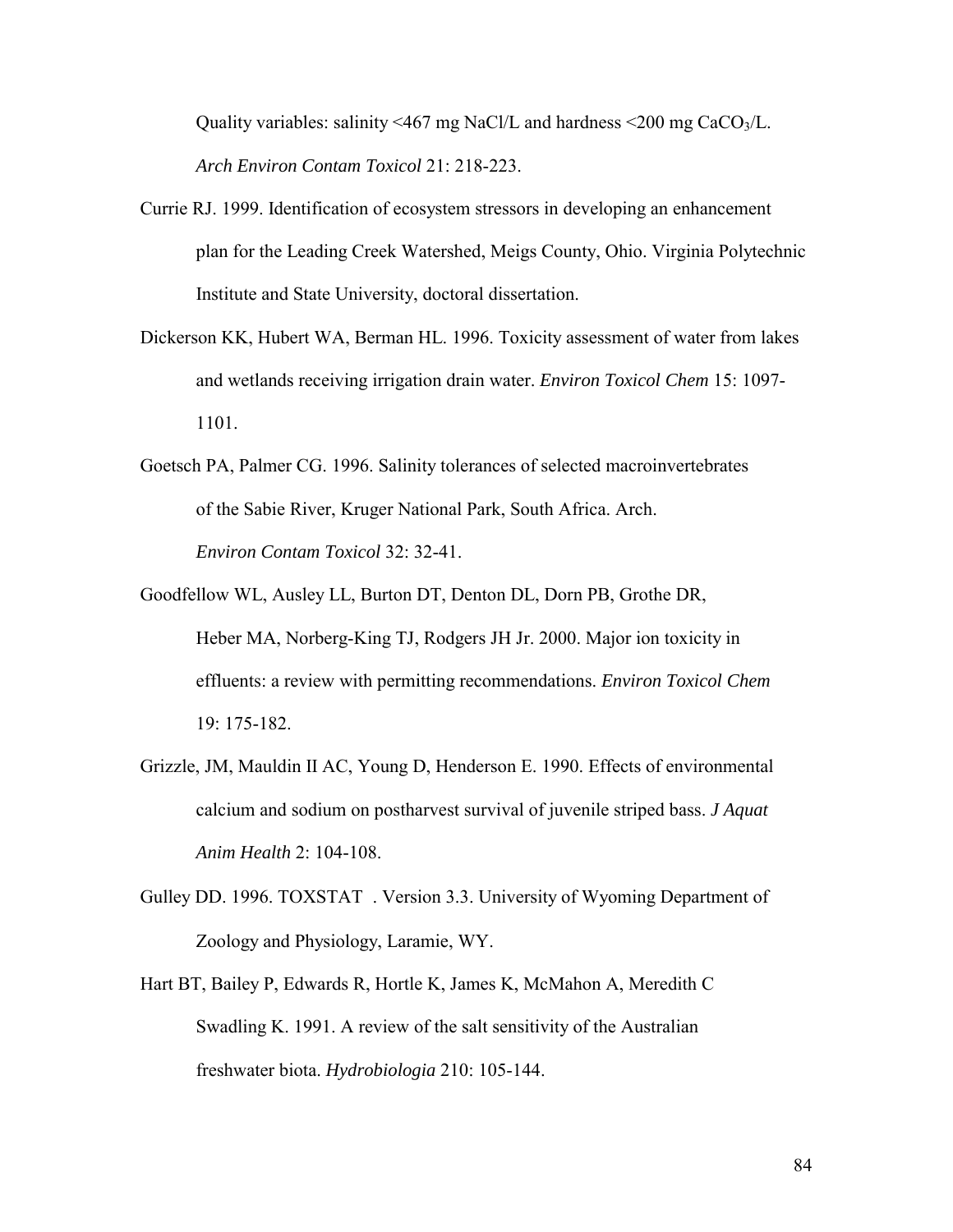- Ingersoll CG, Dwyer FJ, Burch SA, Nelson MK, Buckler DR, Hunn JB. 1992. The use of freshwater and saltwater animals to distinguish between the toxic effects of salinity and contaminants in irrigation drain water. *Environ Toxicol Chem* 11: 503-511.
- Jackson BP, Lasier PJ, Miller WP, Winger PW. 2000. Effects of calcium, magnesium, and sodium on alleviating cadmium toxicity to Hyalella azteca. *Bull Environ Contam Toxicol* 64: 279-286.
- Kennedy AJ, Cherry DS, Currie RJ. in press. Field and laboratory assessment of a coal ] processing effluent in the Leading Creek Watershed, Meigs Co., Ohio. *Arch Environ Contam Toxicol*: in press.
- Kennedy AJ, Cherry DS, Currie RJ. In review. Assessment of a coal-processing Effluent Impacted Lotic System Using an Ecologically Relevant Test Organism, Isonychia bicolor. *Environ Monit Assessment*: in review.
- Kleinmann RLP, Watzlaf GR. 1988. Should the effluent limits for manganese be modified? Paper presented at the Mine Drainage reclamation Conference sponsored by the American Society for Surface Mining and Reclamation and the U.S. Department of Interior, April 17-22, 1988, Pittsburgh, PA.
- Koel TM, Peterka JJ. 1995. Survival to hatching of fishes in sulfate-saline waters, Devils Lake, North Dakota. *Can J Fish Aquat Sci* 52: 464-469.

Latimer HA. 1999. An ecotoxicological evaluation of active coal mining, sedimentation and acid mine drainage in three tributaries of the Leading Creek Watershed, Meigs County, Ohio. Virginia Polytechnic Institute and State University, masters thesis.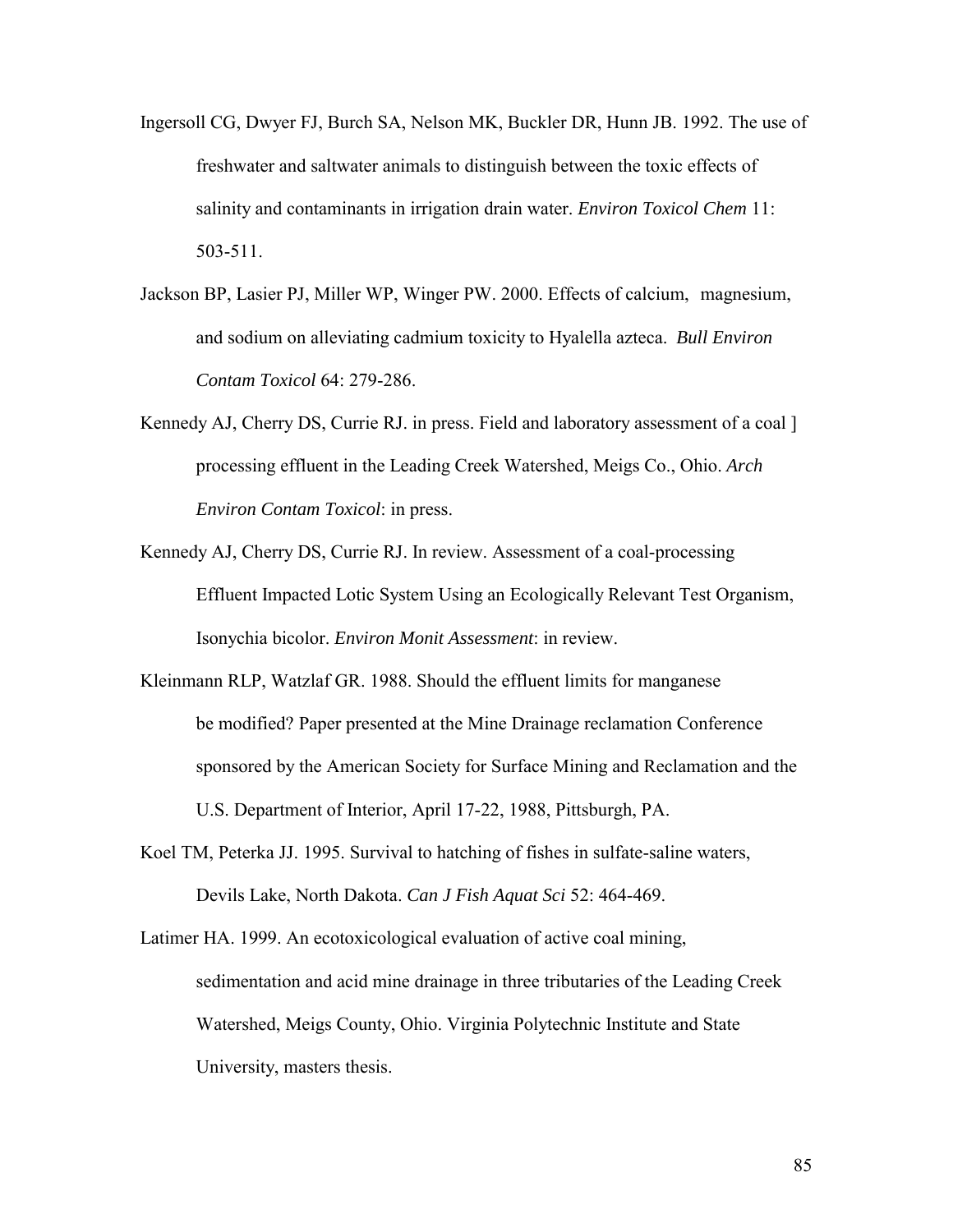- Leblanc GA, Surprenant DC. 1984. The influence of mineral salts on fecundity of the water flea (Daphnia magna) and the implications on toxicity testing of industrial wastewater. *Hydrobiologia* 108: 25-31.
- Masnado RG, Geis SW, Sonzogogni WC. 1995. Comparative acute toxicity of a synthetic mine effluent to Ceriodaphnia dubia, larval Fathead Minnow and the Freshwater mussel Anodonta imbecilis. *Environ Toxicol Chem* 14: 1913-1920.
- McWilliams PG, Potts WTW. 1978. The effects of pH and calcium concentrations on gill potentials in the brown trout, Salmo trutta. *J Comp Physiol* 126B: 277-286.
- McWilliams PG. 1983. An investigation of the loss of bound calcium from the gills of the brown trout, Salmo trutta, in acid media. *Comp Biochem Physiol* 74A: 107- 116.
- Meyer JS, Sanchez DA, Brookman JA, McWhorter DB, Bergman HL. 1985. Chemistry and aquatic toxicity of raw oil shale leachates from Piceance Basin, Colorado. *Environ Toxicol Chem* 4: 559-572.
- Mount DR, Gulley DD, Hockett JR, Garrison TD, Evans JM. 1997. Statistical models to predict the toxicity of major ions to Ceriodaphnia dubia, Daphnia magna and Pimephales promelas (Fathead Minnows). *Environ Toxicol Chem* 16: 2009-2019.
- Ohio Environmental Protection Agency. 1989. Biological criteria for the protection of aquatic life: Volume III. Standardized biological field sampling and laboratory methods for assessing fish and macroinvertebrate communities. Ohio Environmental Protection Agency, Columbus, Ohio, USA (revision of 1987 reference).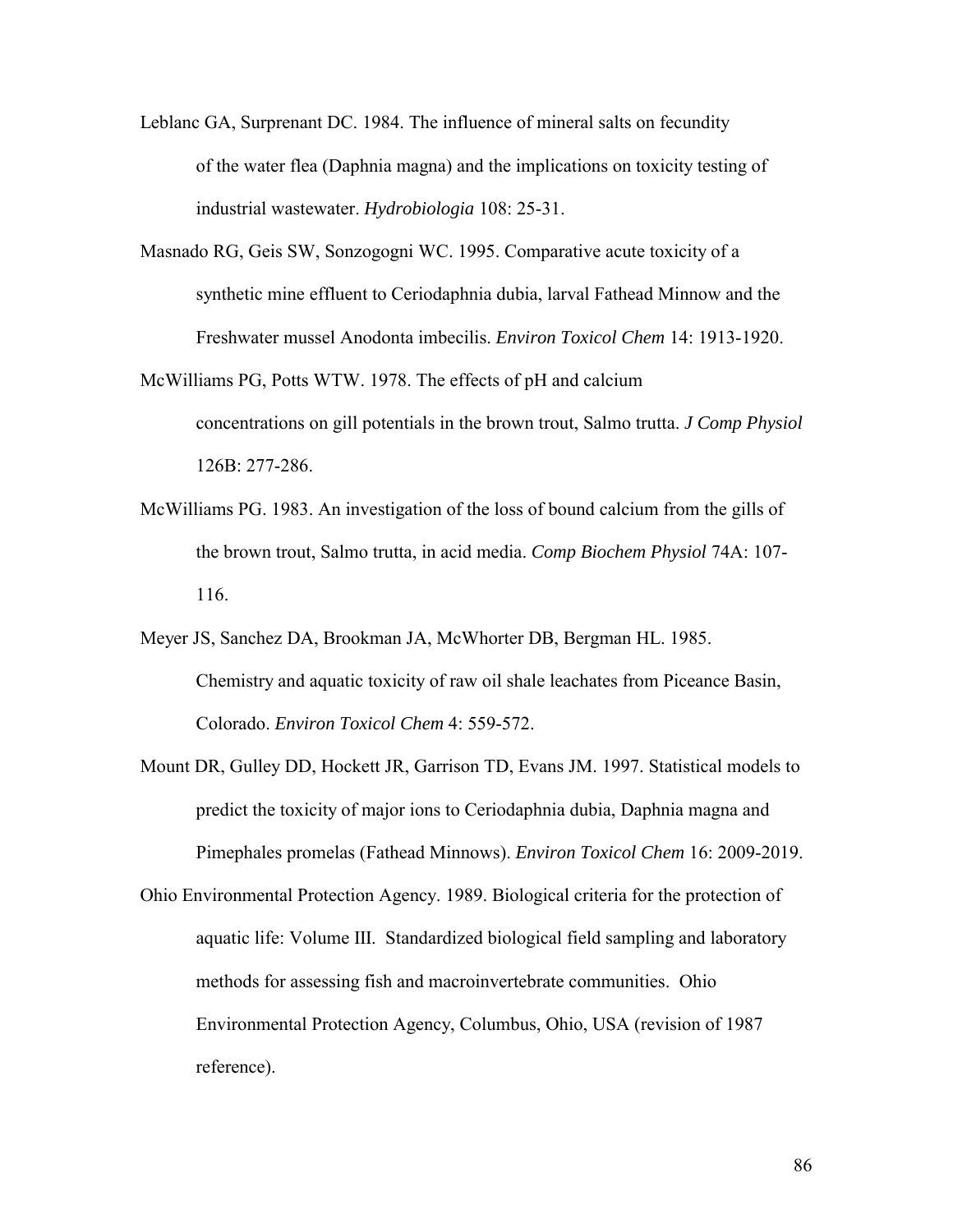- Pic P, Maetz J. 1981. Role of external calcium in sodium and chloride transport in the gills of seawater-adapted Mugil capito. *J Comp Physiol* 141: 511-521.
- Potts WTW, Fleming WR. 1970. The effects of prolactin and divalent ions on the permeability to water of Fundulus kansae. *J Exp Biol* 53: 317-327.
- Sall J, Lehman A. 1996. JMP start statistics. SAS Institute. Duxbury Press, Belmont, CA.
- Skousen J, Sextone A, Ziemkiewicz P. 2000. Acid mine drainage control and treatment. p. 131-168, In: R.I. Barnhisel, R.G. Darmody, and W.L. Daniels (eds). Reclamation of Drastically Disturbed Lands. American Society of Agronomy. Madison, WI. Monograph No. 41. 1082 pp.
- Suter II GW, Norton SB, Cormier SM. 2002. A methodology for inferring the causes of observed impairments in aquatic systems. *Environ Toxicol Chem* 21: 1101-1111.
- Tietge JE, Hockett JR, Evans JM. 1997. Major ion toxicity of six produced waters to three freshwater species: application of ion toxicity models and TIE procedures. Environ Toxicol Chem 16: 2002-2008.
- US EPA. 1993. Methods for measuring the acute toxicity of effluents and receiving waters to freshwater and marine organisms,  $4<sup>th</sup>$  ed. Washington D.C. EPA/600/4-90/027F, Cincinnati, OH.
- US EPA. 1994. Short-term methods for estimating the chronic toxicity of effluents and receiving water to freshwater organisms, 3<sup>rd</sup> ed. Washington D.C. EPA-600-4-91-002, Cincinnati, OH.

US EPA. 1999. National Recommended water quality criteria-correction. EPA-822-Z-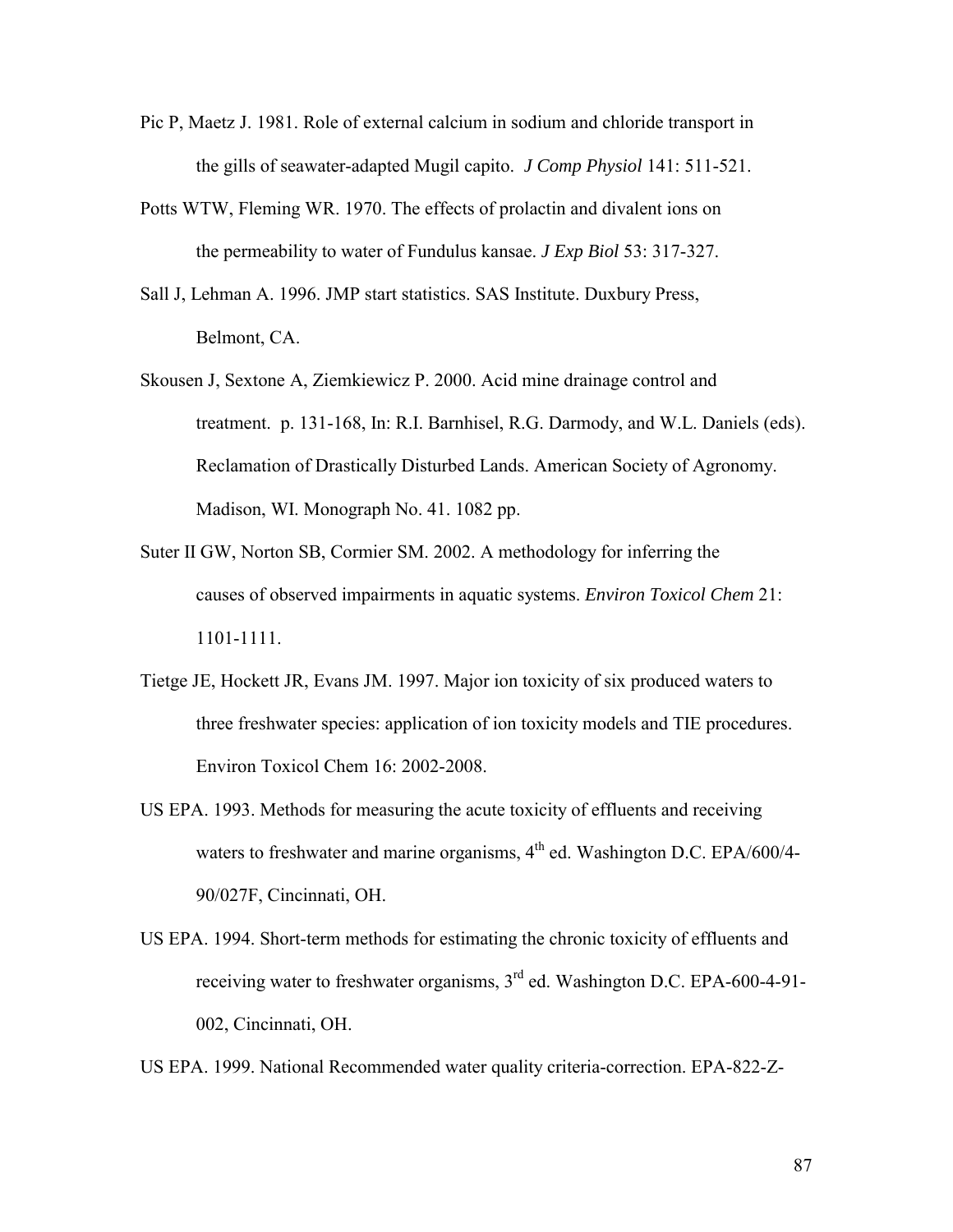99-001. Office of Water, Washington, D.C.

- US EPA. 2000. Stressor identification guidance document. Office of Water, Washington, D.C. 20460. EPA-822-B-00-025.
- Zipper CE. 2000. Coal mine reclamation, acid mine drainage and the Clean Water Act. p. 169-191, in: R. Barnhisel, W. Daniels and R. Darmody (eds). Reclamation of Drastically Disturbed Lands. American Society of Agronomy. Madison WI. Monograph 41.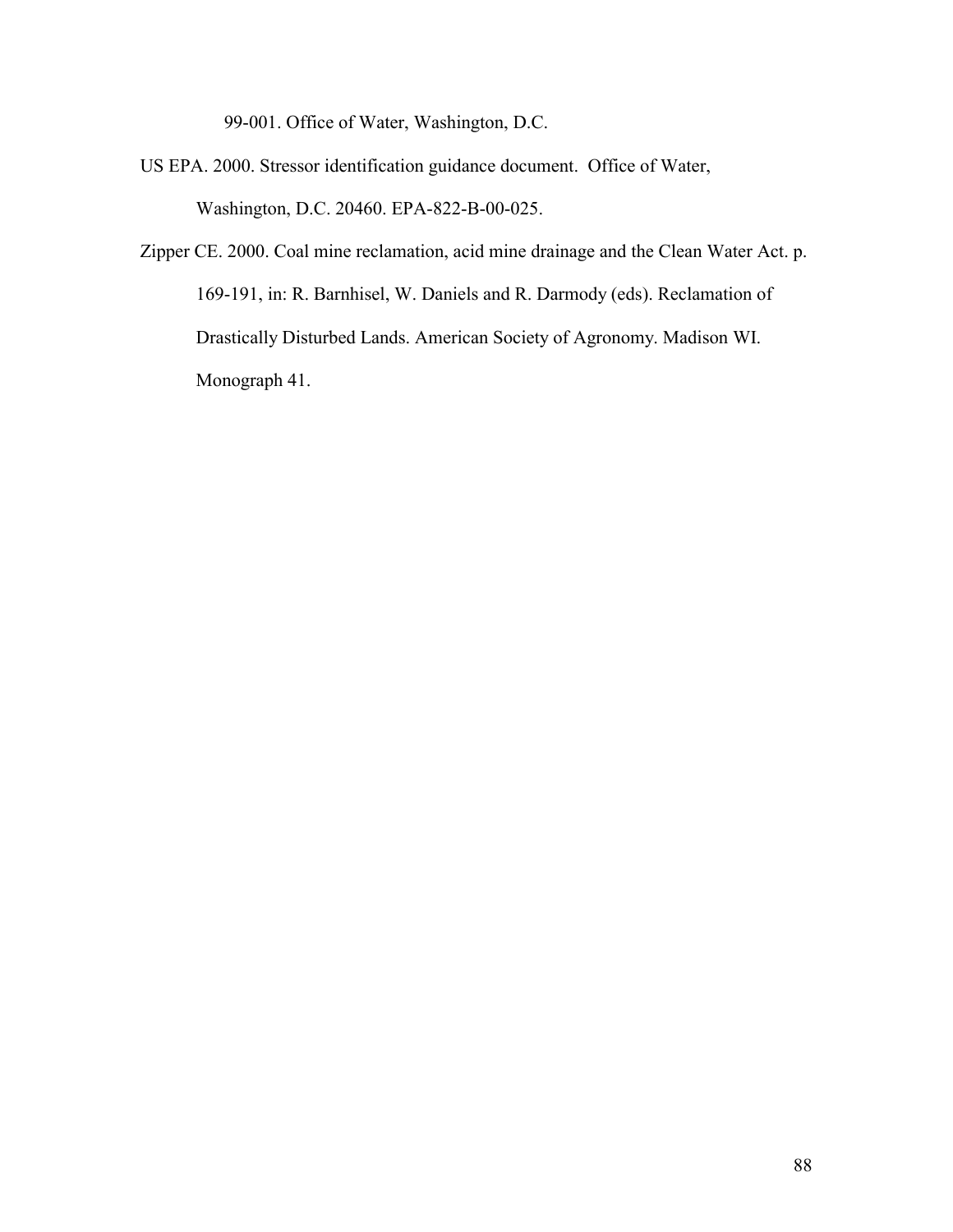**Table 3.1:** Causal considerations for strength of evidence analysis from EPA 822-B-00- 025 applied to the Leading Creek Watershed.

| <b>CAUSALITY</b>                     | <b>GENERAL</b>              | <b>LEADING CREEK</b>             |
|--------------------------------------|-----------------------------|----------------------------------|
| <b>CONSIDERATION</b>                 | <b>DESCRIPTION</b>          | PROJECT APPLICATION              |
|                                      | Adverse impact observed     | Mayflies observed upstream of    |
| <b>Spatial co-occurrence</b>         | downstream but not          | mine effluent but absent         |
|                                      | upstream of stressor?       | downstream (Fig. 3.5)            |
| <b>Temporality</b>                   | Did the cause precede the   | History of the Leading Creek     |
|                                      | effects?                    | Watershed (Cherry et al., 1999)  |
|                                      | Does the effect increase    | Fig. 3.3 & 3.5; Table 3.3        |
| <b>Biological gradient</b>           | with increasing             | (regression analysis)            |
|                                      | exposure?                   |                                  |
| <b>Complete exposure</b>             | Can stressor be traced      | Benthic macroinvertebrate        |
| pathway                              | from source to receptor?    | surveys, Corbicula tests         |
|                                      | Does the impact occur in    | Similar salt toxicity results    |
| <b>Consistency of</b><br>association | different places and        | found: Mount et al. (1997),      |
|                                      | times?                      | Goodfellow et al. (2000)         |
|                                      | How is the impact           |                                  |
|                                      | influenced by               | Toxicity testing using C. dubia  |
| <b>Experiment</b>                    | manipulation of the         | in altered testing media (Tables |
|                                      | medium in the               | 3.2, 3.4 & 3.5                   |
|                                      | laboratory?                 |                                  |
|                                      | To what degree is cause     |                                  |
|                                      | & effect relationship       | Stressor-response provided by    |
| <b>Plausibility</b>                  | expected? Is mechanism      | laboratory toxicity testing;     |
|                                      | & stressor response         | mechanism of toxicity is         |
|                                      | plausible?                  | desiccation                      |
|                                      | Is the given case similar   |                                  |
| <b>Analogy</b>                       | to the cause and effect of  | Radford & Graveland (1978),      |
|                                      | well-established cases?     | Mount et al. (1997)              |
|                                      | Is the proposed cause the   |                                  |
| <b>Specificity</b>                   | only cause of the effect in | See flow chart (Fig. 3.2)        |
|                                      | question?                   |                                  |
|                                      | Is magnitude of cause       | Correlation between              |
| <b>Predictive performance</b>        | predictive of effect        | conductivity levels & biotic     |
|                                      | severity                    | impairment (Table 3.3)           |
|                                      | Is hypothesized             |                                  |
|                                      | relationship between        |                                  |
| <b>Consistency of evidence</b>       | cause & effect consistent   | Kennedy <i>et al.</i> (in press) |
|                                      | with evidence?              |                                  |
|                                      | Can model explain           |                                  |
| <b>Coherence of evidence</b>         | inconsistencies along       | Linear regression models         |
|                                      | between cause & effect?     | (this study)                     |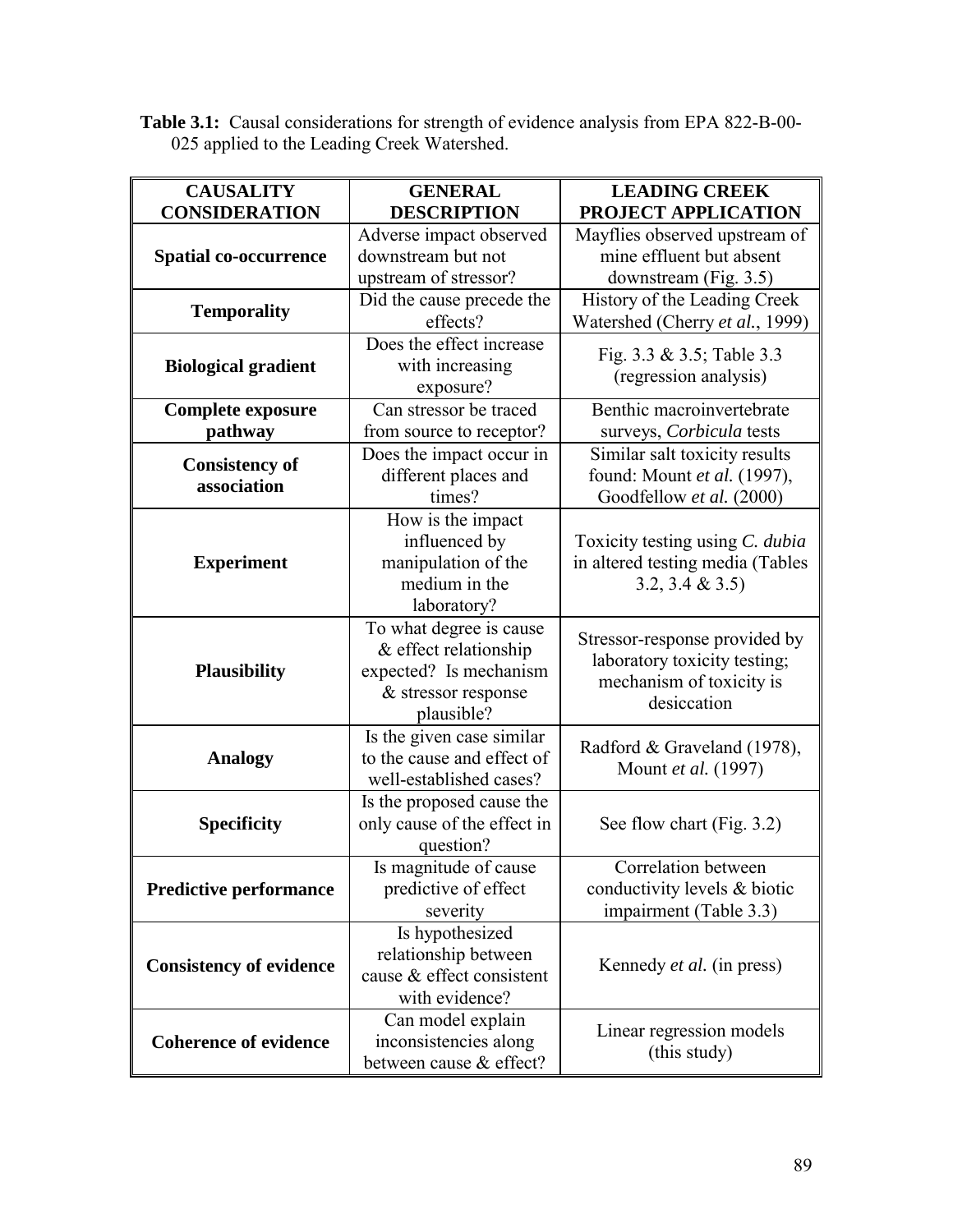**Table 3.2:** Matrices and associated hardness series and specific conductivity (SC) levels used in the hardness study to generate the  $Na<sub>2</sub>SO<sub>4</sub>$ -hardness model (a), and mean 48-h LC<sub>50</sub> values for the mine effluent, simulated effluent and mock solutions, with 95% confidence intervals provided in parentheses, and the predicted LC<sub>50</sub> generated by the Na<sub>2</sub>SO<sub>4</sub>-hardness model. (a)

|              |                                                |                 |                 |                 |             |                 | <b>Hardness Series</b> |                 |                 |                 |                 |
|--------------|------------------------------------------------|-----------------|-----------------|-----------------|-------------|-----------------|------------------------|-----------------|-----------------|-----------------|-----------------|
|              |                                                | A               | $\bf{B}$        | $\mathsf{C}$    | D           | E               | F                      | G               | H               |                 |                 |
| Ī<br>Matrix  | Hardness<br>(mg/L)                             | 83              | 110             | 140             | 206         | 318             | 506                    | 600             | 688             | 752             | 834             |
|              | <b>SC</b><br>$(\mu S/cm)$                      | 8813            | 8890            | 8900            | 8880        | 8920            | 8860                   | 8950            | 8980            | 8930            | 8880            |
|              | $LC_{50}$                                      | 4776            | 5760            | 6047            | 6190        | 6159            | 6829                   | 7256            | 7527            | 7339            | 7535            |
|              | $(\mu S/cm)$                                   | $(4668 - 4887)$ | $(5463 - 6073)$ | $(5844 - 6258)$ | (No limits) | $(6011 - 6310)$ | $(6416 - 7269)$        | $(6610-7964)$   | $(7083 - 7998)$ | $(6983 - 7715)$ | $(7208 - 7876)$ |
| Matrix $\Pi$ | Hardness<br>(mg/L)                             | 88              | 116             | 148             | 210         | 330             | 516                    | 630             | 702             | 748             | 824             |
|              | <b>SC</b><br>$(\mu S/cm)$                      | 8120            | 8170            | 8130            | 8240        | 8380            | 8550                   | 8620            | 8730            | 8690            | 8770            |
|              | $LC_{50}$                                      | 4569            | 5636            | 5606            | 5828        | 6265            | 6728                   | 7311            | 7095            | 7831            | 7504            |
|              | $(\mu S/cm)$                                   | $(4351 - 4797)$ | (No Limits)     | $(5410 - 5810)$ | (5457-6224) | $(5857 - 6701)$ | $(6319 - 7163)$        | $(6989 - 7649)$ | (6644-7576)     | $(7603 - 8066)$ | $(7026 - 8015)$ |
|              | Nominal<br>$Ca^{2+}$ :Na <sup>+</sup><br>Ratio | 0.010           | 0.014           | 0.016           | 0.020       | 0.026           | 0.035                  | 0.040           | 0.044           | 0.046           | 0.050           |

# (b)

| Medium             | n | Mean Hardness | Mean $LC_{50}$ ( $\mu$ S/cm) |                                       |  |
|--------------------|---|---------------|------------------------------|---------------------------------------|--|
|                    |   | (mg/L)        | Actual                       | Na <sub>2</sub> SO <sub>4</sub> Model |  |
| Mine effluent      |   | $776 \pm 23$  | 6713<br>$(6441 - 6933)$      | 7443                                  |  |
| Simulated Effluent |   | $835 \pm 13$  | 7109<br>$(6721 - 7805)$      | 7523                                  |  |
|                    |   | $185 \pm 1$   | 5784<br>$(5350 - 6096)$      | 5882                                  |  |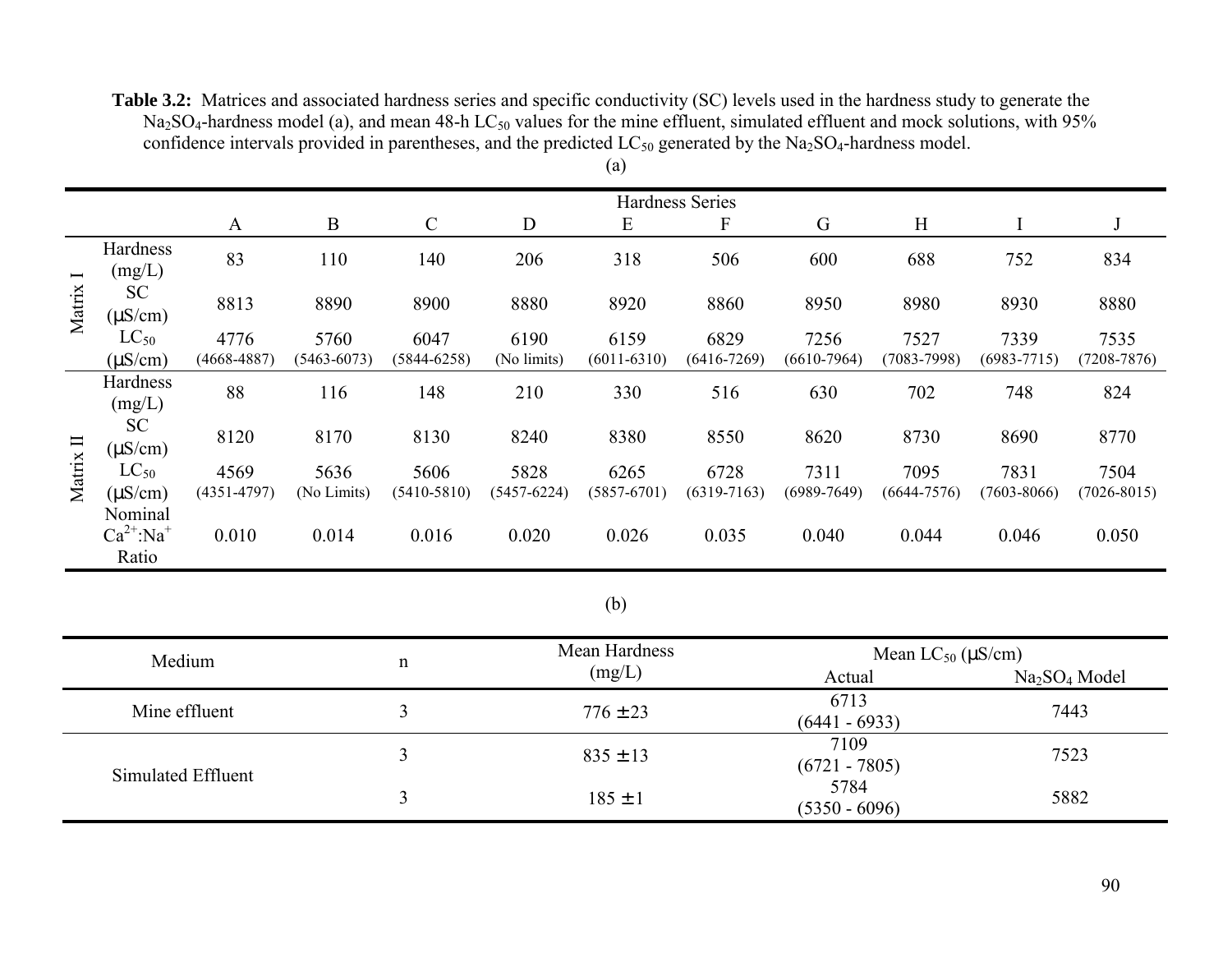**Table 3.3:** Physiochemical parameters for Leading Creek Watershed sites and the Spearman correlation (r) between these parameters and metrics of biotic impairment from Kennedy *et al.* (in press). Bold r-values represent relationships significant at the  $\alpha \le 0.05$ level.

|                                                                     | Mean            |                 |                 | Habitat                   |            |        |                 | Sediment    |                 |           | Flow      |  |
|---------------------------------------------------------------------|-----------------|-----------------|-----------------|---------------------------|------------|--------|-----------------|-------------|-----------------|-----------|-----------|--|
| Site                                                                |                 | Conductivity    | DO <sub>2</sub> | Temp                      |            |        | Depth           |             | Daphnia         | Current   | Discharge |  |
|                                                                     | $(\mu S/cm)$    |                 | (mg/L)          | $({}^{\circ}C)$           | <b>RBP</b> | QHEI   | (m)             |             |                 | Velocity  | (MGD)     |  |
|                                                                     | 2000            | 2001            |                 |                           |            |        |                 | Survival    | Fecundity       | (m/s)     |           |  |
| LCRS1                                                               | $553 \pm 150$   | $417 \pm 99$    | $6.9 \pm 1.0$   | $20.8 \pm 4.9$            | 108        | 72     | $0.10 \pm 0.03$ | $100 \pm 0$ | $20.3 \pm 11.4$ | 0.11      | 0.600     |  |
| OR <sub>1</sub>                                                     | $4745 \pm 559$  | $2676 \pm 1572$ | $9.0 \pm 1.0$   | $21.6 \pm 4.9$            | 78         | 54     | $0.07 \pm 0.01$ | $50 \pm 58$ | $18.3 \pm 11.4$ | 0.33      | 1.257     |  |
| LCS4                                                                | $1200 \pm 594$  | $600 \pm 246$   | $7.0 \pm 1.1$   | $21.8 \pm 4.4$            | 54         | 81     | $0.12 \pm 0.06$ | $63 \pm 52$ | $21.9 \pm 5.9$  | 0.05      | 5.273     |  |
| LCRS2                                                               | $800 \pm 250$   | $406 \pm 85$    | $6.5 \pm 0.8$   | $20.5 \pm 3.9$            | 71         | 50     | $0.07 \pm 0.02$ | $88 \pm 35$ | $22.3 \pm 6.8$  | 0.42      | 11.359    |  |
| LCRS3                                                               | $777 \pm 244$   | $381 \pm 113$   | $6.0 \pm 1.5$   | $20.9 \pm 3.3$            | 87         | 64     | $0.07 \pm 0.01$ | $88 \pm 35$ | $18.9 \pm 11.6$ | 0.33      | 11.032    |  |
| LPR1                                                                | n/a             | $399 \pm 72$    | $7.1 \pm 3.1$   | $20.9 \pm 4.4$            | 123        | 81     | $0.20 \pm 0.06$ | $100 \pm 0$ | $19.4 \pm 3.5$  | 0.00      | 0.022     |  |
| PR <sub>1</sub>                                                     | n/a             | $457 \pm 172$   | $6.3 \pm 3.5$   | $21.1 \pm 3.7$            | 103        | 74     | n/a             | $88 \pm 35$ | $17.9 \pm 4.7$  | 0.09      | 0.124     |  |
| PR <sub>2</sub>                                                     | $3433 \pm 260$  | $1890 \pm 1080$ | $11.9 \pm 1.1$  | $24.0 \pm 3.5$            | 110        | 71     | $0.06 \pm 0.01$ | $88 \pm 35$ | $20.6 \pm 6.7$  | 0.06      | 0.329     |  |
| PR <sub>3</sub>                                                     | $8547 \pm 235$  | $7803 \pm 115$  | $7.7 \pm 0.9$   | $25.2 \pm 3.8$            | 113        | 60     | $0.06 \pm 0.02$ | $100 \pm 0$ | $20.3 \pm 4.3$  | 0.58      | 8.496     |  |
| PR4                                                                 | $8373 \pm 283$  | $7668 \pm 186$  | $8.0 \pm 0.7$   | $24.2 \pm 3.6$            | 103        | 69     | $0.08 \pm 0.01$ | $100 \pm 0$ | $22.0 \pm 3.7$  | 0.55      | 13.477    |  |
| PR <sub>5</sub>                                                     | $8243 \pm 369$  | $7665 \pm 361$  | $7.7 \pm 0.9$   | $23.1 \pm 3.3$            | 71         | 55     | $0.14 \pm 0.13$ | $88 \pm 35$ | $13.0 \pm 4.1$  | 0.62      | n/a       |  |
| LCS <sub>6</sub>                                                    | $7373 \pm 657$  | $4913 \pm 2415$ | $7.2 \pm 0.8$   | $22.7 \pm 4.0$            | 90         | 64     | $0.07 \pm 0.02$ | $88 \pm 35$ | $36.0 \pm 6.9$  | 0.35      | 16.410    |  |
| LCS7                                                                | $5367 \pm 3557$ | $4263 \pm 2405$ | $7.7 \pm 0.5$   | $22.6 \pm 3.8$            | 102        | 78     | $0.07 \pm 0.05$ | $86 \pm 38$ | $36.1 \pm 10.1$ | 0.28      | 18.302    |  |
| LCS9                                                                | $4560 \pm 2446$ | $4118 \pm 1721$ | $9.0 \pm 1.1$   | $22.6 \pm 3.8$            | 34         | 45     | $0.32 \pm 0.03$ | $86 \pm 38$ | $25.1 \pm 17.3$ | 0.24      | 24.178    |  |
| Metric                                                              |                 |                 |                 | <b>Linear Regressions</b> |            |        |                 |             |                 |           |           |  |
| Percent<br>$\mathbf{r}$                                             | $-0.9303$       | $-0.8315$       | $-0.2646$       | $-0.6217$                 | $-0.2134$  | 0.3794 | 0.1734          | $-0.0077$   | $-0.3088$       | $-0.8139$ | $-0.7869$ |  |
| Mayflies $\ddagger$<br>$\mathbf{D}$                                 | < 0.0001        | 0.0002          | 0.3607          | 0.0176                    | 0.4639     | 0.1810 | 0.5710          | 0.9790      | 0.2827          | 0.0004    | 0.0014    |  |
| EPT-H<br>$\mathbf{r}$                                               | $-0.9129$       | $-0.8321$       | $-0.4493$       | $-0.7916$                 | 0.1546     | 0.5043 | 0.1888          | $-0.0714$   | $-0.2712$       | $-0.8102$ | $-0.6866$ |  |
| $Richard$ Richness <sup><math>\ddagger</math></sup><br>$\mathbf{D}$ | < 0.0001        | 0.0002          | 0.1070          | 0.0007                    | 0.5977     | 0.0659 | 0.5368          | 0.8085      | 0.3483          | 0.0004    | 0.0095    |  |
| Corbicula r                                                         | $-0.4813$       | $-0.6867$       | $-0.1629$       | $-0.5217$                 | $-0.2482$  | 0.2129 | $-0.1082$       | $-0.4612$   | $-0.1063$       | $-0.6468$ | $-0.3449$ |  |
| Growth <sup><math>\ddagger</math></sup><br>p                        | 0.1339          | 0.0136          | 0.6130          | 0.0819                    | 0.4367     | 0.5064 | 0.7378          | 0.1312      | 0.7424          | 0.0230    | 0.2989    |  |

‡ Data are from Kennedy *et al.* (in press)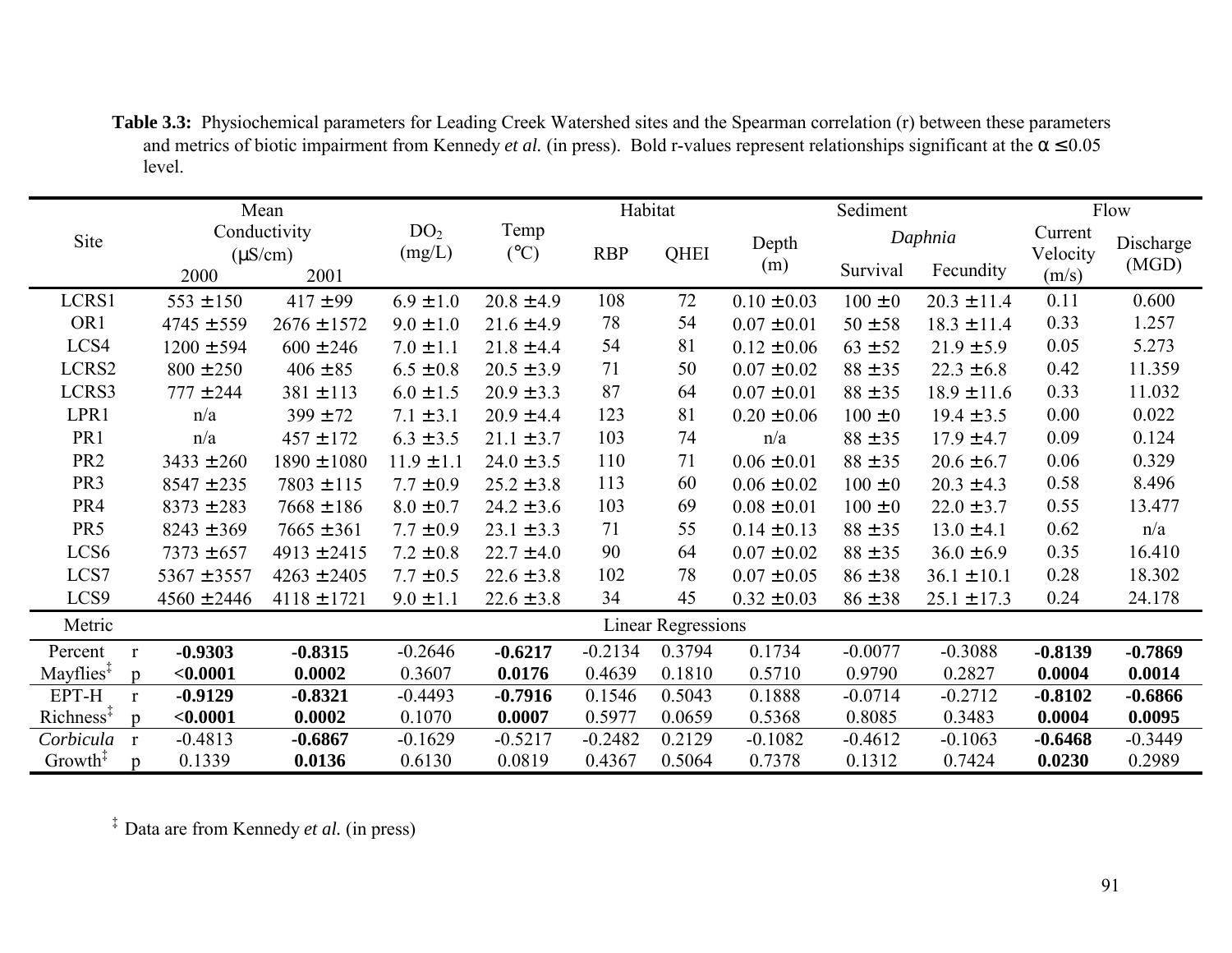| Parameter    |                 | Mine effluent | Simulated Effluent | Mock Solution I | Mock Solution II |
|--------------|-----------------|---------------|--------------------|-----------------|------------------|
| Conductivity |                 | 8750          | 8910               | 8920            | 7150             |
|              | <b>TDS</b>      | $~10-6468$    | ~1000              |                 | ~15279           |
|              | Hardness        | 770           | 820                | 810             | 88               |
|              | SO <sub>4</sub> | 3672          | 3343               | 4596            | 3268             |
|              | Na              | 1952          | 1901               | 2038            | ~1564            |
|              | Cl              | 792           | 868                | n/a             | n/a              |
|              | Ca<br>237.1     |               | 272.4              | 261.4           | n/a              |
| $\rm mg/L$   | Mg              | 53.70         | 44.67              | 43.13           | n/a              |
|              | K               | 25.08         | 29.11              | n/a             | n/a              |
|              | Fe              | 0.4394        | 0.2162             | n/a             | n/a              |
|              | Mn              | 0.4074        | 0.3626             | n/a             | n/a              |
|              | Al              | 0.2085        | 0.728              | n/a             | n/a              |
|              | Cu              | 0.0033        | 0.0110             | n/a             | n/a              |
|              | Zn              | 0.0045        | 0.0363             | n/a             | n/a              |

**Table 3.4:** Ion concentrations (a) and mean reproduction for 7-d *Ceriodaphnia* tests (b) for testing media. Each test was analyzed separately and boldface treatments with asterisks indicate a significant difference  $(\alpha < 0.05)$  from the control. (a)

(b)

| Mine effluent Test 1 |                              | Mine effluent Test 2 |                  | Simulated Effluent |                  | Mock Solution I |                  |
|----------------------|------------------------------|----------------------|------------------|--------------------|------------------|-----------------|------------------|
| Conductivity         | Conductivity<br>Mean<br>Mean |                      |                  | Conductivity       | Mean             | Conductivity    | Mean             |
| $(\mu S/cm)$         | Neonates                     | $(\mu S/cm)$         | <b>Neonates</b>  | $(\mu S/cm)$       | <b>Neonates</b>  | $(\mu S/cm)$    | <b>Neonates</b>  |
| $290 \pm 11$         | $34.1 \pm 9.6$               | $294 \pm 8$          | $40.4 \pm 9.3$   | $301 \pm 11$       | $33.2 \pm 12.8$  | $291 \pm 7$     | $35.9 \pm 4.8$   |
| $1780 \pm 40$        | $40.5 \pm 13.0$              |                      |                  |                    |                  | $1699 \pm 50$   | $37.4 \pm 4.6$   |
| $2300 \pm 38$        | $35.3 \pm 2.9$               | $2553 \pm 21$        | $33.6 \pm 11.0$  | $2597 \pm 31$      | $28.3 \pm 4.9$   | $2641 \pm 17$   | $32.2 \pm 3.5$   |
| $2910 \pm 40$        | $31.0 \pm 7.8$               |                      |                  |                    |                  |                 |                  |
|                      |                              | $3254 \pm 26$        | $29.6 \pm 7.5^*$ | $3331 \pm 19$      | $24.0 \pm 2.2^*$ | $3356 \pm 25$   | $26.7 \pm 3.4*$  |
| $3710 \pm 46$        | $22.3 \pm 4.8^*$             |                      |                  |                    |                  |                 |                  |
|                      |                              | $4146 \pm 35$        | $24.2 \pm 5.4^*$ | $4261 \pm 25$      | $17.5 \pm 5.1^*$ | $4269 \pm 60$   | $17.8 \pm 8.2^*$ |
| $4730 \pm 45$        | $5.5 \pm 4.9^*$              |                      |                  |                    |                  |                 |                  |
|                      |                              | $5304 \pm 44$        | $9.2 \pm 4.2^*$  | $5441 \pm 20$      | $7.8 \pm 3.8^*$  | $5450 \pm 29$   | $3.2 \pm 2.0^*$  |
| $6040 \pm 62$        | $0.3 \pm 0.7^*$              |                      |                  |                    |                  |                 |                  |
|                      |                              | $6767 \pm 32$        | $0.0 \pm 0.0*$   | $6974 \pm 24$      | $0.2 \pm 0.4^*$  | $6970 \pm 14$   | $0.0 \pm 0.0*$   |
| $7750 \pm 44$        | $0.0 \pm 0.0*$               |                      |                  | $8950 \pm 25$      | $0.0 \pm 0.0^*$  | 8880 $\pm 0$    | $0.0 \pm 0.0*$   |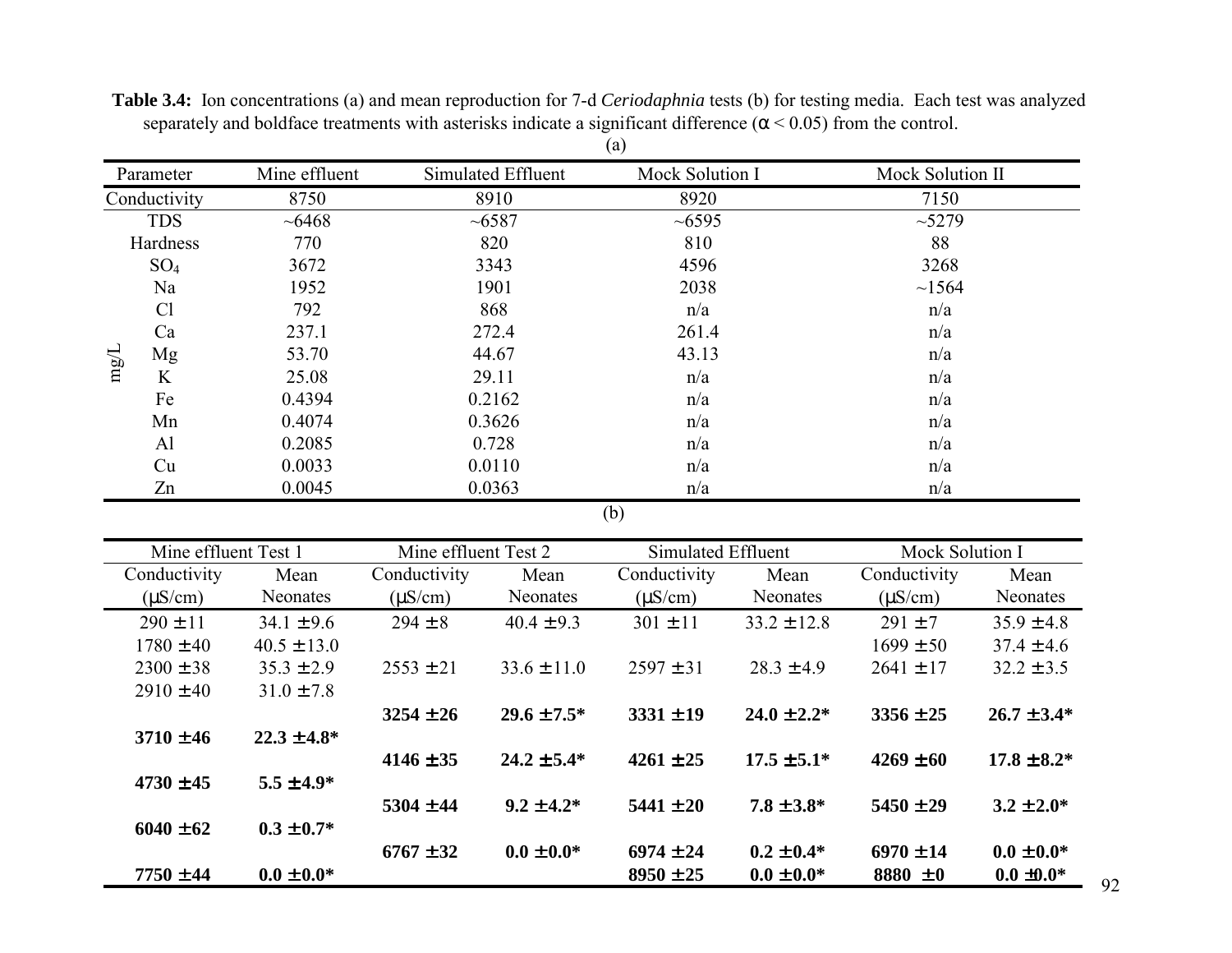

**Fig. 3.1.** Leading Creek Watershed study sites (not to scale).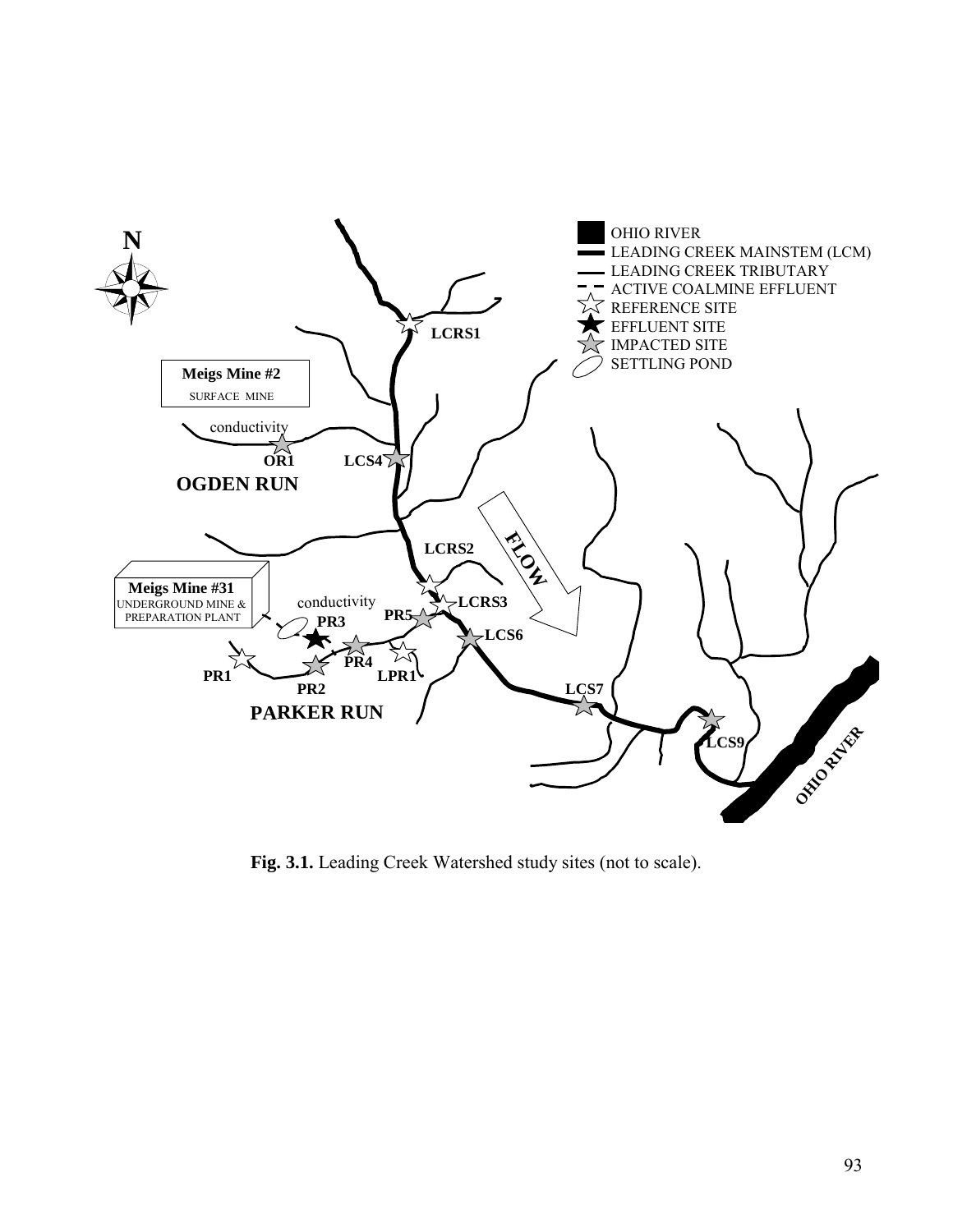

**Fig. 3.2.** Summary of potential stressors in the Leading Creek Watershed that confound establishment of a causal relationship between the observed biotic impairment and total dissolved solids (TDS) toxicity. Small arrows denote connections between potential causes of impairment (within the boxes), dashed arrows pointing to macroinvertebrate impairment indicate null hypotheses deemed as unlikely causal agents and the large solid arrow indicates the most plausible cause of impairment.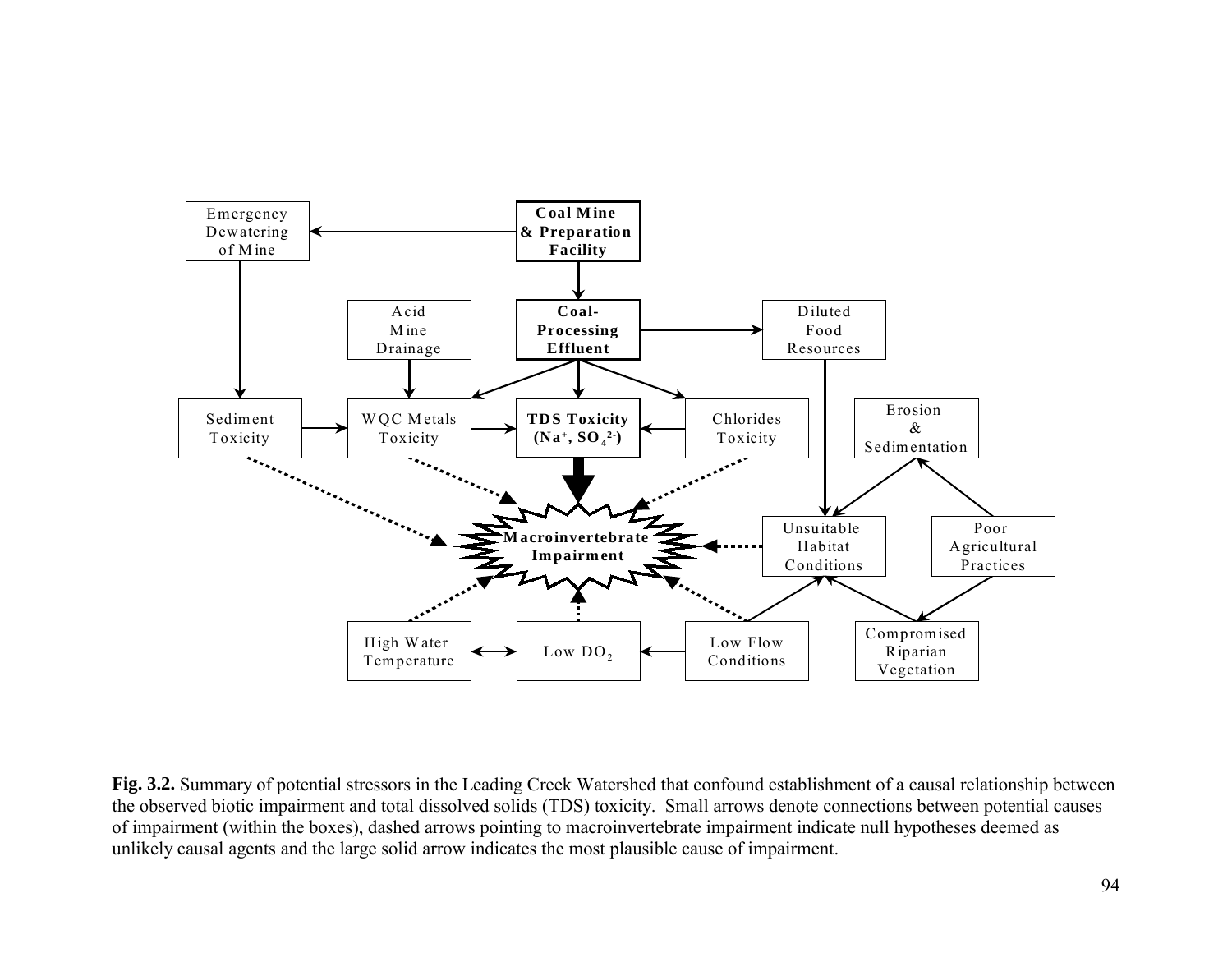

**Fig. 3.3.** Comparison between metrics of biotic impairment (columns) from Leading Creek Watershed sites and specific conductivity (line) for benthic macroinvertebrate surveys (a) and *in situ Corbicula fluminea* growth (b). Data are from Kennedy *et al.* (in press) and bars represent one standard deviation from the mean.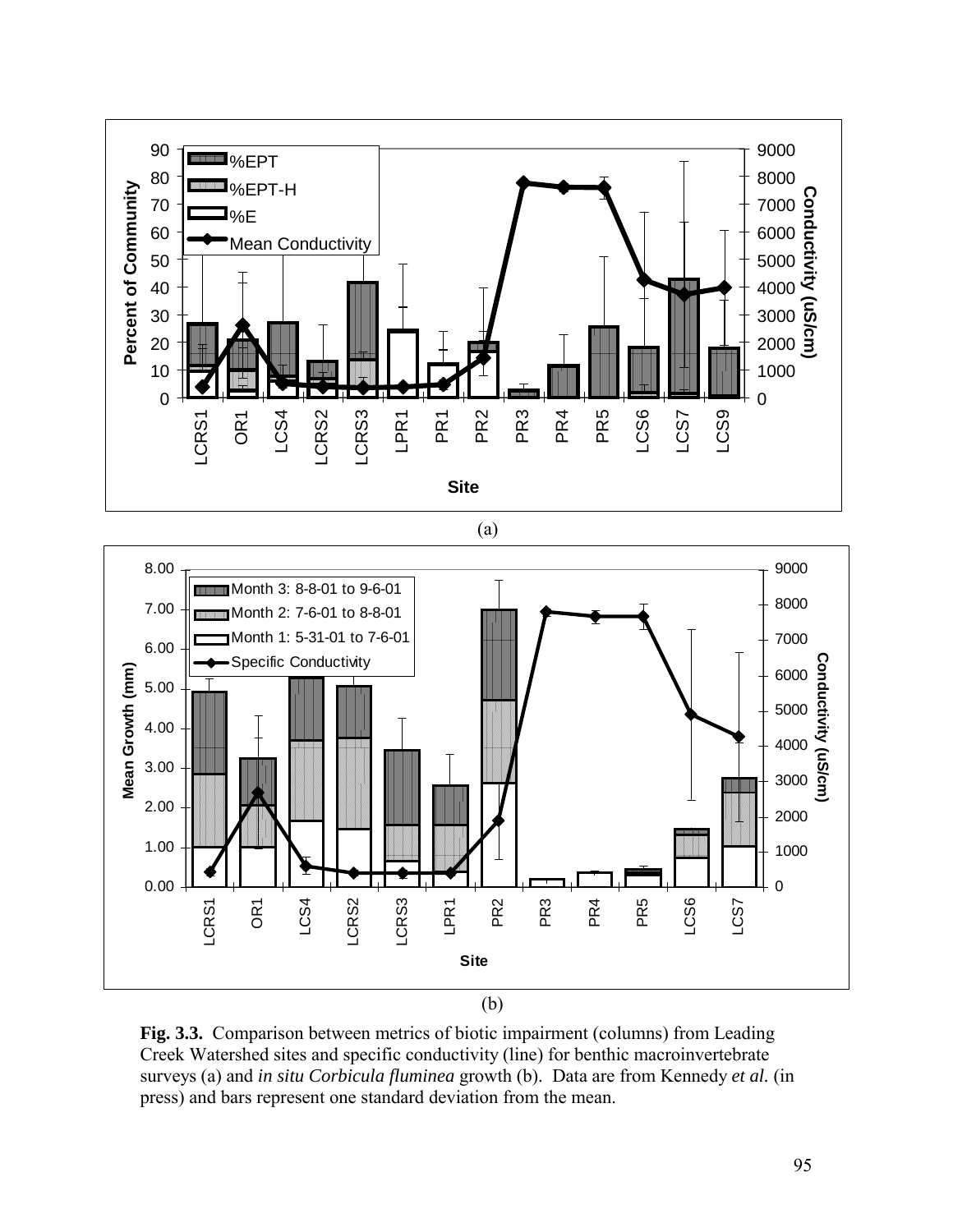

Fig. 3.4. Logarithmic correlation of water hardness and  $48$ -hour LC<sub>50</sub> values ( $\mu$ S/cm) for *Ceriodaphnia dubia*. Filled diamonds represent data points derived by solutions in a series of set water hardness and specific conductivity adjusted to  $\sim$ 8900  $\mu$ S/cm with Na2SO4 (Matrix I) while open squares represent data points derived using solutions of the same set hardness series but each with 6  $g/L$  Na<sub>2</sub>SO<sub>4</sub> (Matrix II).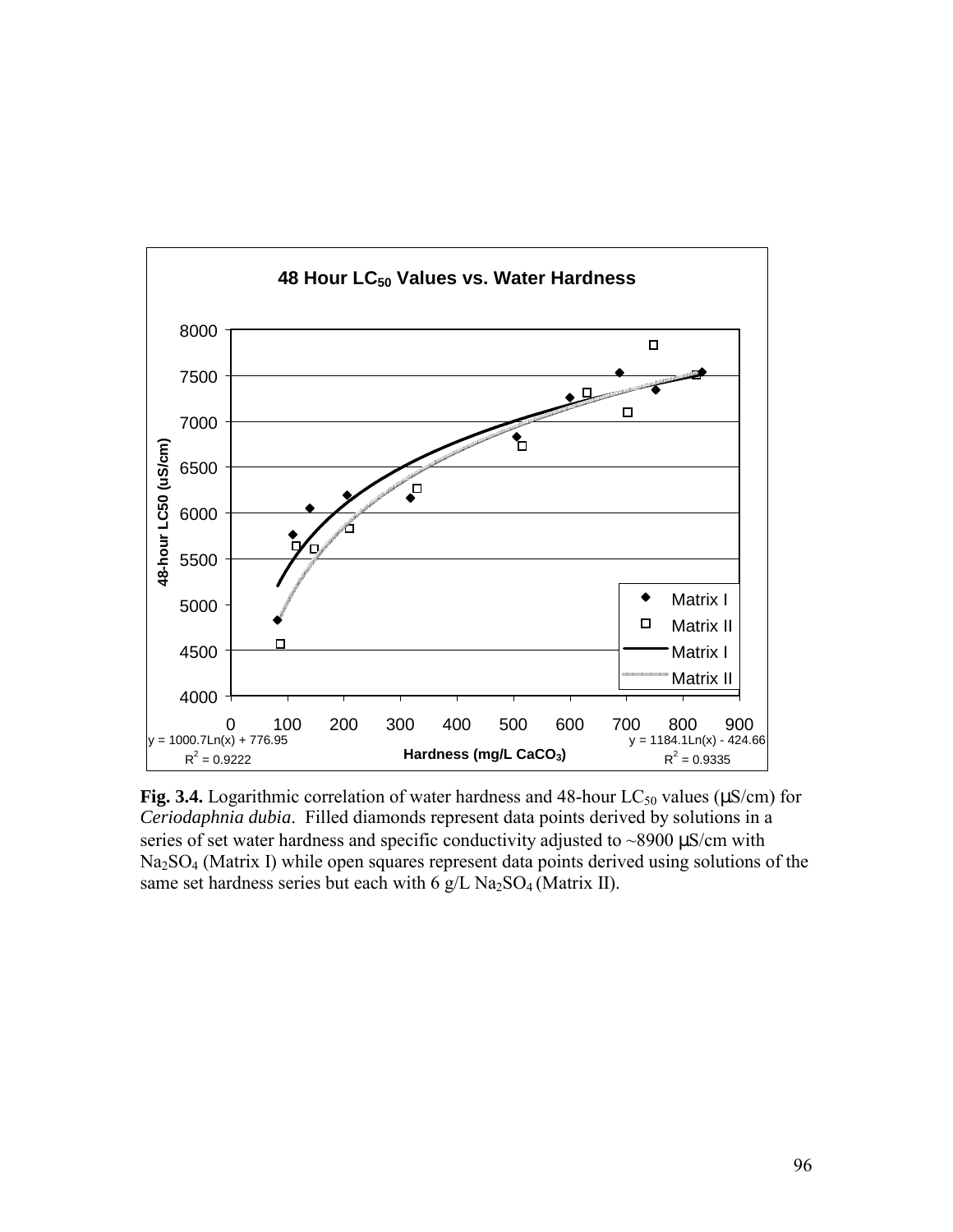**Fig. 3.5.** 7-d *Ceriodaphnia dubia* mean reproduction in the mine effluent, simulated effluent mock solution I and mock solution II. Equations for each linear regression are provided in the legend.

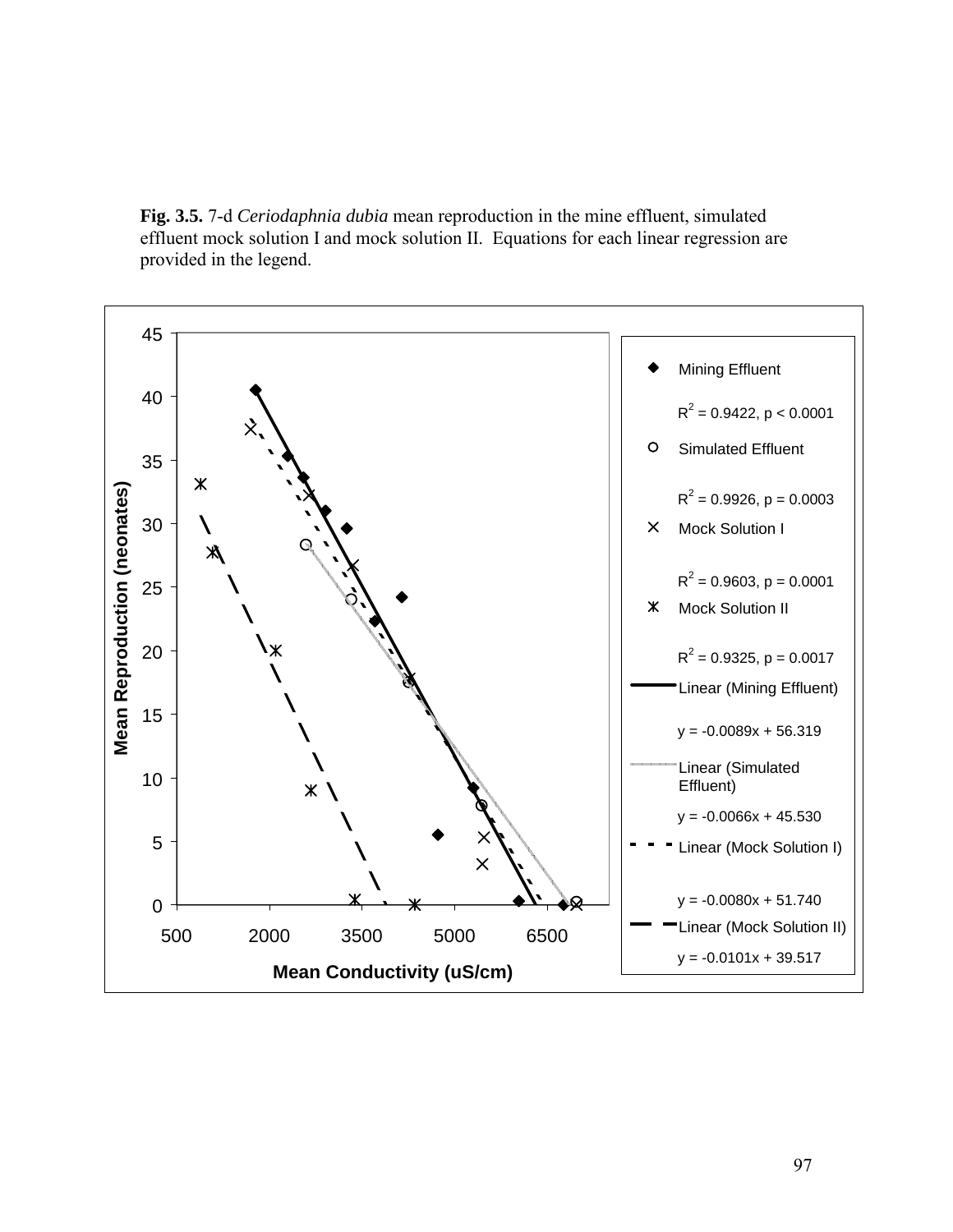**4 The Influence of Total Dissolved Solids on Aquatic Life**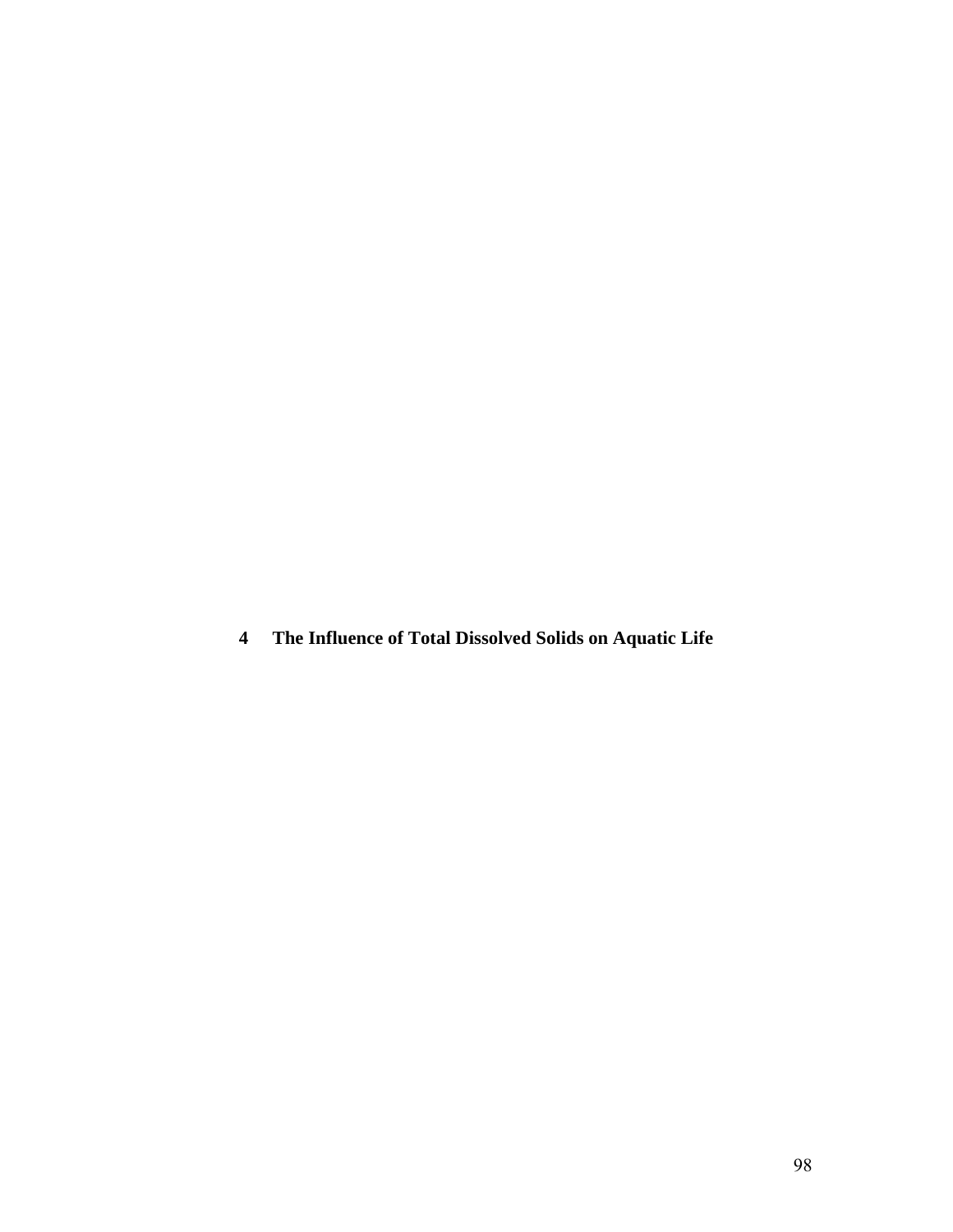**Abstract.** In recognition of the deficiency in relevant toxicity endpoint databases, this paper addresses potential toxicity to aquatic life caused by high total dissolved solids (TDS) in freshwater systems receiving treated industrial effluents. Using the toxicity of a treated discharge from an active coal-mining facility in southeastern Ohio and a literature review of other research addressing TDS toxicity from other sources, several conclusions were made in terms of TDS toxicity and factors that influence it. Permit guidelines for high TDS industrial discharges should take into consideration that site-specific ionic composition, water hardness and temperature are important determining factors for how toxic a particular discharge will be to aquatic fauna in the receiving system. In addition, some research has reported that testing with indigenous benthic macroinvertebrates not only provides enhanced ecological relevance, but also more protective endpoints than standardized testing. Although these implications are intriguing, further study should be conducted to gauge the applicability of such testing to industrial permit testing.

## **4.1 INDRODUCTION**

Ecotoxicological research has focused primarily on biotic impairment to aquatic fauna due to minutely toxic contaminants. However, concentrations of ordinarily benign ions, such sodium  $(Na^+)$  and sulfate  $(SO_4^2)$ , can reach levels in wastewater discharges that severely impair sensitive instream macroinvertebrates and laboratory test organisms (Kennedy *et al.*, in press; Kennedy et al, in review; Kennedy *et al.*, in prep). Nationally recommended water quality criteria (WQC) for the protection of aquatic life do not exist for  $\text{Na}^+\text{/SO}_4^2$  dominated total dissolved solids (TDS). The following discussion was intended to elaborate on the review of major ion toxicity in effluents by Goodfellow *et al.* (2000), which provided an extensive summary of ion imbalance research for marine and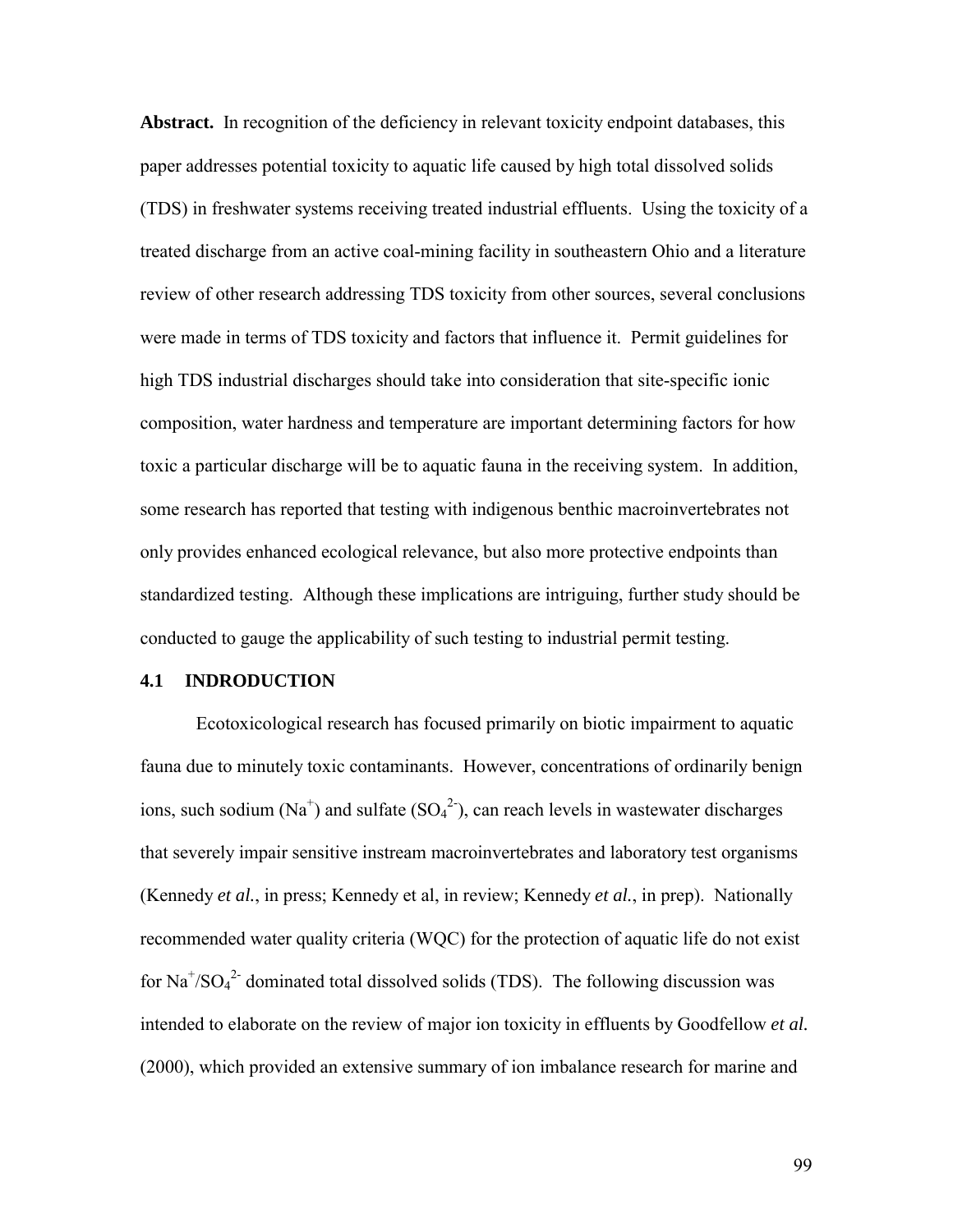freshwater systems, with both hypertonic and hypotonic industrial discharge considerations. While Goodfellow *et al.* (2000) discussed a multitude of sources that can cause TDS toxicity (e.g., textile operations, desalination facilities, groundwater remediation systems, pharmaceutical wastes) and methodologies that can be applied to assess such toxicity (e.g., TIEs, synthetic effluents), this paper focuses specifically on the effects of a high TDS discharges into freshwater systems, with integration of protective endpoints using similar testing media obtained in previous study.

 The majority of research on the ecological impacts of the coal-mining industry in the United States has focused on abandoned mined land (AML) and the associated acid mine drainage (AMD), low pH and metals concentrations; little attention has been allocated to the high TDS of treated mining discharges. Most studies that have discussed TDS toxicity were related to irrigation drainage water (Hart *et al.*, 1991; Ingersoll *et al.*, 1992; Dickerson *et al.*, 1996), inundation of seawater into freshwater systems (Williams and Williams, 1998; Chadwick *et al.*, 2000) or laboratory formulated salt solutions (Mount *et al.*, 1997). A large portion of this work was conducted in Australia, where salinity stress to aquatic fauna has been recognized and studied for a number of years (Hart *et al.*, 1991). Few studies have addressed the toxicity of active coal-mine effluents in terms of the resulting TDS toxicity (Tiegle *et al.*, 1997; Kennedy *et al.*, in press). With the exception of Chapman *et al.* (2000), no studies have clearly provided general safe standards for TDS concentrations and none have used a multiple species approach.

 The objective of this paper was to compare endpoints obtained for TDS toxicity, with considerable focus allocated to a treated coal-mine effluent. The implications brought forth by the studies reviewed in this paper define the urgency to set a maximum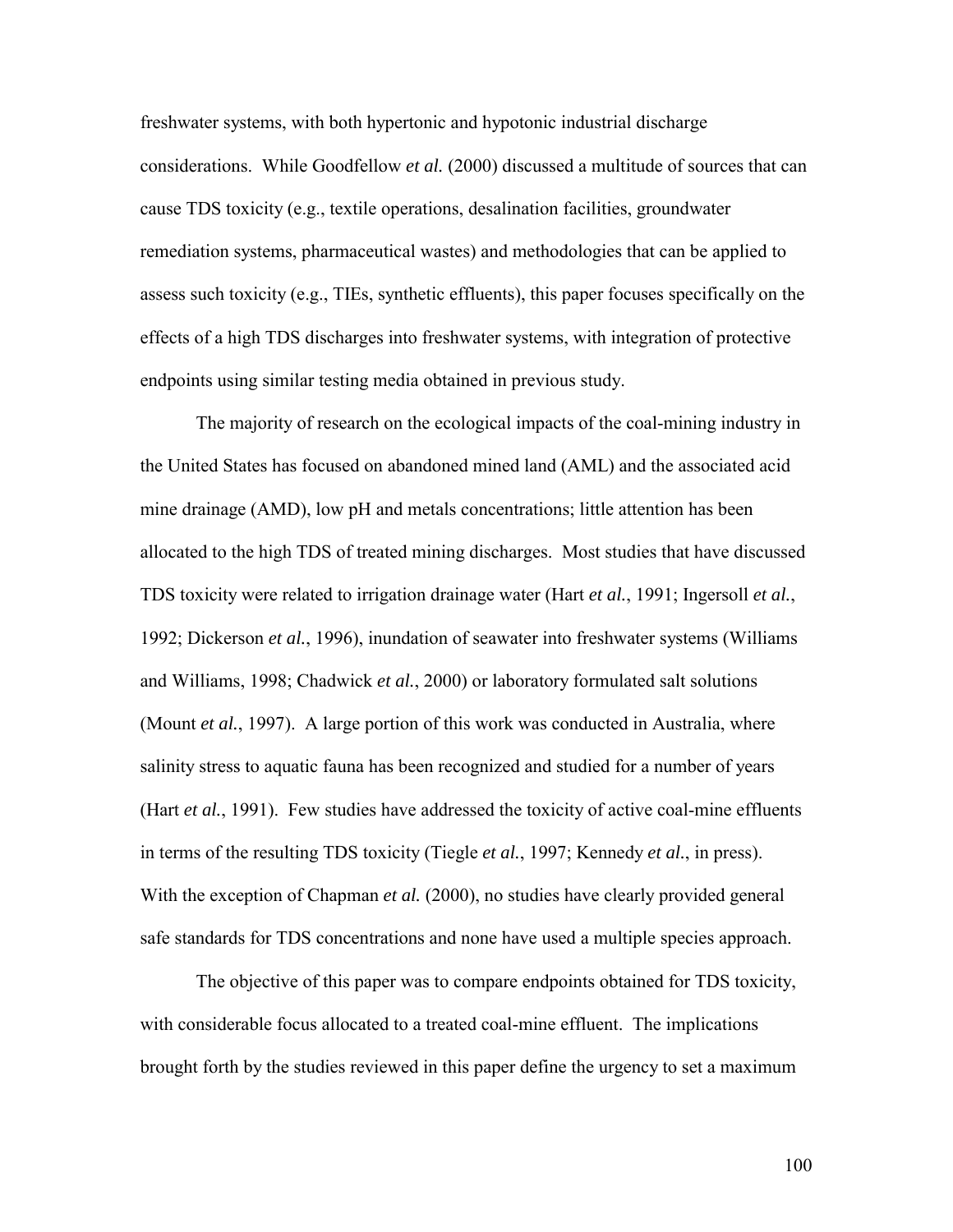universal standard for TDS. Although researchers concur that site-specific ionic composition alters the toxicity of aqueous solutions such that regulatory standards cannot be based solely on SC or TDS endpoints (Mount et al, 1997, Goestch and Palmer, 1997; Goodfellow *et al.*, 2000), Na<sup>+</sup> and  $SO_4^2$ <sup>-</sup> are among the most benign ions from a toxicity standpoint (Mount *et al.*, 1997), providing an opportunity to suggest an approximate maximum biotic threshold.

#### **4.2 BACKGROUND**

### 4.2.1 Source of TDS levels

Anthropogenic environmental impacts in the Leading Creek Watershed (LCW), Meigs County Ohio, have been studied by a number of researchers (Cherry *et al.* 1999, Currie 1999, Latimer 1999, Kennedy *et al.* in press). The coal seams in Meigs County are characterized by relatively high sulfur content (3.4%). Meigs County Mine #31, an underground coal-mine and preparation facility, discharges into Parker Run, a tributary of Leading Creek Mainstem (LCM), following treatment in a settling pond. Groundwater seeping into Mine #31 becomes acidified due the oxidation of reduced sulfur in the coal seam and associated rock strata. The resulting low pH mobilizes acid soluble metals (e.g., Al, Cu, Fe, Zn). These concentrations must be removed from the mine water prior to discharge to comply with the Clean Water Act effluent limitations. Consequently, the wastewater is treated with alkaline reagents (e.g., NaOH, CaO) to increase the pH, in some cases to  $\sim$ 9.5, until the Mn concentration of the wastewater is reduced below 2 mg/L (Zipper, 2000). Finally, the pH is decreased within acceptable WQC  $(6.5 - 9.0)$ . The result of this treatment is a circumneutral effluent discharge that is low in WQC metals but very high in TDS. These high TDS concentrations are elevated by cations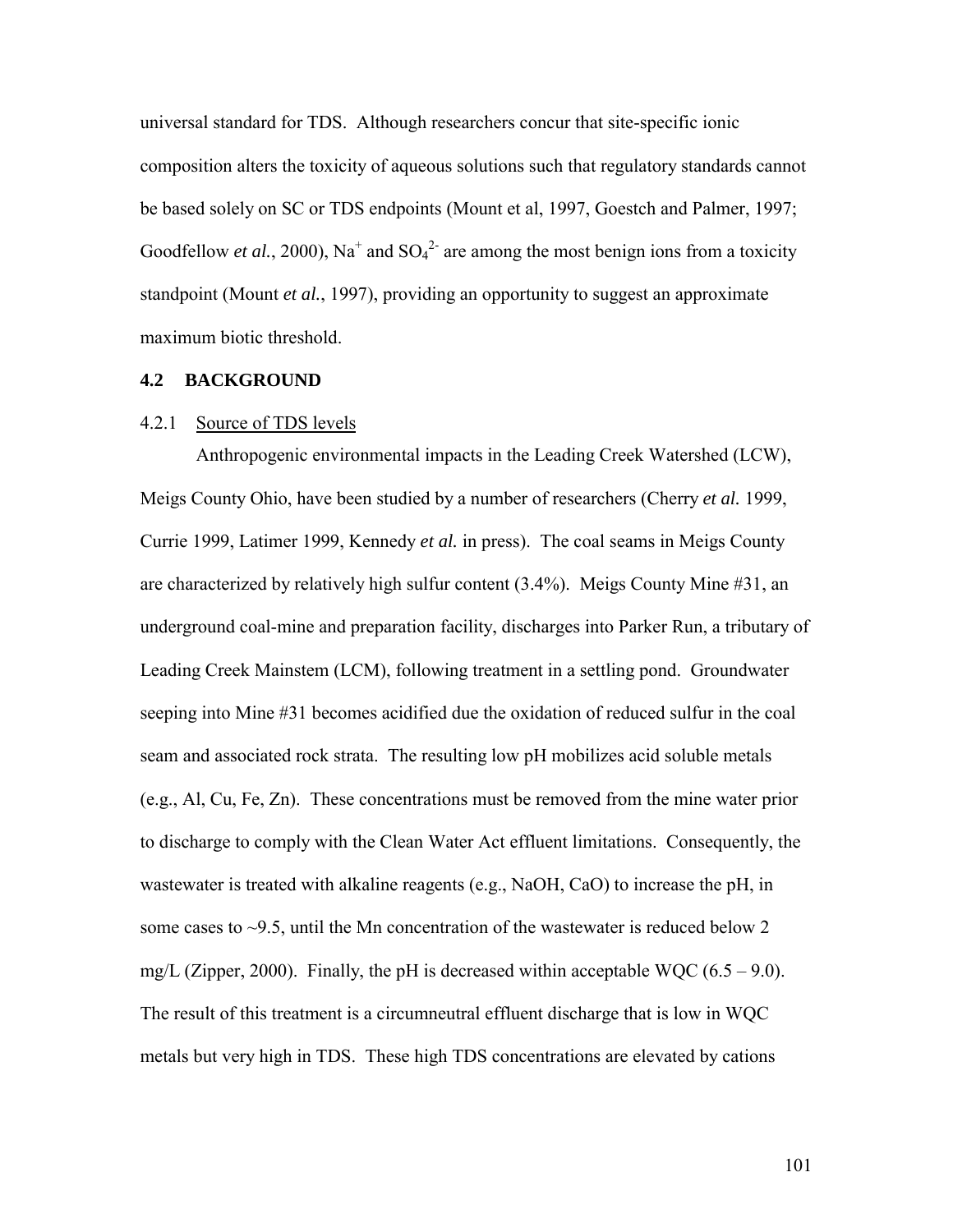from the strong bases ( $Na<sup>+</sup>, Ca<sup>2+</sup>$ ) and anions from the byproducts of AMD reactions  $(SO<sub>4</sub><sup>2</sup>, Cl<sub>-</sub>).$ 

### 4.2.2 Mechanism of TDS toxicity

 Detriments to aquatic life due to ionic stress/imbalance may occur in response to either deficiency or excess. Although hypotonic solutions are cause for concern in regard to deficits in required minerals and ion exchange channels, we focus solely on the toxic influences of ions in excess to freshwater life. The cause of mortality due to high TDS (i.e., hypertonic solution) is probably dehydration of gill and internal tissue, salt accumulation (Ingersoll *et al.*, 1992) and compromised osmoregulatory function of chloride cells (Wichard *et al.*, 1973; Peters *et al.*, 1985). A more detailed description was provided by other researchers (Wichard *et al.*; 1973; Ingersoll et al, 1992; Peters *et al.*, 1995; Buchwalter *et al.*, 2002). Several factors, however, can dictate the extent of this toxicity. Obviously, the site-specific ionic composition of a discharge has a substantial influence on the resulting toxicity (Mount *et al.*, 1997; Goetsch and Palmer, 1997; Goodfellow *et al.*, 2000). Related to this consideration is the relative abundance of  $Ca^{2+}$ and  $Mg^{2+}$  ions, namely water hardness. Hardness, especially that elevated by  $Ca^{2+}$ (Leblanc and Surprenant, 1984; Jackson *et al.*, 2000; Welch *et al.*, 2000), has been shown to significantly alleviate toxicity due to metals (Black *et al.*, 1980; Masnado *et al.*, 1985; Jackson *et al.*, 2000) and Na<sup>+</sup> (McWilliams, 1983; Pic and Maetz, 1981; Kennedy *et al.*, in prep). Increases in temperature significantly raise the metabolic rates of ectotherms, thus making them more susceptible to TDS stress. This was addressed in a number of field and laboratory studies (Hart *et al.*, 1991; Williams and Williams, 1998; Chadwick *et al.*, 2000; Kennedy *et al.*, in review).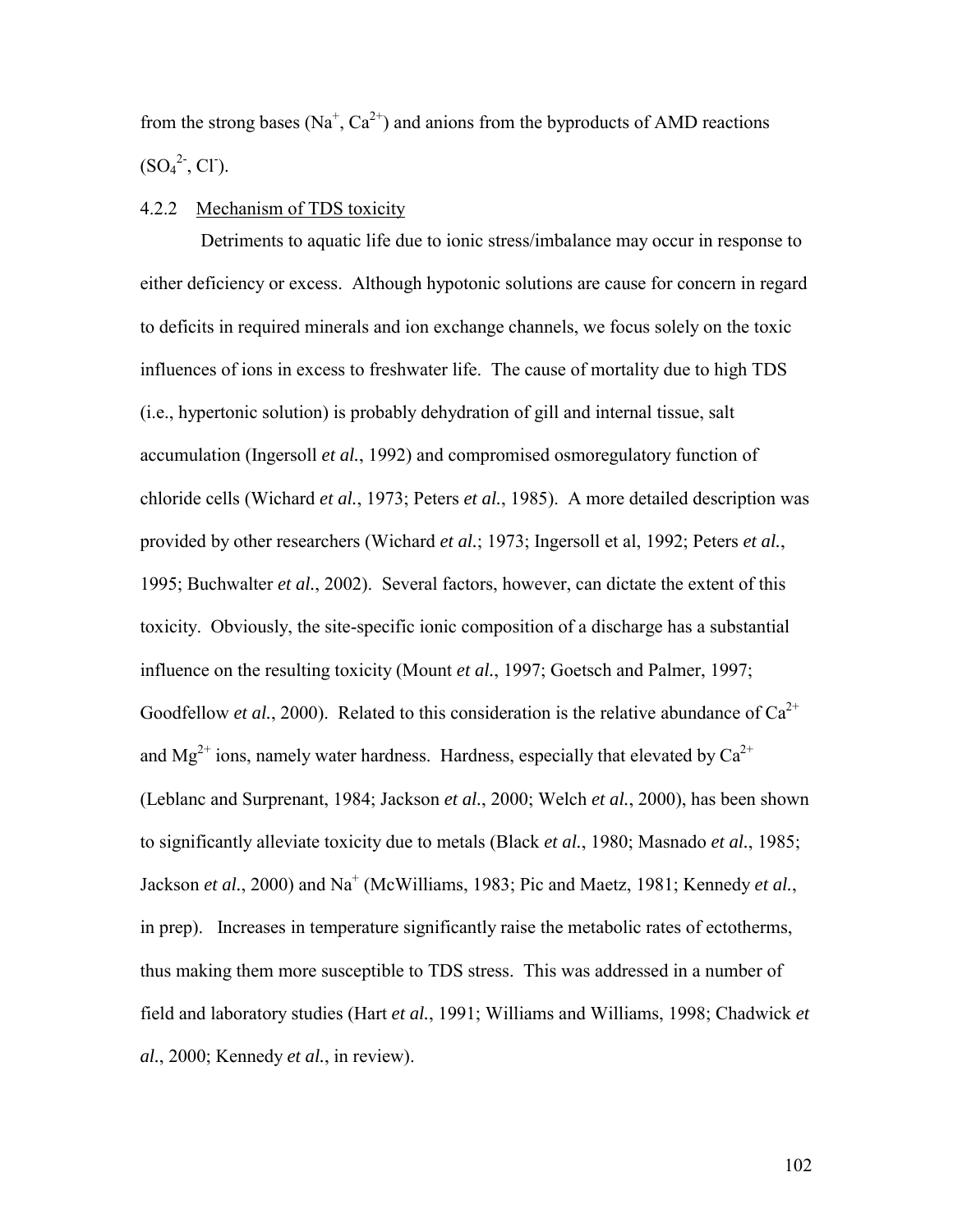### **4.3 METHODS**

#### 4.3.1 Biotic response

Studies in this research series (Kennedy *et al.*, in press; Kennedy *et al.*, in review; Kennedy *et al.* in prep) have assessed impairment to sensitive aquatic fauna across multiple levels of biological response. Individual responses were measured using *in situ Corbicula fluminea* growth tests and *in vitro* toxicity testing with *Ceriodaphnia dubia, Daphnia magna, Pimephales promelas* and *Isonychia bicolor.* The population and community responses were measured by observing alterations to instream relative Ephemeroptera abundance (%E) and Ephemeroptera-Plecoptera-Trichoptera minus Hydropsychidae (EPT-H) metrics, respectively. These responses are listed in increasing order of ecological relevance but decreasing order of mechanistic elucidation, allowing discussion of not only severity and mechanism, but also causality. The primary stressor in LCW causing the observed biotic impairment was the mine effluent and the majority of its toxicity was attributed to its most abundant ions,  $Na^+$  and  $SO_4^2$ <sup>-</sup> (Kennedy *et al.*, in prep). Throughout these studies, specific conductivity (SC) was used as a surrogate of TDS levels due to strong positive correlations between the two (Kennedy *et al.*, in press) and the ease and cost efficiency of obtaining SC readings.

#### 4.3.2 Toxicity endpoints

 Data were taken from previous research and aggregated into Tables 4.1 and 4.2. Table 4.1 lists acute toxicity endpoints, while Table 4.2 provides chronic endpoints. For studies that provided no observable adverse effected concentration (NOAEC) and lowest observable adverse effected concentration (LOAEC) endpoints, the maximum allowable toxicant concentration (MATC) was calculated from the geometric mean of these endpoints;  $MATC = (NOAEC^*LOAEC)^{1/2}$ . In cases in which the MATC could not be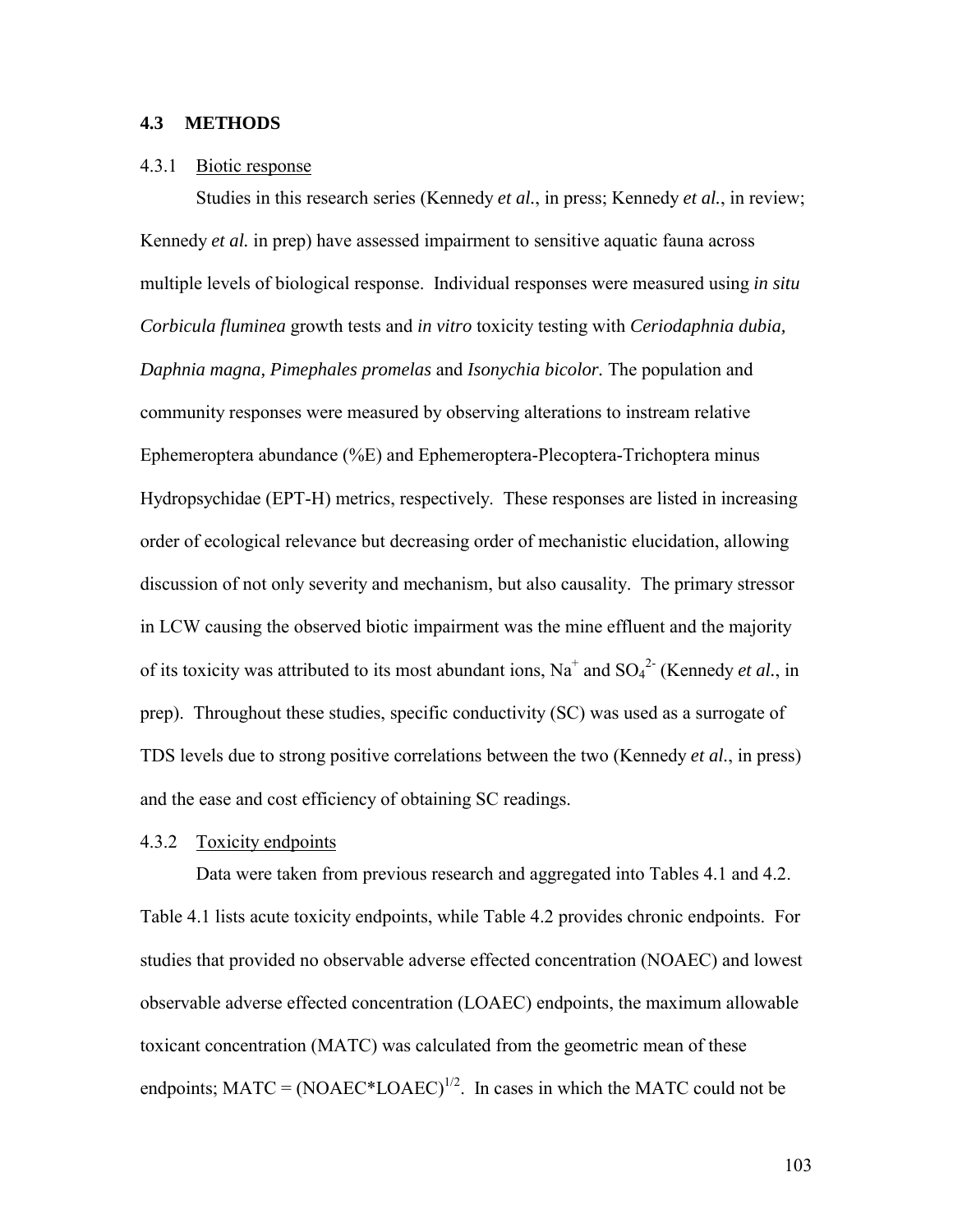calculated, the inhibition concentration at which laboratory/field metrics were reduced by  $25\%$  (IC<sub>25</sub>) compared to the control/reference was determined (EPA 1994) and used as a vector of comparison between measures of impairment. This was performed because NOAEC and LOAEC endpoints were (1) difficult to determine and scientifically invalid for field metrics due to the inherent variability associated with uncontrolled studies and (2) too reliant on potentially arbitrary selection of treatment levels.

### **4.4 RESULTS & DISCUSSION**

### 4.4.1 Field response

 The most sensitive metrics of biotic impairment used during instream surveys in terms of the  $Na^{+/SO_4^2}$  dominated mine effluent were %E, EPT-H richness and 96 d *in situ Corbicula fluminea* growth (Kennedy *et al.*, in press). Short *et al.* (1991) also reported the tolerance of hydropsychids (*Cheumatopsyche, Hydropsyche*) to salinity stress in relation to other EPT taxa. The general consensus of previous researchers was that mayflies were the most adversely affected by salinity stress in field studies while Dipterans, Odonates (particularly *Ischnura spp.*), Coleopterans and shredding stoneflies are the most tolerant (Short *et al.*, 1991; Kennedy *et al.*, in press; Williams and Williams, 1998). Almost complete decimation of mayflies was observed above SC levels of ~3000 µS/cm (Kennedy *et al.*, in press; Kennedy *et al.*, in review). Hart *et al.* (1991) reported that mayflies and stoneflies (presumably predatory) were rarely found in waters exceeding 1000 mg/L.

### 4.4.2 Laboratory bioassay response

The impairment observed in the field metrics was strongly supported by testing in the laboratory. The standardized test organisms, *Pimephales promelas* and *Ceriodaphnia dubia*, were severely impaired by the field-collected mine effluent samples, with 10% and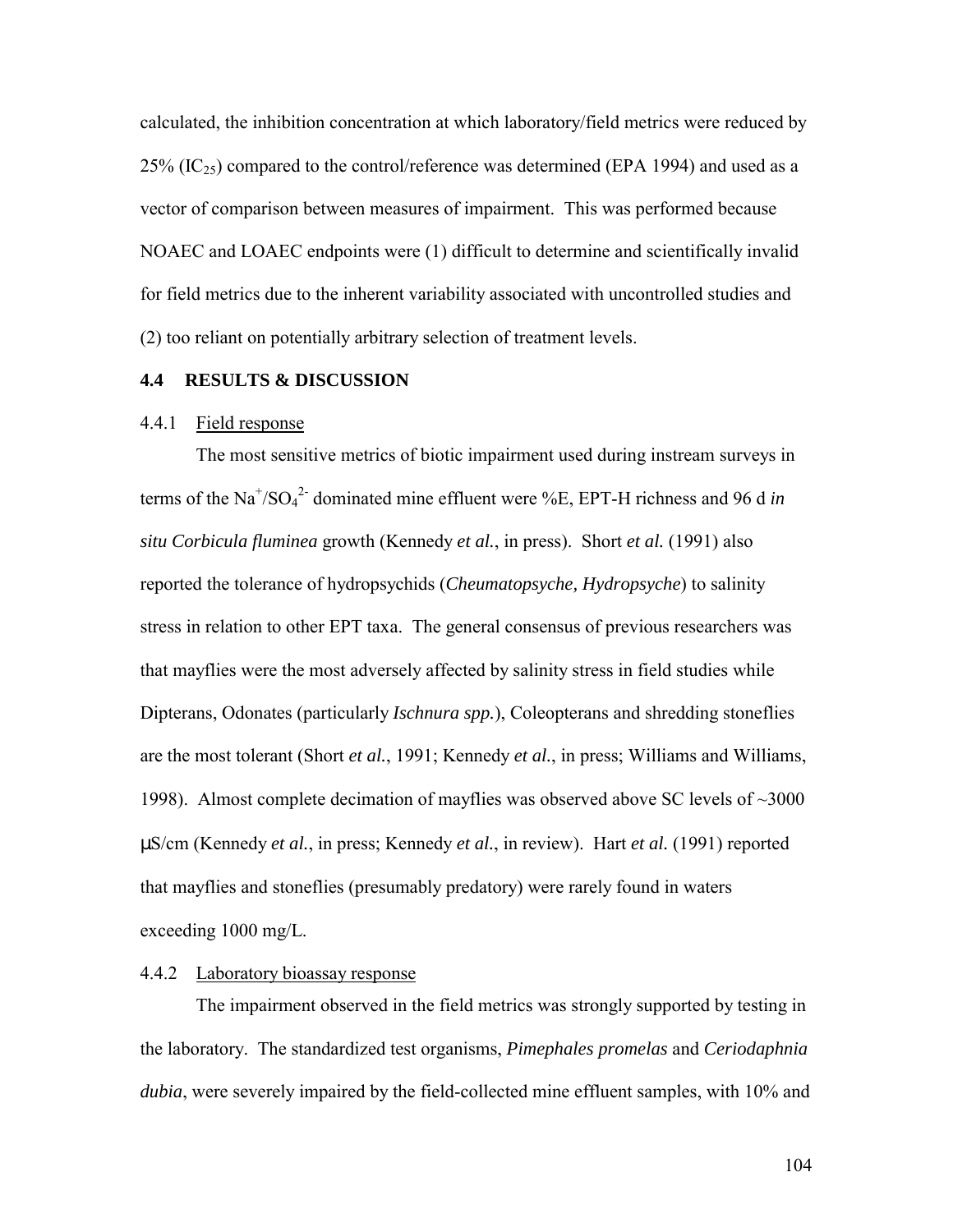0% survivorship observed in undiluted effluent, respectively (Kennedy *et al.*, in press). The sub-lethal endpoints for both organisms were much more sensitive than their survivorship. Chronic 7 d *Pimephales* tests resulted in NOAEC and LOAEC growth endpoints of 3800 ± 24 and 4843 ± 36 µS/cm. Chronic 7 d tests with *Ceriodaphnia*, however, were much more sensitive, with NOAEC and LOAEC reproduction endpoints of  $2910 \pm 40$  and  $3710 \pm 46$   $\mu$ S/cm, respectively.

 The sensitivity of test organisms to TDS toxicity varies considerably (Tables 4.1 & 4.2). It was been established in numerous studies that *C. dubia* is consistently more sensitive to salinity stress than is *D. magna*, which is in turn much more sensitive than *P. promelas* (Masnado *et al.*, 1995; Dickerson *et al.*, 1996; Mount *et al.*, 1997; Kennedy *et al.*, in press; Goodfellow *et al.*, 2000). Based on field distributions (Short *et al.*, 1991) and laboratory testing (Mount *et al.*, 1997; Kennedy *et al.*, in press), fish taxa should not be applied to protect the most sensitive macroinvertebrate assemblages from salinity stress due to their tolerance and instream avoidance behavior, although eggs and larvae are more sensitive than adults (Koel and Peterka, 1995). Most published studies have focused almost exclusively on acute TDS toxicity (Goetsch and Palmer, 1997; Mount *et al.*, 1997; Tietge *et al.*, 1997, Latimer, 1999; Chadwick *et al.*, 2000). Latimer (1999) concluded that SC values of 6250 µS/cm and TDS concentrations of 6400 mg/L are acutely toxic to *C. dubia* regardless of ionic composition.

 A technical report by the American Petroleum Institute (1998) suggested that SC levels exceeding 2000 µS/cm impair freshwater aquatic life (Goodfellow *et al.*, 2000). Other researchers have implied that tests using some indigenous benthic macroinvertebrate taxa result in more sensitive endpoints than these standardized test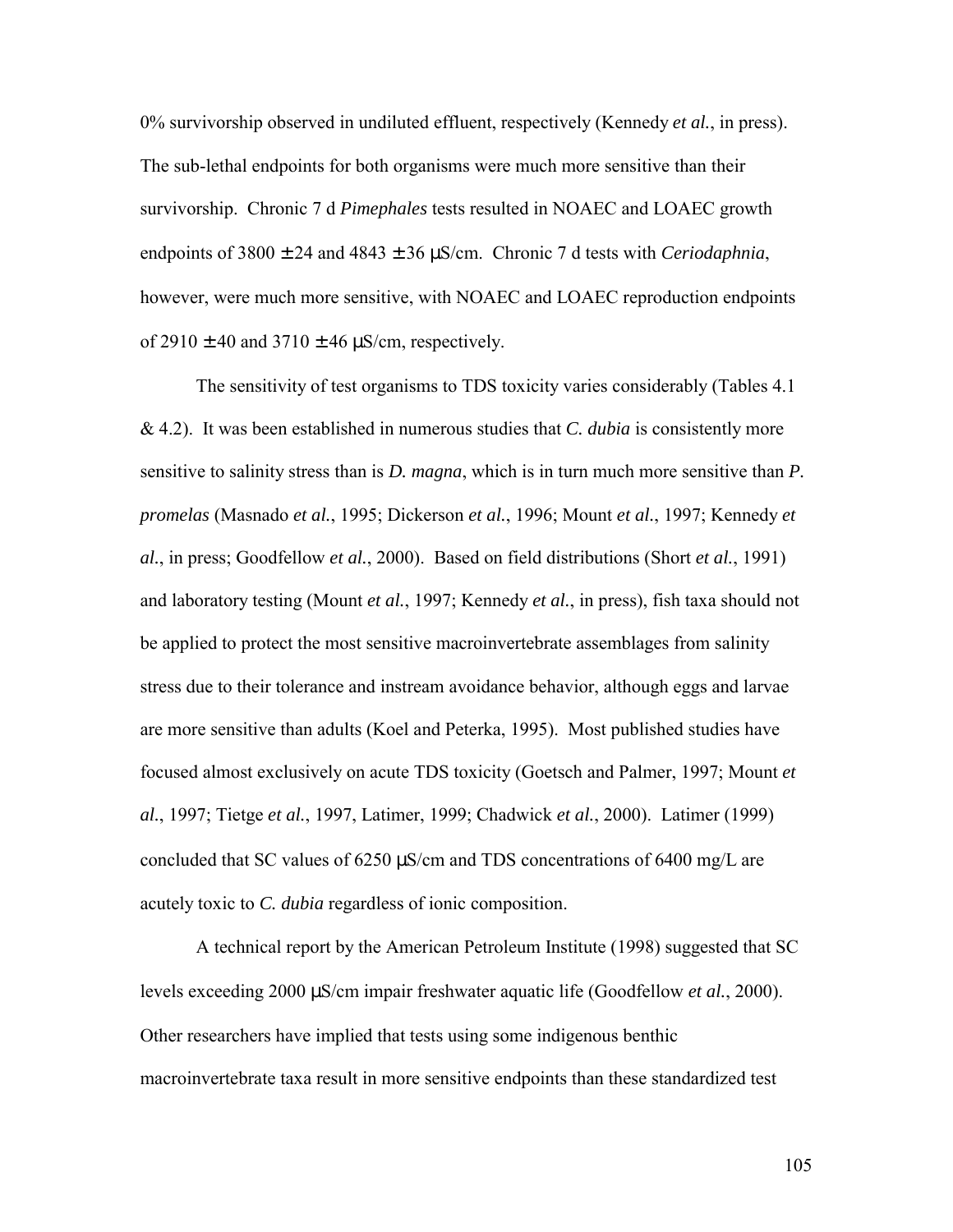organisms to copper (Cherry *et al.*, 2002) and TDS (Chapman *et al.*, 2000; Kennedy *et*   $al.$ , in review). TDS guidelines of  $\sim$ 1000 mg/L were suggested in studies using the mayfly, *Isonychia* (Kennedy *et al.*, in review), and the midge, *Chironomus* (Chapman *et al.*, 2000). The states of Pennsylvania (1000 mg/L) and Alaska (1500 mg/L), among others, have suggested similar guidelines for TDS (personal communication with D.S. Cherry; Chapman *et al.*, 2000).

#### 4.4.3 Field-lab comparisons

Suggesting safe limits for any toxicant should not be based on a single test organism or metric of biotic impairment (Cairns, 1986). Thus, a fairly comprehensive aggregation of endpoints obtained from previous studies was performed (Tables 4.1 and 4.2). Ranked acute (Table 4.1) and chronic (Table 4.2) toxicity endpoints are provided, based on testing of a variety of organisms in comparable  $Na<sub>2</sub>SO<sub>4</sub>$  and/or NaCl dominated solutions. All endpoints were converted to SC. Compounding the wide range in organism sensitivities, hardness and temperature had an important influence on the testing endpoints obtained. For instance, *Ceriodaphnia* had a much lower LC<sub>50</sub> value at a hardness of 86 mg/L as CaCO<sub>3</sub> (5023  $\mu$ S/cm) than at 776 mg/L as CaCO<sub>3</sub> (6713  $\mu$ S/cm) and at 835 mg/L as CaCO<sub>3</sub> (7109  $\mu$ S/cm). Temperature influenced the 96-h LC<sub>50</sub> values for the burrowing mayfly, *Hexagenia limbata*, at 18°C (6.3 ppt) and 28°C (2.4 ppt) in an aquarium salt solution (Chadwick *et al.*, 2000) and the 7-d LOAEC endpoints for the mayfly, *Isonychia bicolor*, at 12°C (4973  $\mu$ S/cm) and 20°C (987  $\mu$ S/cm) in a Na<sup>+</sup>/SO<sub>4</sub><sup>2</sup> dominated solution (Kennedy *et al.*, in review).

 It may be of interest that three benthic macroinvertebrates, *Tricorythus*, *Paragnetina* and *Isonychia*, had lower endpoints than even the most sensitive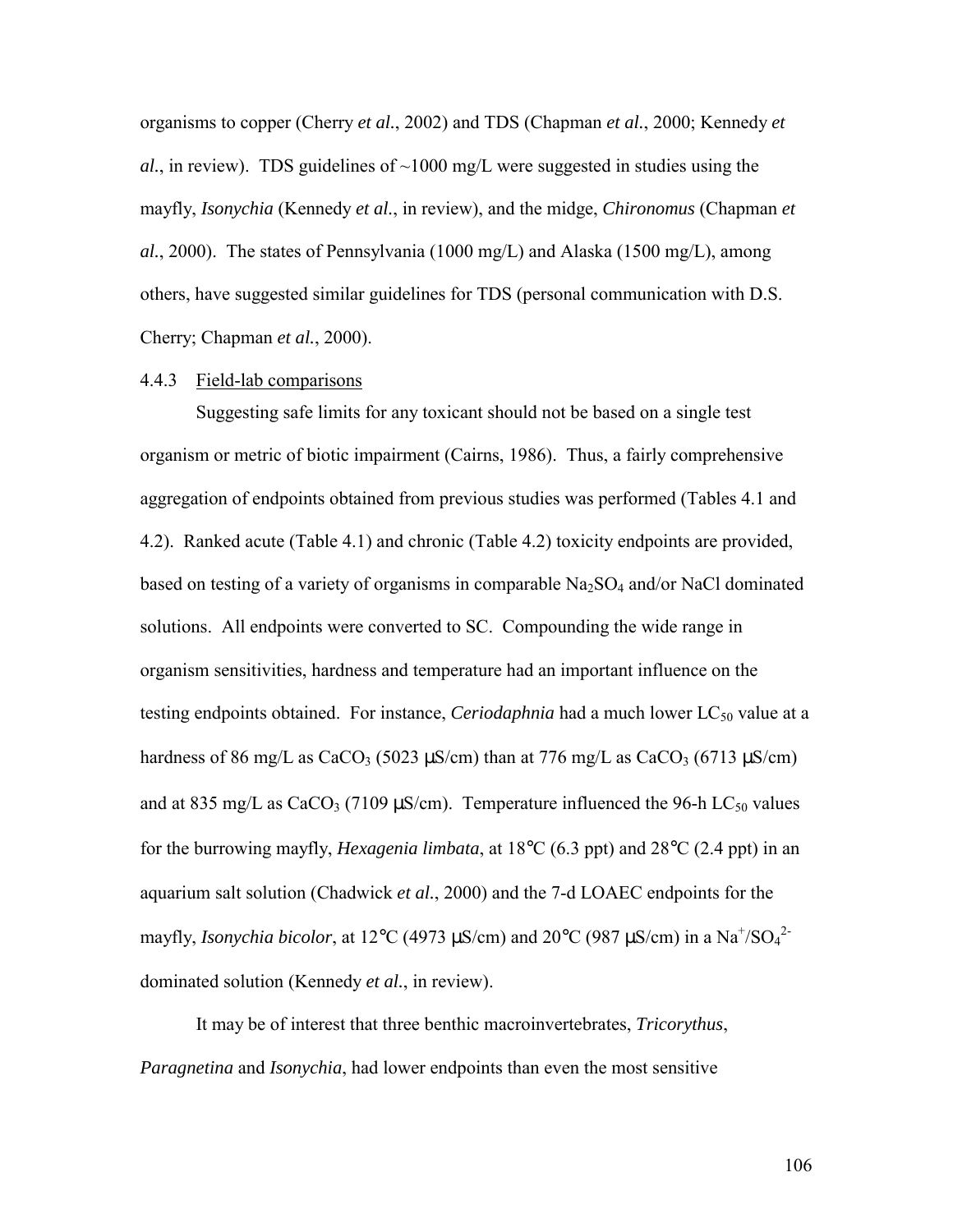standardized test organism, *Ceriodaphnia*. However, because our knowledge of the heartiness of these organisms during *in vitro* testing is rudimentary compared to standardized test organisms, strong recommendations for  $Na^{\dagger}/SO_4^{\dagger}$  dominated TDS cannot be extrapolated from tests using field-collected benthic macroinvertebrates. This was not an issue for testing with *Ceriodaphnia*, and recommendations can be made based on testing at 25°C. The effects of hardness on TDS toxicity was addressed by Kennedy *et al.* (in prep) and the following equations were derived by the logarithmic regression of 20 data points obtained from testing with *Ceriodaphnia*:

 $LC_{50}$  ( $\mu$ S/cm) = 1088.8  $*$  Ln (hardness) + 198.3

Safe acute limit  $(\mu S/cm) = 935.84 * \text{Ln}$  (hardness) + 228.06

Using these equations, predictions of acute  $\text{Na}^+\text{/SO}_4^2$  dominated TDS can be calculated using hardness as an independent variable. For example, at hardness levels of 80, 100, 500 and 800 mg/L as CaCO<sub>3</sub>, acute toxicity would occur at 4969, 5212, 6965, and 7477 µS/cm, respectively; conservative safe levels occur at 4329, 4538, 6044, and 6483 µS/cm, respectively. Large ranges of hardness were provided because waters high in TDS are typically associated by high  $Ca^{2+}$  concentrations. A similar effect was observed in chronic testing with *Ceriodaphnia*, but the database was not complete enough to generate a model for chronic toxicity. Safe chronic levels, based on MATCs calculated from endpoints provided in Kennedy *et al.* (in prep) at hardness levels of 88 and 810 mg/L as CaCO<sub>3</sub> were 1510 and 2977  $\mu$ S/cm, respectively (Table 4.2).

 Elevated TDS levels have more far-reaching implications than only the persistence of aquatic fauna; researchers have suggested no use restrictions for conductivity ( $\leq$ 700 µS/cm), TDS (450 mg/L) and sodium (69 mg/L) for irrigation waters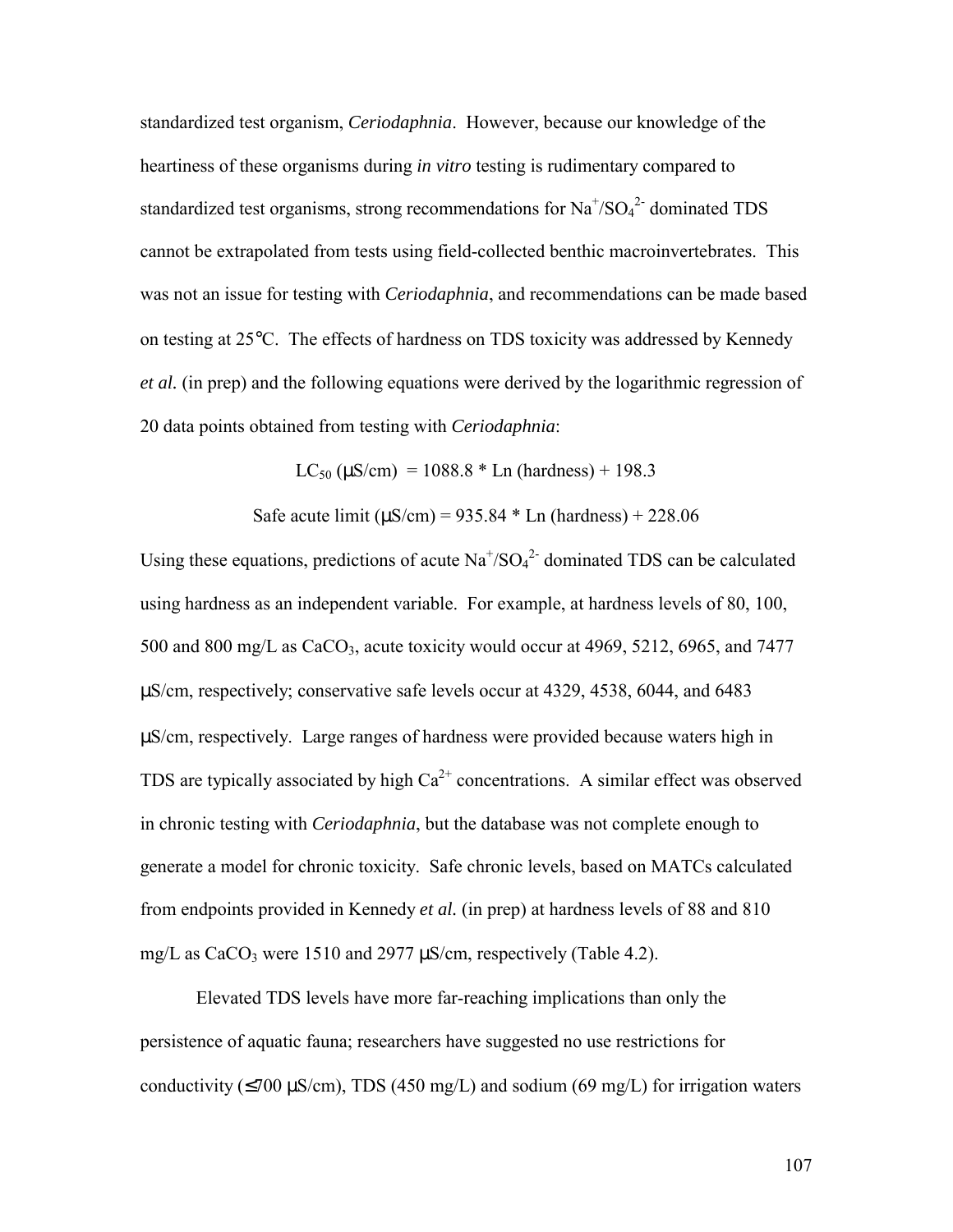drawn from streams in the Western U.S. (Hicks, 2000). These restrictions are lower than most TDS endpoints derived from ecotoxicological assessments because they are required to be protective of soils over a longer-term duration with consideration to absorption and accumulation of salts in the soil.

#### 4.4.4 Implications to NPDES permit testing

When establishing permit guidelines for industrial discharges that are high in TDS, consideration should be allocated to the (1) site-specific ionic composition of the effluent (2) hardness of the effluent and receiving system, (3) ambient temperature of the effluent and receiving system, (4) indigenous aquatic fauna and (5) the ecological relevance and sensitivities/tolerances of standardized test organisms and testing protocol (Kennedy *et al.*, in press). In addition, testing with indigenous benthic macroinvertebrates can provide endpoints considerably more sensitive than *C. dubia* (Chapman *et al.*, 2000; Kennedy *et al.*, in review). Although such testing is intriguing in terms of its application to permit testing and its ecological relevance to receiving streams, it requires further study before it can be recommended. In determining the most appropriate metrics and test organisms to assess a discharge that is high in TDS from a regulatory standpoint, at least some consideration should be allocated to the potential of increased impairment due to TDS shock of non-acclimated test organisms (Wichard *et al.*, 1973; Hart *et al.*, 1991; Koel and Peterka, 1995). Future research should focus on compiling a large database of different testing organisms at relevant testing temperatures and hardness so that nationally recognized WQC for  $\text{Na}^+\text{/SO}_4{}^2$  dominated TDS may be derived. This research should involve the development of tests with indigenous benthic macroinvertebrates, including indexes to determine heartiness, as have been done for *Ceriodaphnia* (US EPA, 1994).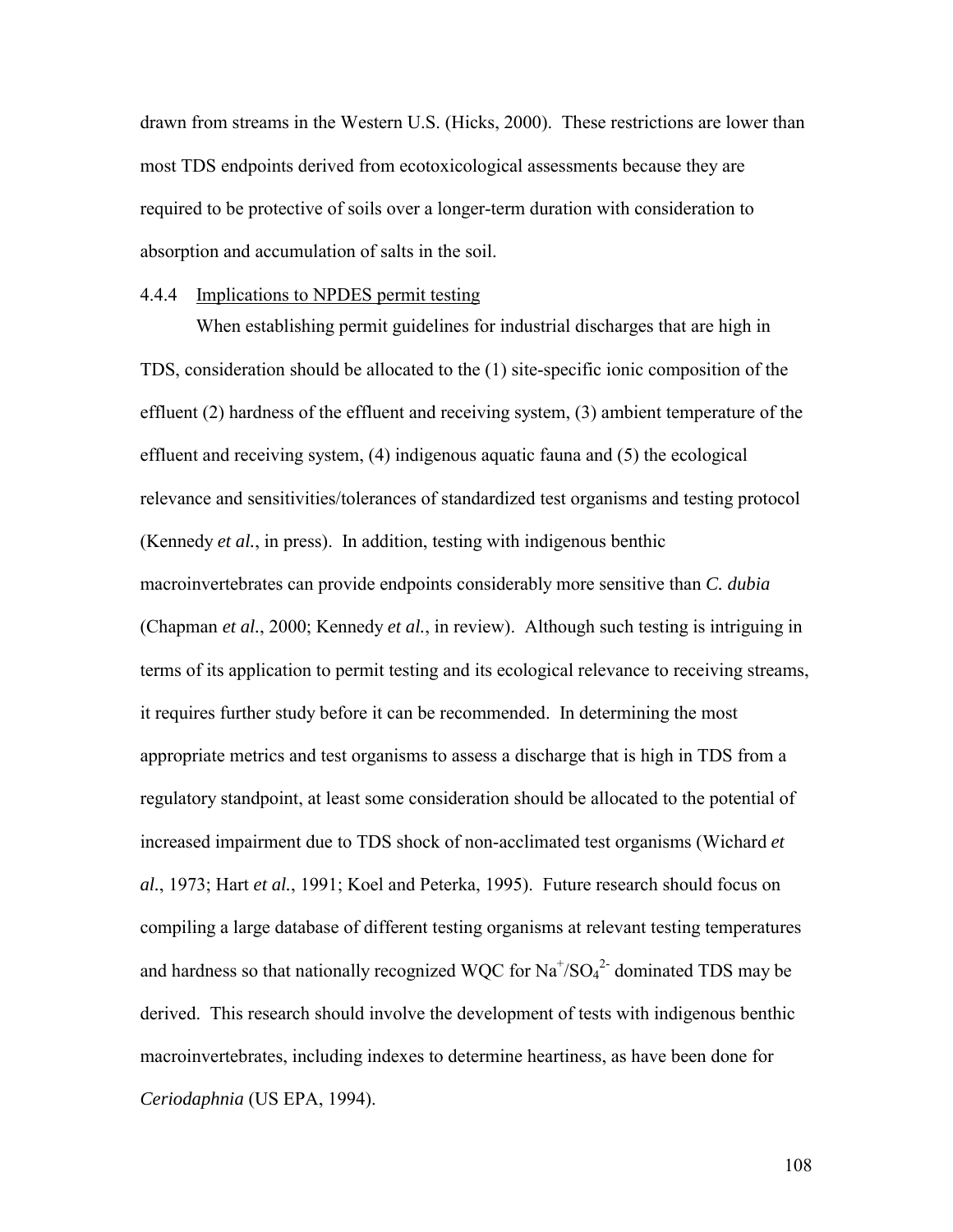Black JA, Roberts RF, Johnson DM, Minicucci DD, Mancy KH, Allen HE. 1980. The Significance of Physiological Variables in Aquatic Bioassays of Heavy Metals. Water Quality Criteria for Freshwater Fish. Butterworth, London. 259-275.

Buchwalter DB, Jenkins JJ, Curtis LR. 2002. Respiratory strategy and temperature influences on contaminant and water uptake rates in aquatic insects: Implications for stressor-specific diagnostics. Annual Meeting of the North American Benthological Society, Pittsburgh, PA (USA), May 28-Jun 1, 2002 (World Meeting Number 000 5892).

- Chadwick MA, Feminella JW. 2001. Influence of salinity and temperature on the growth and production of a freshwater mayfly in the Lower Mobile River. *Limnol Oceanog.* 46: 532-542.
- Chapman PM, Bailey H. Canaria E. 2000. Toxicity of total dissolved solids associated with two mine effluents to *Chironomid* larvae and early life stages of rainbow trout. *Environ Toxicol Chem* 19: 210-214.
- Cairns, J. Jr. 1986. The myth of the most sensitive species. *BioScience* 36: 670-672.
- Cherry DS, Currie RJ, Latimer HA, Cairns J Jr, Diz HR, Johnson DM, Yeager MM. 1999. The Leading Creek Improvement Plan: Southern Ohio Coal Company Meigs Mine No. 31. Final report to Southern Ohio Coal Company and American Electric Power, Columbus Ohio 43216.
- Cherry DS, Van Hassel JH, Farris JL, Soucek DJ, Neves RJ. 2002. Site-specific derivation of the acute copper criteria for the Clinch River, Virginia. *Hum Ecol Risk Assess.* 8: 591-601.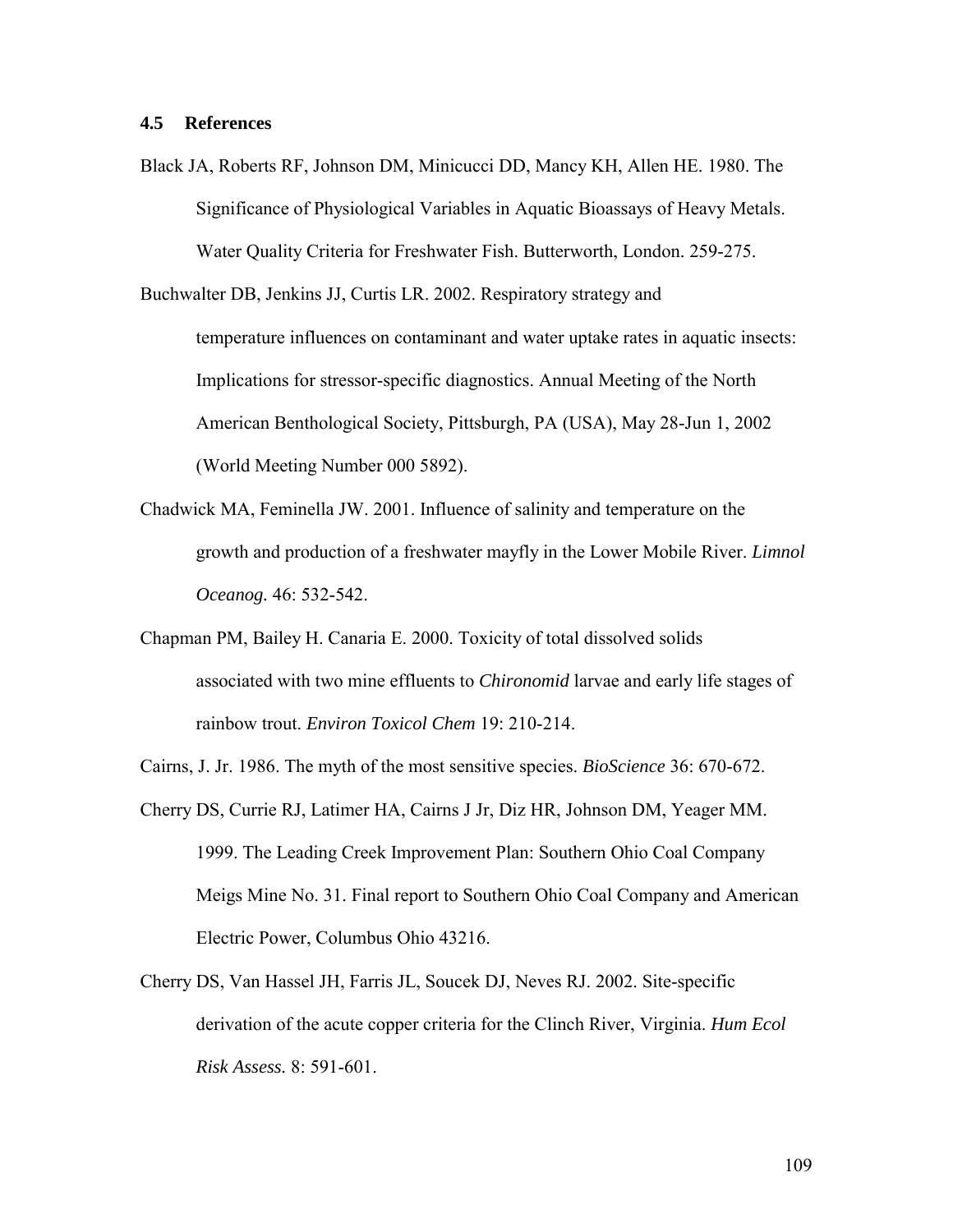- Currie RJ. 1999. Identification of ecosystem stressors in developing an enhancement plan for the Leading Creek Watershed, Meigs County, Ohio. Virginia Polytechnic Institute and State University, doctoral dissertation.
- Diamond JM, Winchester EL, Mackler DG, Gruber D. 1992. Use of the Mayfly *Stenonema modestrum* (Heptageniidae) in Subacute Toxicity Assessments. *Environ Toxicol Chem* 11: 415-425.
- Dickerson KK, Hubert WA, Berman HL. 1996. Toxicity assessment of water from lakes and wetlands receiving irrigation drain water. *Environ Toxicol Chem* 15: 1097- 1101.
- Goetsch PA, Palmer CG. 1996. Salinity tolerances of selected macroinvertebrates of the Sabie River, Kruger National Park, South Africa. *Arch Environ Contam Toxicol* 32: 32-41.
- Goodfellow WL, Ausley LL, Burton DT, Denton DL, Dorn PB, Grothe DR, Heber MA, Norberg-King TJ, Rodgers JH Jr. 2000. Major ion toxicity in effluents: a review with permitting recommendations. *Environ Toxicol Chem*  19: 175-182.
- Hart BT, Bailey P, Edwards R, Hortle K, James K, McMahon A, Meredith C Swadling K. 1991. A review of the salt sensitivity of the Australian freshwater biota. *Hydrobiologia* 210: 105-144.
- Hicks M. 2000. Establishing surface water quality criteria for the protection of irrigation water supplies. Washington State Department of Ecology, draft discussion paper, December 2000. Publication Number 00-10-073.

Ingersoll CG, Dwyer FJ, Burch SA, Nelson MK, Buckler DR, Hunn JB. 1992. The use of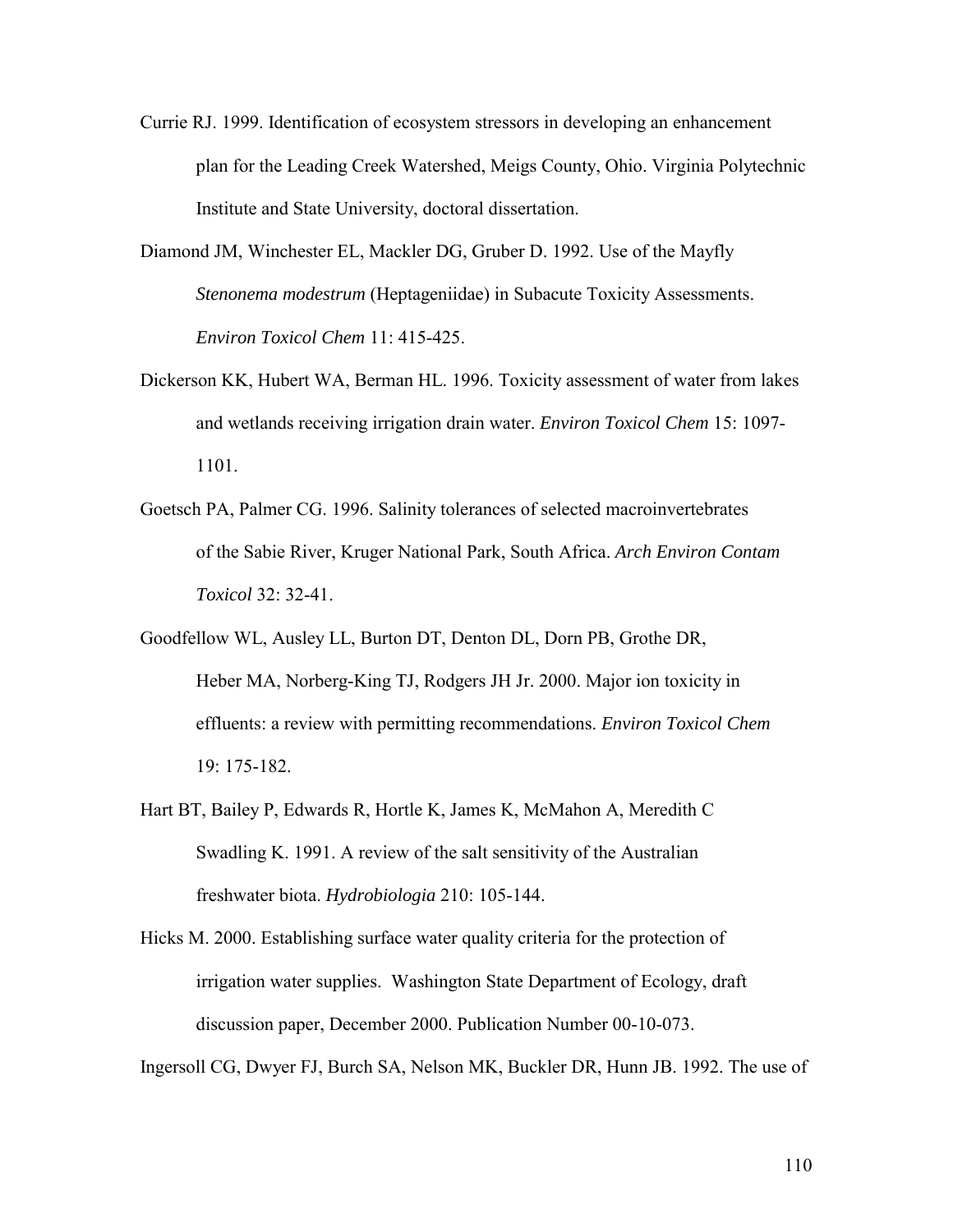freshwater and saltwater animals to distinguish between the toxic effects of salinity and contaminants in irrigation drain water. *Environ Toxicol Chem* 11: 503-511.

- Jackson BP, Lasier PJ, Miller WP, Winger PW. 2000. Effects of calcium, magnesium, and sodium on alleviating cadmium toxicity to Hyalella azteca. *Bull Environ Contam Toxicol* 64: 279-286.
- Kapoor NN. 1979. Osmotic regulation and salinity tolerance of the stonefly nymph, *Paragnetina media*. *Insect Physiol.* 25: 17-20.
- Kennedy AJ, Cherry DS, Currie RJ. in press. Field and laboratory assessment of a coal 1 processing effluent in the Leading Creek Watershed, Meigs Co., Ohio. *Arch Environ Contam Toxicol*: in press.
- Kennedy AJ, Cherry DS, Currie RJ. In review. Assessment of a coal-processing Effluent Impacted Lotic System Using an Ecologically Relevant Test Organism, Isonychia bicolor. *Environ Monit Assessment*: in review.
- Kennedy AJ, DS Cherry, Currie RJ. In prep. Stressor Identification and Evaluation of the Relative Ionic Contribution of a Coal-mine effluent to Biotic Impairment. *Environ. Toxicol Chem:* in prep.
- Koel TM, Peterka JJ. 1995. Survival to hatching of fishes in sulfate-saline waters, Devils Lake, North Dakota. *Can J Fish Aquat Sci* 52: 464-469.

Latimer HA. 1999. An ecotoxicological evaluation of active coal mining, sedimentation and acid mine drainage in three tributaries of the Leading Creek Watershed, Meigs County, Ohio. Virginia Polytechnic Institute and State University, masters thesis.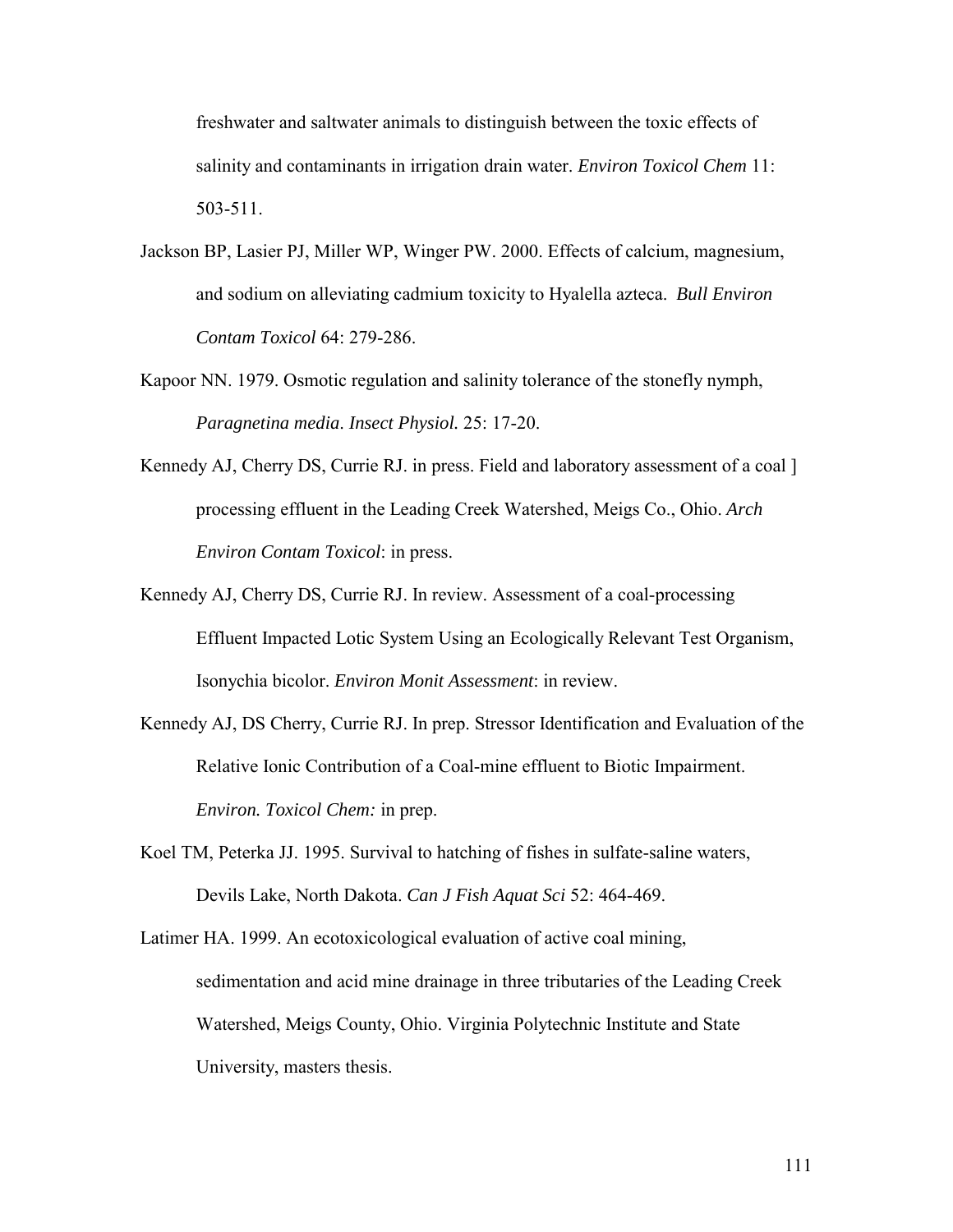- Leblanc GA, Surprenant DC. 1984. The influence of mineral salts on fecundity of the water flea (*Daphnia magna*) and the implications on toxicity testing of industrial wastewater. *Hydrobiologia* 108: 25-31.
- Masnado RG, Geis SW, Sonzogogni WC. 1995. Comparative acute toxicity of a synthetic mine effluent to *Ceriodaphnia dubia*, larval Fathead Minnow and the Freshwater mussel *Anodonta imbecilis. Environ Toxicol Chem* 14: 1913-1920.
- McWilliams PG. 1983. An investigation of the loss of bound calcium from the gills of the brown trout, *Salmo trutta*, in acid media. *Comp Biochem Physiol* 74A: 107- 116.
- Meyer JS, Sanchez DA, Brookman JA, McWhorter DB, Bergman HL. 1985. Chemistry and aquatic toxicity of raw oil shale leachates from Piceance Basin, Colorado. *Environ Toxicol Chem* 4: 559-572.
- Mount DR, Gulley DD, Hockett JR, Garrison TD, Evans JM. 1997. Statistical models to predict the toxicity of major ions to *Ceriodaphnia dubia, Daphnia magna and Pimephales promelas* (Fathead Minnows). *Environ Toxicol Chem* 16: 2009-2019.
- Peters GT, Cherry DS, Cairns JC Jr. 1985. Responses of *Isonychia bicolor* to alkaline pH: an evaluation of survival, oxygen consumption, and chloride cell ultrastructure. *Can J Fish Aquat. Sci* 42: 1088-1095.
- Pic P, Maetz J. 1981. Role of external calcium in sodium and chloride transport in the gills of seawater-adapted *Mugil capito*. *J Comp Physiol* 141: 511-521.
- Short TM, Black JA, Birge WJ. 1991. Ecology of a saline stream: community responses to spatial gradients of environmental conditions. *Hydrobiologia* 226: 167-178.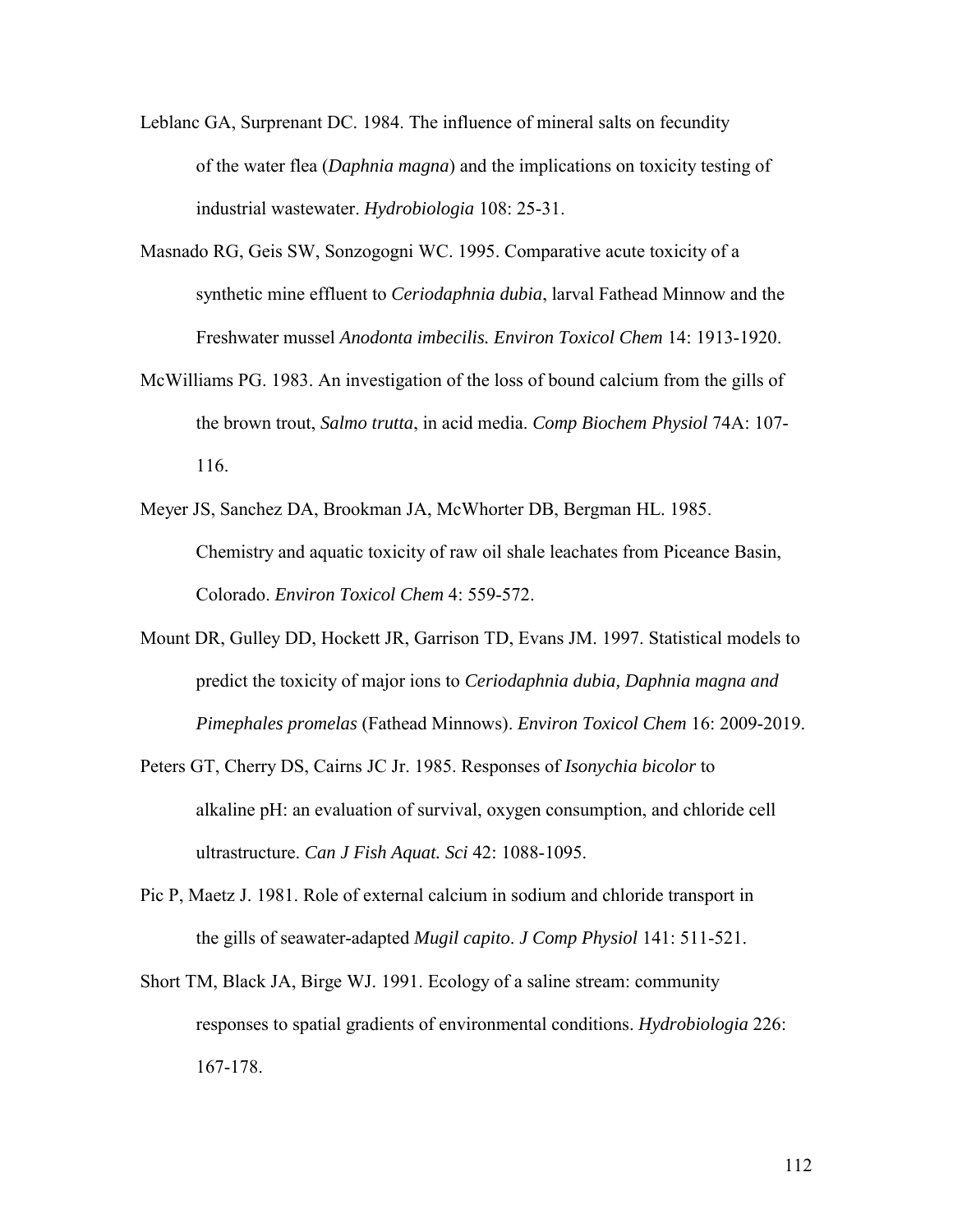- Tietge JE, Hockett JR, Evans JM. 1997. Major ion toxicity of six produced waters to three freshwater species: application of ion toxicity models and TIE procedures. *Environ Toxicol Chem* 16: 2002-2008.
- US EPA. 1994. Short-term methods for estimating the chronic toxicity of effluents and receiving water to freshwater organisms, 3<sup>rd</sup> ed. Washington D.C. EPA-600-4-91-002, Cincinnati, OH.
- Welch PG, Lipton J, Chapman GA, Podrabsky TL. 2000. Relative importance of calcium and magnesium in hardness-based modification of copper toxicity. *Environ Toxicol Chem* 19: 1624-1631.
- Wichard W, Tsui PTP, Komnick H. 1973. Effect of different salinities on the coniform chloride cells of mayfly larvae. *J Insect Physiol* 19: 1825-1835.
- Williams DD, Williams N.E. 1998. Aquatic insects in an estuarine environment: densities, distribution and salinity tolerance. *Freshwater Biol.* 39: 411-421.
- Zipper CE. 2000. Coal mine reclamation, acid mine drainage and the Clean Water Act. p. 169-191, in: R. Barnhisel, W. Daniels and R. Darmody (eds). Reclamation of Drastically Disturbed Lands. American Society of Agronomy. Madison WI. Monograph 41.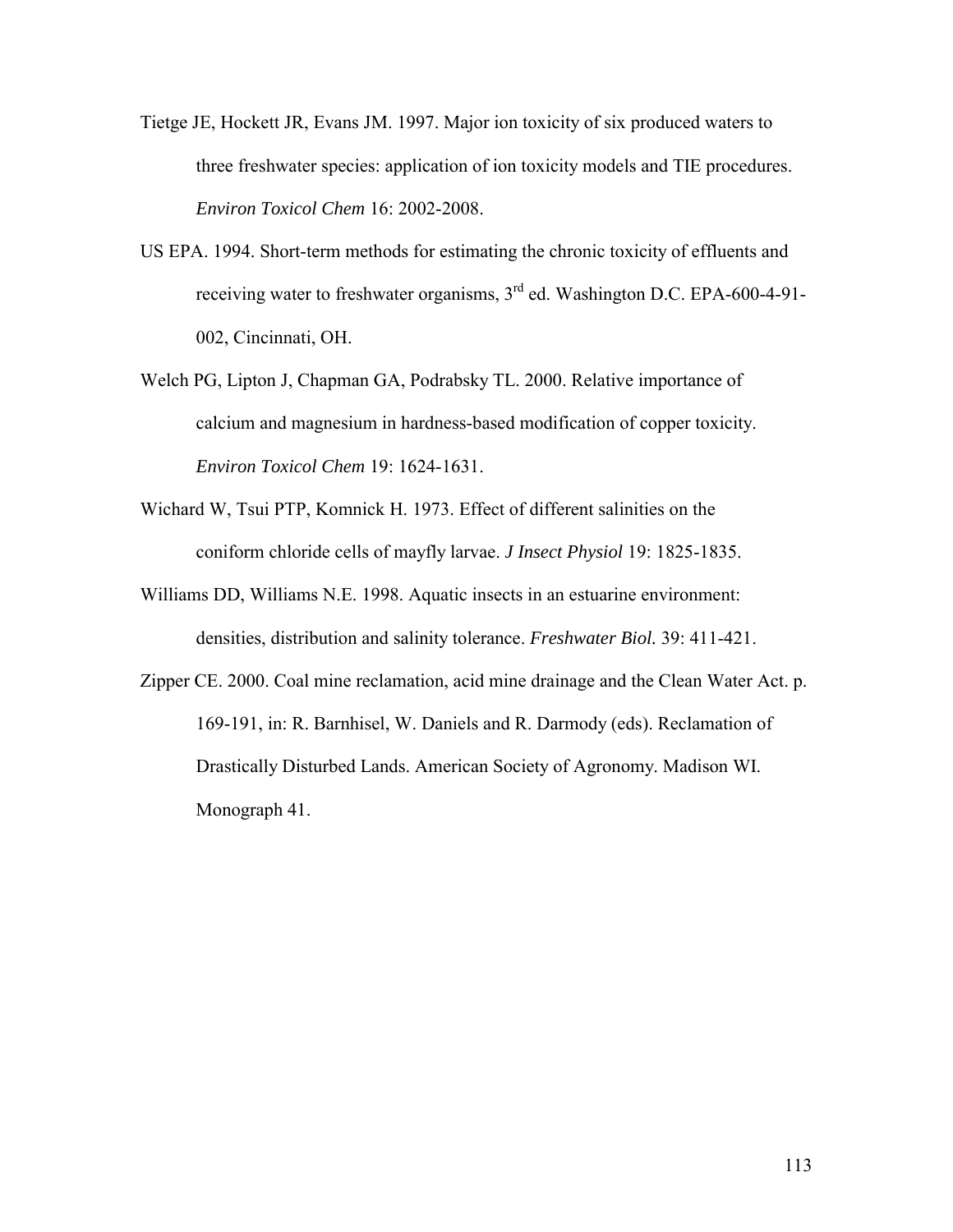**Table 4.1:** Acute testing endpoints in high salinity solution. Table includes test organism, testing temperature (Temp), water hardness testing duration, testing endpoints in the original units reported by the researchers and endpoints converted into conductivity. All endpoints were based on survivorship of the test organism.

| Organism              | <b>Testing</b><br><b>Solution</b> | <b>Temp</b><br>(C) | <b>Hardness</b><br>(mg/L) | <b>Duration</b><br>(hours) | Original<br><b>Units</b>                                             | Conductivity<br>$(MS/cm)^{\dagger}$      | <b>Study</b>                  |
|-----------------------|-----------------------------------|--------------------|---------------------------|----------------------------|----------------------------------------------------------------------|------------------------------------------|-------------------------------|
| Tricorythus sp.       | Na <sub>2</sub> SO <sub>4</sub>   | $10.0 -$<br>16.0   | n/a                       | 96                         | $50 \text{ mS/m}^{\ddagger}$<br>$100 \text{ mS/m}^{\$}$              | $500^{\ddagger}$<br>$1000^{\frac{5}{3}}$ | Goetsch & Palmer<br>(1997)    |
| Paragnetina<br>media  | <b>NaCl</b>                       | 20.0               | n/a                       | 72                         | $0.95$ ppt <sup><math>\ddagger</math></sup><br>1.1 ppt $\frac{8}{3}$ | $2400^{\ddagger}$<br>$2600^{\$}$         | Kapoor<br>(1979)              |
| Ceriodaphnia<br>dubia | Na <sub>2</sub> SO <sub>4</sub>   | 25.0               | n/a                       | 48                         | 3080 mg/ $L^*$                                                       | $4195^{\#}$                              | Mount et al.<br>(1997)        |
| Ceriodaphnia<br>dubia | Na <sub>2</sub> SO <sub>4</sub>   | 25.0               | 86                        | 48                         | 5023 $\mu$ S/cm <sup>#</sup>                                         | $4698^{\#}$                              | Kennedy et al.<br>(in prep)   |
| Hexagenia<br>limbata  | Aquarium<br>Salt                  | 28.0               | n/a                       | 96                         | 2.4 pp $t^{\#}$                                                      | $4800^{\#}$                              | Chadwick et al.<br>(2000)     |
| Daphnia magna         | NaCl                              | 20.0               | 563                       | 48                         | 6500 mg/ $L^*$                                                       | $5790^{\#}$                              | Meyer <i>et al.</i><br>(1985) |
| Ceriodaphnia<br>dubia | Coal<br>Mine<br>effluent          | 25.0               | 776                       | 48                         | $6713 \mu$ S/cm <sup>#</sup>                                         | $6713^{\#}$                              | Kennedy et al.<br>(in press)  |
| Ceriodaphnia<br>dubia | Simulated<br>Mine<br>effluent     | 25.0               | 835                       | 48                         | 7109 $\mu$ S/cm <sup>#</sup>                                         | $7109^{\#}$                              | Kennedy et al.<br>(in prep)   |
| Daphnia magna         | Na <sub>2</sub> SO <sub>4</sub>   | 20.0               | 563                       | 48                         | 8600 mg/ $L^*$                                                       | $11411^{\#}$                             | Meyer <i>et al.</i><br>(1985) |
| Daphnia magna         | Na <sub>2</sub> SO <sub>4</sub>   | 20.0               | n/a                       | 48                         | 4580 mg/ $L^*$                                                       | $6156^{\#}$                              | Mount et al.<br>(1997)        |
| Hexagenia<br>limbata  | Aquarium<br>Salt                  | 18.0               | n/a                       | 96                         | $6.3$ ppt <sup>#</sup>                                               | $9500^{\#}$                              | Chadwick et al.<br>(2000)     |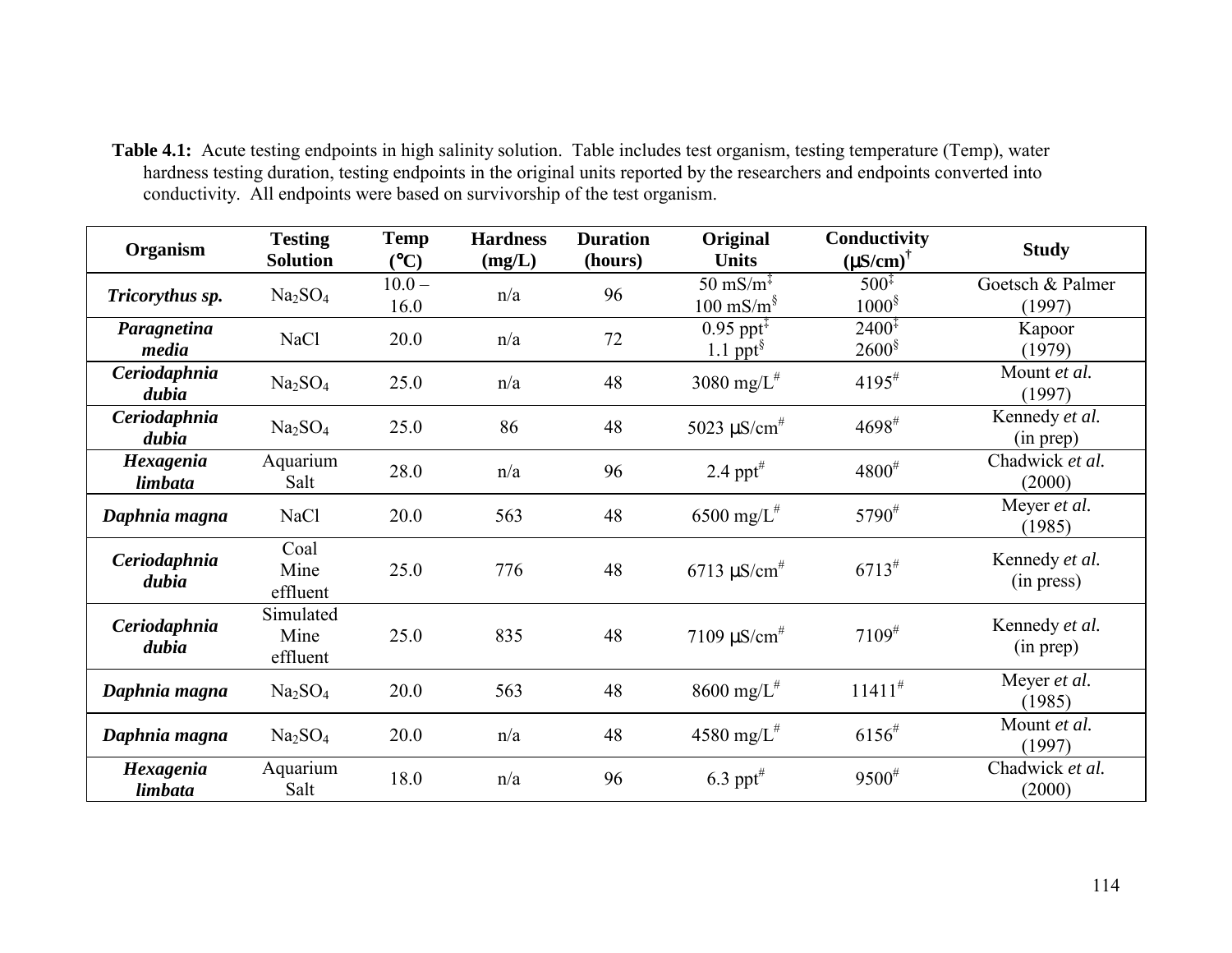| <b>Pimephales</b><br>promelas | <b>NaCl</b>                     | 17.0 | 563 | 96 | 1400 mg/L <sup>#</sup>    | $15071^{#}$ | Meyer et al.<br>(1985) |
|-------------------------------|---------------------------------|------|-----|----|---------------------------|-------------|------------------------|
| <b>Pimephales</b><br>promelas | Na <sub>2</sub> SO <sub>4</sub> | 17.0 | 563 | 96 | $15200 \text{ mg/L}^{\#}$ | $20039^{#}$ | Meyer et al.<br>(1985) |
| <b>Pimephales</b><br>promelas | Na <sub>2</sub> SO <sub>4</sub> | 25.0 | n/a | 96 | 7960 mg/ $L^*$            | $10574^{#}$ | Mount et al.<br>(1997) |

† Converted, if necessary, according to Standard Methods (1995) for salinity and Kennedy *et al.* (in review) for TDS

‡ No observable adverse effected concentration (NOAEC)

 $\sqrt[6]{}$  Lowest observable adverse effected concentration (LOAEC)

# Lethal concentration at which a 50% mortality is observed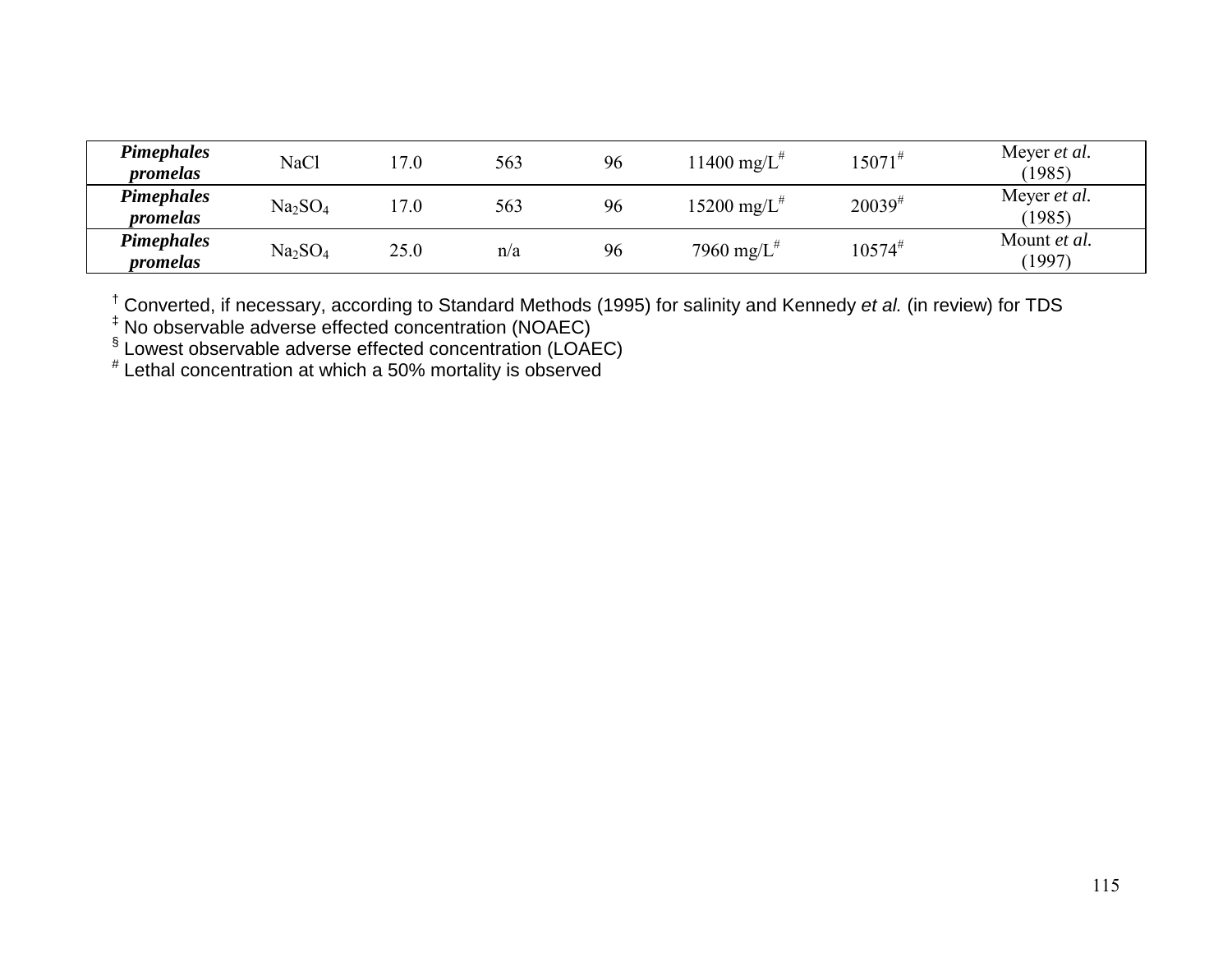**Table 4.2:** Chronic testing endpoints in high salinity solution. Table includes test organism, testing temperature (Temp), water hardness testing duration, testing endpoints in the original units reported by the researchers and endpoints converted into conductivity. The following abbreviations were used: Survival (S), Reproduction (R), Growth (G) and Survival to Hatching (SH).

| Organism                               | <b>Testing</b><br><b>Solution</b>            | <b>Temp</b><br>(C) | <b>Hardness</b><br>(mg/L) | <b>Duration</b><br>(days) |             | Original<br><b>Units</b>                                                       | <b>SC</b><br>$(\mu S/cm)^{\dagger}$       | <b>MATC</b><br>$(\mu S/cm)^{\dagger}$ | <b>Study</b>                  |
|----------------------------------------|----------------------------------------------|--------------------|---------------------------|---------------------------|-------------|--------------------------------------------------------------------------------|-------------------------------------------|---------------------------------------|-------------------------------|
| Isonychia bicolor                      | Synthetic<br>Effluent                        | 20.0               | 659                       | 7                         | S           | 550 $\mu$ S/cm <sup><math>\ddagger</math></sup><br>987 $\mu$ S/cm <sup>§</sup> | $550^{\ddagger}$<br>$987^{\$}$            | 737                                   | Kennedy et al.<br>(in review) |
| Isonychia bicolor                      | Synthetic<br>Effluent                        | 20.0               | 659                       | $\overline{7}$            | S           | $619 \mu S/cm^2$<br>966 $\mu$ S/cm <sup>§</sup>                                | $619^{\ddagger}$<br>$966$ <sup>§</sup>    | 773                                   | Kennedy et al.<br>(in review) |
| Relative<br>Ephemeroptera<br>Abundance | Coal-mine<br>effluent                        | 24.6               | 774                       | n/a                       | S           | 1492 $\mu$ S/cm <sup>#</sup>                                                   | $1492^{\#}$                               | n/a                                   | Kennedy et al.<br>(in press)  |
| Ceriodaphnia<br>dubia                  | Na <sub>2</sub> SO <sub>4</sub>              | 25.0               | 88                        | $\tau$                    | $\mathbf R$ | $1084 \mu S/cm^2$<br>$2103 \mu S/cm^8$                                         | $1084^{\ddagger}$<br>$2103^{\frac{8}{3}}$ | 1510                                  | Kennedy et al.<br>(in prep)   |
| Chironomus<br>tentans                  | Synthetic<br>Effluent                        | 23.0               | ~1144                     | 10                        | S           | $1220 \text{ mg/L}^2$<br>1750 mg/ $L^{\S}$                                     | $1763^{\frac{1}{4}}$<br>$2457^{\$}$       | 2081                                  | Chapman et al.<br>(2000)      |
| <i>Chironomus</i><br>tentans           | Synthetic<br>Effluent                        | 23.0               | ~1413                     | 10                        | $\mathbf G$ | $1134 \text{ mg/L}^{\ddagger}$<br>2089 mg/ $L^{\S}$                            | $1652^{\ddagger}$<br>$2900^{\frac{5}{3}}$ | 2189                                  | Chapman et al.<br>(2000)      |
| Stizostedion<br>vitreum                | Na <sub>2</sub> SO <sub>4</sub><br>rich lake | 11.5               | n/a                       | Various                   | <b>SH</b>   | $1150 \text{ mg/L}^3$<br>2400 mg/ $L^{\S}$                                     | $1812^{4}$<br>$3301^{\frac{6}{5}}$        | 2446                                  | Koel & Peterka<br>1995        |
| Esox lucius                            | Na <sub>2</sub> SO <sub>4</sub><br>rich lake | 19.9               | n/a                       | Various                   | <b>SH</b>   | $1150 \text{ mg/L}^3$<br>2400 mg/ $L^{\S}$                                     | $1812^{4}$<br>$3301^{\frac{6}{5}}$        | 2446                                  | Koel & Peterka<br>1995        |
| Corbicula fluminea                     | Coal-mine<br>effluent                        | 25.2               | 774                       | 96                        | G           | $2521 \,\mu\text{S/cm}^{\#}$                                                   | $2521^{#}$                                | n/a                                   | Kennedy et al.<br>(in press)  |
| Ceriodaphnia<br>dubia                  | Coal-mine<br>effluent                        | 25.0               | 834                       | 7                         | $\mathbf R$ | $2553 \mu S/cm^2$<br>3254 $\mu$ S/cm <sup>§</sup>                              | $2553^{\ddagger}$<br>$3254^{\frac{8}{3}}$ | 2882                                  | Kennedy et al.<br>(in prep)   |
| Ceriodaphnia<br>dubia                  | Synthetic<br>Effluent                        | 25.0               | 810                       | 7                         | $\mathbf R$ | $2597 \,\mathrm{\upmu S/cm^{\ddagger}}$<br>3331 $\mu$ S/cm <sup>§</sup>        | $2597^{\ddagger}$<br>$3331^{\frac{6}{5}}$ | 2941                                  | Kennedy et al.<br>(in prep)   |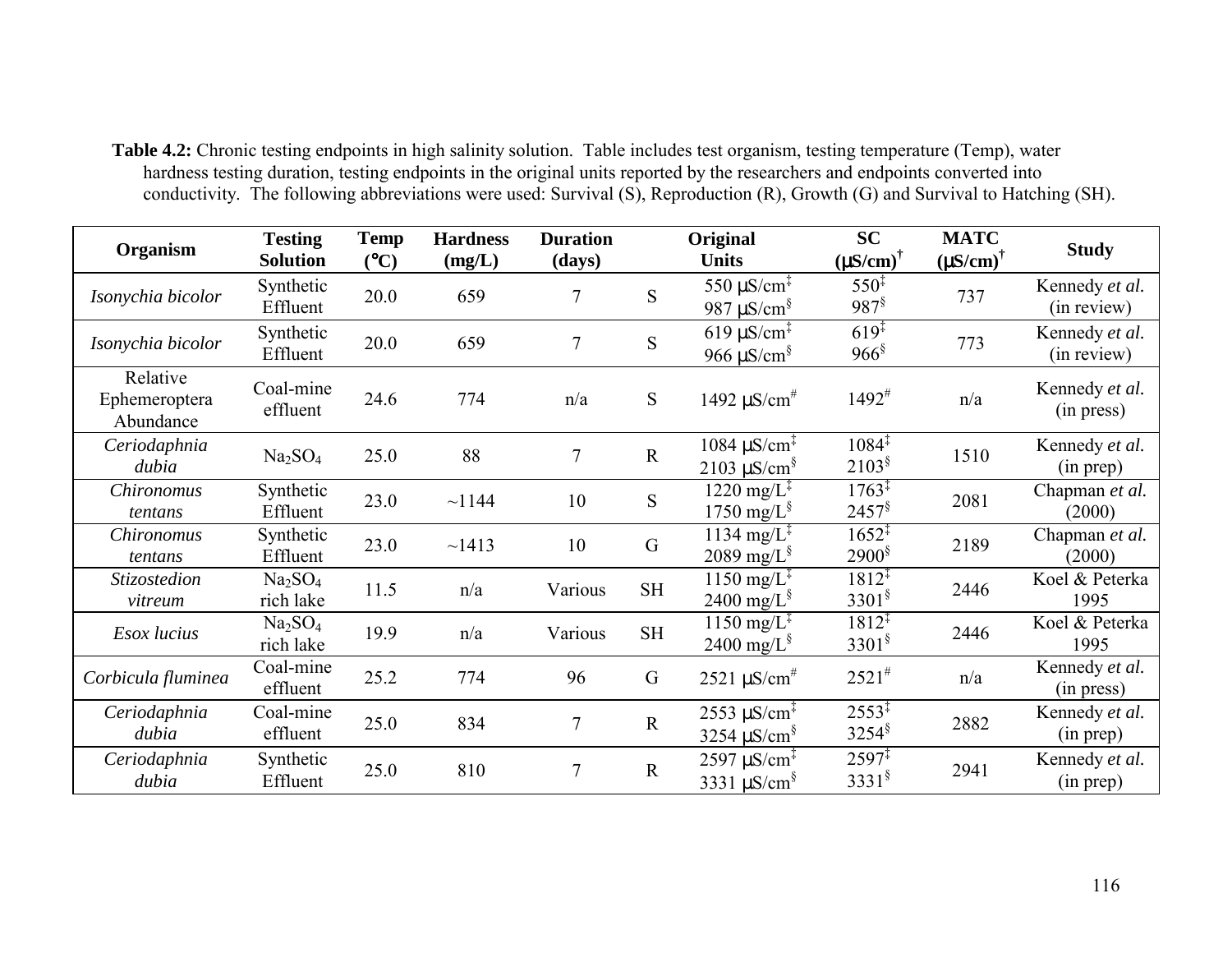| Ceriodaphnia<br>dubia         | Na <sub>2</sub> SO <sub>4</sub><br>CaSO <sub>4</sub><br>MgSO <sub>4</sub> | 25.0 | 820 |    | $\mathbf R$ | $2641 \mu S/cm^2$<br>3356 $\mu$ S/cm <sup>§</sup>                                | $2641^{\ddagger}$<br>$3356^{\$}$          | 2977 | Kennedy et al.<br>(in prep)   |
|-------------------------------|---------------------------------------------------------------------------|------|-----|----|-------------|----------------------------------------------------------------------------------|-------------------------------------------|------|-------------------------------|
| <i>Stenonema</i><br>modestrum | <b>NaCl</b>                                                               | 12.0 | n/a | 14 | G           | $2.0$ ppt <sup><math>\ddagger</math></sup><br>2.7 ppt $\frac{8}{3}$              | $2850^{\ddagger}$<br>$3700^{\frac{5}{2}}$ | 3247 | Diamond et al.<br>(1992)      |
| Ceriodaphnia<br>dubia         | Coal-mine<br>effluent                                                     | 25.0 | 730 | 7  | $\mathbf R$ | $2910 \mu S/cm^2$<br>$3710 \mu$ S/cm <sup>§</sup>                                | $2910^{\ddagger}$<br>$3710^8$             | 3286 | Kennedy et al.<br>(in prep)   |
| Isonychia bicolor             | Synthetic<br>Effluent                                                     | 12.0 | 659 | 7  | S           | $2734 \mu S/cm^2$<br>4973 $\mu$ S/cm <sup>§</sup>                                | $2734^{\ddagger}$<br>$4973$ <sup>§</sup>  | 3687 | Kennedy et al.<br>(in review) |
| Stenonema<br>modestrum        | <b>NaCl</b>                                                               | 12.0 | n/a | 14 | S           | 2.7 ppt <sup><math>\ddagger</math></sup><br>$3.5$ ppt <sup>§</sup>               | $3700^{\ddagger}$<br>$4800^{\frac{5}{3}}$ | 4214 | Diamond et al.<br>(1992)      |
| Pimephales<br>promelas        | Coal-mine<br>effluent                                                     | 25.0 | 818 | 7  | G           | 3800 $\mu$ S/cm <sup><math>\ddagger</math></sup><br>$4843 \mu$ S/cm <sup>§</sup> | $3800^{\ddagger}$<br>$4843^{\$}$          | 4290 | Kennedy et al.<br>(in press)  |
| Pimephales<br>promelas        | Coal-mine<br>effluent                                                     | 25.0 | 818 | 7  | S           | 4843 $\mu$ S/cm <sup><math>\ddagger</math></sup><br>$6180 \mu S/cm^8$            | $4843^{\ddagger}$<br>$6180^{\frac{5}{2}}$ | 5471 | Kennedy et al.<br>(in press)  |

† Converted, if necessary, according to Standard Methods (1995) for salinity and Kennedy *et al.* (in review) for TDS

‡ No observable adverse effected concentration (NOAEC)

 $\sqrt[6]{}$  Lowest observable adverse effected concentration (LOAEC)

 $^\text{\#}$  Inhibition concentration at which a 25% reduction is observed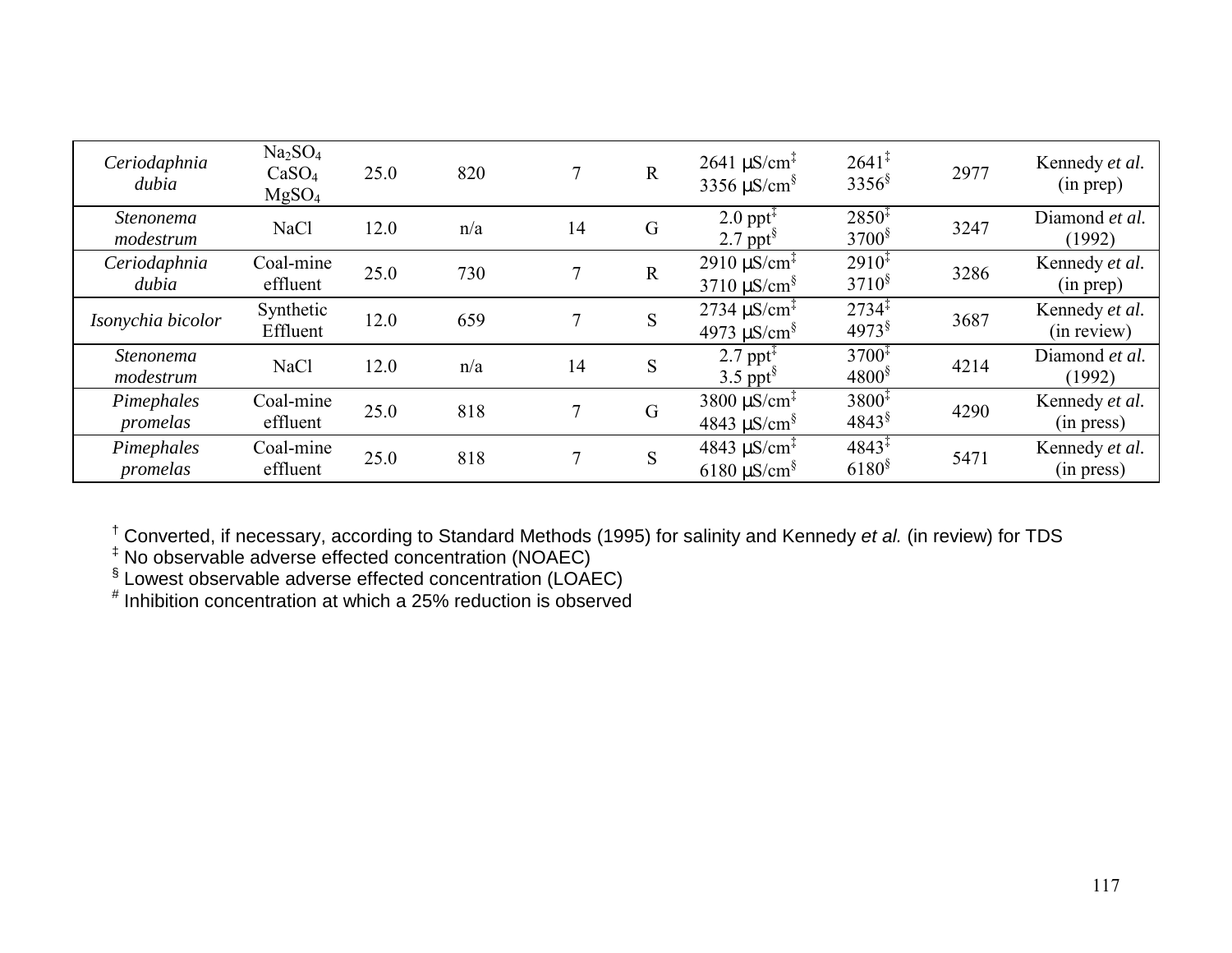## **Alan J. Kennedy**

--*Environmental Toxicologist*-- **Curriculum Vita**  Last Modification: November 14, 2002

# **Contact Information:**

[home] 409 Lee Street [work] Virginia Tech Cell phone: (540) 230-9053 Blacksburg, VA 24061

 Blacksburg, VA 24060 Department of Biology, 2119 Derring Hall Home phone: (540) 961-6993 Lab phone: (540) 231-9071

email: [alkenne1@vt.edu](mailto:alkenne1@vt.edu)

URL: http://128.173.184.249/cherry/Al's\_tapage/Al's\_homepage.htm

**Date & place of birth:** October 19, 1976 (Midland, Michigan)

## **OBJECTIVE:**

To obtain an entry to mid-level environmental scientist/technician position with a technical laboratory and/or field setting in the private, academic or state/federal regulatory sectors.

# **EDUCATION:**

**M.S. student,** Virginia Tech, Department of Biology, Aquatic Ecotoxicology (graduating December 2002). Thesis involved a myriad of risk assessment methodologies to gauge biotic impairment caused by the total dissolved solids (TDS) toxicity of a treated coal-mine effluent in southeastern Ohio. [GPA: 3.83/4.00]

Objectives/Findings:

- $\checkmark$  Established toxicity of a treated coal-mine effluent in terms of TDS
- $\checkmark$  Established causal relationship between the mine effluent & biotic impairment
	- o Toxicity Identification Evaluation (TIE) of mine effluent
		- o Isolated Na<sup>+</sup>/SO<sub>4</sub><sup>2</sup> dominated TDS toxicity
- !"Designed 7 day bioassay for the mayfly, *Isonychia bicolor*

**B.S. Environmental Biology/Zoology,** Michigan State University, Department of Zoology, with high honors (May 1999). [GPA: 3.82/4.00]

### **RELEVANT COURSEWORK:**

- Aquatic Toxicology **Environmental Physiology** Ornithology<sup>\*</sup>
- Aquatic Entomology\* Environmental Toxicology People & the Environment Cells & Molecules<sup>\*</sup> Evolution Plant Ecology Chemistry (inorganic)\* Fish & Wildlife Management Plant Systematics\* Chemistry (organic I & II)\* Genetics Resource Ecology Crop & Landscape Science Invertebrate Biology\* Statistics in Research I Ecology\* Limnology Limnology Stable Isotopes Ecology Environmental Chemistry Organisms & Populations\* Stream Ecology
- 

\*Laboratory included

# **RELEVANT EXPERIENCE:**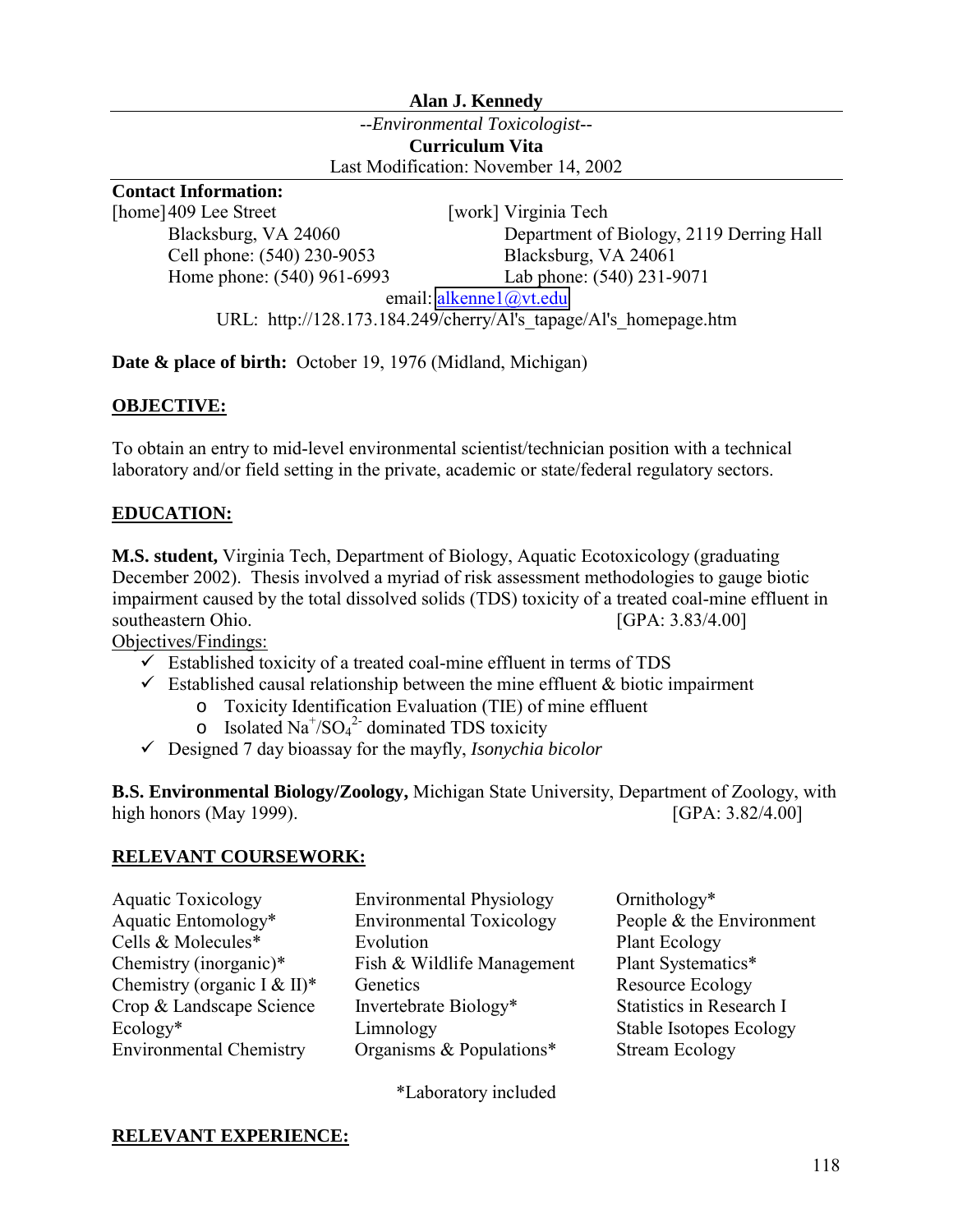**Graduate Research Assistant** (June 2000 – present), Virginia Tech, Department of Biology, Blacksburg, VA. Performed toxicity tests for industries with National Pollutant Discharge & Elimination System (NPDES) permits.

**Graduate Teaching Assistant** (August 2000 – May 2001), Virginia Tech, Department of Biology, Blacksburg, VA. Served as laboratory instructor for general & principles of biology.

**Quality Control Technician** (January 2000 – June 2000) Nalco Finishing Technologies Group, Jackson, MI. Conducted tests to assure industrial coolants met specified parameters.

**Fisheries Research Technician** (August 1998 – December 1999), Michigan State University, Department of Fisheries & Wildlife, East Lansing, MI. Involved in projects analyzing the influences of impoundments on stream biota, including field  $\&$  laboratory work on fish  $\&$ macroinvertebrates.

**Tropical Ecology & Management Study Abroad** (May 1999), San Salvador Island, Bahamas (Michigan State University).

**Camp Fishing Instructor** (June 1998 – August 1998), Michigan DNR & Lansing Parks & Recreation, Urban Fishing Project, Lansing, MI. Educated children on such topics as environmental ethics, fish identification & angling.

# **FIELD & LABORATORY EXPERIENCE:**

# **Field:**

- *In situ* Asian Clam (*Corbicula fluminea*) studies
- Macroinvertebrate collection & identification (Qualitative/Quantitative)
- Electroshocking fish
- Habitat assessment (RBP, OHEI)
- Physicochemical parameters

# **Laboratory:**

- Aging trout scales
- Fish gut content analysis
- Microbalances to measure dry weight of aquatic organisms
- Centrifuge to separate oils from industrial coolants
- Total dissolved solids, total suspended solids  $&$  dirt-load analysis
- Titrations

# **Toxicology:**

- National Pollutant Discharge & Elimination System (NPDES) permit testing
- Culturing *Ceriodaphnia dubia* & *Daphnia magna* (all aspects)
- Formulation of  $EPA^{100}$  moderately-hard reconstituted water
- Chronic sediment toxicity testing using *Chironomus tentans*, *D. magna* & *Hyalella azteca*
- Acute & chronic water column testing utilizing *C. dubia*, *D. magna* & *Pimephales promelas*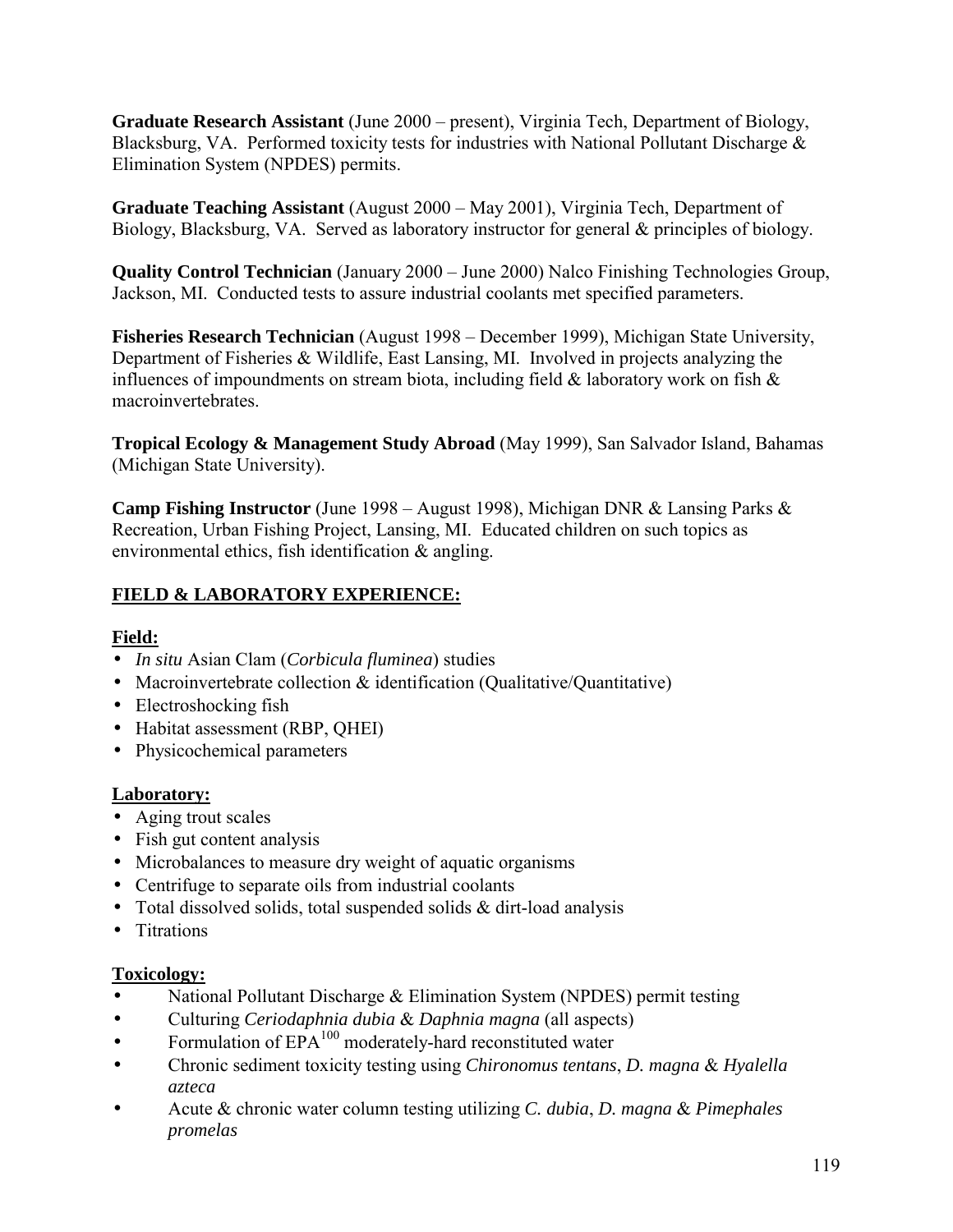# **Other Skills:**

- Microsoft Office  $&$  Frontpage
- Toxstat
- Jumpin
- SAS
- Delorme's Topo USA (version 3.0)
- First aide & CPR training
- SCUBA certified
- GPS

# **ORGANIZATIONS & HONORS:**

- Society of Environmental Toxicology & Chemistry
- North American Benthological Society
- Phi Kappa Phi National Honor Society
- Golden Key National Honor Society
- Deans List, 8 semesters (Michigan State University)
- Study Abroad Scholarship (1999)
- Adray Scholarship (1995)

# **PUBLICATIONS & MANUSCRIPTS:**

A.J. Kennedy, D.S. Cherry and R.J. Currie. In press. Field and laboratory assessment of a coalprocessing effluent in the Leading Creek Watershed, Meigs Co., Ohio. Archives of Environmental Contamination and Toxicology, in press.

A.J. Kennedy, D.S. Cherry and R.J. Currie. In review. Evaluation of Ecologically Relevant Bioassays for a Lotic System impacted by a Coal-mining effluent, using *Isonychia bicolor*. In review: Environmental Monitoring and Assessment, in review.

A.J. Kennedy, D.S. Cherry and C.E. Zipper. Stressor identification and evaluation of relative ionic contribution of a coal mine effluent to biotic impairment. In prep: Environmental Toxicology and Chemistry.

# **PRESENTATIONS:**

A.J. Kennedy, D.S. Cherry and R.J. Currie. Assessment of active coal mine effluent toxicity to sensitive freshwater macroinvertebrates. Poster presented at the national meeting of the Society of Environmental Toxicology and Chemistry, Baltimore, MD, November 11-15, 2001.

A.J. Kennedy, D.S. Cherry and R.J. Currie. Laboratory assessment of an impacted lotic system using an ecologically relevant test organism. Poster presented at the national meeting of the North American Benthological Society, Pittsburgh, PA, May 28 – June 1, 2002.

A.J. Kennedy, D.S. Cherry, R.J. Currie and C.E. Zipper. Relative ionic contribution of a coal-processing effluent to biotic impairment. Platform presentation at the national meeting